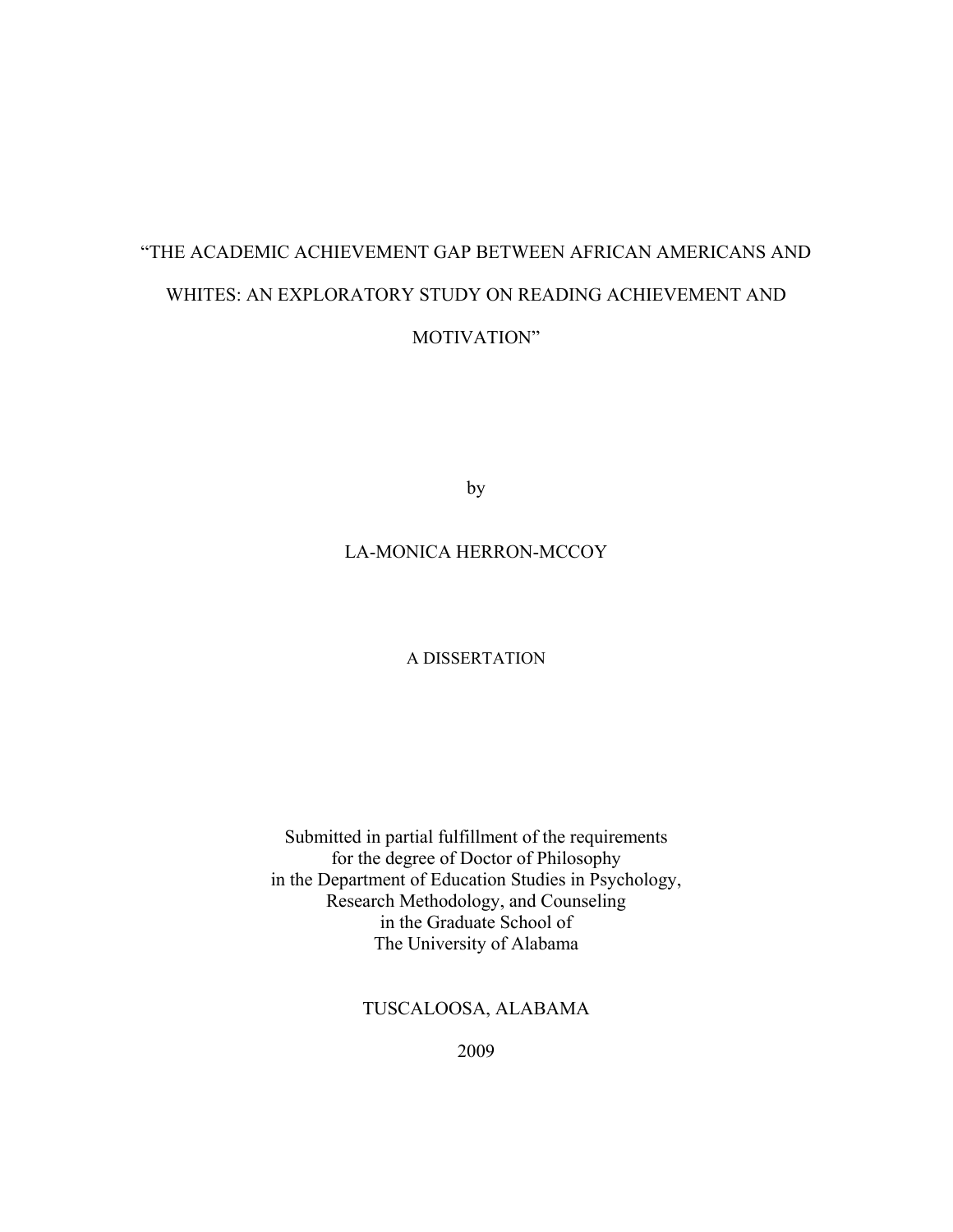Copyright La-Monica Herron-McCoy 2009 ALL RIGHTS RESERVED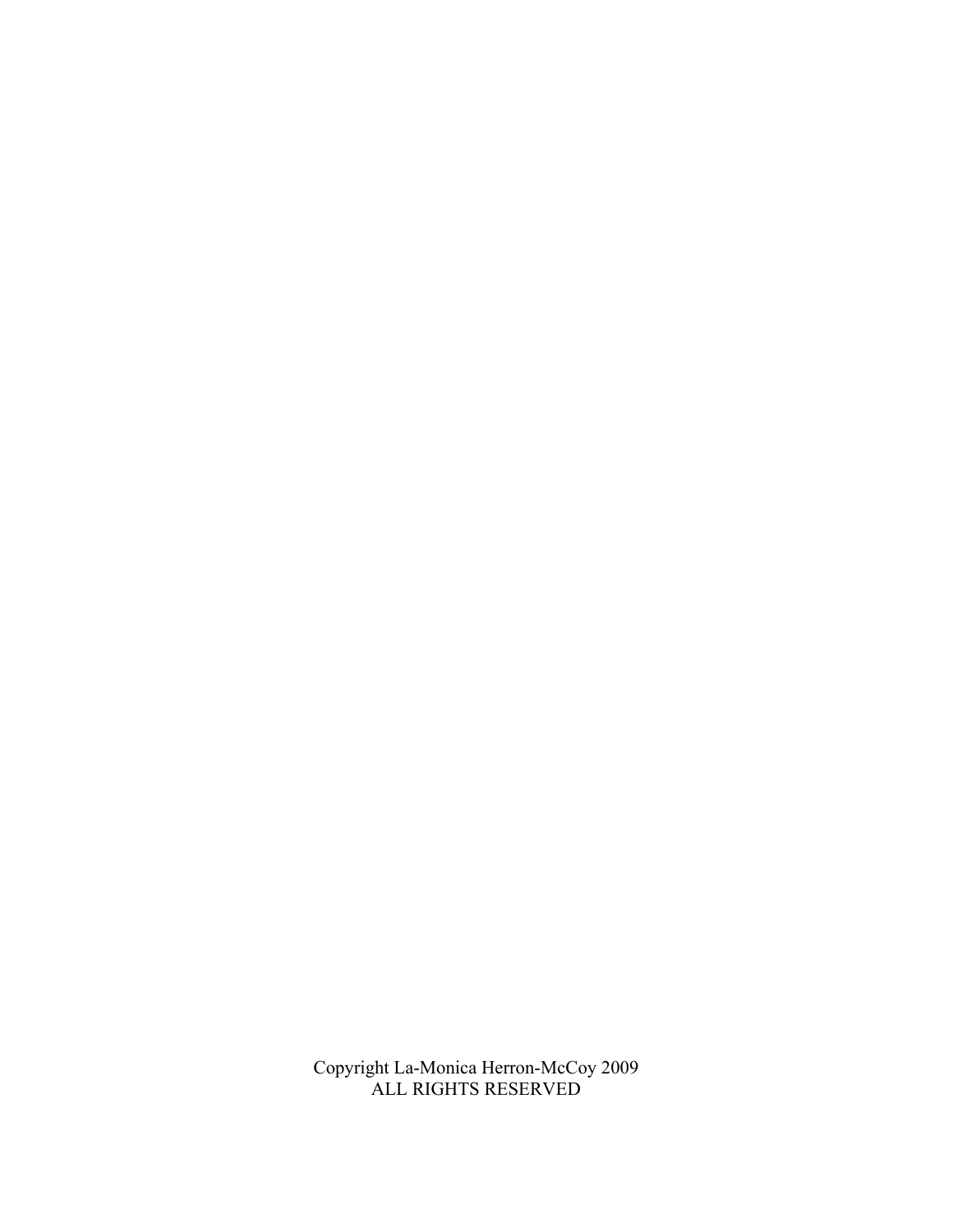### **ABSTRACT**

The purpose of this study was to explore the academic achievement gap between upper elementary African American and White students. This study sought to assess any relationships between whether academic reading, students attitudes toward reading, and academic intrinsic motivation related to ethnicity. This study also sought to assess whether differences in reading achievement, attitudes, and intrinsic motivation varied by ethnicity, gender, or SES. Participants in the study were students enrolled in grades 4 through 6 in a rural West AL school district.

Students with parental consent participated by completing the Children's Academic Intrinsic Motivation Inventory (Gottfried, 1990) to assess motivation and the Elementary Reading Attitude Survey (McKenna & Kear, 1990) to assess reading attitudes. Scores from the SAT 10 and Dibels were also utilized to assess reading achievement. Results indicated that based upon the population observed that SES is an outstanding variable in this study. In addition to research suggesting evidence that SES is a major correlate of the achievement gap, the focus turned towards a specific aspect of SES which is wealth. Children from wealthy families acquire more experiences through provisions of social and cultural capital which may be supportive in explaining the disparities between African American and White students in academics, including reading achievement and intrinsic motivation.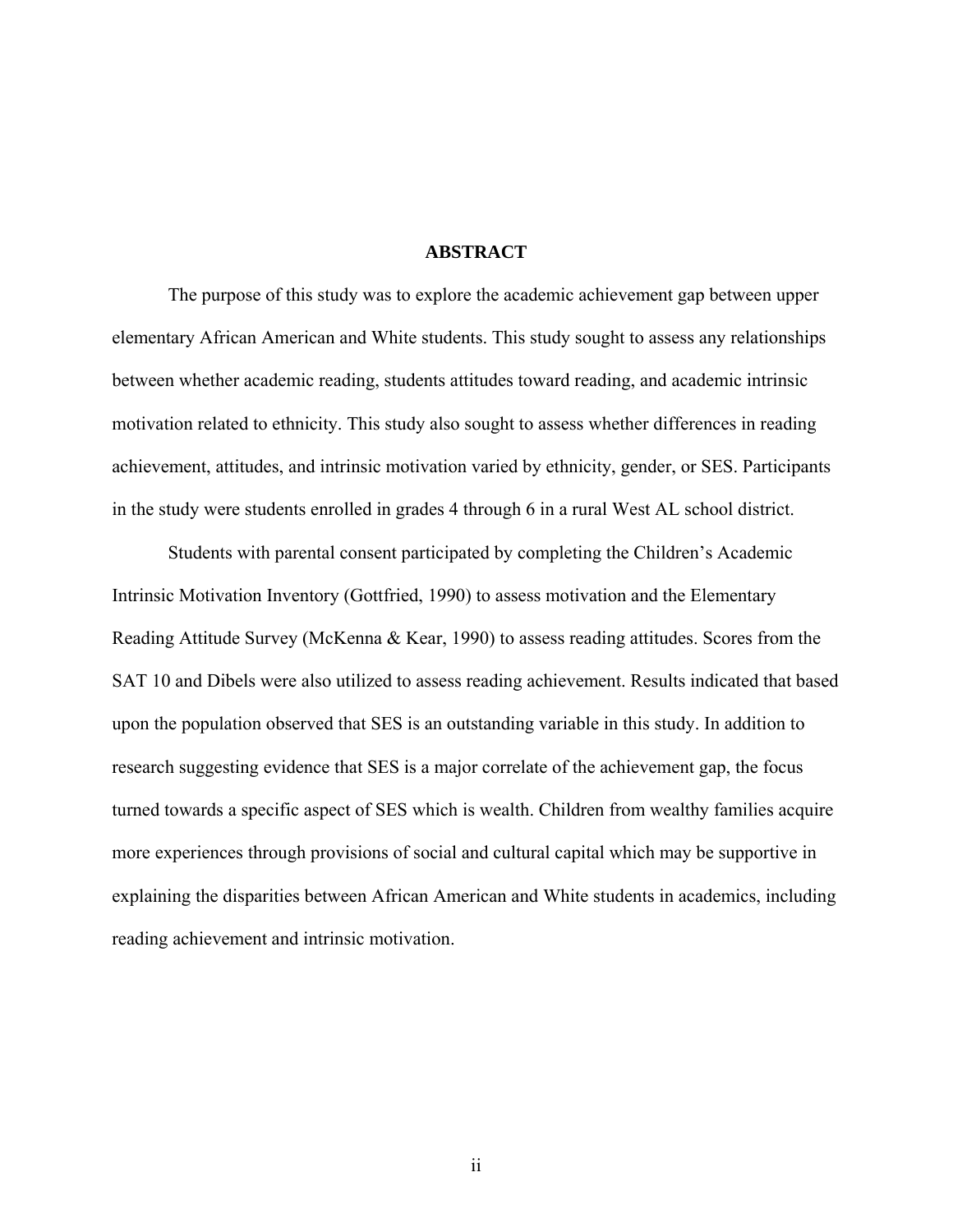# **ACKNOWLEDGEMENTS**

It would be personally remiss on my part if I did not start by saying Bless the Lord! I laud and magnify your Holy name.

I am eternally grateful for the esteemed professors who served on this dissertation committee. I am most grateful to have worked under the supervision of Dr. Stephen J. Thoma whose patience, guidance, and expertise will never be forgotten. You are a gem and a true asset to the university and its students. I would like to thank Dr. Natalie Adams, Dr. Nirmila Erevelles, Dr. Judy Giesen, and Dr. Nick Stinnett for your time, input and valued suggestions. This dissertation would not have been possible without all of you.

I am extremely proud to acknowledge my family. My mother, cheerleader and biggest fan, Lynda Herron for always believing I could do it. I am sincerely grateful for the men in my life that shared me with this project, my husband and better half, Bernard McCoy and my son who is the love and light of my life, Bobby Santana Herron-McCoy. Baby boy mommy found the strength to carry on for you. You are my motivation! To my proud sister, Sherelle Horton, you are simply fabulous!

To my spiritual advisor, my friend, and pastor, Rev. William "Pete" Miles, thank you for all of your prayers and words of encouragement. You always simply said "it's done". To a former Bama grad, thanks to Dr. Lucy Cohen for always listening and encouraging. A special reference and thanks to Dr. Leonard Duff, superintendent of Board of Education for your support. Much love to my Acks Chapel Church family and to my Lil Buddy, the late and great

iii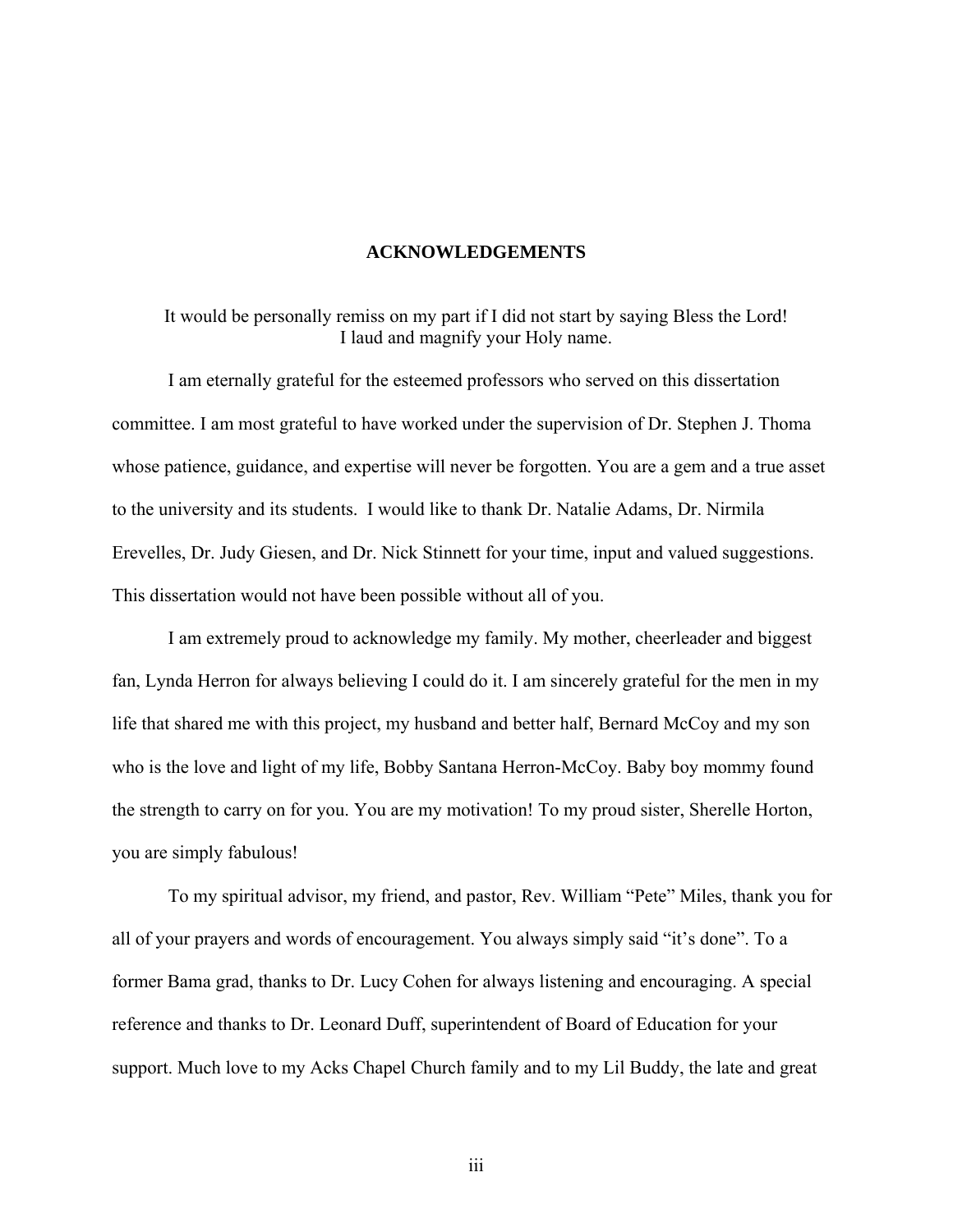Rev Willie C. Jackson who anxiously awaited my completion of the doctoral program. I wished I could tell you that it is finally complete!!!!

Lastly, I dedicate this dissertation to the best uncle a girl could ever have, the late Mr. Bobby L. Mullins. It was you who instilled the desire to seek truth and knowledge. I learned to love books by watching you never ceasing to read. Wherever you were a book was near. The journey you encouraged me to take has finally come to fruition and I thank you. Your spirit lives in my heart. If I am half of the scholar you were, I know I will have a positive impact on my future students. I was truly blessed to have you as a mentor and model.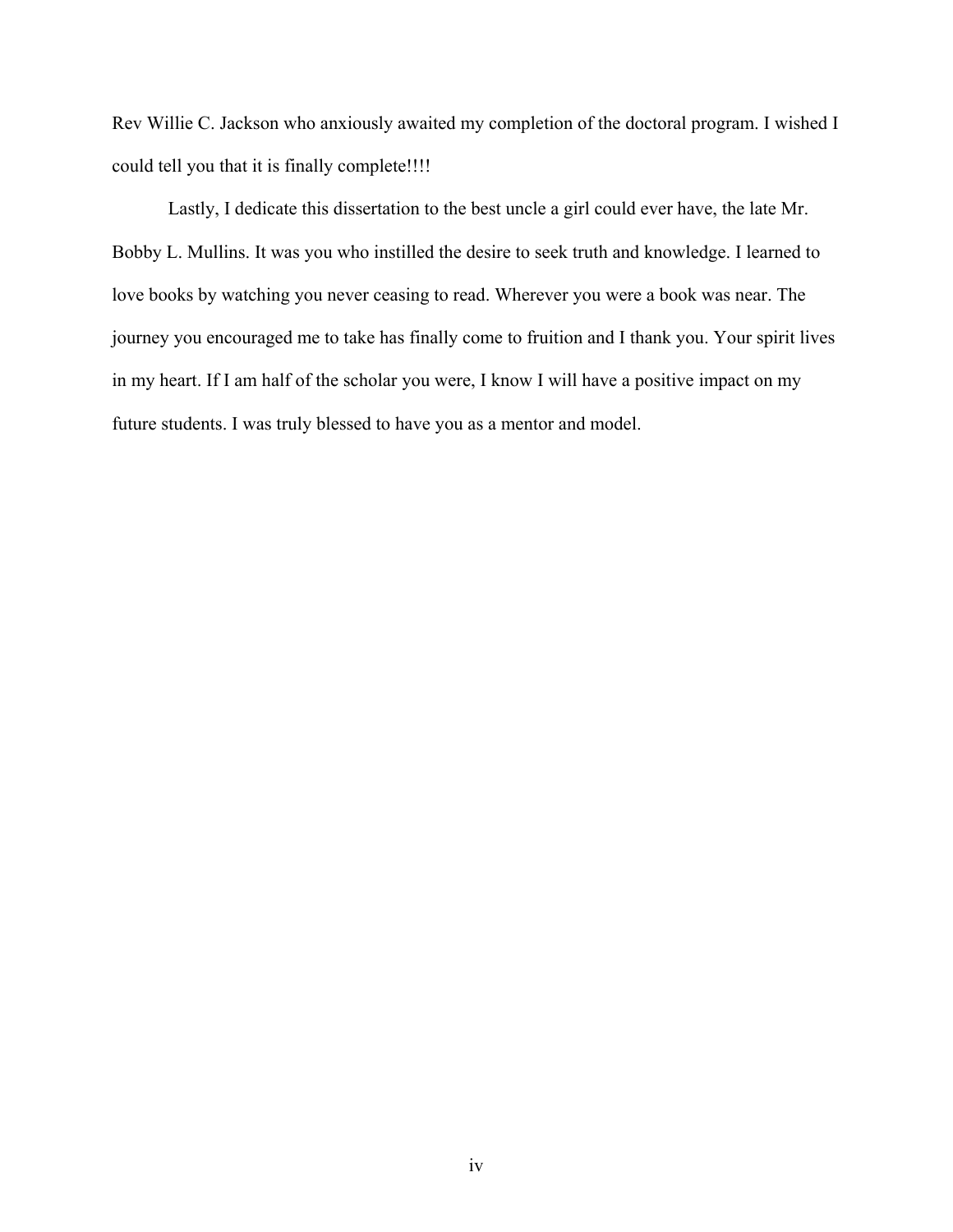# **CONTENTS**

| John Ogbu and the Academic Achievement Gap: Stockton, CA Study15 |  |
|------------------------------------------------------------------|--|
|                                                                  |  |
|                                                                  |  |
|                                                                  |  |
|                                                                  |  |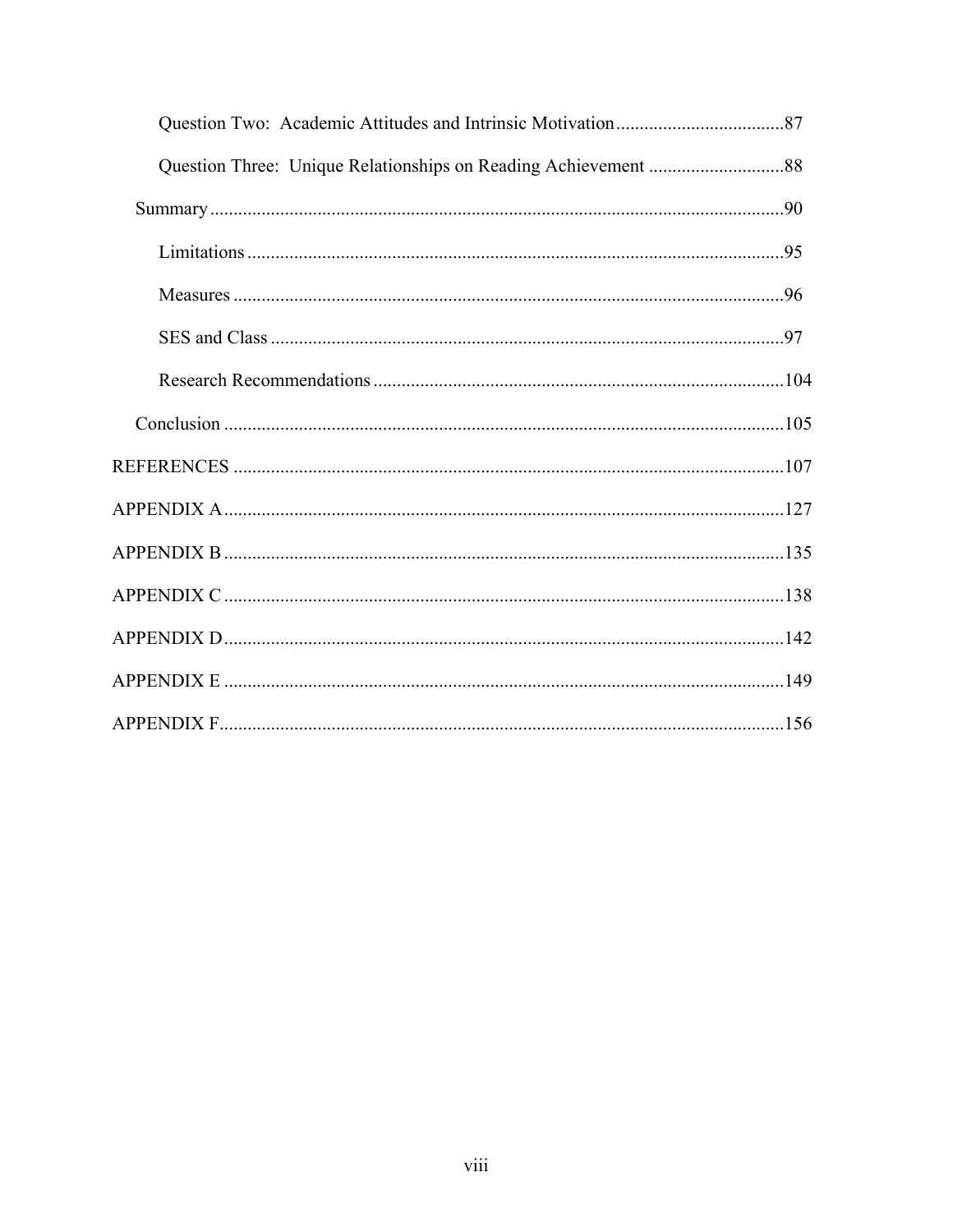# **LIST OF TABLES**

| 1. Demographic Comparisons of Participants on Dibels, SAT 10, Caimi and Era |  |
|-----------------------------------------------------------------------------|--|
|                                                                             |  |
|                                                                             |  |
|                                                                             |  |
|                                                                             |  |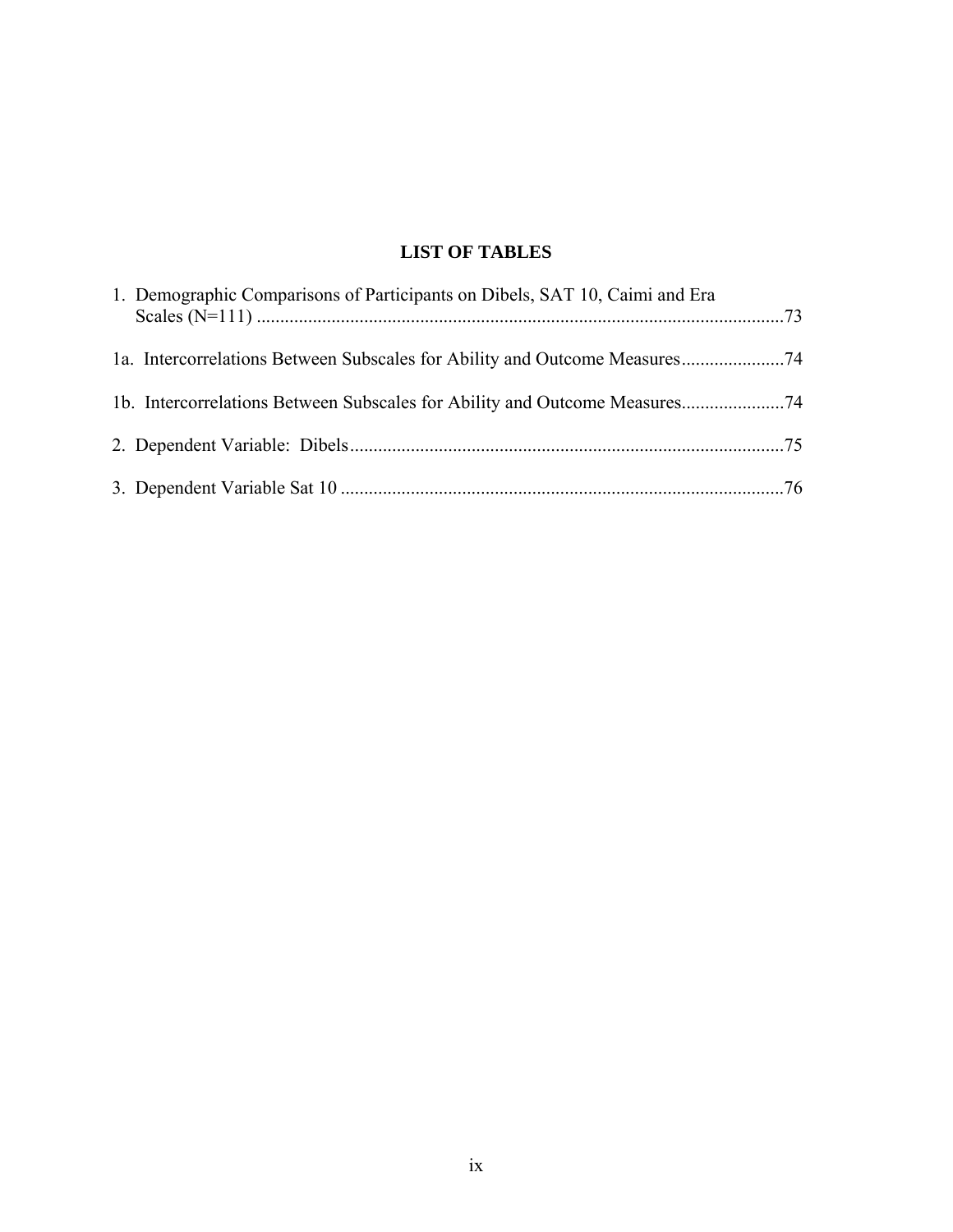# **CHAPTER I**

#### **INTRODUCTION TO THE PROBLEM STATEMENT**

Historically the black and white achievement gap in academics has been a widespread persistent concern (Obed et al., 2001). This widespread problem has yet to be remedied. Policymakers, educators, and researchers have offered many suggestions for closing the achievement gap. Policymakers suggest that the problem in achievement disparity stems from wrongly designed school policies. Other suggestions include "failing schools" while some researchers suggest factors such as cultural, social, economic, and parental disparities. There are many underlying theories and probable causes for the achievement gap between African Americans and Whites. More specifically, the gap in reading achievement and motivation is an issue in the field of educational psychology worthy of addressing.

Research has shown that motivated readers will engage more in reading activities than those who are not motivated to read (Oldfather & Wigfield, 1996) as well as possess positive attitudes about reading (Mathewson, 1994; McKenna, Kear, & Ellsworth, 1995).In terms of motivation, research suggests that students who demonstrate highly efficacious behaviors view themselves as more willing to face challenging problems (Schunk, 1994, 1985; Bandura, 1993). Self-efficacy theory simply posits that if a student demonstrates high efficacy, the student will more than likely be motivated. If a student demonstrates little to no efficacy, the student is likely to not be motivated. The literature in reading suggests that children in the fourth grade should be ready to move beyond decoding (learning to read) to reading to learn. (Grosso de Leon, 2002). According to the National Assessment of Educational Progress (NAEP), 37% of America's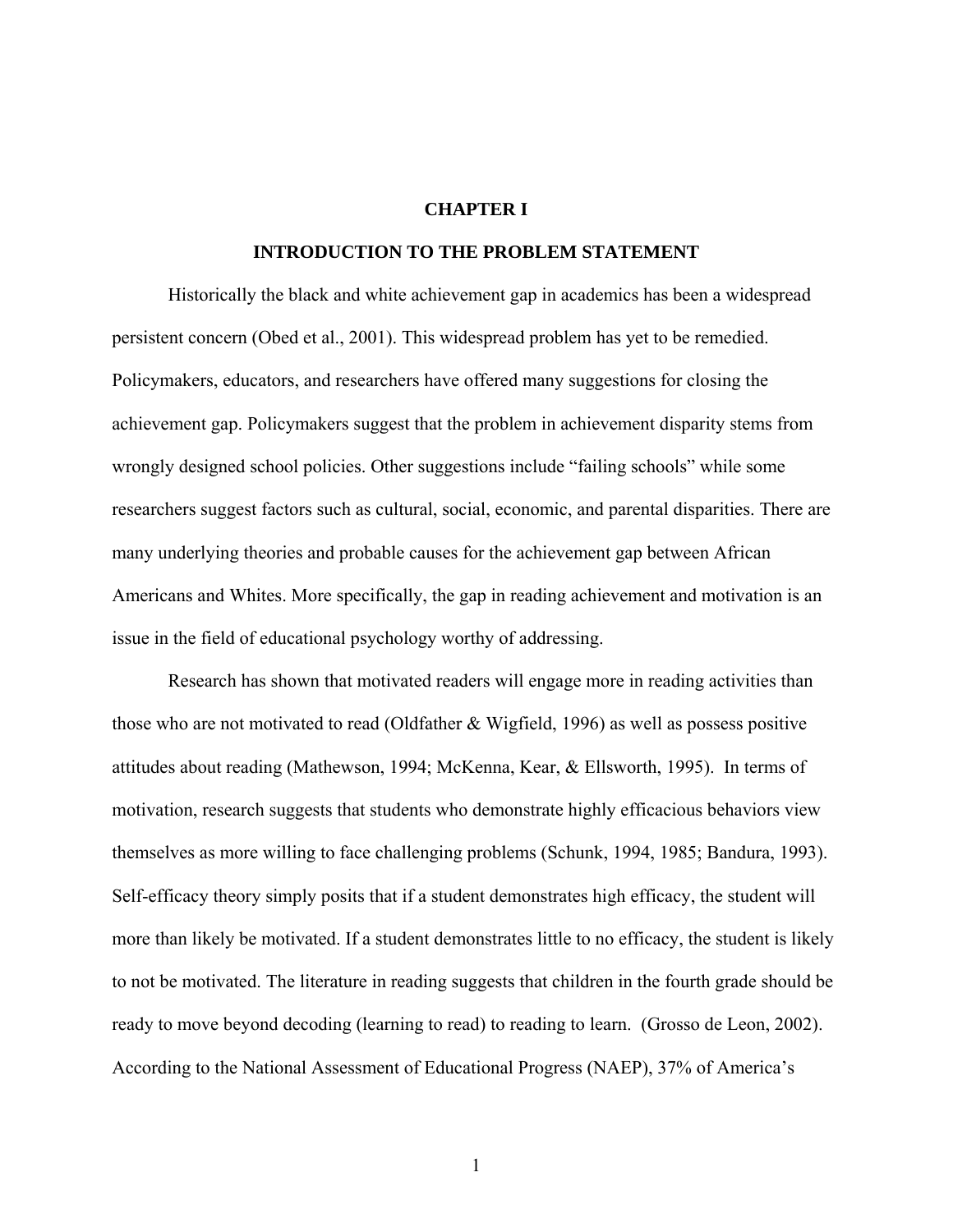fourth grade students are not demonstrating reading achievement. They suggest these students are reading below the basic level and few (one in three) read at a proficient level (Grosso de Leon, 2002). Looking at children's emotions or how they feel about reading may reveal information about why some students do not demonstrate reading achievement.

It has been said that academic intrinsic motivation for elementary children could have profound implications throughout a students school years. The literature displays very little about the nature of elementary school children's academic motivation (Gottfried, 1990). However, Gottfried, (1990) demonstrated that intrinsic motivation could be differentiated across subject domains with the use of the Children's Academic Intrinsic Motivation Inventory.

 Some researchers suggest that it is important that the development of perceptions of competence in an academic domain is necessary to develop and maintain intrinsic motivation in a specific domain (Skaalvik & Rankin, 1995; Stipek, 1992). Wigfield, Eccles, Yoon, Harold, Arbreton (1997) suggests that the issue of domain specificity to motivation as opposed to general motivation is taking center stage due to the fields of psychology and educational psychology becoming more contextualized. There is an extensive literature on intrinsic motivation within the context of school; however, according to Gottfried (1983) there is inadequate information pertaining to academic subject domains in academic intrinsic motivation as well as its relation to school achievement for elementary students.

In the past, there was a significant reliance on measures of global academic motivation that was used to reflect an attempt to broadly signify all academic subject domains (Green, Martin, & Marsh, 2005). The assumption was that a global measure of motivation was adequate enough to explain the uniformity across all subject domains as well as capture the intricacy of school motivation and academic achievement (Bong, 2001; Marsh, Martin, Debus, 2002).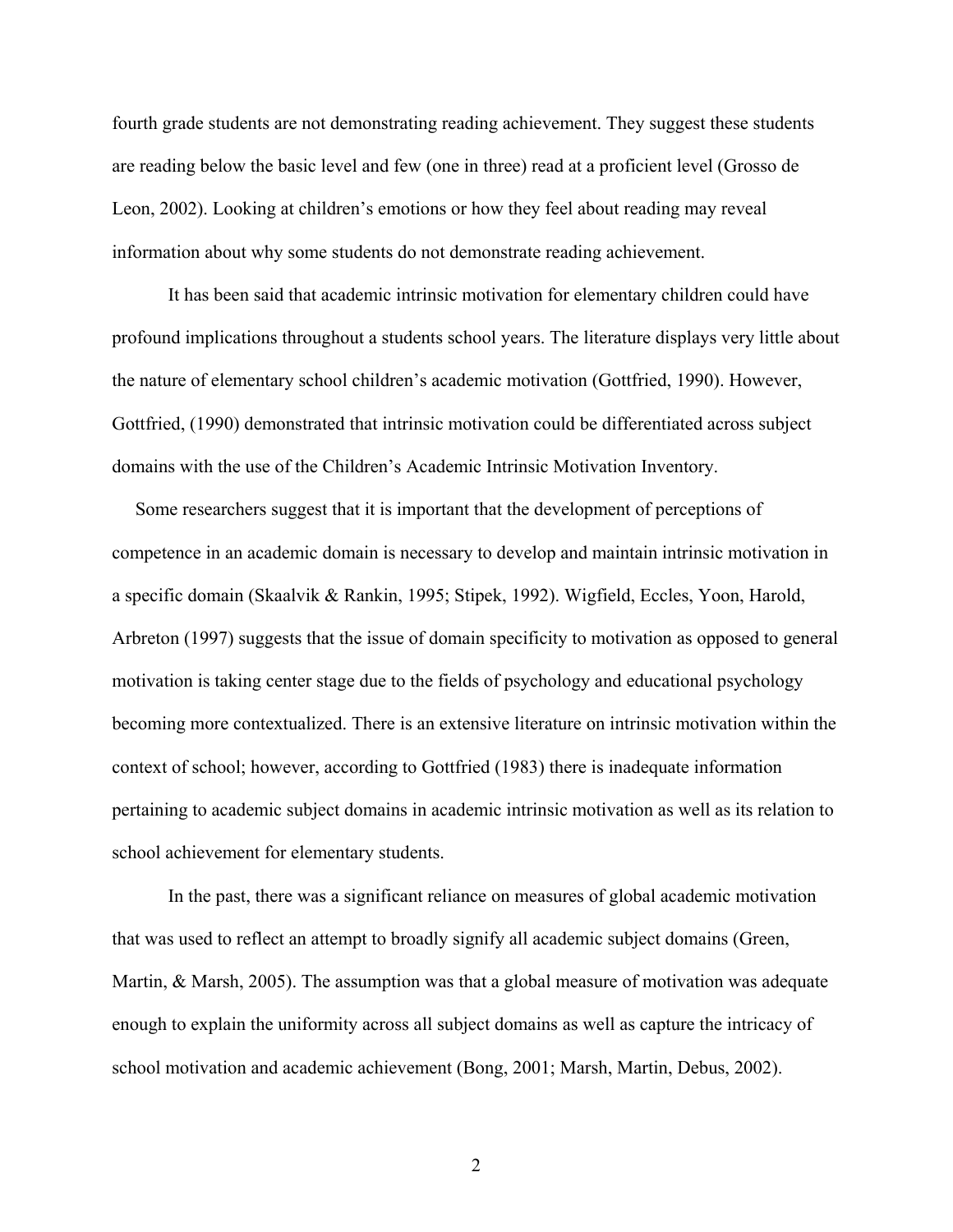More recent research shows attempts to take into consideration the possibility that academic motivation and academic engagement may actually vary as a function of specific subject domains (Green, Martin, & Marsh, 2005). The possibility that academic motivation and engagement vary as a function of the domain begs to differ whether academic motivation is domain specific or domain general. Green et al. (2005) also suggests that if academic motivation is domain specific then goals and values may vary as a function of the academic subject. If academic motivation is domain general then there should not be a significant difference between motivational dimensions from academic subject to subject. Researchers suggest that a student may demonstrate high motivation in English but may demonstrate less motivation in math (Bong, 1996; Marsh et al., 2002; Pintrich, 2003).

Research conducted by Wigfield et al. (1997) observed elementary students' interest for various academic subject domains. They found that students experience a decline in interest for reading and instrumental music with no change in sports and mathematic subjects. This study was conducted over a course of three years. Findings of research conducted by Marsh et al. (2002) found that measures of verbal and self-efficacy were not consistent. Despite the recent developments in academic subject domain specific research and academic motivation, inconsistent findings continue to persevere which begs for an all-inclusive and integrative framework. Although the literature in academic subject domain appears to waiver, the contemplation of motivated readers demonstrating willing acts of reading persists. Research has shown that motivated readers will engage more in reading activities as opposed to readers that do not demonstrate motivation (Oldfather & Wigfield, 1996) as well as possess positive attitudes about reading (Mathewson, 1994; McKenna et al. 1995). In terms of academic achievement as it relates to reading and motivation, the reading literature speaks to gender in academics.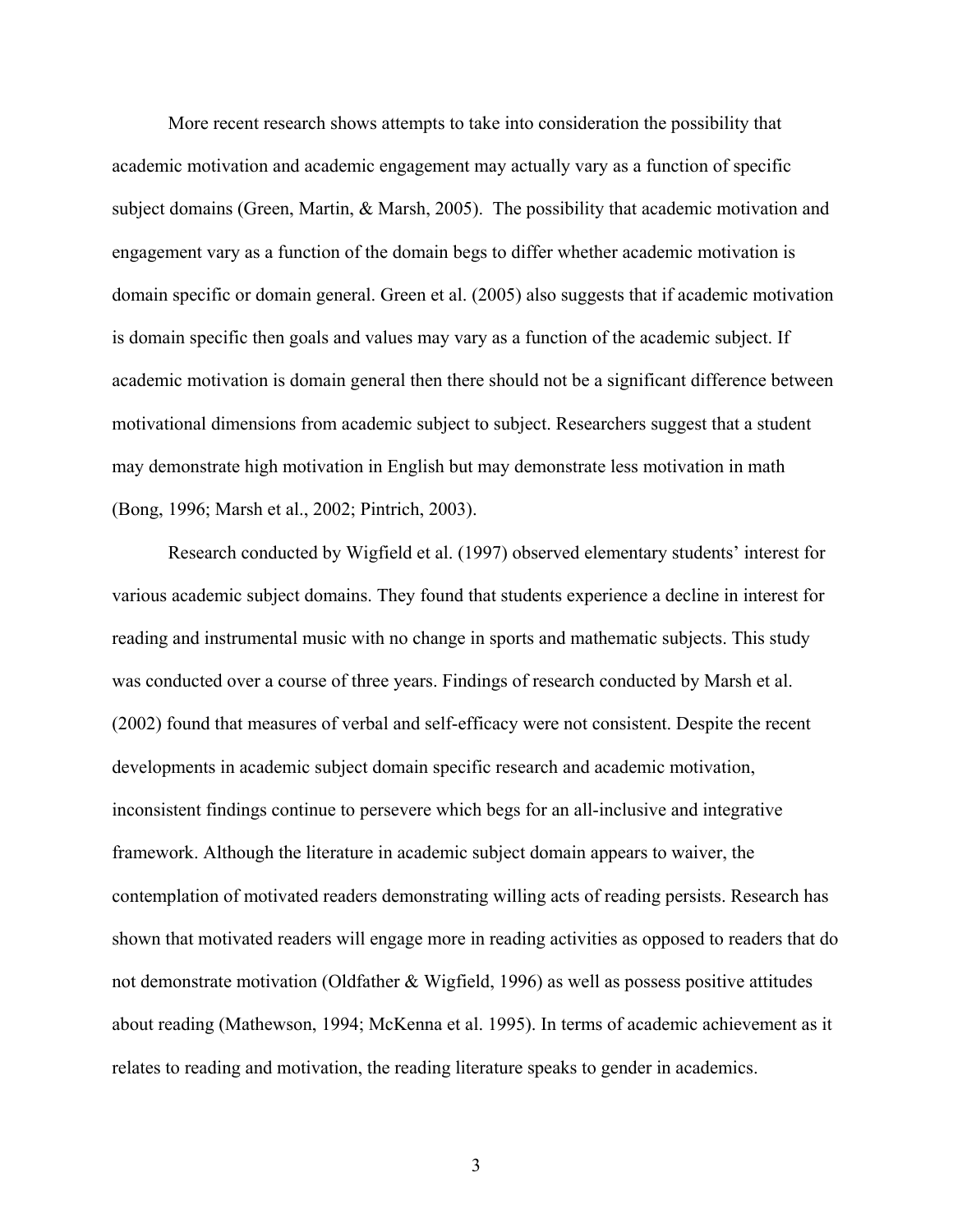Many researchers suggest that there is a gap in gender in academics (Dee, 2006). Other researchers suggest that the gender gap is overrated (Duckworth & Seligman, 2006). There is a great deal of research that implies girls are more likely to outperform boys on reading and comprehension tests and boys are more likely to outperform girls in math and science (LeGorfo, Nichols, Chaplin, 2006). Research by LeGorfo et al. (2006) suggest that females start ahead of males in reading and learn faster during the elementary and high school years. The literature focusing on academic achievement oftentimes speaks to the social ramifications of poverty or low socio-economic factors as contributing to the gap.

Researcher John Ogbu's (2003) observation of academic disengagement in his Shaker Heights study suggested that SES was not a major determinant. Ogbu's Shaker Heights study was done in Shaker Heights, Ohio (an affluent suburb of Cleveland) with upper middle class African American students. Shaker Heights was considered to be a well-educated community. The Shaker Heights study suggested that White students continued to outperform African American students from upper middle class families.

#### **Statement of the Problem**

It has already been mentioned that there are many underlying theories and probable causes of the achievement gap between African Americans and Whites. The current study was inspired by the works of the aforementioned researcher / anthropologist John U. Ogbu. Ogbu (1990) observed the achievement gap between White and non-White students by means of a cultural ecological theory. This theory of minority student performance posited that:

there are two sets of factors influencing minority school : how society at large and the school treats minorities (the system) and how minority groups respond to those treatments and to schooling (community forces). The theory further posits that differences in school performance between immigrant and nonimmigrant minorities are partly due to differences in their community forces (Ogbu, 1990 p. 122).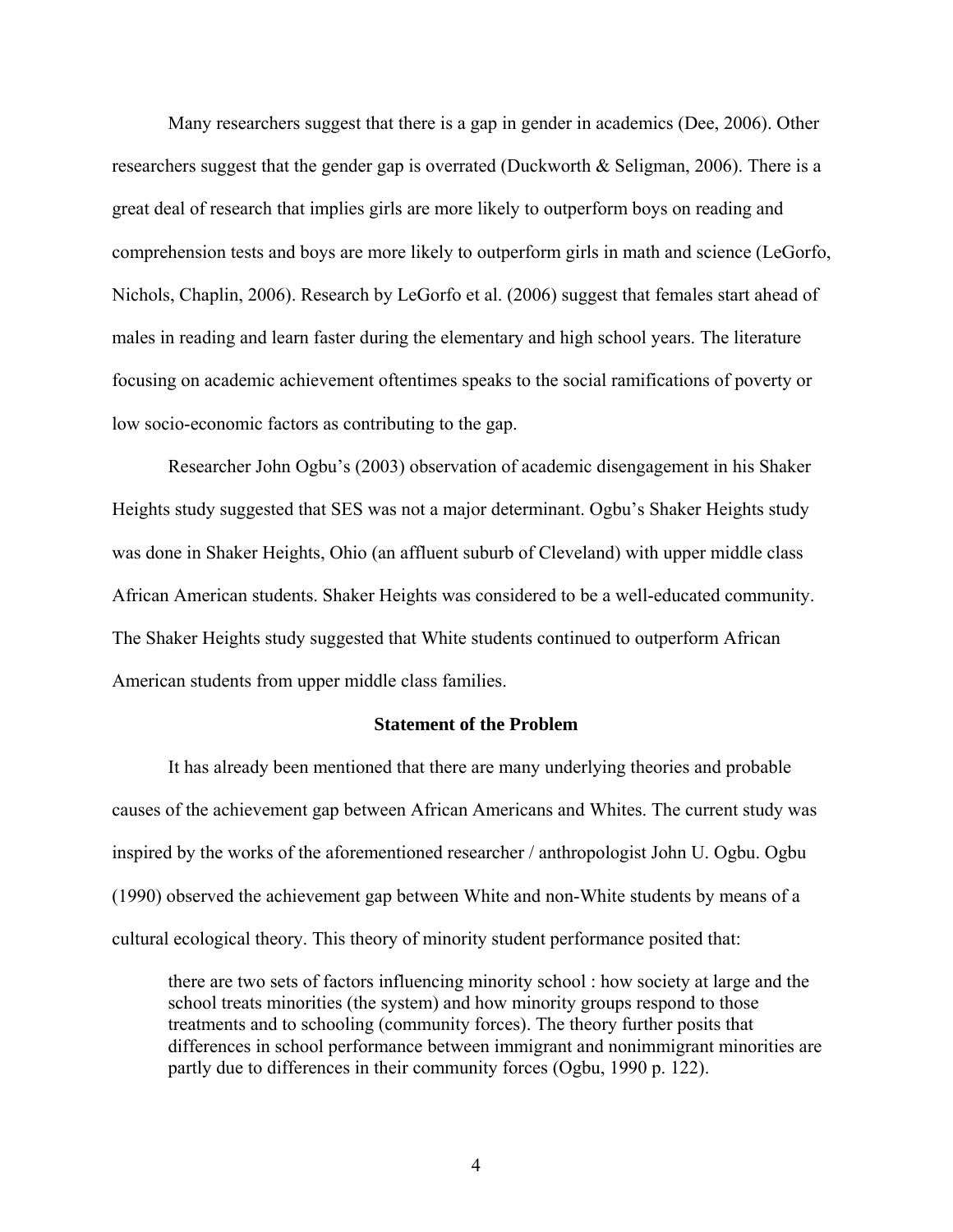Reading is the central focus of this exploratory study as it along with mathematics is considered to be central domains of learning through the early academic years (Bouffard, Marcoux, Vezeau, & Bordeleau, 2003). The achievement gap in education is mostly used to describe the disturbing gap between minorities and their White peers. Further, there is a similar academic achievement gap between students from low SES backgrounds and students from financially stable families.

 Ogbu discussed large-scale signifying factors such as "the system" and "community forces" as major determinants of the academic achievement gap while the current study addresses the reading achievement gap and intrinsic motivation between African American and White students in a rural school district. According to the US Department of Education (2000b), African American and Hispanic kindergartners trailed their White and Asian American peers on tests of general knowledge, early reading and math skills. Data from the USDE (2000b) indicated that the average cognitive scores of pre-kindergarten students in the highest economic bracket was significantly higher than the average score of students in the lowest socioeconomic brackets. Disparities in academic achievement are oftentimes contributed to socio economic factors (EPE Research Center, 2004). Viadero (2000) concluded that being raised in a low income family often meant having fewer educational resources at home.

There is evidence in the academic achievement literature that suggests that a gap persists in reading achievement and motivation between African American and White students. Children can be greatly affected if they are unable to read in elementary grades as the ability to read bridges opportunities to learning other skills and academic subjects. According to research fellow Mead (2007), children who do not learn to read by the  $3<sup>rd</sup>$  grade are at great risk of suffering academically and experience lifetime consequences of low self-confidence as well as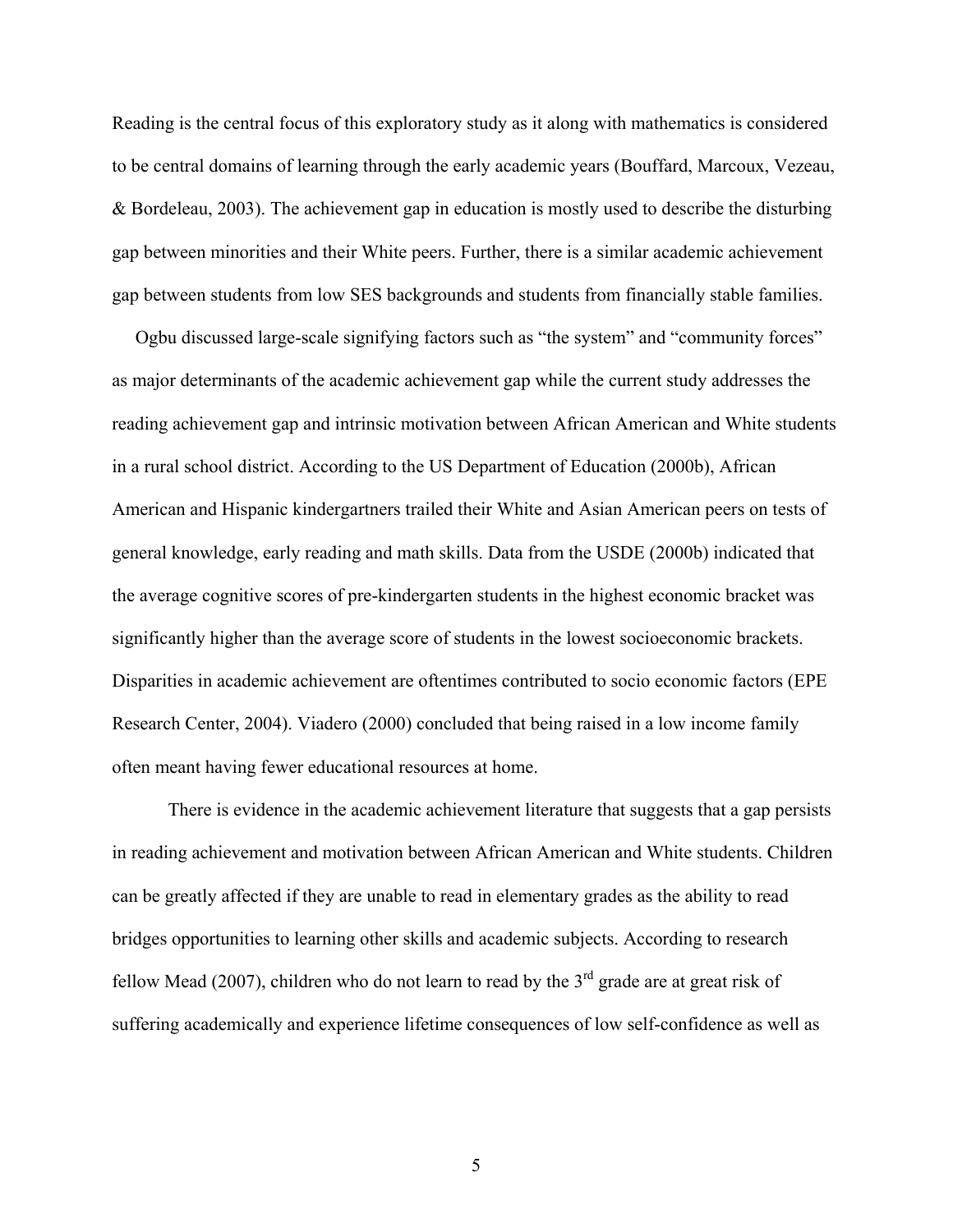the motivation to learn. The construct of motivation is becoming quite noticeable in terms of academic achievement.

A study by O'Flahavan, et al (1992) suggested that reading teachers and specialists as well as classroom teachers indicated (via survey) that motivational research should receive high priority during the next decade. Teacher surveys also indicated that creating an enduring interest in reading; promoting a desire to read; and understanding how teachers, peers, and parents can enhance motivation was highly rated (Miller & Meece, 1997).

#### *Purpose of the Study*

This study was not the standard investigation focusing on the African American and White achievement gap based upon the theoretical precepts of cultural deprivation due to the historical nature of education for African Americans as opposed to White students. The current study produced information on the intrinsic motivation for reading and attitudes about reading in upper elementary school students. This study investigated intrinsic motivation and reading achievement in African American and White students and attempted to provide information that could be used to enable all children to further their interest in reading.

# *Significance of the Study*

Much of the research on intrinsic motivation has focused on middle school aged and high school children in terms of motivation. Many studies viewed adolescence as being a period where motivation is most critical due to the heightened awareness of emerging adulthood (Anderman & Maehr, 1994). Other studies focused on the school context and how motivation played out in the learning environment (Anderman & Maehr, 1994; Maehr, & Midgley, 1996) while some studies examined student goals as they pertain to academic achievement (Urden  $\&$ Maehr, 1995). Recently the literature in educational psychology has focused on parental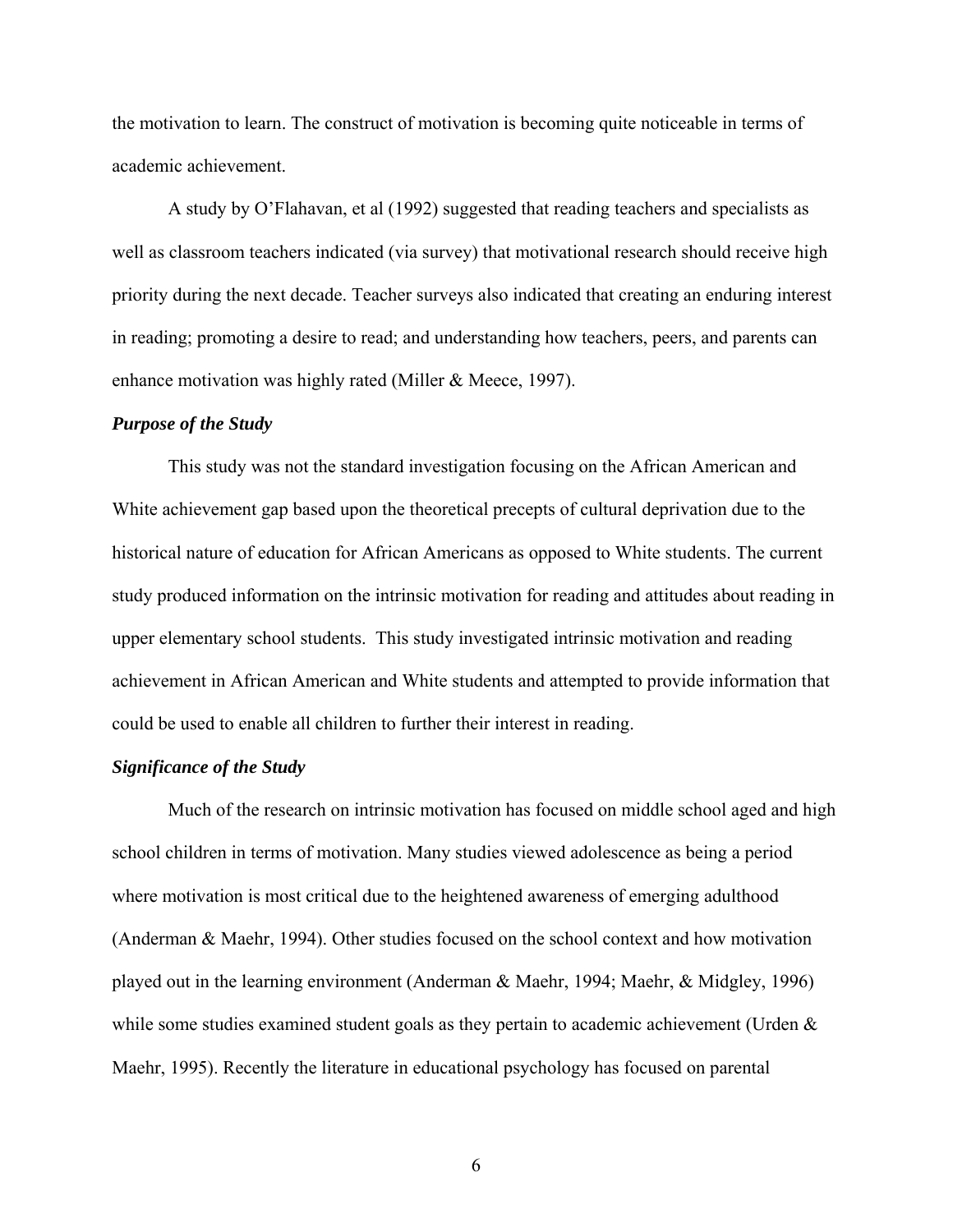involvement and academic achievement in elementary school children (Green, Walker, Hoover-Dempsey, & Sandler, 2007; Walker et al., 2005). Previous bodies of research have not focused much attention on how attitudes and perceptions on reading may relate to intrinsic motivation and ultimately to reading achievement. The current study was significant in that the literature was limited in regards to upper elementary school aged children and the construct of motivation specifically geared towards the reading subject domain in southern rural schools. There is a wealth of literature focusing on reading achievement and motivation in urban and suburban schools. There was and continues to be a great need to focus on younger children as academic intrinsic motivation in the early elementary years may have profound implications for initial and future school success (Gottfried, 1990).

The current study focused on the more internal or intrinsic causes of the reading achievement gap in terms of being motivated to read. This study was also significant in that it focused on participants in a rural West Alabama school district. Unlike urban areas, rural areas are not traditional areas of focus when observing the achievement gap. Rural areas of focus optimistically lend new insights to the study of reading achievement as well as prompt additional research in the reading subject domains.

# **Research Aims**

 It has been often noted that there is a difference in reading achievement by African American students when compared to their White counterparts. This study explored this finding by:

• First observing if similar differences in reading achievement using SAT 10 and Dibels were found in a population of upper elementary school aged students in rural West Alabama.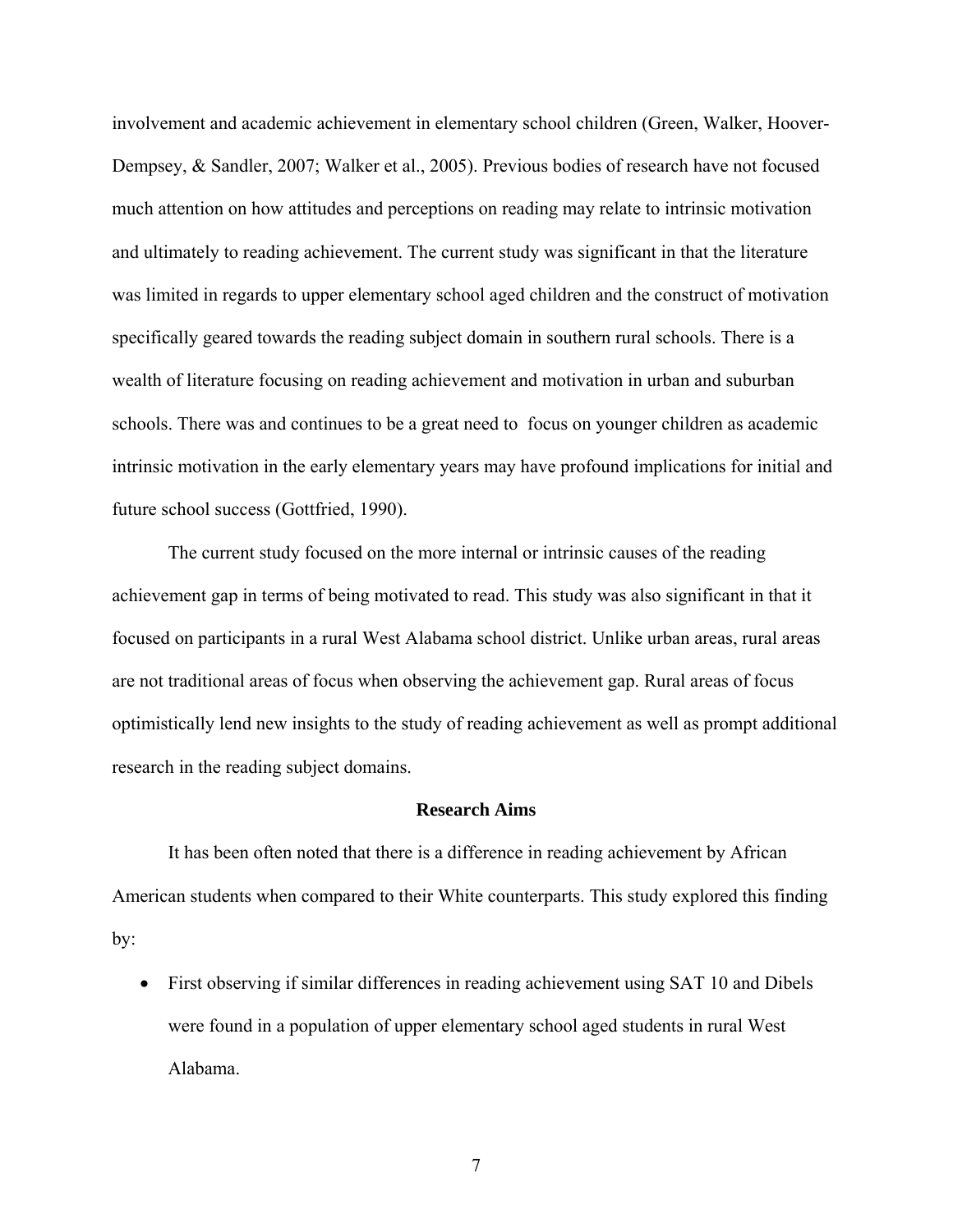- Second, this study assessed whether the following student characteristics: reading attitudes (measured by ERAS) and intrinsic motivation (measured by CAIMI) differed by ethnicity in a population of elementary school aged children in rural West Alabama.
- Third, this study provided an assessment of whether reading achievement was uniquely related to ethnicity, reading attitudes, and intrinsic motivation when considered together or in combination. Additionally, demographic variables such as SES and gender were assessed in order to observe if these variables accounted for any relationships noted between reading achievement, ethnicity, and intrinsic motivation.

# *Hypotheses*

Most of the literature in reading suggests that recent research revolved around the idea that attitude to reading is seen as one part of a broader construct, motivation to read (Sainsbury & Schaegen, 2004). The education literature suggests that there are many probable causes of the achievement gap such as school policies, cultural, social, economic, and parental disparities. Based on the inconsistencies in the research highlighted in this study, the following hypotheses were stated in null form.

The following were specific hypotheses for the current study:

- 1. Reading achievement as measured by Dibels and SAT 10 does not differ by ethnicity or gender.
	- 1a. Any effects observed in hypothesis one will not be accounted for by SES when used as a covariate in the analysis.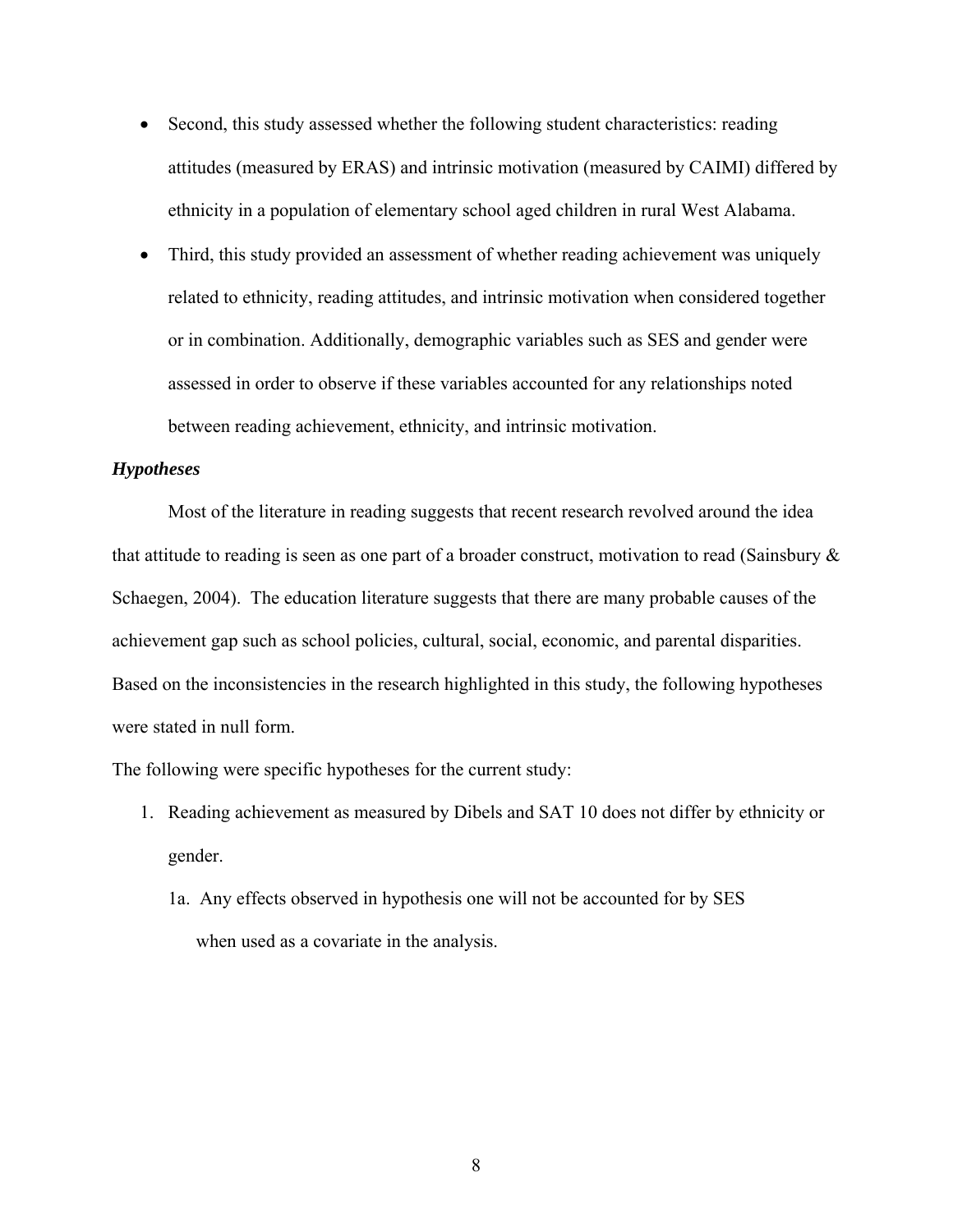- 2. Academic attitudes (as measured by ERAS) and academic intrinsic motivation (as measured by CAIMI) does not differ by ethnicity or gender in school. 2a. Any effects observed in hypothesis two will not be accounted for by SES when used as a covariate in the analysis.
- 3. There is no unique relationship between ethnicity, reading attitudes, and intrinsic motivation on reading achievement either individually or in combination. 3a. If hypothesis number three is rejected, then SES and gender will be used to assess whether these variables can account for the observed relationship either individually or in combination.

Assumptions associated with this study were the following:

- 1. All participating students responded to the questions honestly.
- 2. All participating students understood the instruments and had the skills necessary to complete the instruments.
- 3. All participants completed the instruments based solely on their own responses.
- 4. The research instruments were valid and reliable for measuring the data.

# *Limitations of the Study*

Limitations associated with this study were:

- 1. The data was self-reported.
- 2. Consenting parents and students may have doubted complete confidentiality despite assurances made by the researcher.
- 3. There were an insufficient number of participants across upper elementary grades.
- 4. The study did not include direct parental input to better inform the study.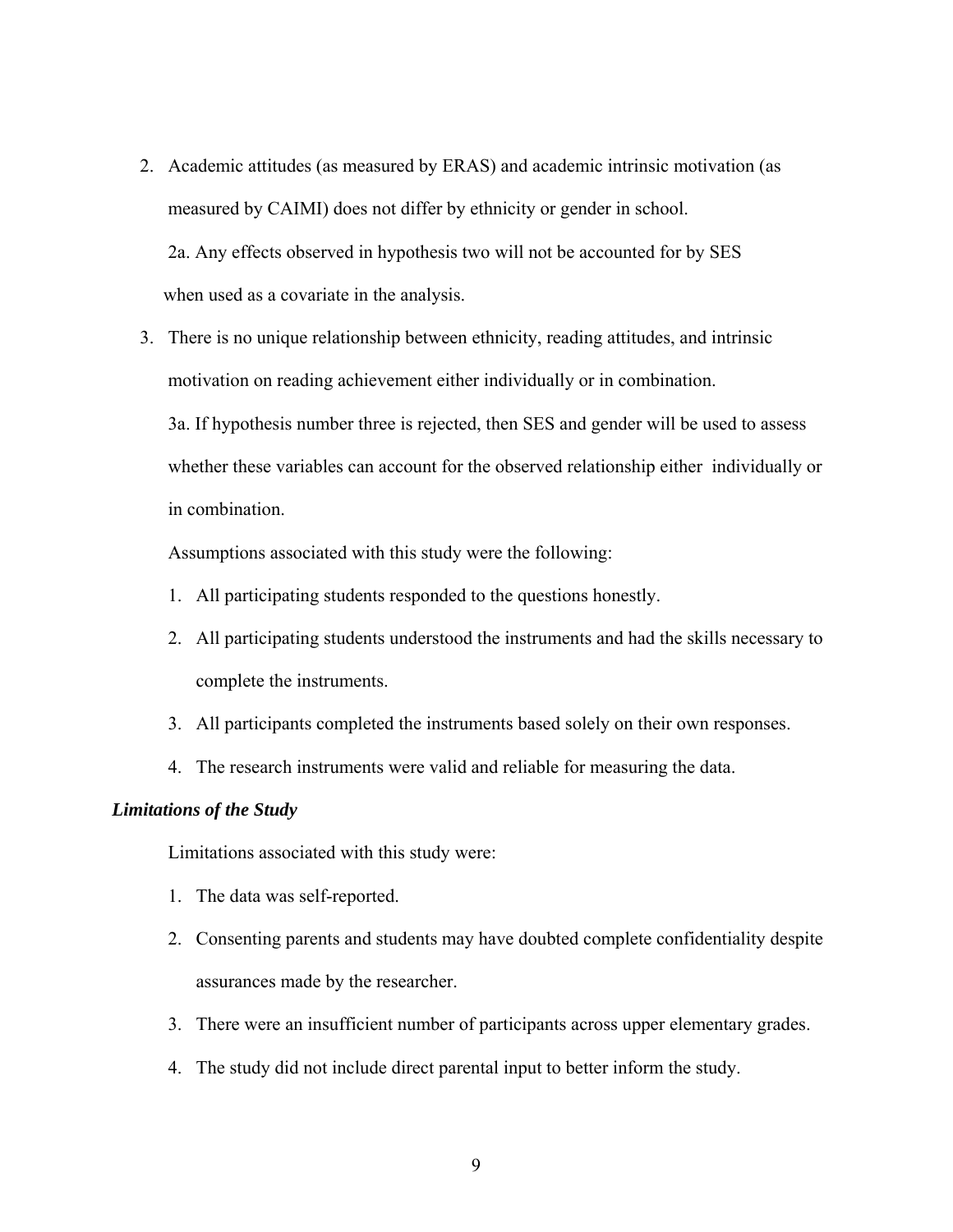# *Definition of Terms*

This study provided the following operational definitions:

- *Academic Achievement Gap:* The difference in academic achievement between African American: American Indian, and Hispanic students and their white and Asian peers and the difference in academic achievement between students whose families are of low income, and their peers from middle and upper class families (Washington State School Directors' Directors' Association (n.d).
- *No Child Left Behind*: Federal programs that strive to improve the performance of America's primary and secondary schools by increasing the standards of accountability for schools, and school districts.
- *Self-Efficacy:* The belief in one's capabilities to organize and execute the courses of action required to manage prospective situations (Bandura, 1993).
- *Intrinsic Motivation*: Motivation that comes from inside a person as opposed to external factors. According to Gottfried (1985), intrinsic motivation is defined as enjoyment of school learning characterized by an orientation toward mastery.
- *Oppositional Culture Theory*: A culture of poverty theory of African American academic performance (Lundy, 2003).
- *Minorities*: A group having a little representation as related to other groups in a society.
- *Immigrant / Non Immigrant Minority*: Voluntary or involuntary minorities; depending on if a people voluntarily came to the United States or were brought by force (i.e. slaves)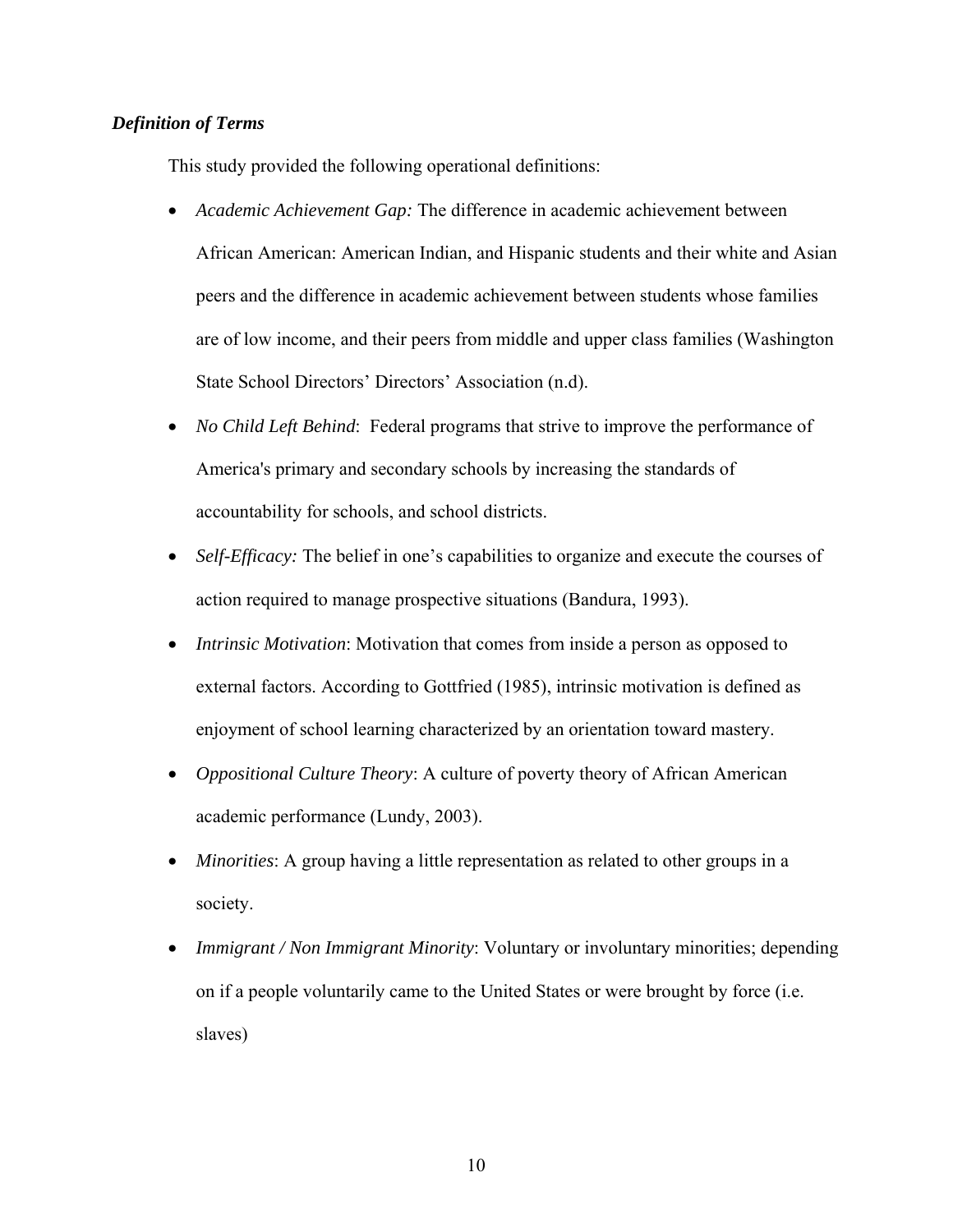- *Social Capital:* refers to connections within and between social networks as well as connections among individuals; suggests that social networks have value
- *Human Capital*: skills and knowledge gained by an individual through educations and experience

# *Organization of the Study*

This paper is composed of five chapters. Chapter one introduces the research problem, poses the hypotheses, and lists the assumptions, limitations, and operational definitions of terms used in the study.

Chapter Two discusses the historical literature and the current literature relevant to the research problem. The historical review discussed the many historical explanations of the gap to current research on reading and motivation. The latter part of the literature review is more specific in terms of the focus problem.

Chapter Three describes the research methodology as well as the demographics, the standardized assessment tools that were used in the school district (SAT 10 and Dibels), and the tools that were administered to the student participants (ERAS and CAIMI). Chapter three also describes the participant population as well as the study location. Chapter Four describes the results from the data collection. Chapter Five provides the study summary as well as suggestions concerning the direction for future research.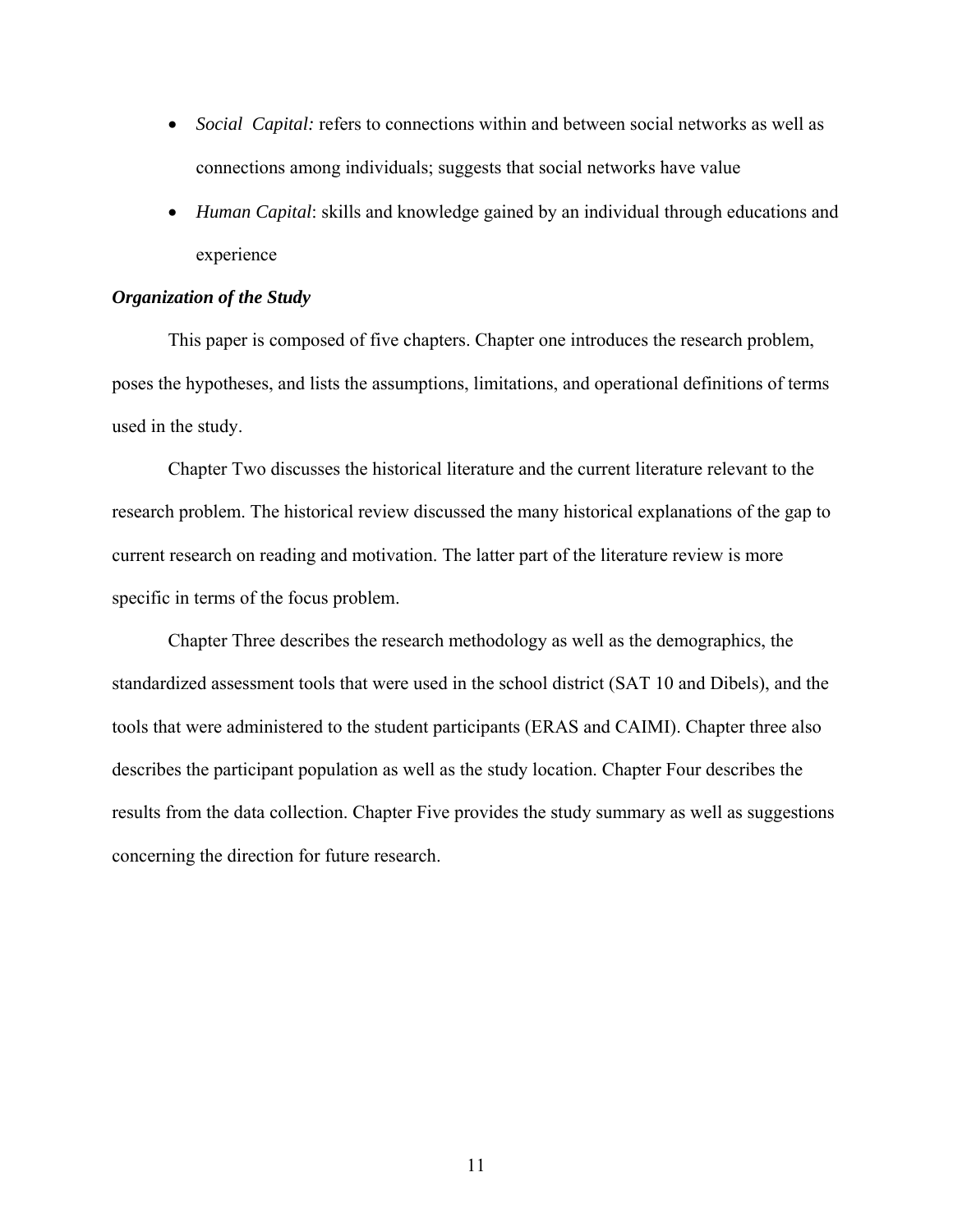# **CHAPTER II**

# **LITERATURE REVIEW**

This literature review initially discusses the extensive and diverse literature as well as some historical background of the problem. This section highlighted anthropologist John U. Ogbu as it was his ideas on the achievement gap that inspired this research study. The literature review then moved forward to more specific discussions on the reading achievement gap and motivation. The literature discussed and highlighted the research problem itself, which was the gap in reading achievement and motivation.

## **History of the Academic Achievement Gap**

The literature on the achievement gap is extensive in signifying factors that contributed to the achievement gap. The theory of capital deficiency also attempts to explain minority performance in academics where capital is presented in various forms (Massey, Camille, Lundy, & Fischer, 2006). Children from wealthy families may have an advantage over children from disadvantaged homes in terms of preparing for higher learning due to available resources.

Human capital refers to one's ability to be economically productive i.e. knowledge, skills, health. Education is considered to be a form of human capital in that it is considered to be an important investment (Becker, 1975). According to Massey and colleagues (2006), under the theory of human capital, parents invest in their children in the same manner that entrepreneurs invest in companies. This investment is to yield the maximum payoff. Based on the historical literature on African American achievement, African Americans may not operate within the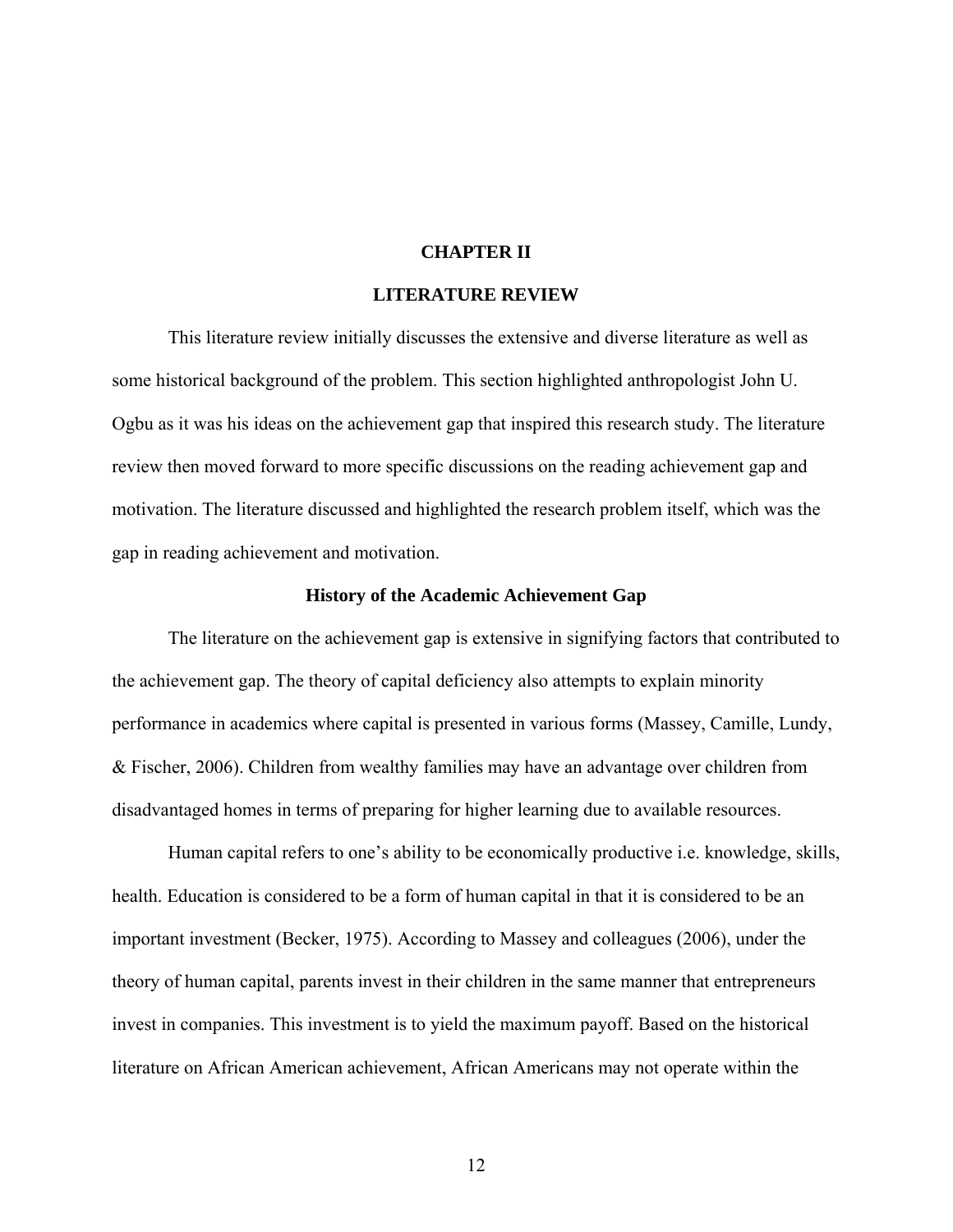boundaries of this theory. It is said that parents that possess high measures of human capital are more likely to read to their children and provide intellectual stimulation within the home. These parents are known to better understand the process of schooling and allow them to monitor what their children are being taught as well as manage their education (Laurea, 2000). Research suggests that well educated African American parents are less likely to transmit human capital when compared to White parents due to the historical legacy of racism and discrimination (Duncan, 1969; Borgas, 1992). This was determined due to a lack of resources in African American families. African Americans were not provided the opportunities to accumulate resources that were transmitted into human capital. Capitalism is considered the core value of the United States and possibly one of the foundations to the nation's wealth. Historically African Americans were considered as "capital" and consequently were denied opportunities to gain capital. It is believed that capitalism is the underpinning cause of the lack of equality between African Americans and Whites (Smith, 2003).

Social capital refers to the tangible benefits that people accrue from social networks. (Massey et al., 2006). Bourdieu (1986) and Coleman (1990) suggest that social capital is gained through membership and networks. This capital is then transferred into capital such as education to maintain or better their position in society.

Cultural capital is a general theory and refers to those non-economic factors that attempt to construct explanations of differential academic achievement as well as taking into account varying influences that may effect achievement (Massey et al., 2006). This theory associates class culture with how children see the world. Based on how children view their world they subscribe to or become socialized into the culture that best corresponds to their class (Bourdieu,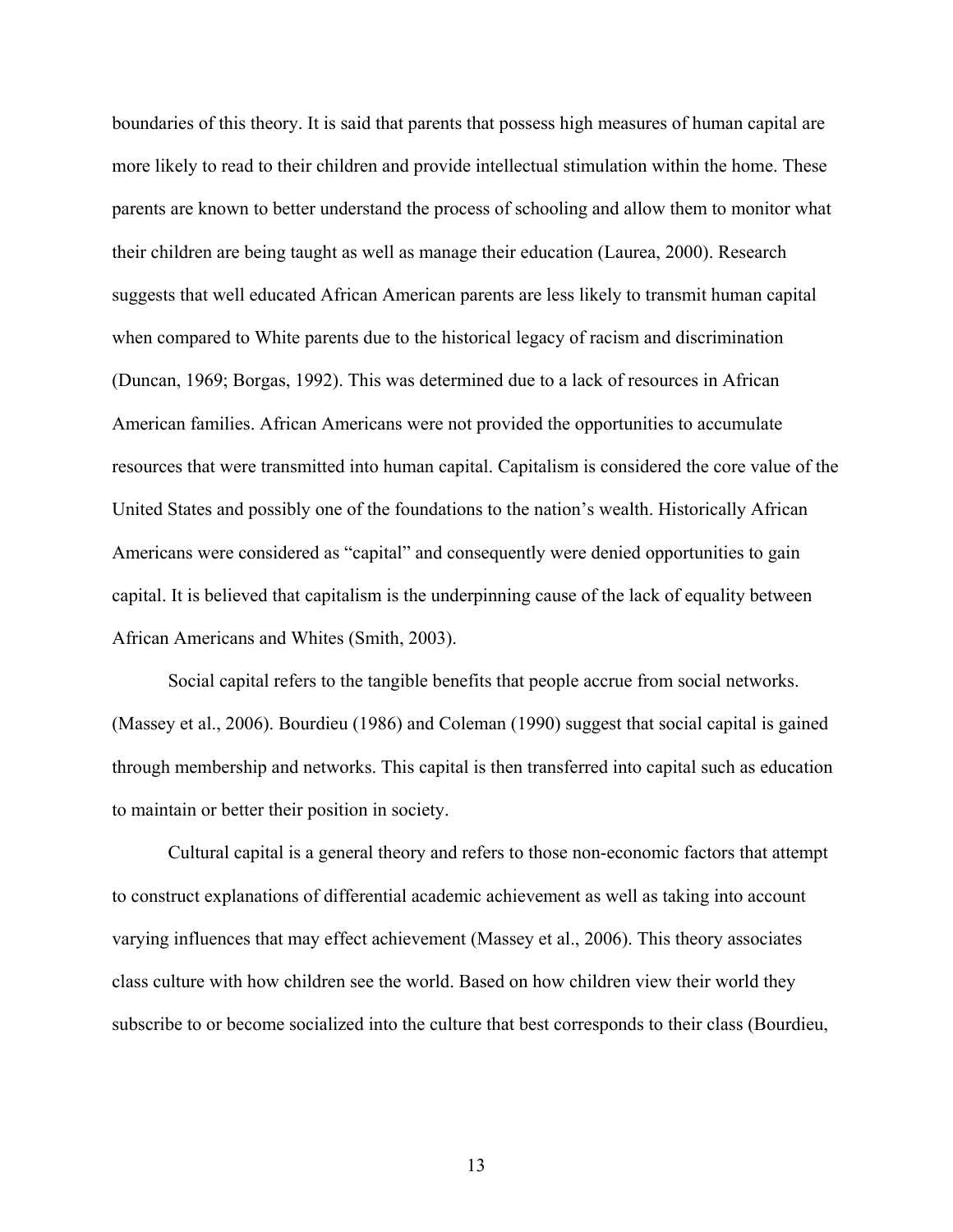1977). These differing types of capital are almost always intercorrelated, and therefore, represent a major empirical problem for social scientists (MacLeod, 1995).

Although there are many underlying theories and probable causes of the achievement gap between African Americans and Whites presented in the current research, the current research project initially focused on and discussed research by anthropologist John U. Ogbu (1978) and how he explored the question of academic achievement over time. Ogbu's focus was on academic achievement as a whole and not specifically on circumstances contributing to the disparity in academic achievement between African American and White students in regards to the gap in reading achievement. Ogbu's (1978) views developed in the sense of explaining why African American students do not perform as well as White American students in school. These views included issues with the school curriculum (culture), language (Standard English), and the school environment (relationships with teachers and the school system).

Ogbu thought it to be important to recognize the history of African Americans receiving a deficient education. Ogbu (1978) stated:

But more important, I want to emphasize that it is the status of blacks in the social, political, and occupational realms of American society, as seen by the dominant white caste, which determines the kind of education offered to the former. (p. 12)

Ogbu's (1978) focus on social, political, and occupational realms was preceded by a number of views that emphasized differences in heredity, the family home environment, and school reforms as major factors relating to the disparity in the African American and White achievement gap.

"There is no disagreement over the fact that in the United States, in classroom work and in standardized tests of cognitive skills (IQ) and scholastic achievement, black students generally do less well than white students" (Ogbu, 1978, p. 43). Many explanations have been offered as to why black students do not perform at the level of white students. Researcher Washington stated,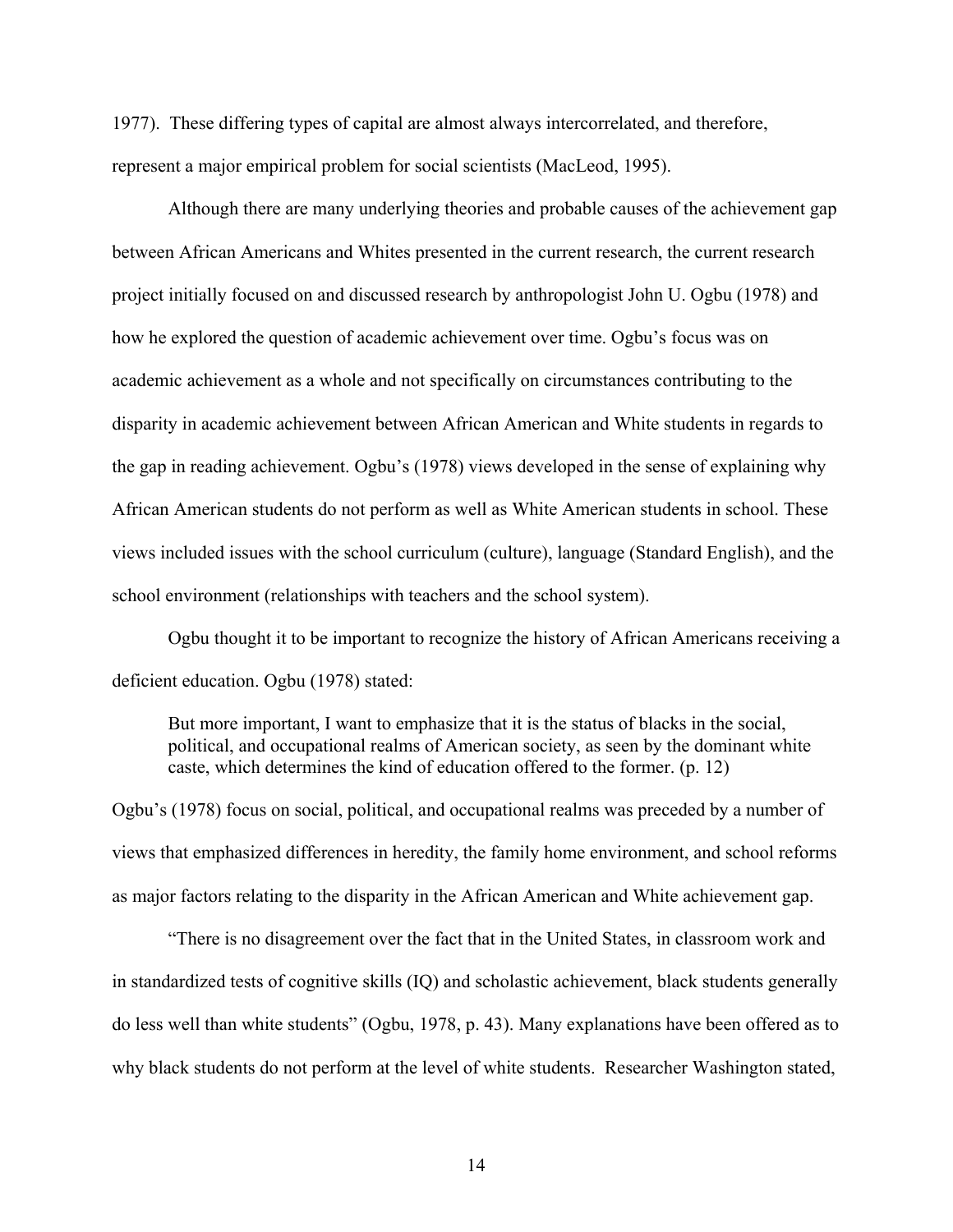"the 1997 NAEP assessment revealed that school-aged African American children consistently perform below their white peers in reading, mathematics, and science. This general difficulty with academic achievement has been called the black-white achievement gap" (Craig  $\&$ Washington, 2006, p. 213).

 Ogbu's observations supported historical and theoretical perspectives on the achievement gap on African Americans and non-white students. His observations were initially rooted in the cultural – ecological theory that highlighted historical barriers faced by minorities (Ogbu  $\&$ Simons, 1998).

# **John Ogbu and the Academic Achievement Gap: Stockton, CA Study**

For many years Ogbu's focus centered around the differences in school performance between students of minority and dominant groups. Ogbu initiated his search for an explanation with the 1968 multi-ethnic Stockton, CA study. The Stockton study later led to a comparative work of the same problem in six countries to focus on the education of those minorities who were castelike. Castelike minorities are identified as a subordinate group in a stratification system that is more extreme than social class stratification. (Ogbu & Simons, 1998). Ogbu concluded that lower academic achievement was an adaptation to barriers in terms of opportunity structures (Ogbu, 1978). Ogbu found in every case that these minorities were denied equality in educational resources, unfair treatment in school, and unequal job opportunities for educational accomplishments. Ogbu did not subscribe to disengagement as a result of intelligence nor did he subscribe to minorities not receiving the type academic training that majority middle class children were thought to experience at home. He concluded that the differences resulted from the perceptions and responses demonstrated by minorities because of the treatment they experienced by society and school (Ogbu 1974, 1978). Ogbu thought these students lacked "effort optimism"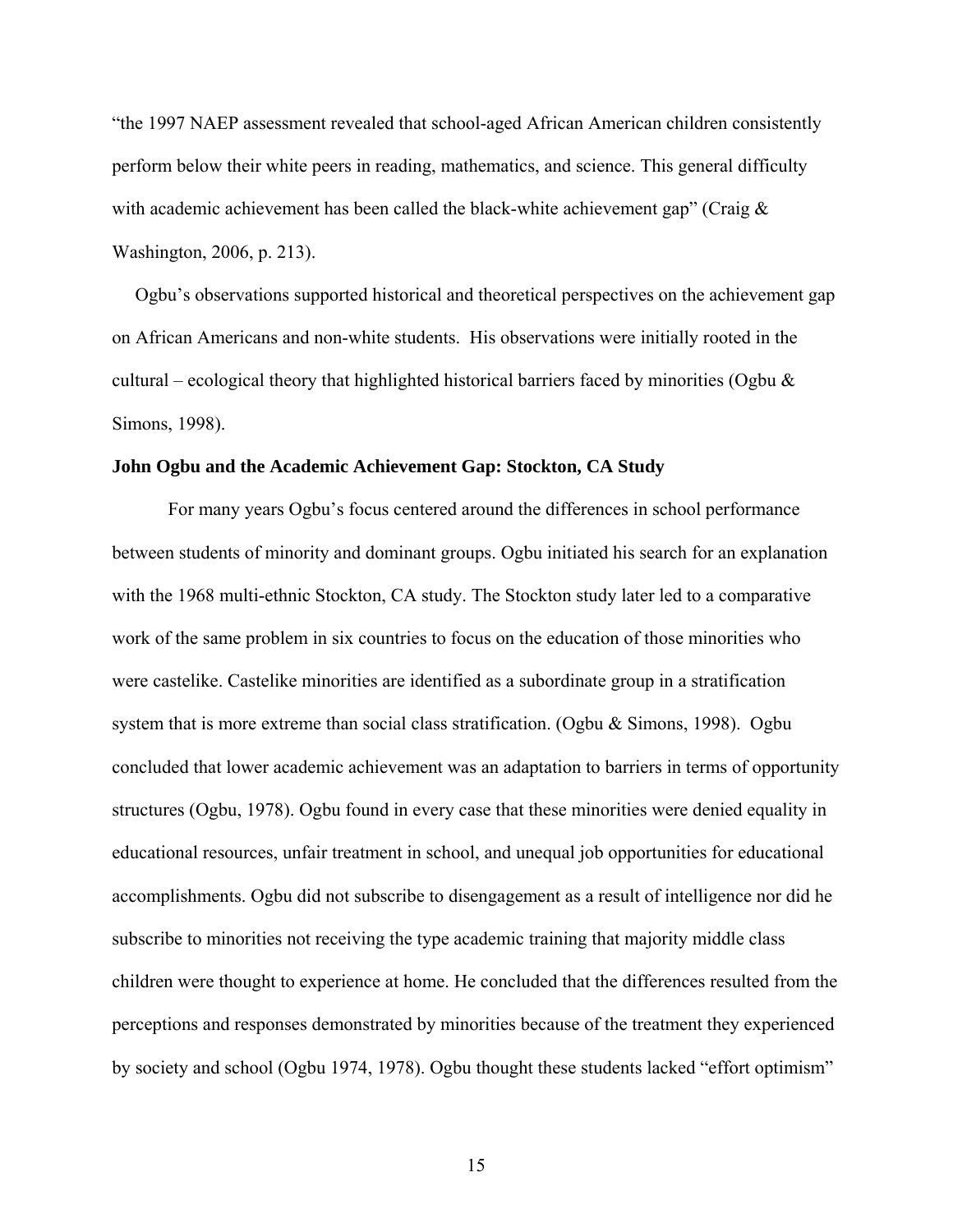which he stated was the faith that hard work will bring rewards in life (Tobias, 1989). He believed minorities performed less well because they did not persevere to do better and did not have a serious attitude about excelling academically. Ogbu's study observed voluntary and involuntary minorities and how they differed in sociocultural adaptation. Ogbu did not study the implications of this disparity in school differences at this point. Structural barriers continued to be a factor in future studies but his research focus shifted to community forces.

#### *Community Forces*

It was in the early 1980s that Ogbu's research interests shifted from explaining the differences between minority and dominant groups to focus on explaining the differences in school performance among minority groups themselves (Ogbu, 1987). Ogbu's focus shifted to community forces that he believed were products of sociocultural adaptation located within the minority community (Ogbu, 1983). Ogbu expanded his study to observe closely African American students' beliefs on their instrumental educational beliefs and behaviors; their relationship with the educational system and the schools as well as their expressive beliefs and behaviors which included how they interpreted and responded to cultural and language differences because of their collective identity; and their educational strategies (Carter, 2004). Ogbu hypothesized that by observing community forces, there would be some explanation as to why immigrant minorities do well in school as opposed to non-immigrants i.e. African Americans.

The Stockton study led to the realization that there were differences in academic achievement between the two groups, but he did not investigate the implications of this difference. Ogbu's (1978) comparative analysis posed questions such as did intelligence (genetics) account for disparity; could it be the different languages or learning styles? He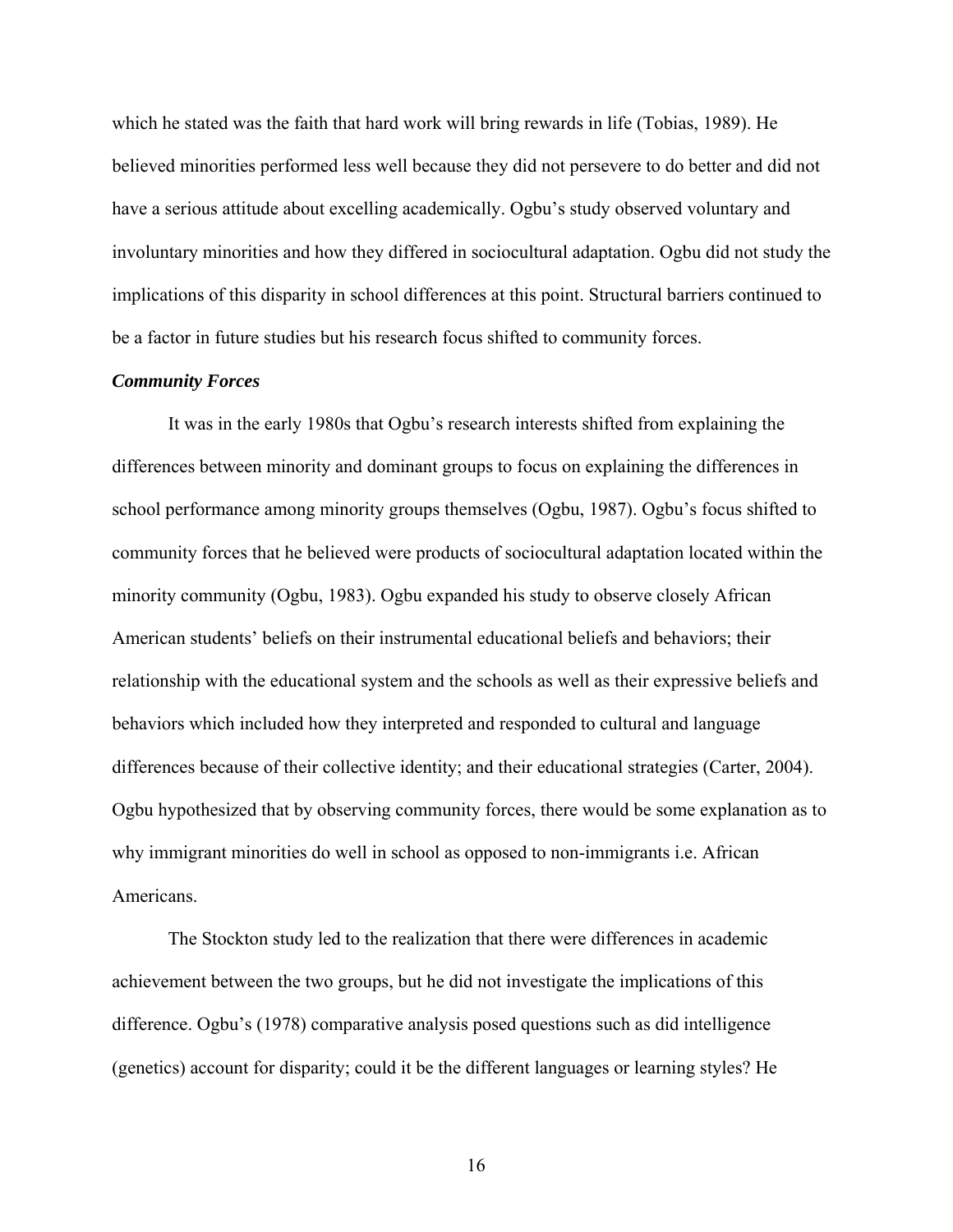concluded and argued that none of these issues were the case. Ogbu argued from a comparative perspective that genetic, cultural, nor linguistic perspectives could not be solely attributed to the difference in achievement (Ogbu & Simons, 1998). For example, the Buraku in Japan do not demonstrate academic achievement in their country but do well in the United States. He also observed that Koreans do well academically in China and the United States but do not do well in Japan.

Based on Ogbu's comparative research it was thought that by closely observing the histories and sociocultural adaptations of minorities may help explain the problem (Simons, 1990). It was thought that to better understand why minority groups differ among themselves was to take into account their responses as to how they were assimilated into U.S. society and how the dominant group treated them. Secondly Ogbu focused on how they responded to their historical background and how they were treated affected how they perceived and responded to academics; hence the community forces that caused a shift in Ogbu's research focus. Community forces are the second part of the cultural ecological theory. Ogbu used the cultural ecological theory to observe the broad societal factors and school related factors as well as the dynamics within the minority community (Ogbu and Simons, 1998).

#### *Cultural-Ecological Theory*

Ogbu's observations and explanations of minority academic performance derived from a cultural ecological theory. This theory focused on the macro dimensions of the achievement problem: societal and school as well as the dynamics within minority communities. This broad perspective represented the cultural aspect of the theory and how minority people (minorities for purposes of this paper) perceived and responded to their environment. The ecological aspect of the theory referred to the environment.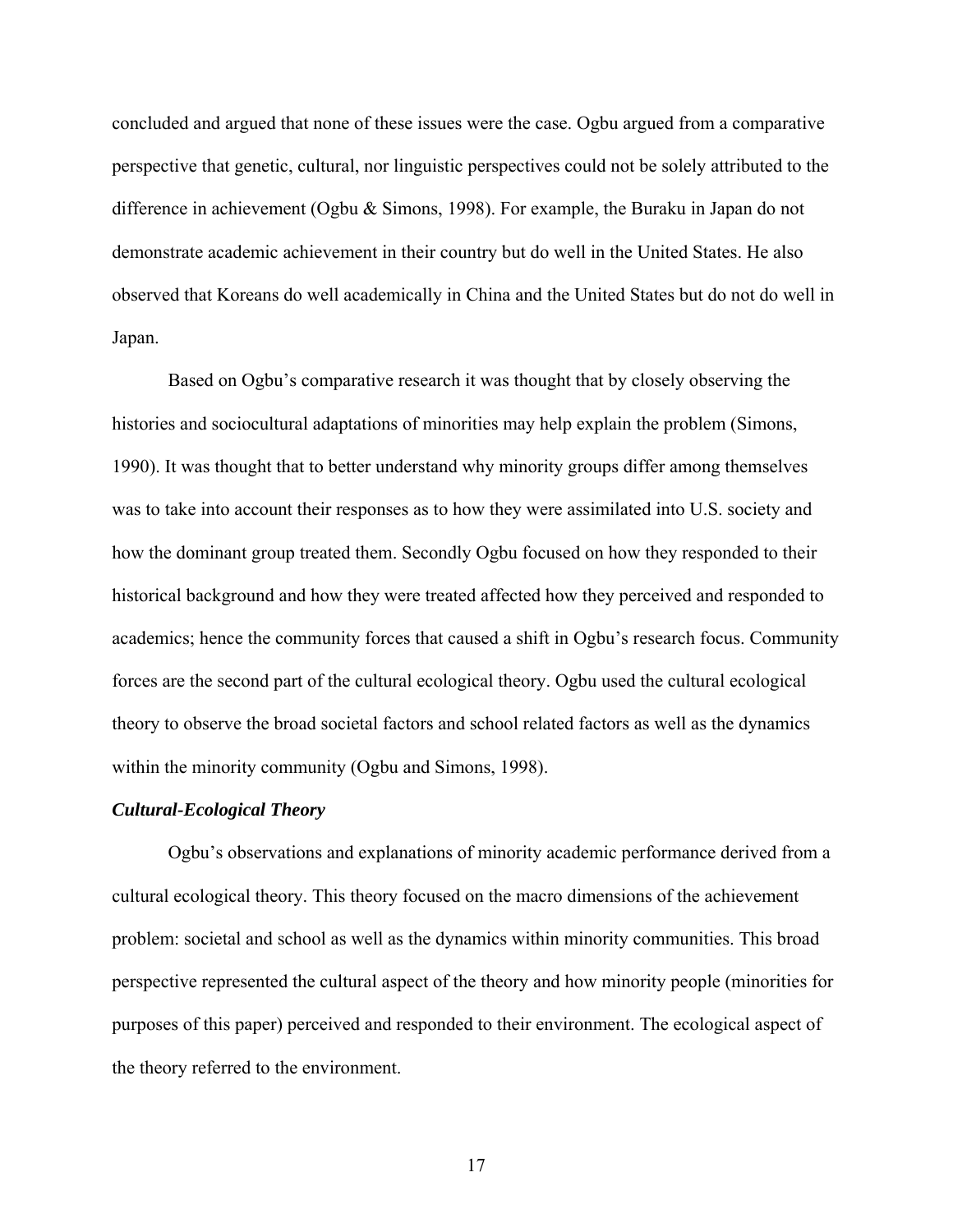The cultural-ecological theory is made up of two main parts. One is how minorities are treated or mistreated in regards to education (policies, pedagogy) and how being denied these educational opportunities lessened their chances for rewards and competing wages in gainful employment. In essence, this was "the system." The accompanying goal focuses on how minorities respond to or perceive education as a consequence of treatment (Ogbu & Simons, 1998).

According to Ogbu, minorities were faced by collective problems such as instrumental, symbolic, and relational issues. Instrumental discrimination related to employment and wages, symbolic discrimination referred to the vilification of the minority culture and language while relational discrimination referred to social and residential segregation (Ogbu & Simons, 1998).

In order to examine the minorities' perceptions and responses to white treatment, Ogbu used the cultural ecological theory to explore the impact of this treatment. This impact is examined by observing minority responses or their "collective" solutions to collective problems. Structural barriers or discrimination in society and school were thought to be determinant of academic disengagement. However, it is important to note that these barriers are not the sole cause of minority academic disengagement. Ogbu noted that community forces were dissimilar for different minority groups (Ogbu & Simons, 1998).

Ogbu's investigation's found that African American students thought they had to work extra hard academically and in the labor market when compared to their White counterparts. This finding supported earlier work by Ogbu that disengagement and inequality in the labor market was contributed to unequal opportunities in society (Ogbu & Simons, 1998).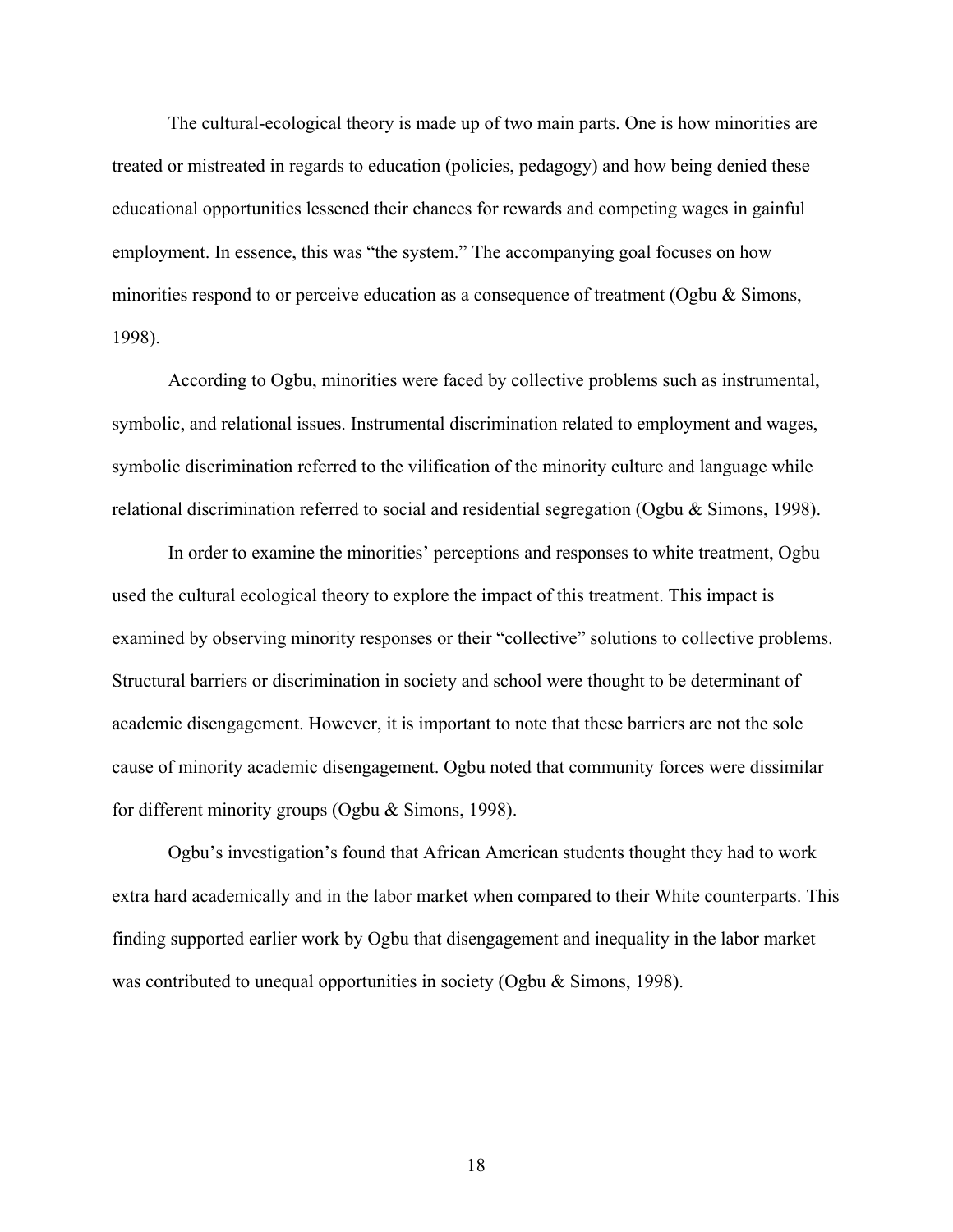# *Minorities*

Ogbu defines a minority not in terms of numbers but in the event that a population occupies a less powerful or some form of subordinate position in relation to another population based on the same country or society (Ogbu & Simons, 1998). It is also important to note that a person's race or ethnicity does not designate them to being a minority. The determining factor is based upon the group's history and how it became a minority. The roles of the dominant group also helped to define minority status. In terms of observing minorities and academic performance, minorities were classified as autonomous, voluntary, and involuntary. Voluntary minorities came to the United States in hopes of securing better opportunities. Voluntary minorities are different from those in the dominant society in terms of race, religion, and education. Most importantly they do not feel forced to adapt the ways of the majority people because they chose to move to the United States. Voluntary minorities may face some difficulty in academic achievement initially due to cultural and language differences. However, cultural and language difficulties are not long term (Wang, 1995). The way voluntary minorities interpret their reasons for being in America and ability to embrace the culture and language promotes a positive attitude for academic success. Voluntary minorities generally are very much engaged in academics as a means to better their lot in life. Their peers also support successful academics and therefore do not have to bare the burden of "acting white" or being mocked for being a good student. Fordham and Ogbu (1986) found that some Black students avoided attitudes and behaviors they perceived as "acting White" for fear that these ways would be unfavorable to their collective racial identity (Carter, 2004). Voluntary minorities possess the frame of reference or look at their situation as positive. They have a dual reference that enables them to assess the situation in the United States and compare it to the situation at home. The reference is positive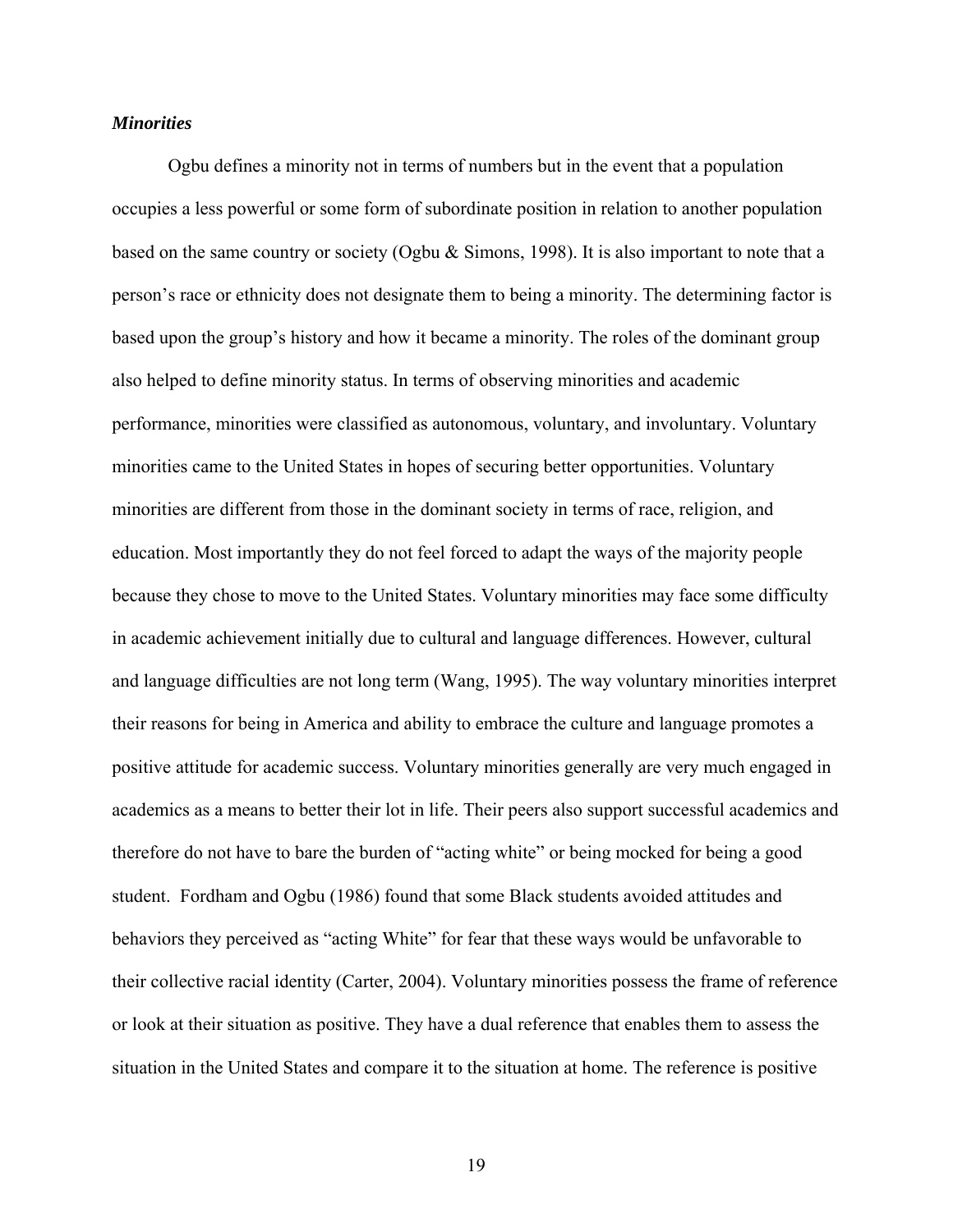because they see the move as gaining more opportunities when compared to home. Ogbu also speaks on instrumental responses that entail a group's idea about how to achieve success or their folklore of "making it." Voluntary minorities' folklore of making it involves the belief of a meritocracy; hard work and a good education will lead to opportunities and success in U.S. society.

In contrast, involuntary minorities were brought to America by means of enslavement or colonization. Involuntary minorities did not migrate to America with the expectation to succeed or improve their condition. They were incorporated into American society against their will, which enabled them to conclude that they fare poorly due to belonging to a disfavored group (Ainsworth-Darnell, & Downey, 1998). Ogbu's logic of involuntary minorities is that they have limited occupational opportunities and resulted in putting little effort in academic engagement. Therefore poor perceptions of occupational opportunities encourage academic disengagement (Ogbu, 1978). The attitudes and behaviors of involuntary minorities possess ambivalent attitudes toward school. Involuntary minorities generally support academic success to enhance educational and employment opportunities. However, involuntary minorities have trouble with the dominant perception of education being the key to success due to previous experiences in dominant society and failure of school. Involuntary minorities (African Americans) are said to have a dual negative frame of reference. Therefore, parents of involuntary minorities often send mixed messages about education. These parents tend to encourage their children to work hard in school but also hold to the beliefs that the school system is not trustworthy. These parents place blame on the teachers when their children do not do well in school. Teachers are blamed for being discriminatory and not teaching their children properly.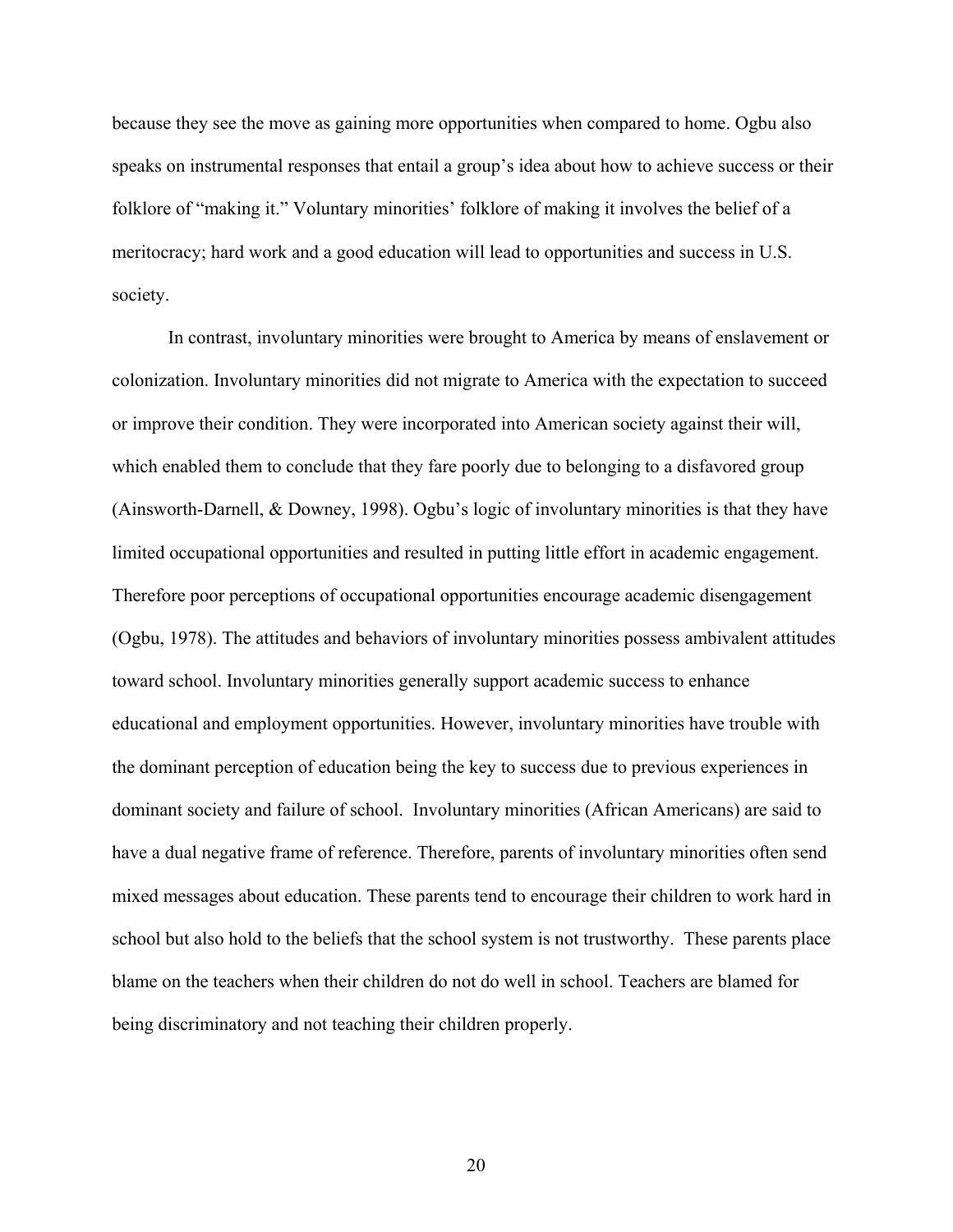Ogbu noted that all involuntary minorities are not alike. For instance, Mexican Americans possess beliefs and behaviors with a more varied history and different circumstances. Ogbu found that this group conformed less to the patterns of involuntary minority status. African Americans are said to be the most visible because their belief and how they respond to these beliefs exhibit the most conformity for the characteristics of the involuntary category (Ogbu  $\&$ Simons, 1998). This indicates that the same treatment of minority groups can extract different responses based on one's history. In terms of the folklore of "making it," involuntary minorities are ambivalent. Involuntary minorities also believe that hard work and education are necessary to thrive in U.S. society. There is conflict with involuntary minorities (African Americans) because of issues with job and wage discrimination and the belief that a good education and personal effort is not enough to overcome racism and discrimination. Ogbu  $\&$  Simons (1998) points out that this folklore or instrumental response of the means necessary to succeed in the United States may be unconscious. He suggests that because he found that African Americans do encourage their children to do well in school so that they will get a good job and be successful but on the other hand these parents are being haunted by past experiences that school success does not always allow for getting a good job. The children eventually adopt and share their parents' ambivalence in regards to academic achievement. Involuntary minorities also have a hard time trusting white-controlled institutions such as the school due to a long history of discrimination. Folk theories of effort and reward, identifying learning as white culture, and mistrusting white controlled institutions such as the school are considered to be community forces that hinder academic achievement. Ogbu (1994) states this is racial stratification and not class stratification. Ogbu ascribed certain characteristics to voluntary and involuntary minorities. Next, he distinguished between levels of cultural differences between majority and minority populations,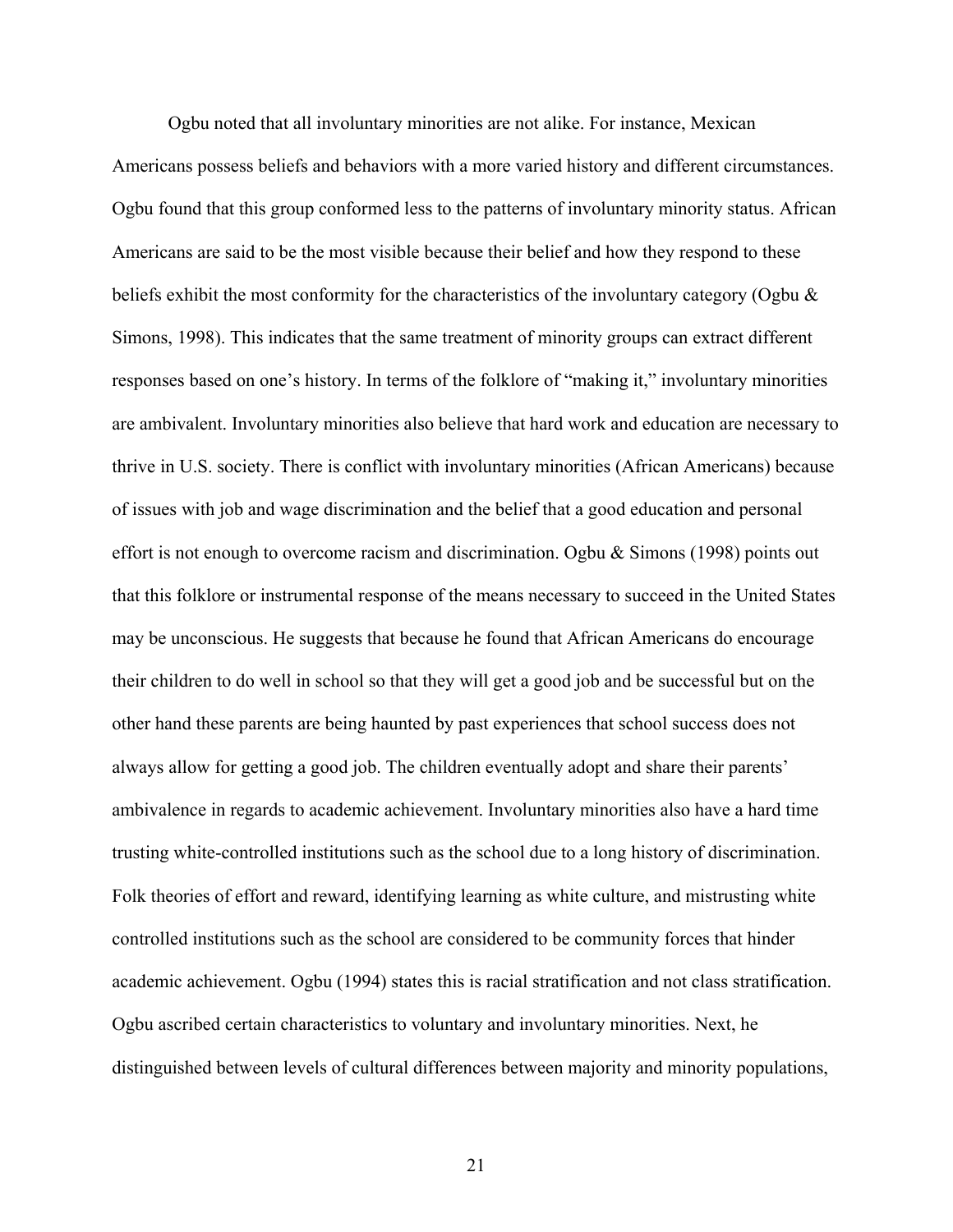specifically minority populations (Foster, 2004). Ogbu conceptualized primary and secondary discontinuities to strengthen the cultural ecological theory.

Primary discontinuities are differences between cultural norms and language of students as well the schools these students attend. Ogbu thought that primary cultural and language differences differentiate from minority members and those from the dominant group. Ogbu indicated that these differences initially lead to learning and social adjustment problems (Ogbu, 1985). Further, Ogbu (1985) argued that there are several reasons why students are willing to overcome this barrier or discontinuity in order to succeed in academics. One reason includes students' sense of tangible benefits that they will accumulate as a result of their academic success.

Secondary discontinuities arise after groups have come into contact and are mostly associated with involuntary minorities (Ogbu, 1982). Ogbu argued that involuntary minorities discriminate against themselves and perceive this discrimination as institutional. These racial discriminations were thought to be important determinants of African American academic disengagement (Ogbu & Simons, 1998).

# *Oppositional Culture Explanation*

Ogbu's (1978, 1991a) explanation for racial differences in academic disengagement is eminent in the academic achievement literature. The aforementioned explanation is referred here as the oppositional culture theory or as some refer the resistance model. Ogbu described the oppositional culture explanation as secondary cultural discontinuities that arise after groups have made contact (Ogbu, 1985). Ogbu sought to explain his thoughts on academic achievement with reference to broader societal structures and historical tenets relating to the gap. He began his journey by distinguishing between involuntary and voluntary minorities.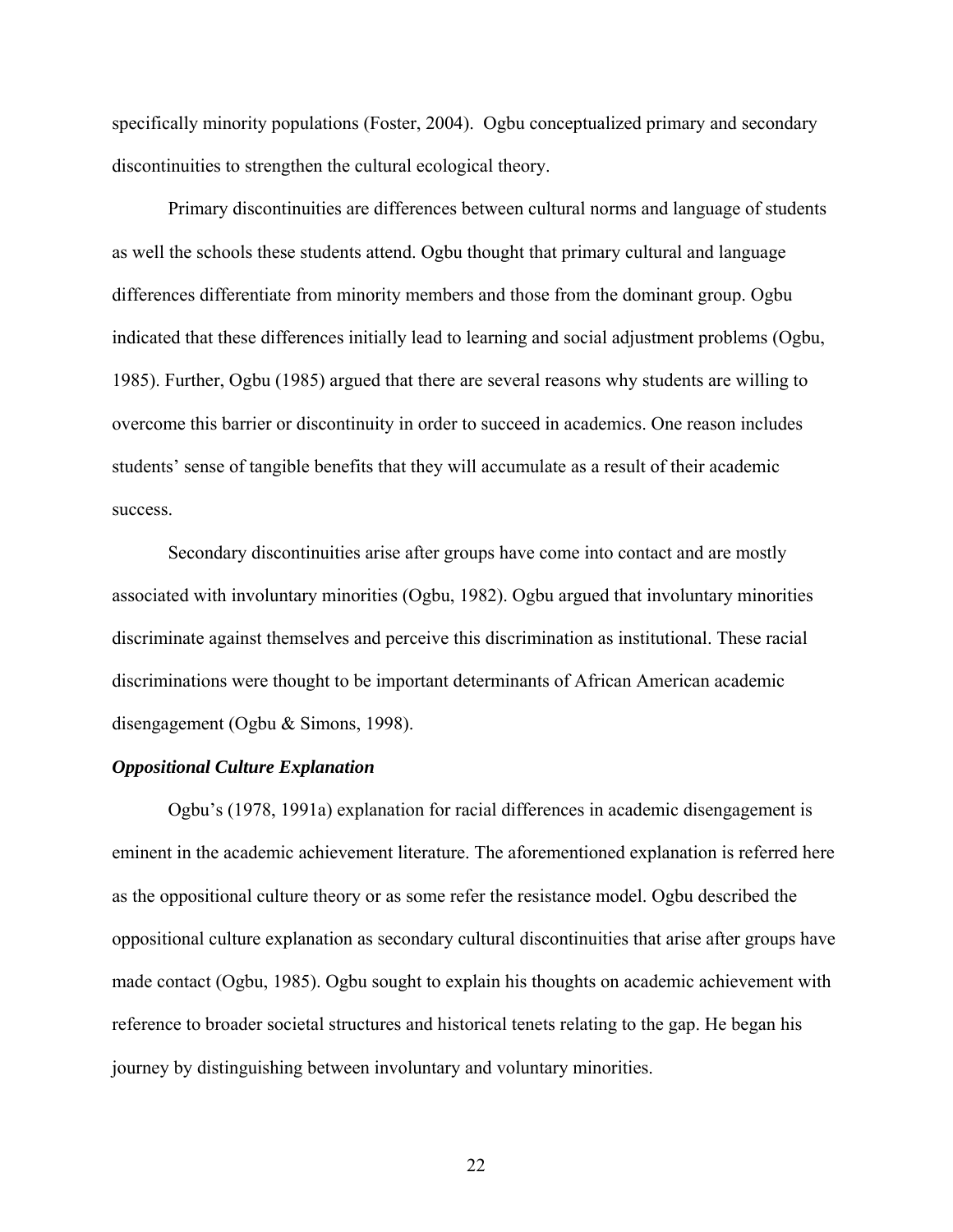Identity problems are also problematic in regards to valuing education. Ogbu (1995a) suggested that involuntary minorities have developed group identities of who they are in response to the dominant white culture. Identity impacts the attitudes and perceptions of students, parents, and the community in regards to academic success. Some characteristics of academic success include the ability to write and speak Standard English, display appropriate behaviors, and master the curriculum as a means of academic success. It is these characteristics that have been interpreted as rejecting minority identity. Ogbu and Simons (1998) suggests minority students are forced to conform to "white" or dominant norms of education and community interpretations that do not approve or support the dominant attitudes or behaviors. This transforming identity role in school is viewed as the curriculum serving as a means to impose white culture on them. This imposition questions the curriculum in terms of why the history of and experiences of minorities are not included.

However, proponents of the occupational culture theory understand that not all African American students resist education. It is those high achieving African American students (involuntary minorities) that feel the "burden of acting white".

# *Acting White Hypothesis*

The acting white hypothesis may be considered as one of the most noted explanations for African American academic underachievement. This hypothesis supports the notion that African Americans are opposed to acting white. Fordham and Ogbu (1986) suggested this cultural opposition to acting white also led to being culturally opposed to succeeding in schools. Different scholars design the acting white hypothesis in different ways. Many definitions reference that some Africans American students criticize their high achieving African American peers for academic success. Freyer (2006) described the acting white hypothesis as "a set of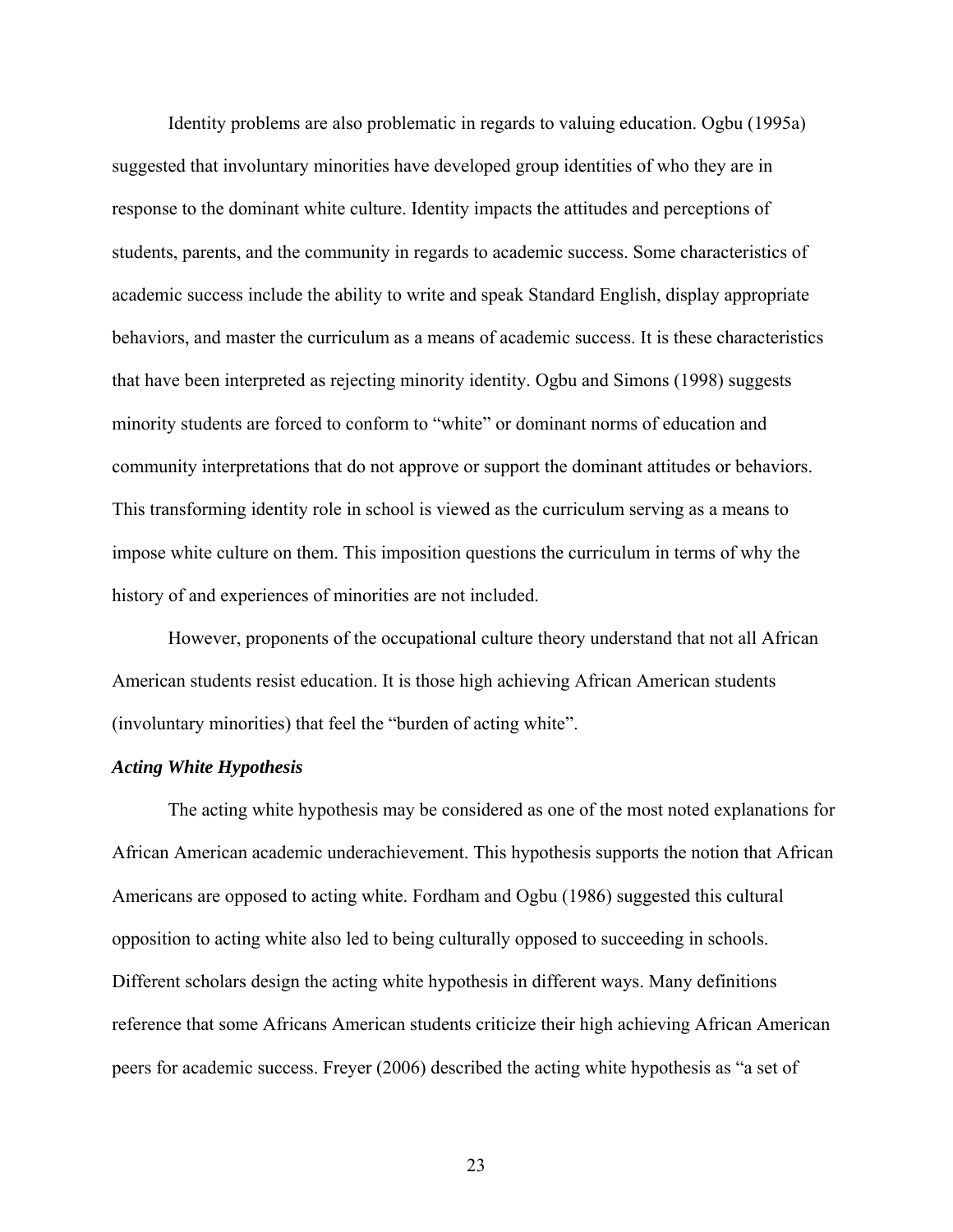social interactions in which minority adolescents who get good grades in school enjoy less social popularity than white students who do well academically" (p. 52).

Former United States Senator Barack Obama (Democratic National Convention 2004) stated that **"…** it is the fact that reading a book or getting good grades might be perceived as acting white." The oppositional culture theory led African Americans or involuntary minorities to define academic achievement as the prerogative of white students and to invest themselves in other alternatives outside of academic success (Freyer, 2006). In contrast, students from dominant cultures and voluntary minorities demonstrate optimism of their chances of academic success.

The "acting white" hypothesis proposes that successfully engaging in academics would be seen as one rejecting their very own culture. Again, Fordham and Ogbu (1986) were major proponents of the "acting white" hypothesis indicating African American students perceiving school related behaviors as acting white and therefore resist pursuing academic success socially and psychologically (p. 183). They also suggest that African American peer groups discourage their peers from putting forth the effort to do well in school as well as adopting the attitudes and behaviors necessary to advance academic achievement (p. 183).

Others interested in oppositional culture and academic achievement support the notion of acting white by observing and interviewing African American students. These observations were typically in inner-city high schools (Suskind, 1998). Other proponents include immigration scholars who use the oppositional culture theory to describe an "underclass" culture meaning immigrant students sometimes assimilate to the disadvantage of their academic success (Suarez-Orozco, 1989; Vigil, 1998; Waters, 1991). Other proponents include McWhorter (2000), and Thernstrom & Thernstrom (2003). These intellectuals used Fordham and Ogbu's (1986)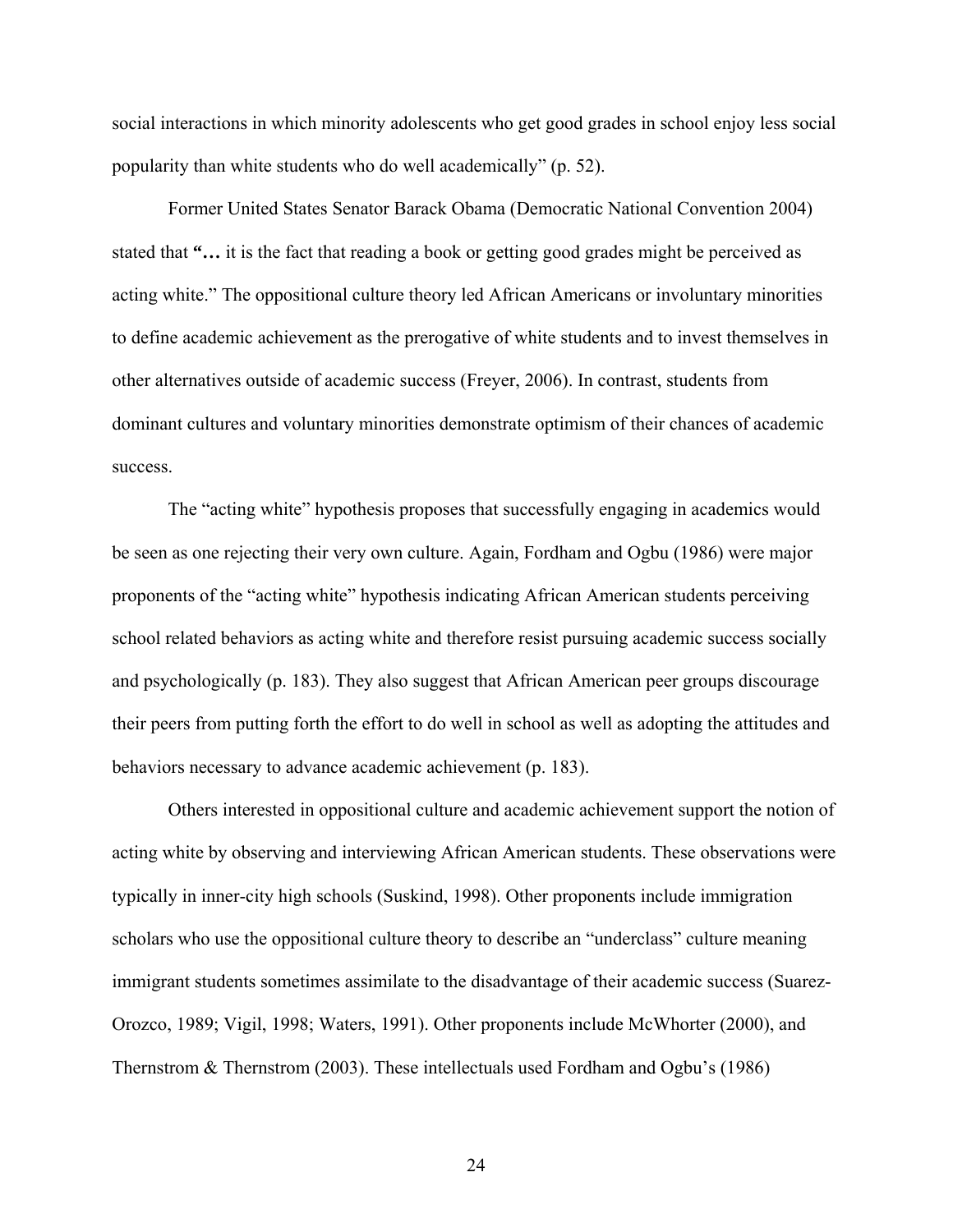hypothesis as evidence that African American and Latino students' peer culture is an important cause of the achievement gap. The acting white hypothesis failed to receive empirical support from other interested persons (Bergin & Cooks 2002; Ogbu, 2003; Ainsworth-Darnell and Downey 1998; Cook & Ludwig, 1997, 1998; Datnow & Cooper, 1996; Farkas, Christy, & Steve, 2002; Ferguson, 2002; O'Connor, 1999; Steinberg, 1996; Tyson, 2002). This evidence partly failed due to scholars employing only one ethnic group at a time and therefore challenges the oppositional culture theory.

# *Challenges to the Oppositional Culture Theory*

Tyson (2002) conducted qualitative work on predominately African American third and fourth grade students. She found that these students do eagerly participate in class and take pride in learning and doing well in school. Tyson also found that peer groups did not tease high achievers but teased those who did poorly in school. Carter (1999, 2005) interviewed low SES African American and Latino adolescents (ages 13-20) in NY and found evidence opposite of the oppositional culture theory. Carter found that African American students did not view academic achievement as ethnically inauthentic. She found that the scorn of ethnic inauthenticity was not due to attitudes and behaviors of school related tasks but because they socialized with white students and acted like white students i.e. "speech styles" and "acting stuck up" (Bergin & Cooks, 2002). Although Tyson (2002) and Carter (1999, 2005) challenge the oppositional culture theory, questions arise because these studies focused primarily on African American and Latino students only.

Other challenges derived from quantitative work (using multi-ethnic samples from middle and high-school students) from Ainsworth-Darnell & Downey 1998; Kao & Tienda (1998); and Morgan (1996). They found that African American and white students have similar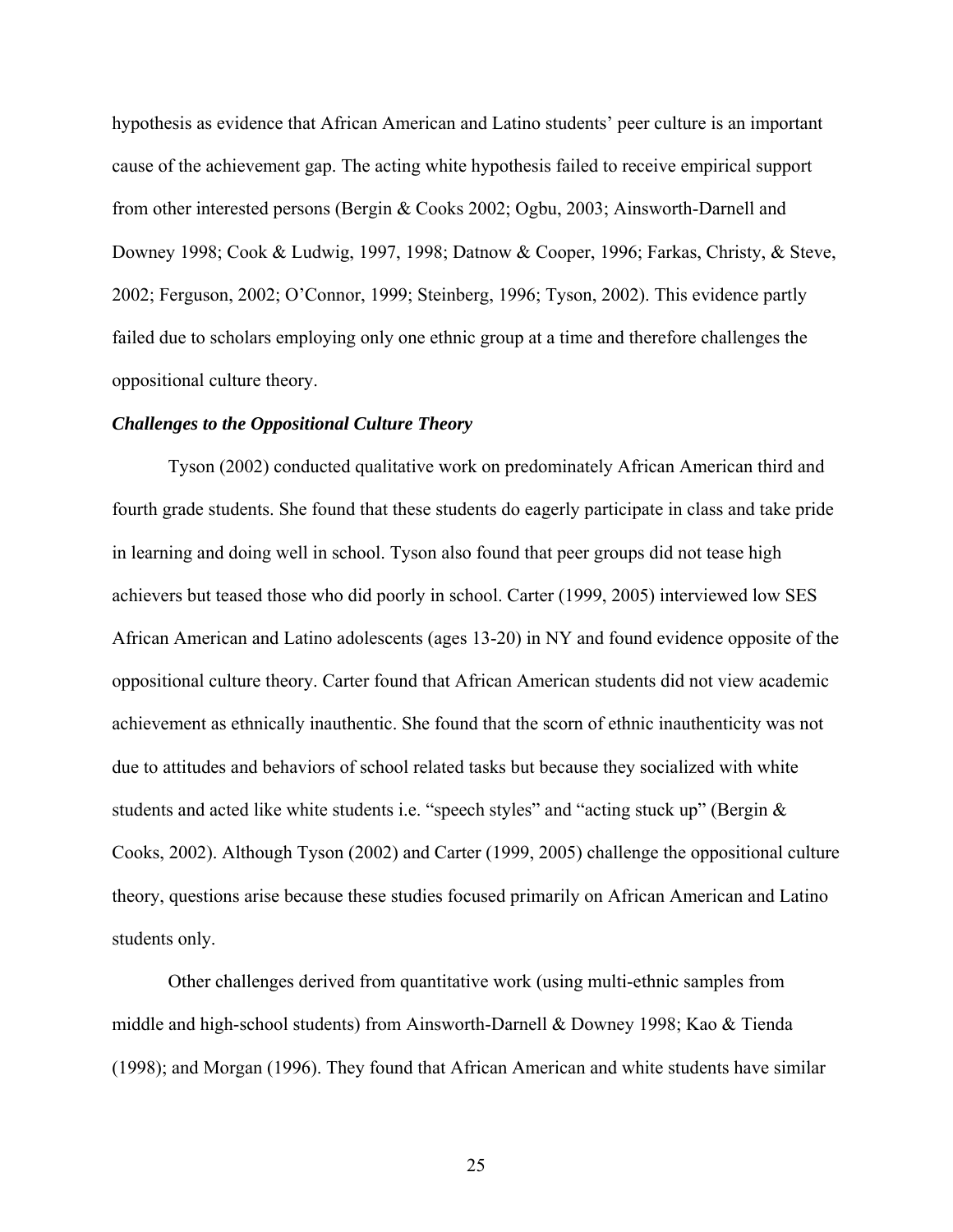educational and occupational aspirations that also challenge the oppositional culture theory. This is particularly so in the works of Cook and Ludwig (1997) and Ainsworth and Darnell (1998) who concluded that when controlling for SES, African Americans successful in academics were no less popular than White students. The results also show that African Americans on average were no more alienated than their White peers and on some dimensions were even more invested than their White counterparts. These findings were based on students surveyed in the National Educational Longitudinal Survey (NELS). Other researchers found that African American students were more likely than white students to disapprove of breaking school rules and cheating. African Americans also were found to try really hard in classroom activities and doing similar amounts of homework. It was also found that high achieving African American students were more likely to conclude that they remained popular with their peers than high achieving white students and their peers (Ainsworth-Darnell & Downey 1998; Cook & Ludwig 1997).

Ogbu (2003) revised his take on the (1986) "acting white" hypothesis. Instead of supporting the notion that African American students deride the actual practice of putting forth the effort to get grades as acting white, he suggested it was certain attitudes and behaviors that were derided. Many of these attitudes and behaviors are indeed favorable to getting good grades, for example, displaying intellectual conversation in the classroom, enrolling in advanced classes and speaking Standard or appropriate English etc.

## *Shaker Heights Study*

gbu's (2003) study in Shaker Heights, Ohio focused on Black students who did not perform academically like their White counterparts. He observed that Black students not only lagged behind their White peers at every social level, these students performed less well than immigrant minority students including Black immigrant students.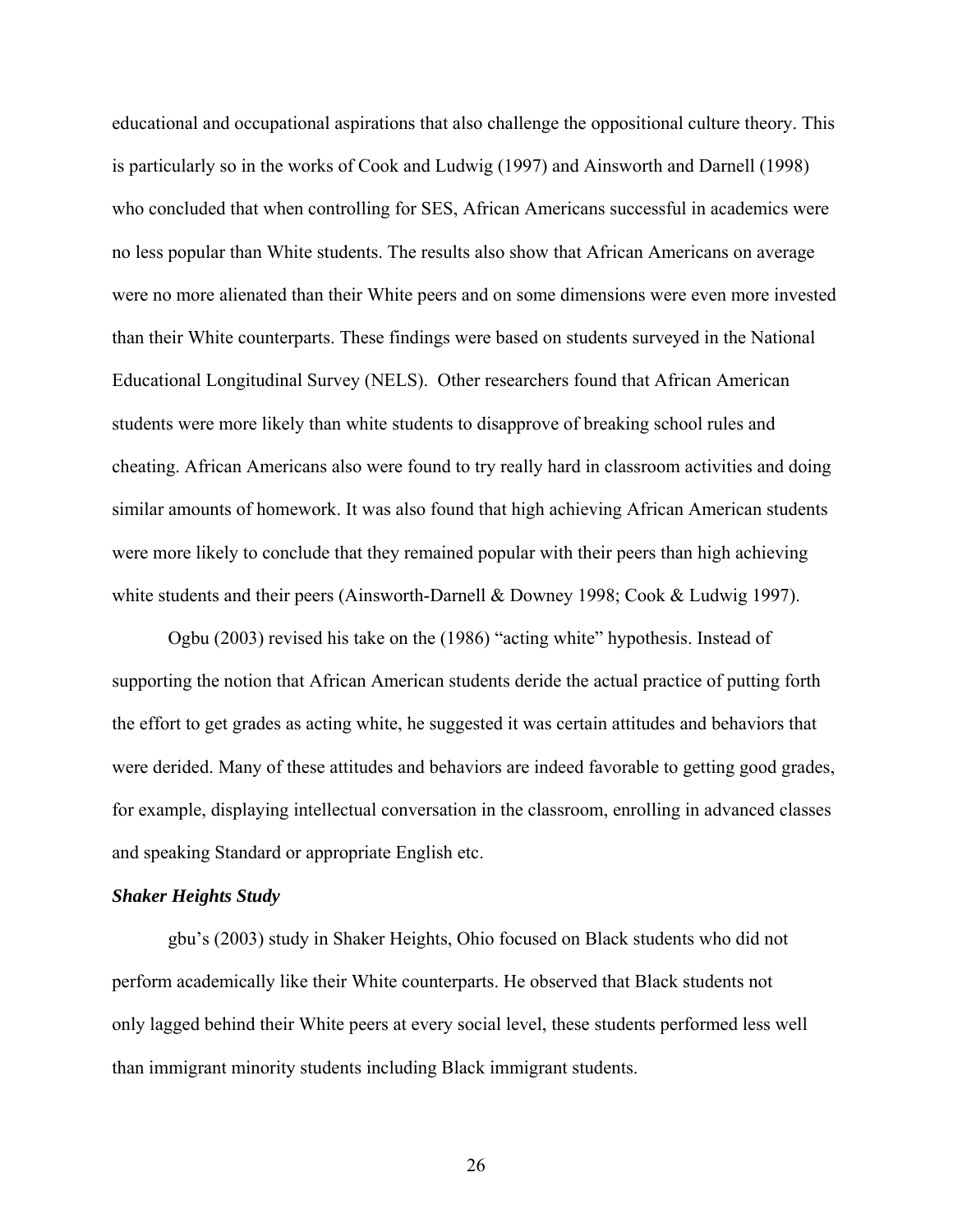Ogbu's (2003) concluded from his Shaker Heights study that most of the students he observed appeared to be characterized by low effort syndrome. He noted that these students did not invest adequate or impressive quality time concerning academics. Further, the Shaker Heights research observed that the efforts students put into their school work decreased noticeably from elementary to high school. Students admitted putting academics behind leisure and recreational pursuits such as playing games, talking on the phone, working, or sports.

 The Shaker Heights study also observed African American middle and upper class homes where the parents were college educated. He observed that the parents mistrusted the school system as a white institution. The study also concluded that African American parents did not supervise their children's homework, did not participate in school functions, and failed to motivate their children to engage in academics. Ogbu (2003) concluded that this parental behavior and the notion that teacher's and the schools were responsible for their students academic success was a cultural norm. Ogbu was perplexed by the idea of African American parents mistrust in the teachers and schools, but still held them accountable for their children's academic success.

#### *Language*

The current research paper observed the surface of issues relating to the use of Black English and Standard English, as language is vital to reading; hence reading achievement was the focal point of the current sudy. Recent research proposes that dialectical variation might have contributed to African American children experiencing a gap in reading and other academics when compared to nonminority students (Craig & Washington, 2006). Dialetical variation refers to the sound, structure, meaning and function of language. African Americans are thought to possess a dialect much different from Standard English used in classrooms. LeMoine (2001)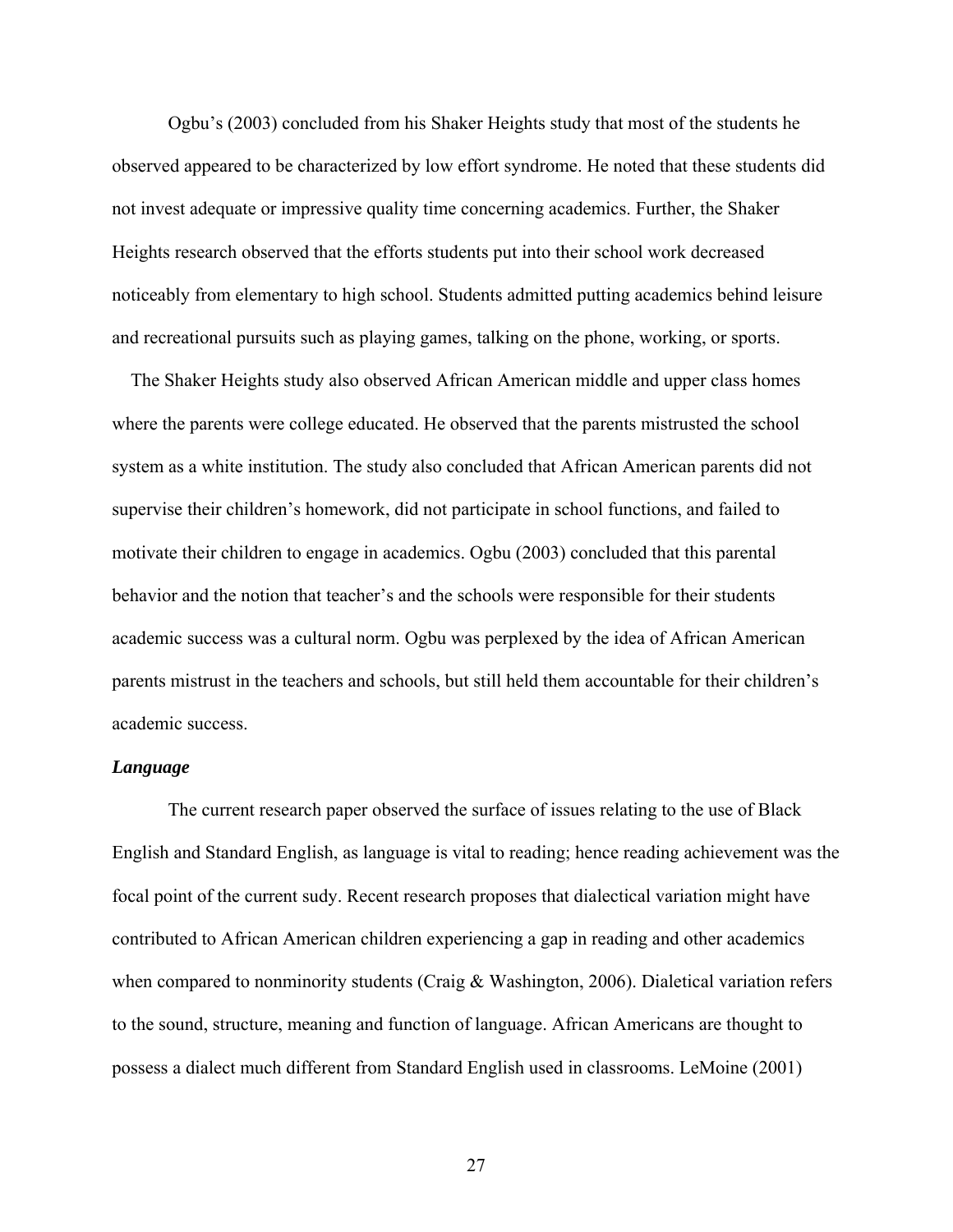stated that with younger African American children entering pre-school or kindergarten the mismatch between the language forms and language use of their homes and that of the classroom are suspected to significantly and negatively influence their transition into school. This finding may very well hold true for children of other non-white ethnic backgrounds. Scientific research in language suggests that Standard English or standard dialects are not better by means of objective measures but are more favored because they are the dialects used by the most influential in society (Godley, Sweetland, Wheeler, Minneir, & Carpenter, 2006).

AAE (African American English) dialect is thought to be a significant divergence from standard classroom English (Craig & Washington, 2006). Scheffner Hamner (2001) and Craig & Washington (2006) concluded that African American mothers and their children utilize patterns of cultural language use much different from the language use for White middle SES mothers and their children. Scheffner Hamner (2001) further observed that African American mothers use a wide array of reading styles to their children like that of White parents. The difference in reading styles noted was that African American mothers failed to frequently use questioning such as why and what. Washington concluded, "by age four, however, these (cultural language patterns) forms are evident in the discourse of African American children from both low and middle SES backgrounds" (Craig & Washington, 2006, p. 216).

Some involuntary minorities (i.e. African and Native Americans) believed that using Standard English negated their own cultural identity. Ogbu (1986) suggested that when teachers possessed negative beliefs about African American Vernacular English that this belief hindered African American's academic achievement and contributed to their oppositional standpoint in relation to school culture.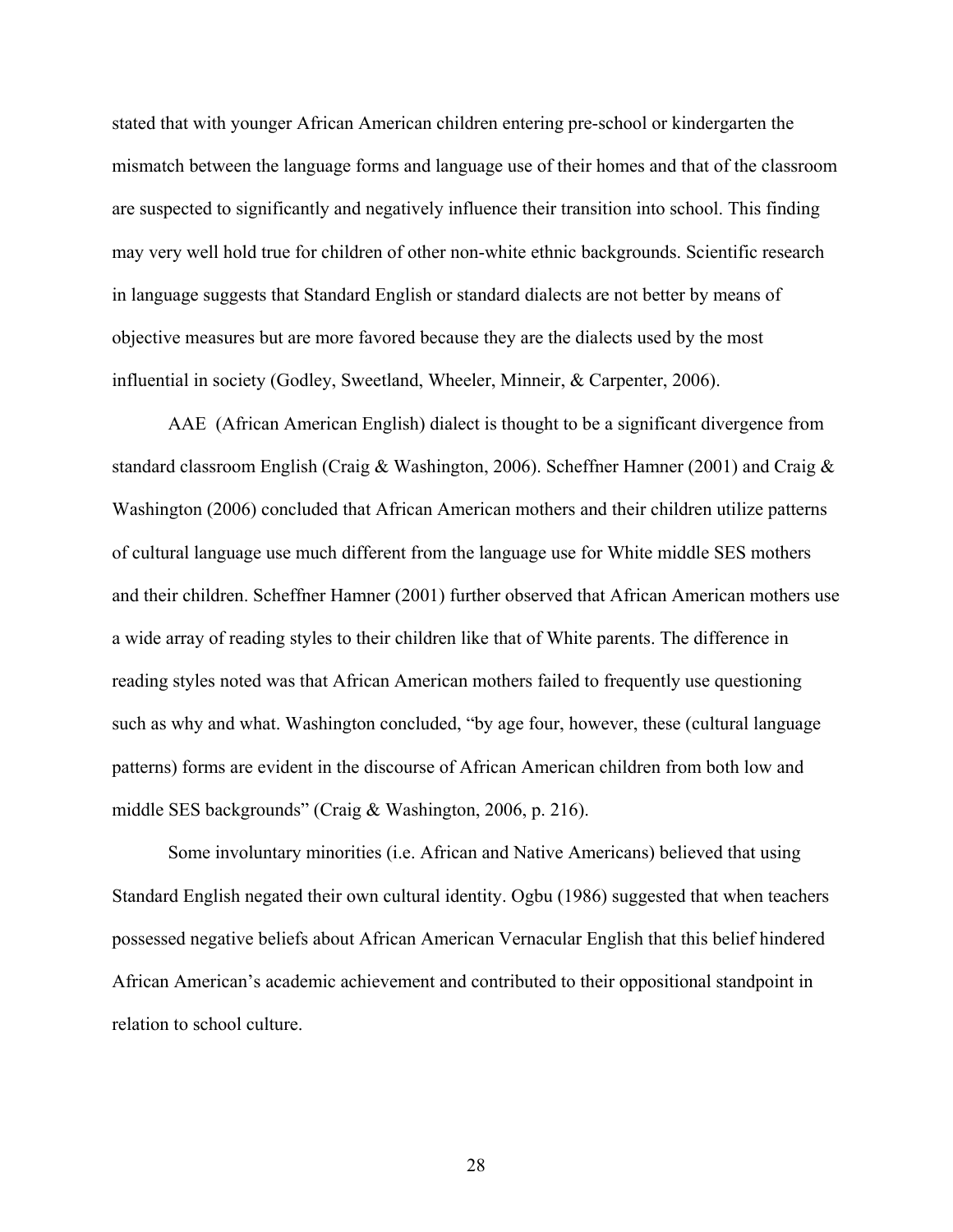It is interesting to note that the Chinese or the Ibo from Nigeria had a different frame of reference. These groups believed that they were coming to America from the "outside" and accepted the premise that they had to learn the language to do well in school. Fordham (1996) revealed from an interview with an African American student that African American people's linguistic practices are different. This student suggested that when Black people use Standard English their peers often perceive them as "putting on airs" or talking white. There is much debate about Standard English and Black English. Adger, Christain, & Taylor, (1999) suggest that teachers understand and respond appropriately to African American Vernacular English and other "less acceptable" dialects in order to help remove the academic achievement gap between African American and White students. Language is a worthy topic to discuss in terms of achievement because of the implications of varying dialects. Language or dialectical variations were not critical for purposes of the current study.

 The current exploratory research project subscribed to the belief regardless of a child's dialect he or she can learn to read. Recent research in the area of language variation supports the awareness of different dialects as a natural means of communication. Although differences between the dialect African American children speak at home and the dialect taught at school may contribute to difficulties in learning to read, this issue should not be considered a problem and can be remedied with the teacher possessing sufficient knowledge and sensitivity about dialect. This knowledge and sensitivity will enable the teacher to prepare materials and lessons that are consistent with the phonology, syntax, and vocabulary of those children that use a "stigmatized" dialect. Edwards & Garcia (1991) concluded:

Ideally, schools should recognize and incorporate the different interaction patterns and literacy events that characterize non-mainstream and mainstream communities. For this to happen, however, we need considerably more research documenting the different types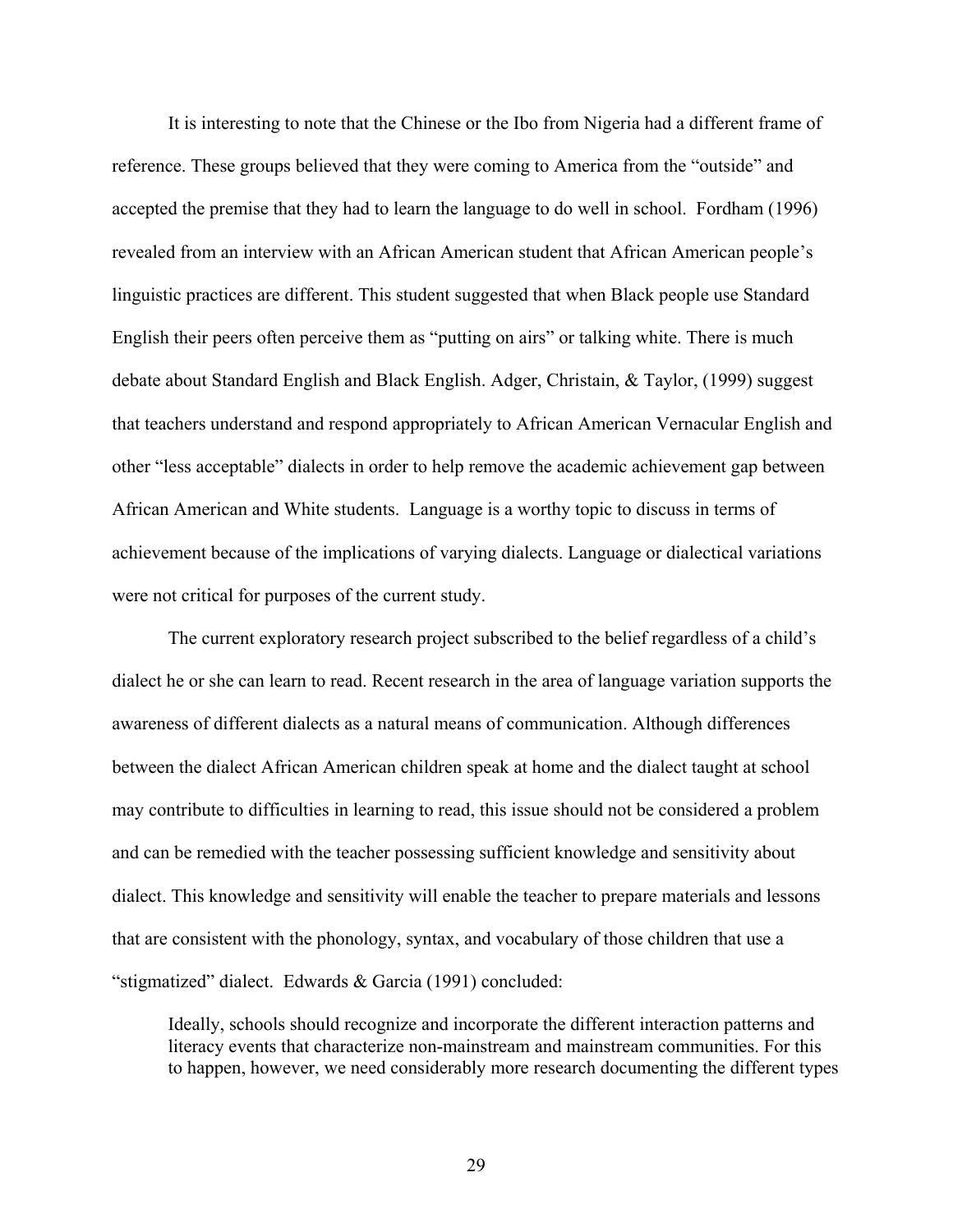of interaction patterns and literacy events common in non mainstream communities and more teacher training. (p. 183)

Ladson-Billings (1990) used the term culturally relevant teaching. Culturally relevant teaching is used to describe the kind of teacher that it is better suited for using the students' culture (as opposed to fitting the school culture to the students' culture) as the basis for helping students understand themselves and others, structure social interactions, and conceptualize knowledge. Her key claim is that pedagogy must accommodate students in preserving their cultural identity as they engage in successful academics.

Lee (2001) supports Ladson-Billings claim but also offers concern in regards to how the term culture is conceptualized. Her argument is based on the notion that race grounds the concept of cultural responsiveness and what links culture and academic achievement. Lee (2001) supports the notion that the classroom and other cultural factors are used as a lever to support learning. She suggests that seeing students cultural backgrounds as a deficit negate students learning. Instead Lee (2001) used a cultural modeling framework to enhance students learning. The cultural modeling framework theorized the relationship between culture and learning. This framework enabled teachers along with the students' culture brought from their homes and respective communities to promote development and learning. Lee (1998) suggests that teachers should design meta-cognitive instructional conversations such as cultural concepts used in everyday discourse i.e. hip hop music. The idea of cultural modeling derives from a Vygotskian perspective where the goal of attending to culture while shaping the learning environment empowers students. This empowerment serves a model for students to become responsible and contributing members to their communities (Woodard, 2003). Ogbu (1987) stated:

the failure of school personnel to understand and respect minority children's culturally learned behaviors often results in conflicts that obstruct children's adjustment and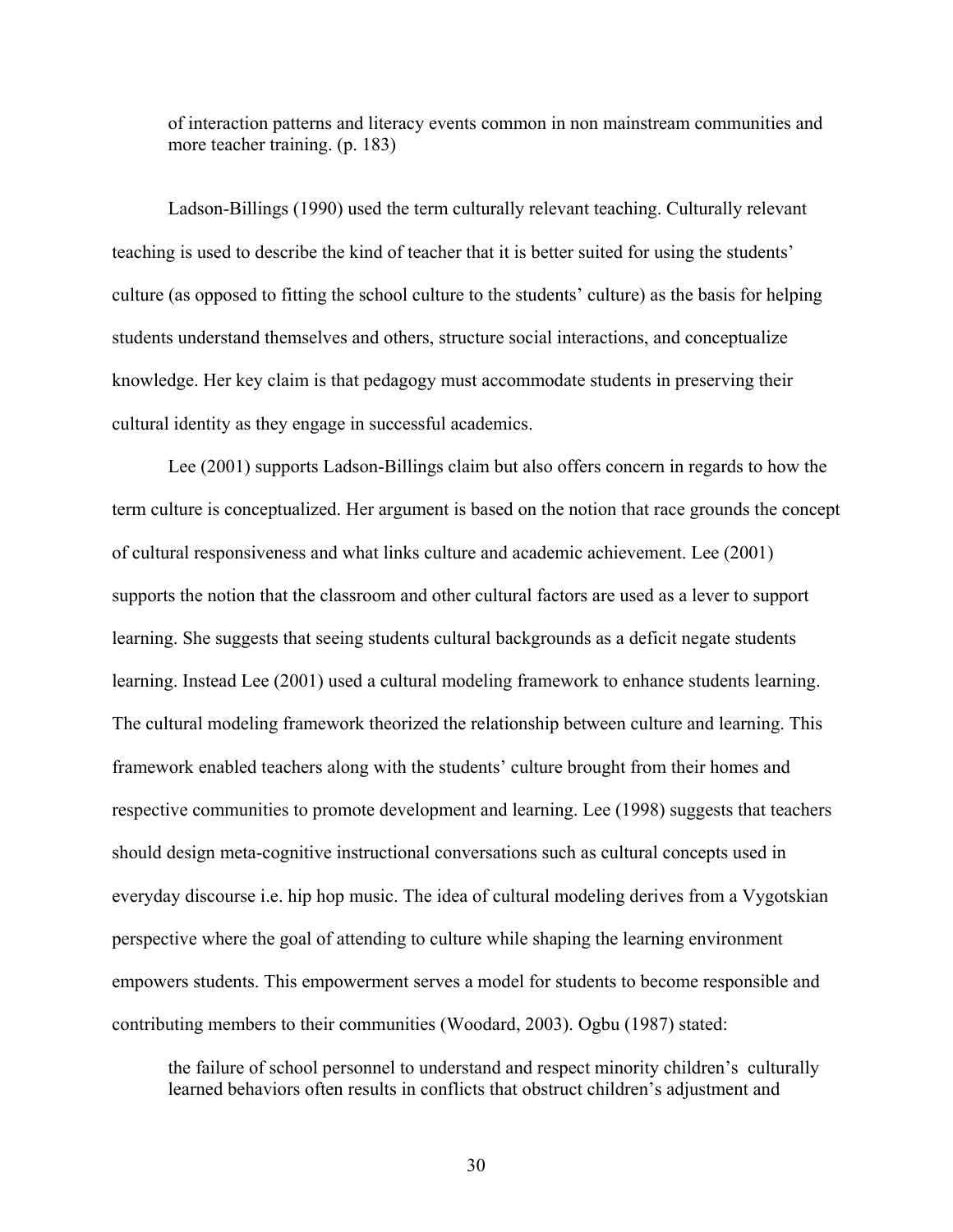learning. Note however, that I am not saying that it is only school personnel who have an obligation to understand and accommodate cultural differences; minority children also have an obligation to understand and accommodate school culture. It is a two-way thing. (p. 319)

Shirley Heath-Brice (1983) observed children from a White working class community and an African American working class community in her book *Way With Words*. The well noted study emphasized that race was not the sole factor in determining the participants literacy practices but speaks to the different ways in which language was used due to the varying historical forces that shaped these language practices. She argued that the different ways children were socialized to use language depended upon how each community structured their families, defined familial roles, and their social mobility as it relates to position and power. Heath-Brice highlights the fact that readers must move beyond race when trying to explain the differences in the two communities. According to Heath-Brice (1983):

Therefore, any reader who tries to explain the community contrasts in this book on the basis of race will miss the central point of the focus on culture as learned behavior and on language habits as part of that shared learning. (p. 11)

Heath-Brice's (1983) research is not only based on how children from different communities learned to use language in their homes and communities but also how teachers' knowledge of how children used language enables them to incorporate these ways of language into the classroom. Although Standard English is the construct used in American education, the current research suggestes that the use of using "proper" English may be over rated. Demo (1999) concluded that Standard English varies geographically. He stated that Standard English in the South shows some pronunciation contrasts with Standard English spoken in the North. Standard English in the United States also contrasts with Standard English in other countries such as Britain, Ireland, Australia, or India to name a few. Demo (1999) concluded there is no single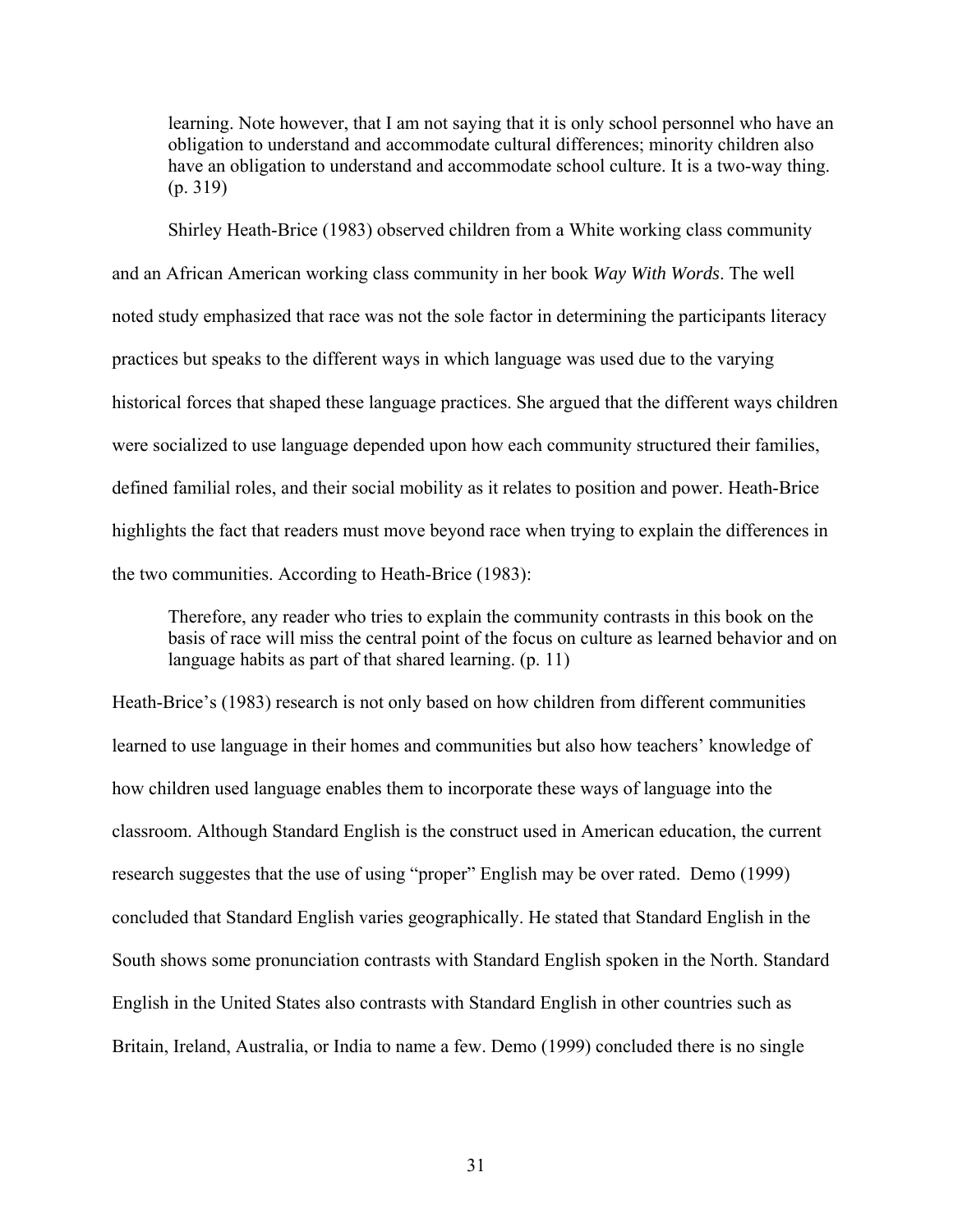standard. One can speculate that the greater the difference in language skills, the more difficult it is for a child in the academic setting. Mufwene (1999) stated:

However, some vernaculars are structurally closer to the standard than some others are, and speakers of such varieties have fewer problems developing proficiency in standard English. One may also argue that one of the reasons some native speakers fail to acquire perfect command of standard English is their inability to perceive differences between some structures of their vernaculars and those of standard English. (p. 4)

Ogbu observed in one African American community that people speak different forms of English. Some speak a "personal dialect" (their own regular English i.e. Black English) and others speak Standard English (which is known as white people's regular English). He observed that that some minorities tend to respond differently when asked to learn Standard English because they attach different meanings to speaking Standard English (Ogbu, 1995b). Tensions are often sharp because of misconceptions about Standard English. One tension is that it is a White man's language and necessary for success and that African American students must acquiesce part of their culture to succeed. The current study agreed that culture is central to language and ignoring or disrespecting one's culture negated the very essence of one's being. Language is one's culture, one's voice, and without it one's identity is sacrificed. However, it is thought that using Standard English should be encouraged and not required. To reiterate Heath-Brice (1983), when teachers are accepting and learn and understand diverse dialects, it fosters a more rich academic culture, supports all identities, and is cognizant of all students.

Based on some of the linguistic literature it is important to recognize all dialects to eliminate the chances that those who do not (or do so on an irregular basis) employ Standard English to decrease the chances of feeling that their identity is negated. African American students oftentimes thought they were being forced to negate their own identity. To remedy this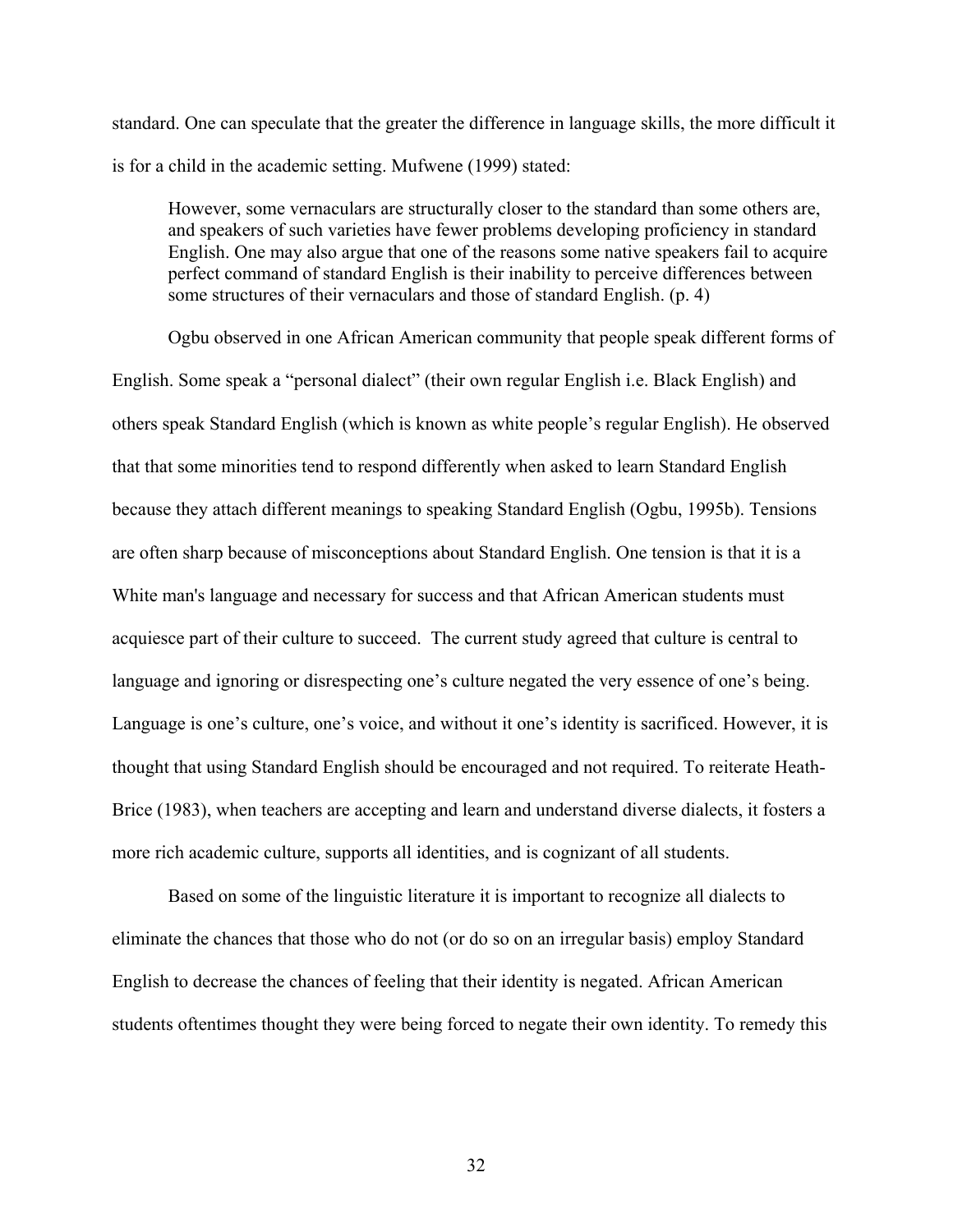perception, some African Americans adopted the mentality of being "cool" to promote a sense of collective identity.

#### *Identity*

Ogbu also found that high achieving African American students were pressured by their peers to be "cool." Ogbu (2003) noted that African American students think that it is not "cool" to work hard in school and get good grades. This is when Ogbu (2003) concluded that African Americans have a "low effort syndrome" which means that African Americans do not put forth the effort they should or could to make good grades (p. 18).

Psychologist Claude Steele (1997) observed circumstances and situations that gave rise to the racial gap in test scores. He and other researchers observed African American and White students at Stanford University (sophomores) as they were given a standardized test similar to the more complex question of the Graduate Record Exam in literature. Half of the students were told that the test would focus on understanding psychological factors involved in solving verbal problems. Other students were told that the test would assess academic ability and capacity. Those African American students that were told that the test was a true measure of ability scored significantly lower than their white counterparts. African American students who thought they were being observed on psychological factors as related to solving problems scored the same as their White peers. White students performed the same in both scenarios. Steele concludes that African American students know that they are going to be seen as having limited abilities and therefore become intimidated. This phenomenon is labeled as stereotype vulnerability.

When viewed in combination with writings by Claude Steele (1997) regarding observations on the effects of racial stereotypes on academic performance, this research suggests an explanation for identity achievement. Identity achievement is an issue in that the theory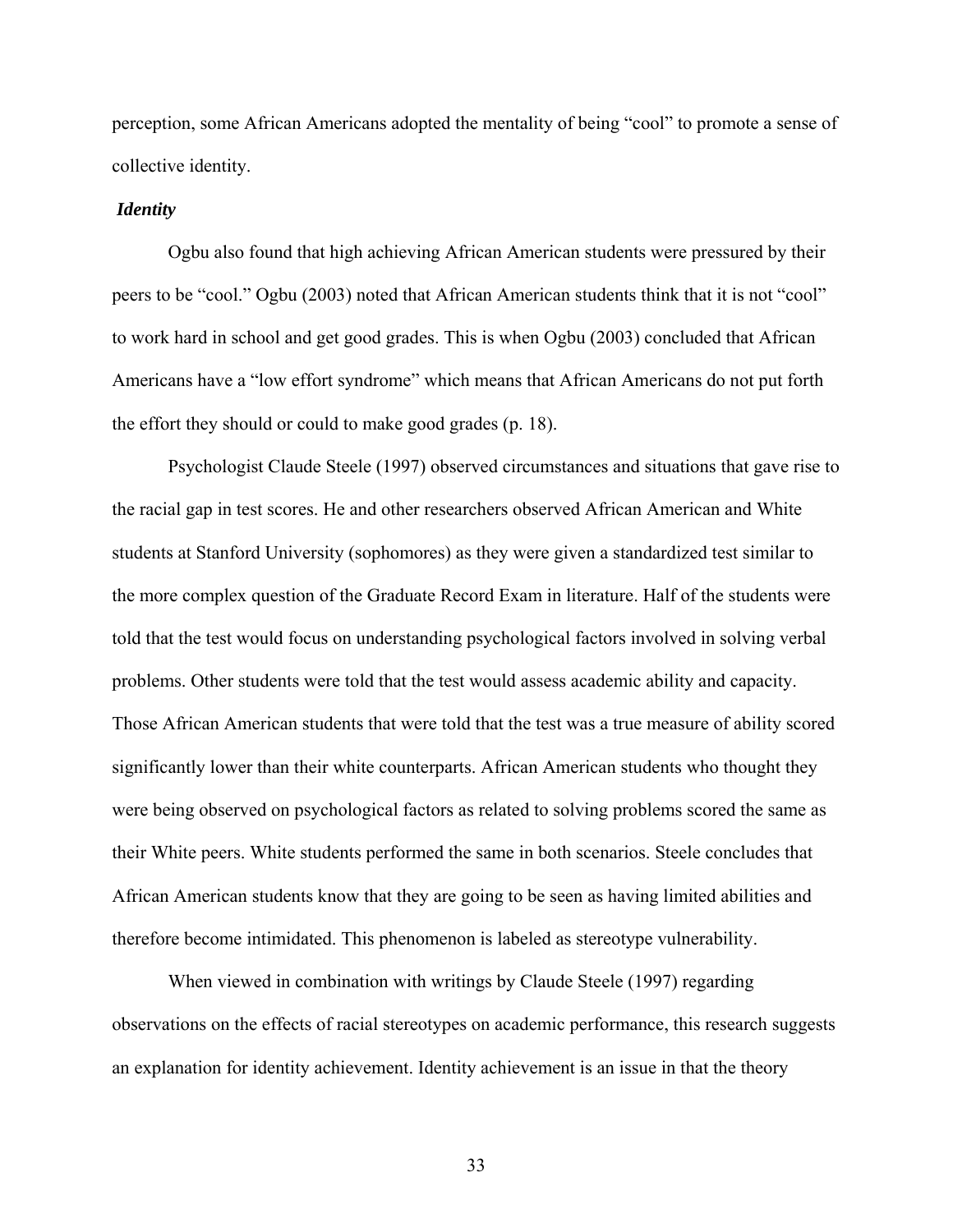argues that certain minority groups are prone to be academically disengaged and underachieve because of an unconscious fear of living up to negative stereotypes assigned to their groups intellectual capacity. Steele (1992, 1997) thought when stereotype threats were present that this negated students' performance on standardized tests.

He focused on how societal stereotypes about groups tended to influence intellectual functioning and the identity of individual group members. Students from minority groups for which negative group stereotypes are affiliated, experience increased anxiety. Steele is making the point to say that additional anxiety can lead to minority students devaluing or reducing their identification with academics as a self-protective measure from the pressure of "being a good student." This threat is mostly observed with African Americans in a college setting when they are called upon to perform academically. Failure to perform successfully or to standards is psychologically distressing and supports the notion that African Americans are intellectually inferior to other students (Steele 1992, 1997). Steele continues to reveal that in order to avoid this risk that African American students downplay the importance of academic achievement. Therefore when an African American student fails, he or she can say that they really did not try to succeed and that academic outcomes are really not important. Stereotype threat is based upon three assumptions. The first assumption is that people generally like to think well of themselves and have others do the same; secondly it assumes the distress encountered about the possibility of performing poorly actually increases the likelihood that you will perform poorly and last it assumes that disidentification or psychological disengagement is the long term outcome of exposure to this distress. Massey et al., (2006) indicate that it is well documented that African Americans do value education just as much or more so than other races but continue to under perform; yet they possess high self-esteem (Mruk, 1999). Steele (1997) concluded although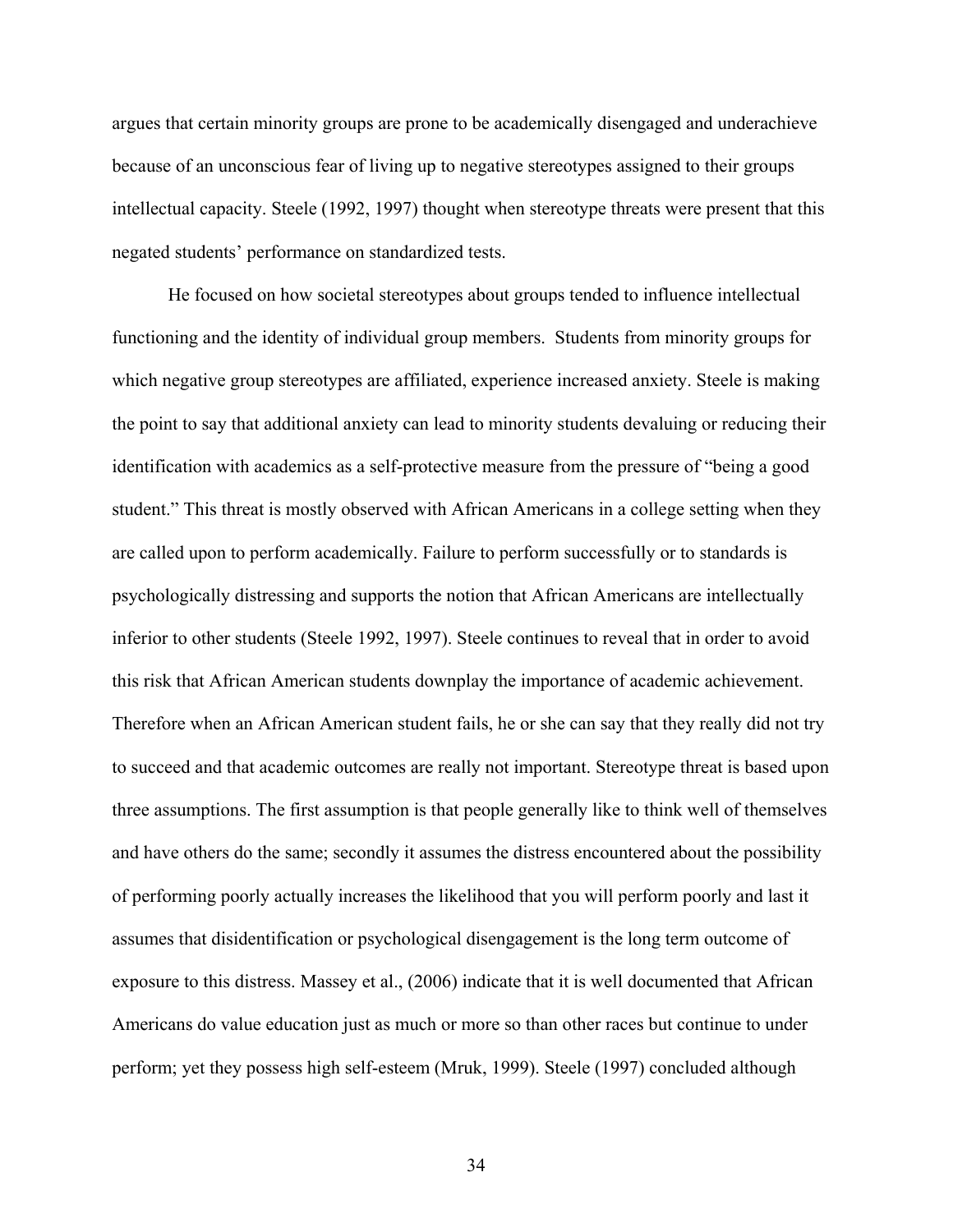academic performance is not considered to be a central domain of how African Americans construct self-esteem, they have disidentified with academic achievement instead being a domain of self-worth.

To generalize stereotype threat outside the laboratory, Steele instituted a special program for African Americans at the University of Michigan where students were recruited and told it was considered an honor to be accepted into the program. These students participated in weekly sessions to share common experiences and to receive exposure to advanced materials. After years of observations in this program Steele found that the students that were enrolled in the program made better grades and were less likely to drop out when compared to other African American students (Massey et al., 2006). This discussion reported results from minority participants although this may be true for white students as well.

The concept of academic achievement and identification may very well explain some of the underlying and embedded issues affecting students in disadvantaged minority groups. Ogbu's cultural oppositional explanation and Steele's stereotype threat model discuss both social and cultural factors that may inhibit academic achievement. Like Ogbu (1987) and Steele (1992, 1997), researchers Majors and Billson also addressed the oppositional identity theory. Although Majors and Billson discussed oppositional identity as being a mitigating social circumstance embedded in U.S. society that hinder minorities in educational attainment, their work focused on males.

Majors and Billson (1992) presented the "cool pose theory" where African American males adopted a social strategy for coping with their place in a subjugated group that is oppositional to "identifying" with academic achievement. Osborne (1999) stated, "many of the roots of cool pose seem to be similar to the social issues discussed by Ogbu" (p. 558). African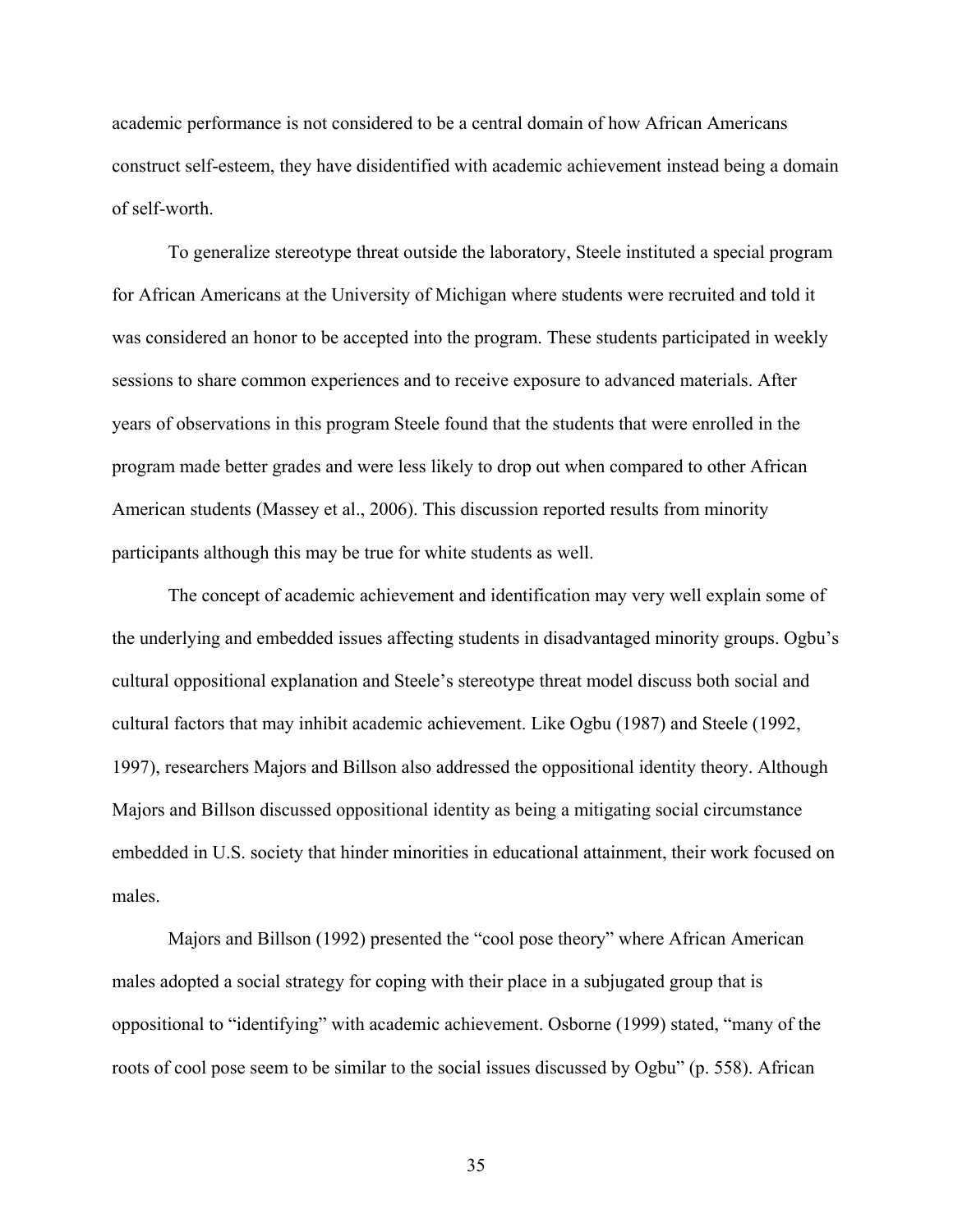American males used the cool pose as a means of masculinity and allowed them to cope with the negativity associated with being a minority. Cool pose was the opposite of being identified as a "good student" and portrayed this opposite as one that did not identify with academic achievement. Theoretically, the failure to properly identify with academics has shown to be a factor in poor academic performance for minorities (Osborne & Rauch, 2001). The symbolic interactionist view posits that in regards to self, people receive feedback from their environment and that if people attend to this feedback they perceive it (Osborne, 1999). Depending on the value of these perceptions, they get incorporated into one's self-concept and this concept is identified as important and it tends to impact one's self-esteem. On the flip side if the concept is not considered important to the self it is considered to be disidentified and will have little impact on one's self-esteem.

According to Osborne and Rausch (2001), the issue is how to ensure African American boys and other disadvantaged minorities remain identified with academics and how to help those who have disidentified regain identification. This issue is important because Osborne and Rausch (2001) found that students of all gender, races, and ethnicities, who are in school rate higher with identification than those students who are not affiliated with school. In regards to Osborne and Rauch's argument, this issue can be addressed by helping those students at risk for disidentification resist the trend and by again helping those who have disidentified re-identify. Like Ogbu, (2003) Steele, (1997) Majors and Billson (1992) support the idea of a multicultural curriculum where contributions of people of color are infused into the curriculum to benefit all and lessen the potential for threat and anxiety. Grant and Sleeter (1985) suggest that a multicultural curriculum will diffuse some of the attention from African Americans and make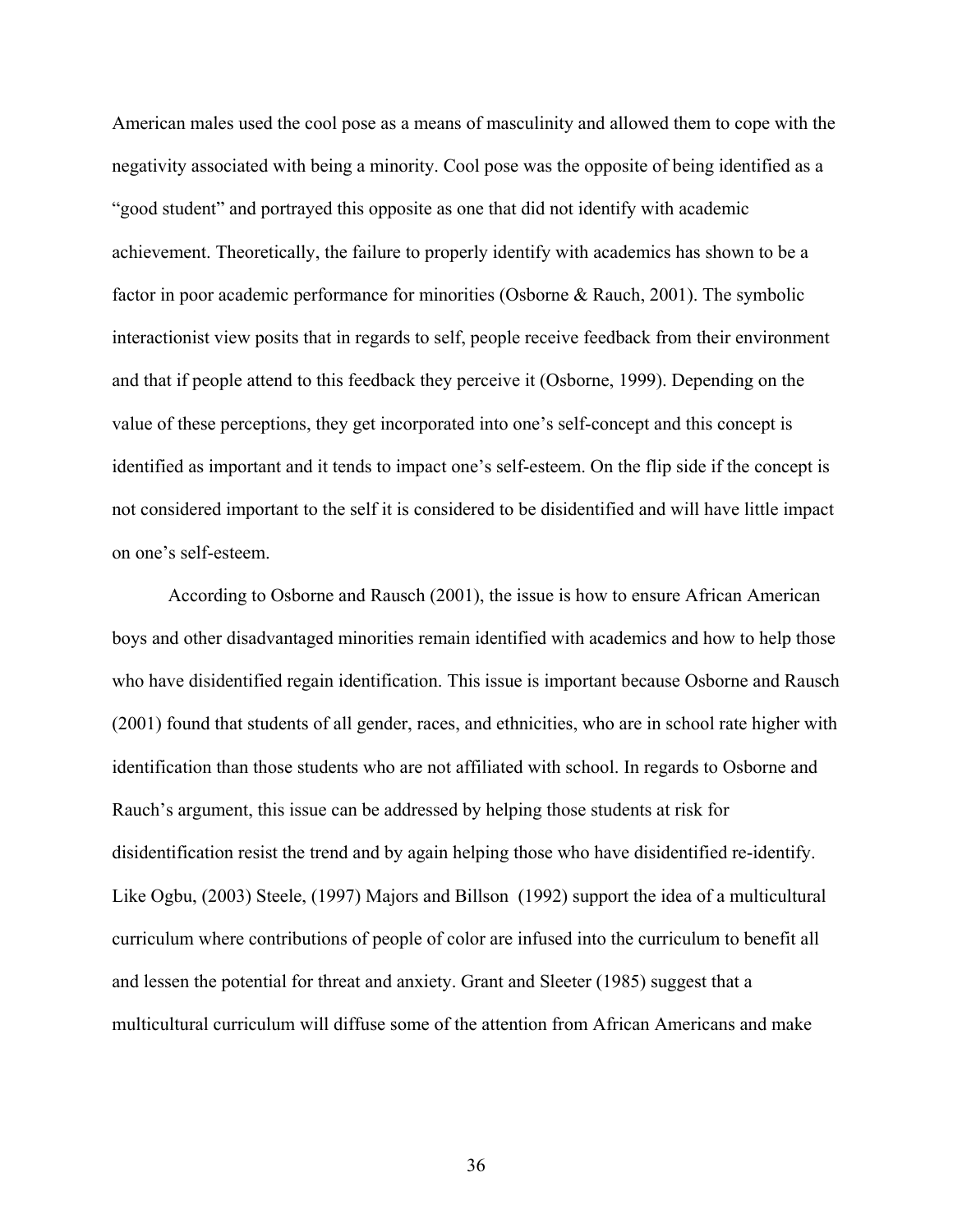them less visible in academia that will help African American boys and other academically disadvantaged minorities positively identify with education.

In conclusion Majors and Billson, (1992) suggested that in order for African American boys to refrain from utilizing self-protective strategies such as cool-pose, curricula should incorporate an array of Afrocentric ideals through the teaching of values and other African American self –interests. They also suggest that this is not an oppositional ideology but instead a means to promote a more collective and cooperative focus among African American males and other academically disadvantaged minorities.

Although there are many studies to support the idea of disidentification, the idea may have resulted from societal inequality and failure to thrive academically. This disparity undermines academic achievement and motivation (Finn, 1989; Taylor, Carsten, Flickinger, Roberts, & Fulmore, 1994). To further support disidentification studies, Cross, Strauss, & Fhaghan-Smith (1990) suggested that minorities ( i.e. African American adolescents) may have a personal identity and be less positive about the race as a whole. Cross et al (1990) recommended that research focus on individual differences and the preceding processes that underlie achievement outcomes. Some studies support the idea that students who positively identify with academic culture are more prone to academic motivation and engage in higher academic gains than those students that do not disidentify with school (Finn, 1989: Finn & Cox, 1992).

## *Reading and The Matthew Effect*

The widening gap in reading achievement is known as The Matthew Effect according to psychologist Keith Stanovich (1986) who adopted the term Matthew Effect based on the Gospel of Matthew (Matthew 25:29, NIV). Researcher's Kush and Watkins (1996) indicated, "the improvement of children's reading remains one of the most important challenges for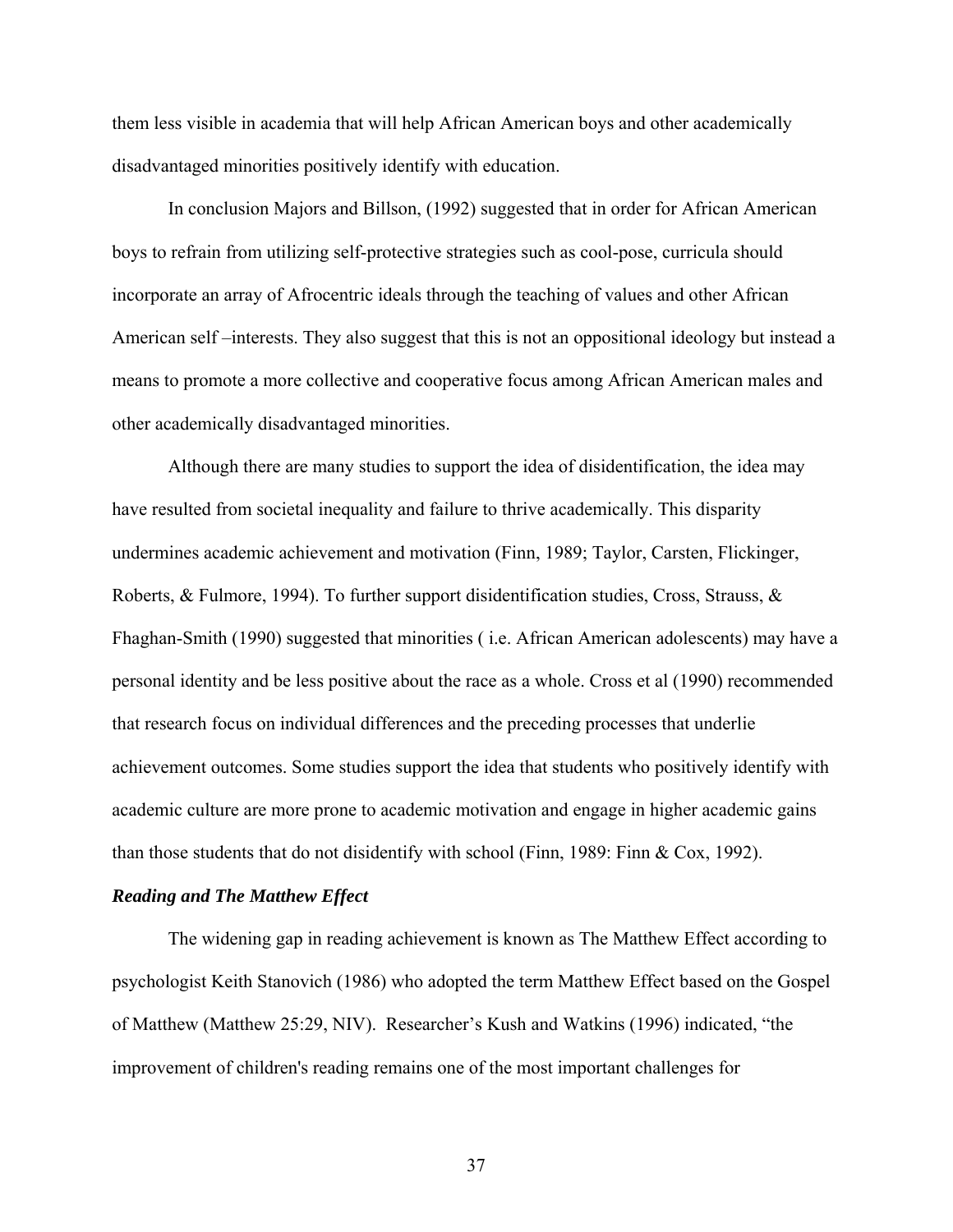contemporary educators" (p. 315). Stanovich, a researcher of reading and language disabilities used the term to observe how students acquire reading skills. He proposed that failure to learn reading before third or fourth grades may signal life-long problems in acquiring new skills. The Matthew Effect premise suggests a theoretical framework to describe the development of individual differences in reading ability (Bast & Reitsma,1997).

This phenomenon has been observed and further described in educational settings (Wahlberg and Tsai, 1983) to address reading achievement. It has already been mentioned that the development of reading skills starts in the home before children are introduced to formal education. Wahlberg and Tsai (1983) suggest that differences among children exist as a result of inborn competencies as well as parental investment. The Matthew Effect suggests that the disparity between good and poor readers increases over time. This phenomenon has recently been regarded as a model to describe the developmental course of reading ability (Shaywitz et al., 1995). Shawitz et al. (1995) conducted a longitudinal study on elementary students in Connecticut. They used a composite reading score as an outcome measure. This score contained word recognition and reading comprehension scores. The results failed to support the hypothesis that good and poor readers increase over time. The study concluded that during the early school years (grades 1-6) that a Matthew Effect for reading was not observed.

A study by Bast and Reitsma (1998) tested the Matthew Effect in a three year longitudinal study in the early elementary grades. They found a Matthew Effect for word recognition but not for reading comprehension. The findings of this study are in sharp contrast with the previous study conducted by Shaywitz et al. (1995). Again, Shaywitz et al. found no Matthew Effects in reading. Bast and Reitsma (1998) suggested the differences in their findings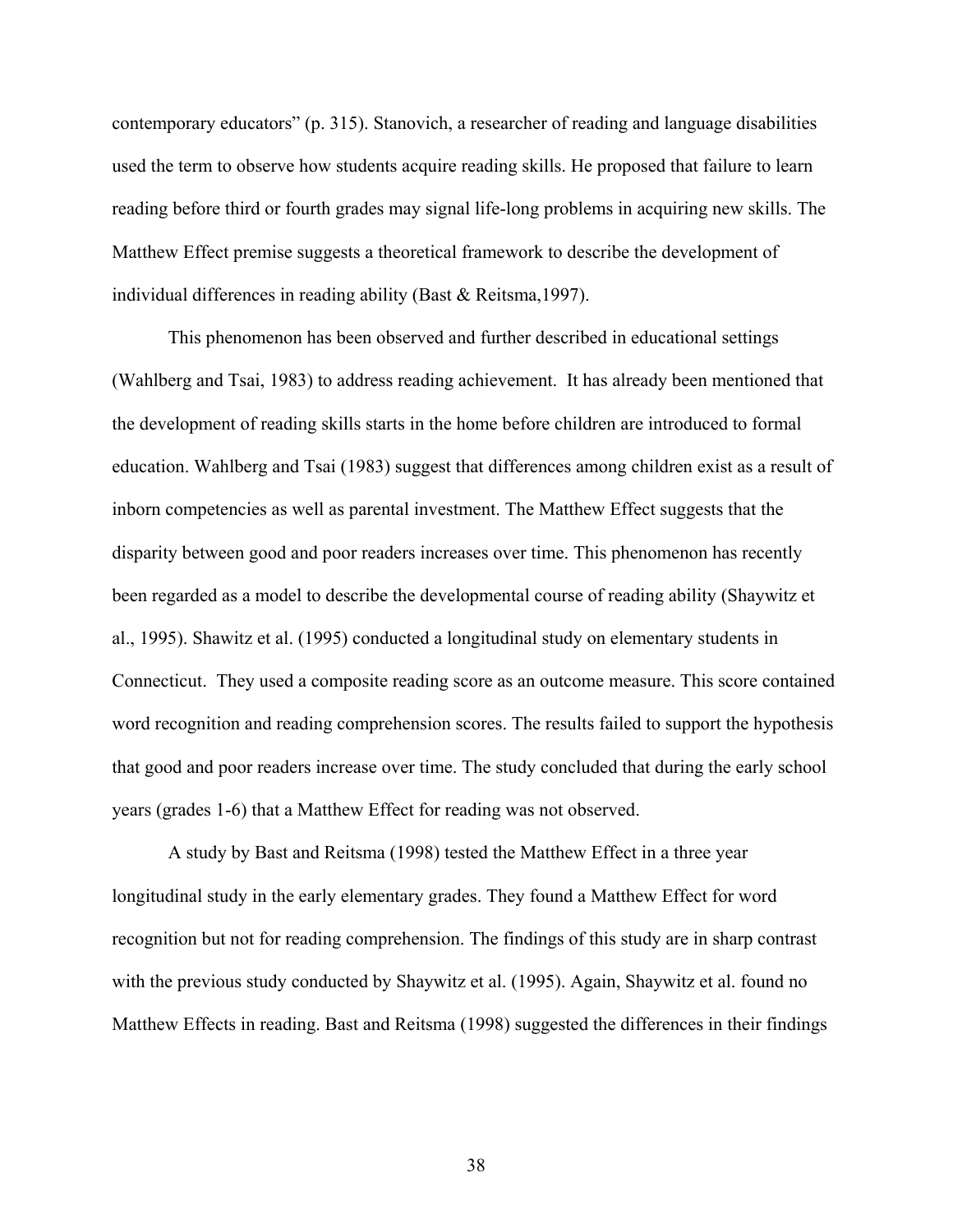might be due to Shaywitz et al. not utilizing an appropriate growth model and composite reading score.

Bast and Reitsma (1998) also suggest that motivation may be a strong and durable mediator of successful reading achievement and engagement. Researchers (Rowe, 1991; Walhberg and Tsai, 1983) show in the reading literature that being motivated to read increases reading skills, which in turn successively informs students' inclination and desire to read. Although there are many studies to support the Matthew model, the crucial issue remains if the model can allow for empirical testing (Bast & Reitsma, 1998). Studies conducted on the premise of the Matthew model focused on word recognition and reading comprehension. The current study did not observe the dynamics of word recognition and reading comprehension. The current study took interest in affective skills such as intrinsic motivation and how motivation contributes to reading success and engagement. Hence, the gap in reading may be better informed by observing individual student motivational factors and how they influence reading achievement.

## *Gender and Academic Achievement*

 Gender and academic achievement have been of interest to researchers and policy makers for a long time (LoGorfo et al., 2006). Smith and Wilhelm (2002) argue that research on gender suggested that boys do not learn to read as fast as girls. Gender reflects behaviors and dispositions in response to societal structures (Hubbard, 2005). Fordham (1996) posited that when compared to African American males, African American females persisted academically because they were better able to ignore discrimination.

This study was not interested in one's ability to simply ignore discrimination but focused more on issues such as age at entrance into the learning process, classroom grades and teacher gender effects. Many researchers suggest that there is a gap in gender in academics (Dee, 2006).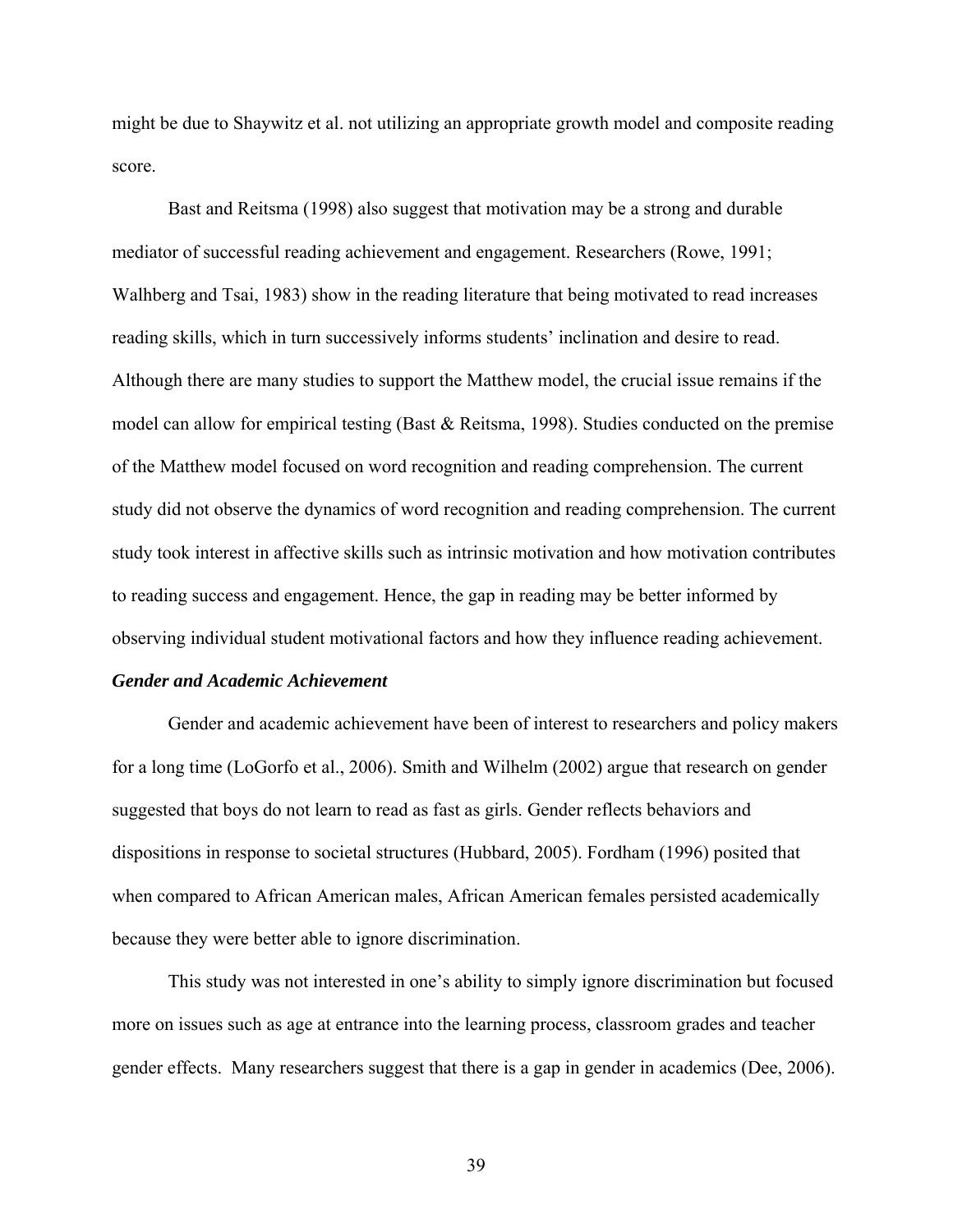Other researchers suggest that the gender gap is overrated. There is a great deal of research that implies girls are more likely to outperform boys on reading and comprehension tests and boys are more likely to outperform girls in math and science (LeGorfo et al., 2006). Research by LeGorfo et al., 2006, suggest that females start ahead of males in reading and learn faster during the elementary and high school years. Despite these findings they report that the extra gains demonstrated by females are minimal when compared to overall gains experienced by both males and females.

Research has focused on the effects of age and gender and how it relates to reading achievement. Flynn and Rahbar (1993) observed the age of a child upon entering school and gender. They suggested that there was an interaction between the two variables that effected reading achievement. Flynn and Rahbar (1993) found that females that were age six or older when entering school demonstrated less achievement as opposed to females that entered prior to age six. However, the researchers did not find such effects for male students. They concluded that the focus should be not on gender and school class but specific skills that are brought to the learning process.

Jules (1988) suggested that relative reading achievement is largely unassailable from earlier to later grades in school. Phillips, Norris, Maynard, & Osmmond (2002) challenged earlier research on the mutability of relative reading performance categorization. They suggest that reading categories are more porous than suggested from previous research.

Gender and reading achievement research have also focused on students and the teacher's gender. Literature in gender and achievement suggest that girls outperform boys in measures of reading while under performing in measures of science and math. Dee (1988) used data from the National Educational Longitudinal Study to observe gender interactions in the classroom. The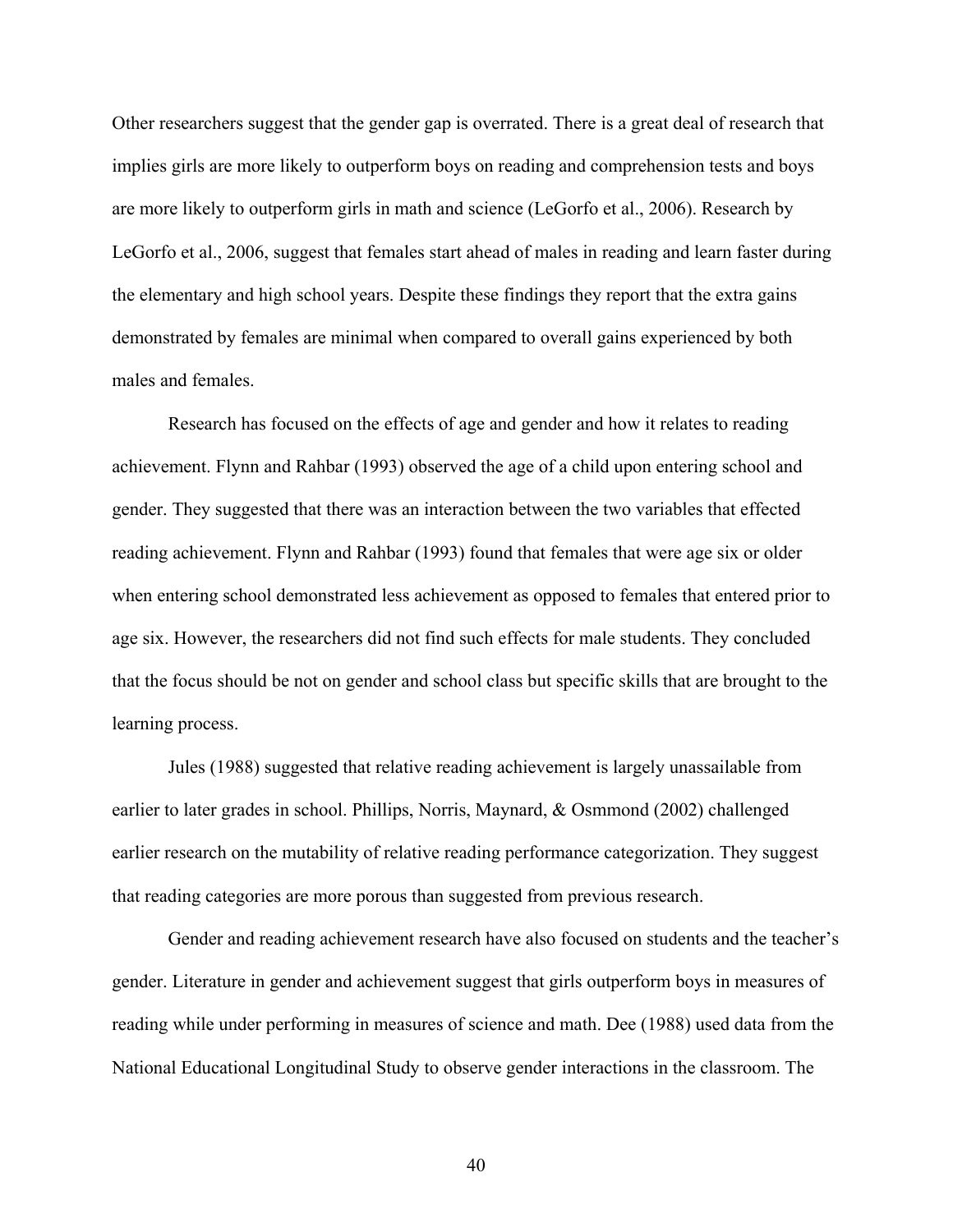data suggested that when students are assigned to a teacher of the opposite sex their student achievement is lowered. Results also imply that if a male student has the opportunity to have a male English teacher that would eliminate some of the gap in reading achievement and improve the performance of boys while concurrently harming that of female students. Similarly, Dee (1988) indicated that data the suggested that when females were assigned to a female teacher in science education that they would decrease the gender gap in science.

# *Self-Efficacy*

Reading infuses the school curriculum in its entirety (Cook, 1998), therefore it is suggested that young children's reading achievement is deeply related to academic achievement (Lynch, 2002). According to Bandura (1986), the self-efficacy theory is based on a person's belief in his or her own ability to exercise and maintain some level of control over events that affect his or her life. "Efficacy beliefs influence how people feel, think, motivate themselves and behave (Bandura, 1993, p. 118). Henk and Melnick, (1995) suggests that these judgments are likely to either motivate or inhibit learning.

Bandura's (1977a, b; 1986) model of self-efficacy seems to be a befitting framework to discuss how reading may be influenced by attitudes and perceptions. This framework includes (1) the perceptions or how people feel about their ability to perform a task, as well (2) the consequences people expect to result from their performances. This includes discussions on the behavioral aspects toward one's efficacy and the outcome the person expects to receive. Bandura (1977b), a social learning theorist, illustrated behavior as being a shared interaction between the individual, environment, and behavior. Although we know these variables are naturally interdependent, Bandura (1977b) highlights the core of operations that occur among the three variables by means of cognition. Bandura's (1977b) explanation of the self-efficacy theory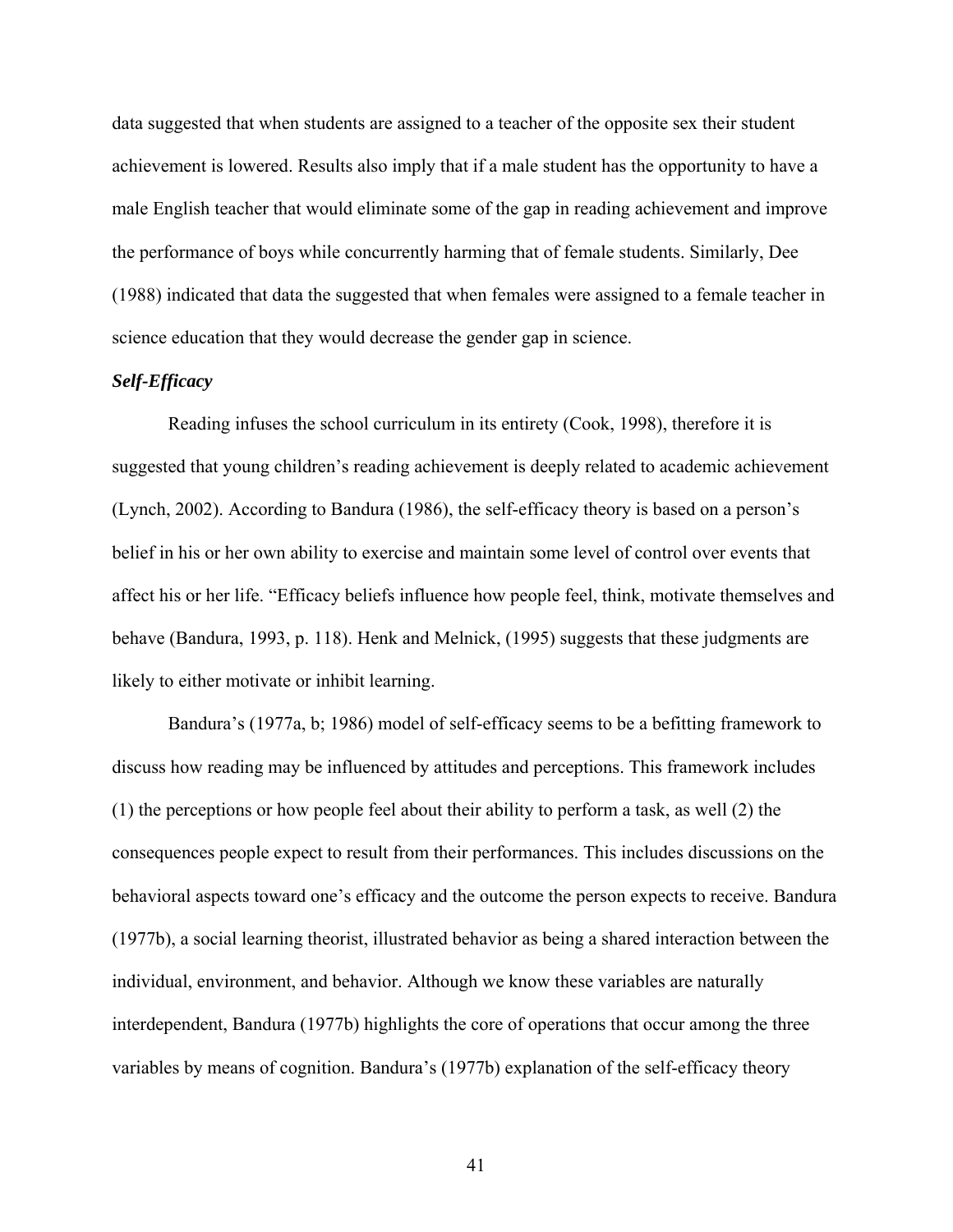cannot be complete without discussing the concepts of symbolic, vicarious, and self-regulatory processes. For purposes of this study, self-regulation was discussed as it speaks to perceptions.

Self-regulatory activities enable a person to exercise some degree of control over their behavior (Bandura, 1977b). Positive attitudes and perceptions or the cognition that children possess about their ability to demonstrate reading achievement was relevant to the current study as they may impact motivation, preferably intrinsic motivation. It was important to note that the key to understanding Bandura's theory as it is related to the current study was not the actual skills that students have to achieve reading; but what students believe they are capable of in pursuing reading achievement. Bandura (1977a, 1986) further posits that efficacy expectations also establish motivation. This establishment derives from or is reflected by the amount of efficacy exhausted as well as the degree of persistence demonstrated during trials or obstacles.

### *Attitude and Reading Achievement*

Wixson and Lipson (1992) suggested that the student's attitude toward reading is a vital factor affecting reading performance. Lazarus and Callahan (2000) suggest that attitudes toward reading affect student's achievement. Good (1973) defines attitude as "predisposition ... to react specifically towards an object, situation, or value [which is] usually accompanied by feelings and emotions" (p. 49). More specifically, Smith (1990) defined reading attitude "as a state of mind, accompanied by feelings and emotions that make reading more or less probable" (p. 215). Henk and Melnick (1995) suggests that how a person feels about him or herself as a reader could have some influence regarding if reading should be sought or avoided, the amount of effort contributed as well as if comprehension would be pursued.

Baker and Wigfield (1999) and McKenna et al. (1995) among other researchers have consistently found that high motivation and positive attitudes are related to higher reading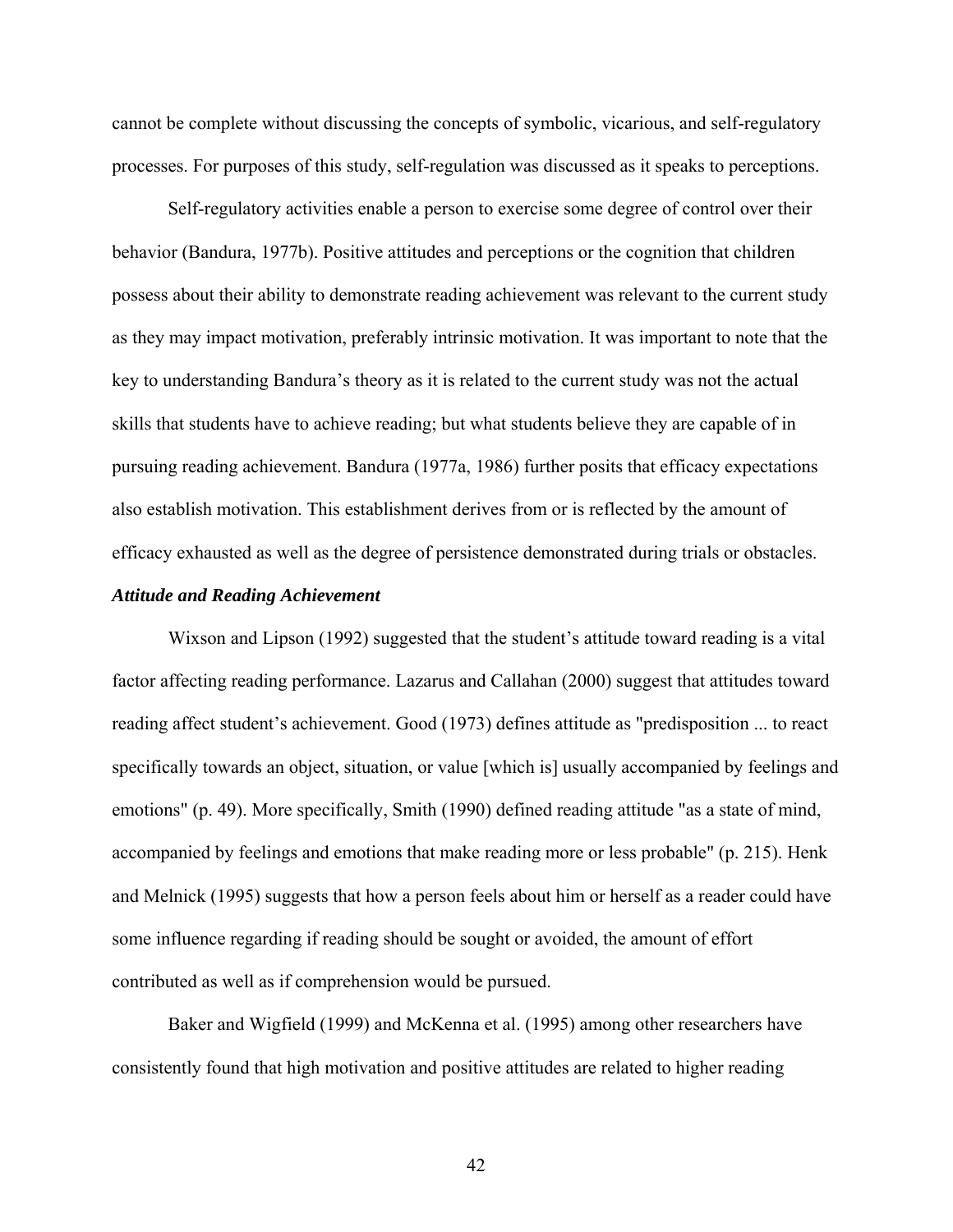achievement and foster more reading activity. Other researchers propose that the direction is the opposite and actually yields achievement to attitudes (Quinn and Jadaz, 1987).

 Reading research suggests that during the early stages of development that the causality of reading instruction and achievement is somewhat unclear, although this debate is not solely related to reading (Kush and Watkins, 1996). It applies to mathematics and science as well (Reynolds & Walberg, 1992a, 1992b).

### *Motivation and Reading Achievement*

Smith (1998) observed that the emotional response to reading is the primary reason most readers read and most likely the primary reason why nonreaders do not read. Motivational theories in relation to student achievement are utilized to explain students' behaviors (i.e. task, attention etc.), emotions, and internal beliefs. Studies of motivation yield different theoretical perspectives to elicit varying patterns of behavior. Some of these theories include the aforementioned self-efficacy theory, attribution, self-worth, and achievement. The current review briefly highlights the different perspectives on self-efficacy theory. Self-efficacy beliefs are correlated with achievement related behaviors including academics (Bandura, 1977, 1993). Students who demonstrate highly efficacious behaviors view themselves as more willing to face challenging problems (Schunk, 1994, 1985; Bandura, 1993). Self-efficacy theory simply posits that if a student demonstrates high efficacy, the student will more than likely be motivated. If a student demonstrates little to no efficacy, the student is likely to not be motivated. According to Bouffard et al., 2003, p. 172, "it is important to stress that students' perceptions of competence do not necessarily reflect their real capacities".

Seifert (2004) points out that the self-efficacy theory is unsatisfactory on two accounts. He suggests that it is not always the case that students who do not demonstrate motivation are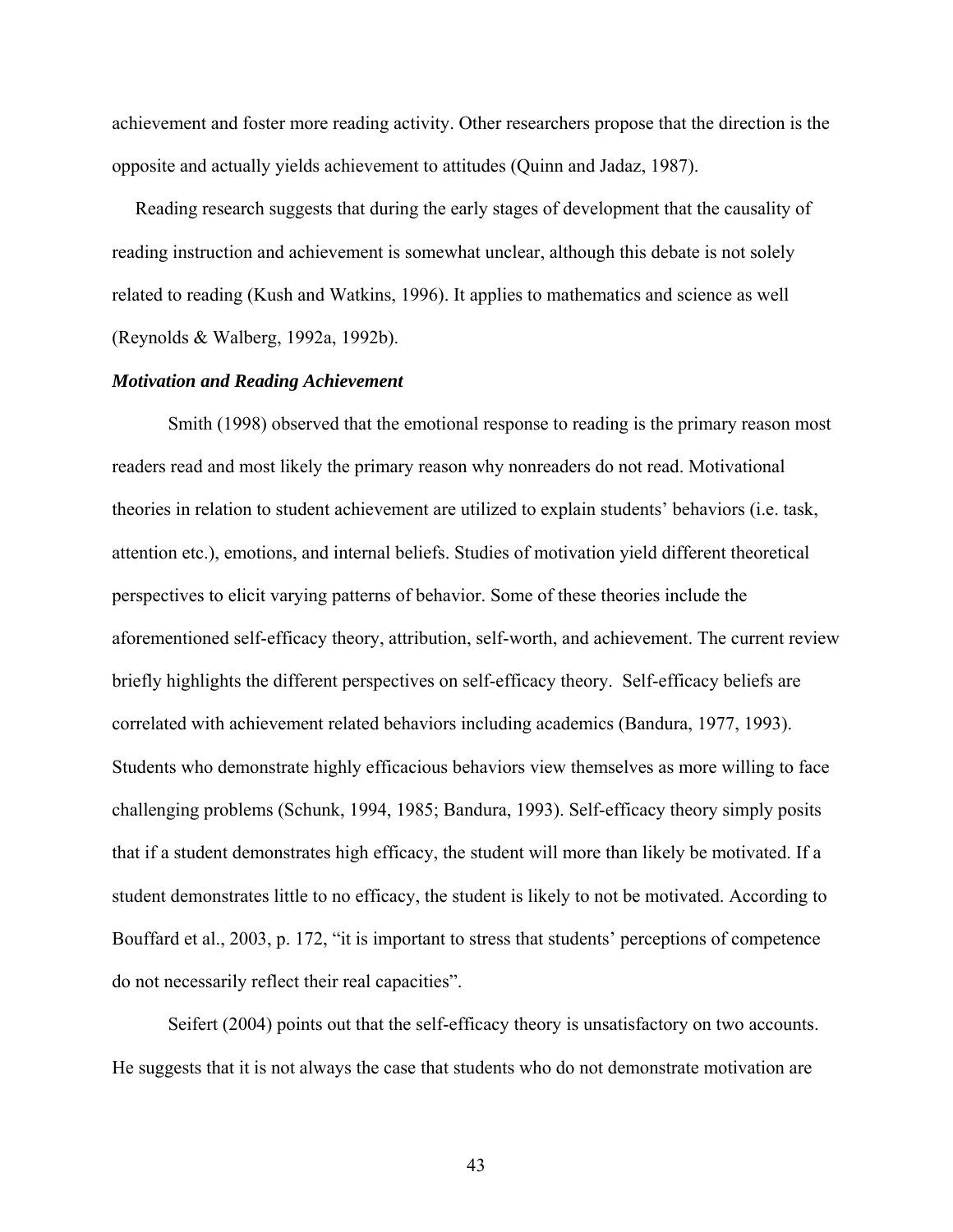not capable of learning. Students who possess motivation may not put forth necessary effort to achieve academically. Seifert (2004) suggests evidence for the claim that the self-efficacy theory is not so straightforward in that it can suggest that highly efficacious students are highly motivated. He suggests that his point is evident by using for an example a bright but bored underachiever who does the minimum to get by. He also uses for an example that some children who state they cannot do something may not necessarily deter the child from trying. Montcalm (1999) stated, "it is important to note that efficacy expectations are by no means considered the sole determinant of behavior" (p. 98). Bandura (1977a) suggested that sometimes it is not necessarily a lack of the skill that inhibits performance but a lack of adequate incentives. Concerning reading, it believed that if self-esteem and high achievements are correlated. If students feel good about themselves they are more likely to engage in academics or tend to read at a higher level. It is important to note that this type assumption is complex due to the difficulty in trying to demonstrate self esteem producing reading achievement or academic achievement.

The current research will now turn its focus to the aspect of intrinsic motivation. Students perceptions of intrinsic motivation and competence is said to be of great importance in cognitive and educational psychology (Bandura, 1986, 1993; Harter 1990, 1992). Researchers have evidence to support a strong link between student's perceptions of competence and intrinsic motivation (Deci & Ryan, 1985; Deci, Vallerand, Pelletier, Ryan, 1991). Speaking in general, researchers have found consistent evidence that student's intrinsic motivation decline during the elementary school years to the high school years (Gottfried, Fleming, & Gottfried, 2001). They also suggest that these observations were more profound based on certain academic subject domains.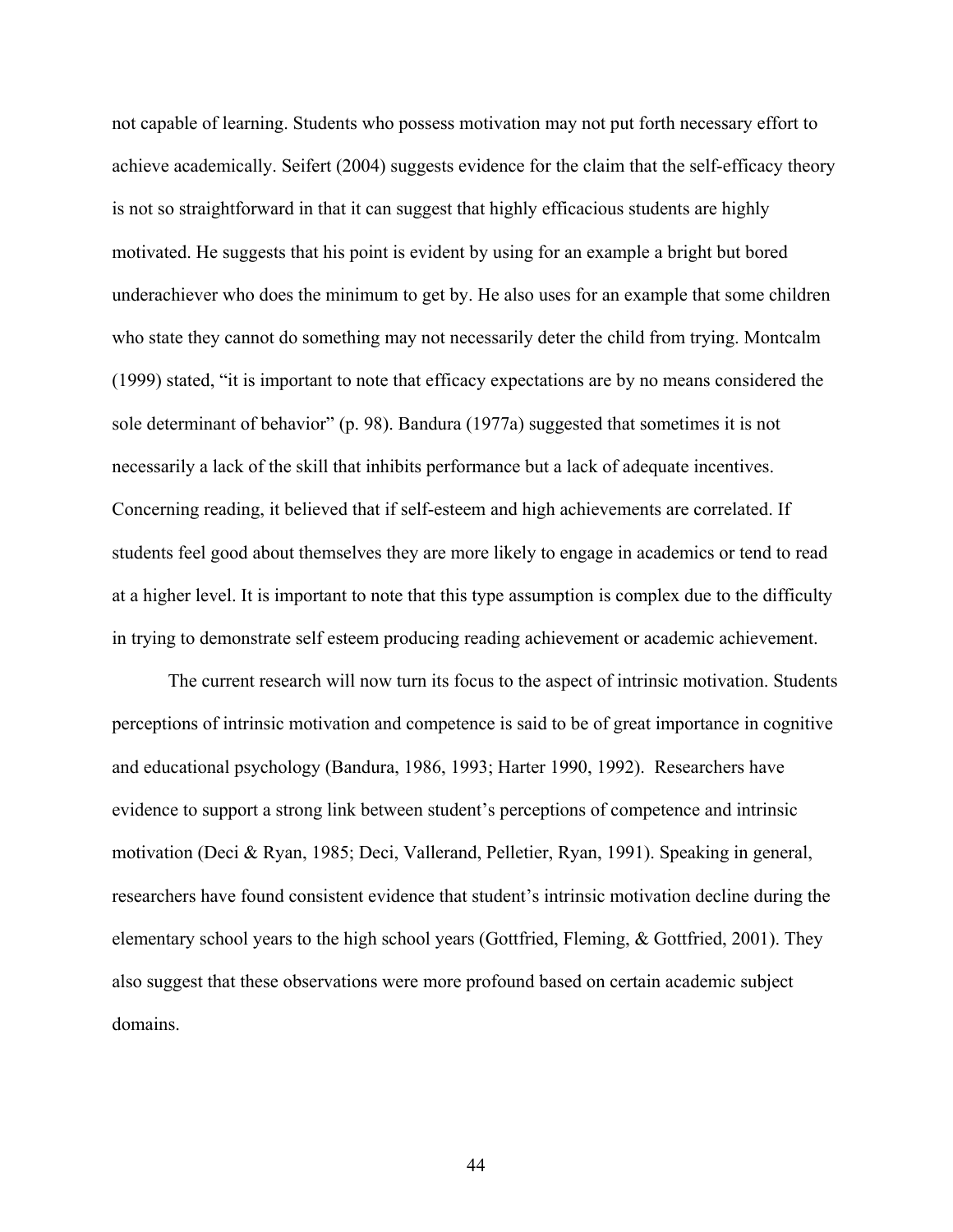From a constructivist's view, perceptions of competence and intrinsic motivation are developed or constructed over time as a function of learning experiences (Harter 1982, Hokoda & Fincham, 1995). These learning experiences are nurtured in environments with which we associate ourselves. Motivational theorists support the idea that students need to feel a sense of belonging in the classroom to promote academic achievement. Academic motivation is not purely individual or an intrapsychic state but develops out of a complex web of social and personal relationships (Goodenow & Grady, 1993). Motivation derives from a social fabric consisting of one's immediate and external environments. Weiner (1990) stated, "school motivation cannot be understood apart from the social fabric in which it is embedded" (p. 621). Another important element of this social fabric is a student's "place" or context in the classroom or school environment. Guthrie and Cox (2001) suggest that the amount of time students read for enjoyment purposes (intrinsic) and for school is a major contributor to reading achievement and overall knowledge of the world. Their study focused on  $3<sup>rd</sup>$  and  $5<sup>th</sup>$  graders to observe the motivation, strategy use, and past reading achievement results. They concluded that motivation was found to be a key variable when other variables were controlled. However, the results were contradicted in regards to reading for school. Results were different for each of the grades. Guthrie and Cox (2001) suggest that their study is consistent with the engagement perspective on reading development.

The current study was not intended to focus on the psychological processes of reading that can involve cognitive factors, information processing and other complex but important features; this research focused on the attitudes and perceptions that fostered motivation to embrace the act of reading and how it might promote reading achievement. The focus of reading achievement was grounded in the achievement motivation theory. Baker, Afflerbach, &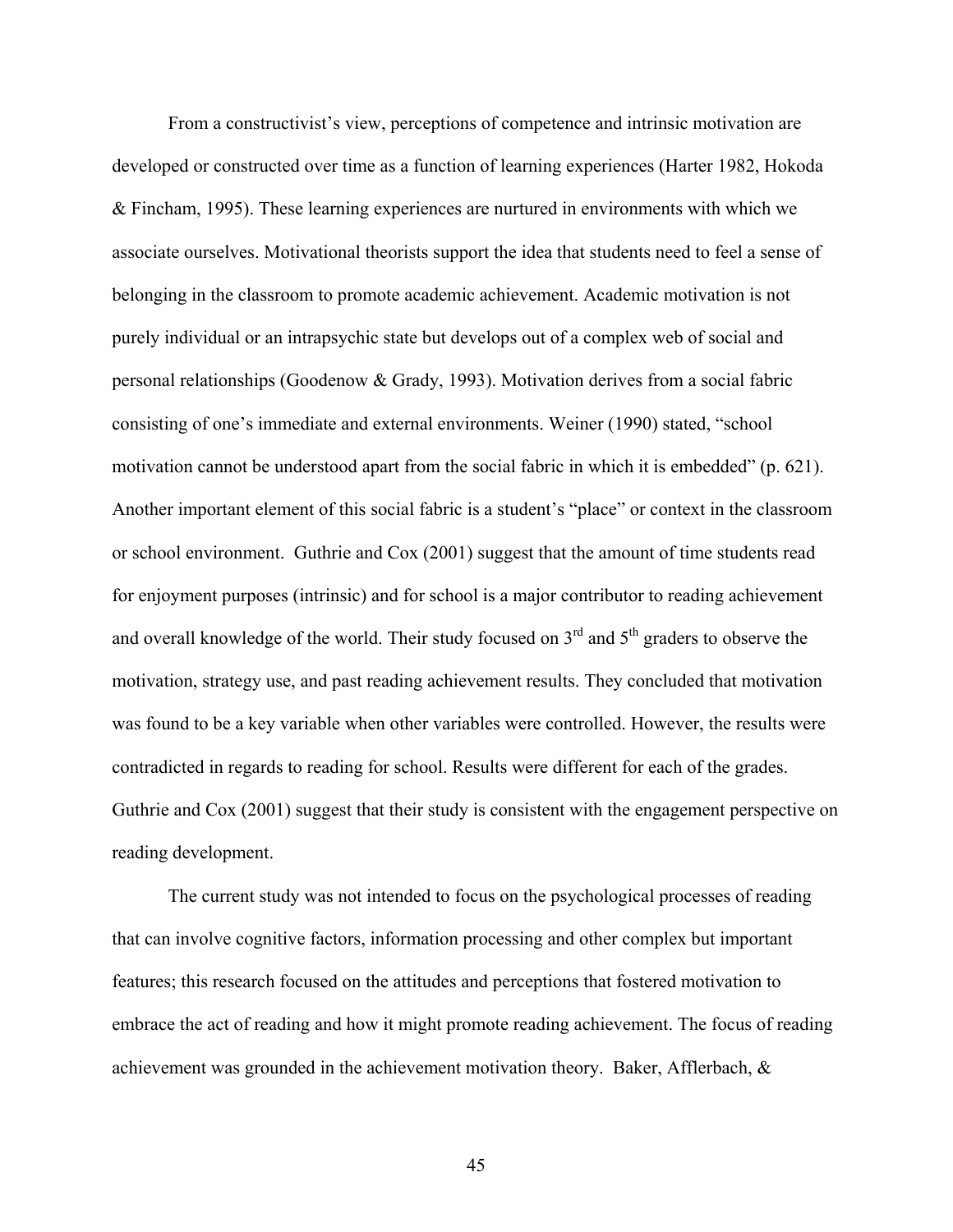Reinking (1996) concluded, "the engagement perspective views readers as motivated, strategic, knowledgeable, and socially interactive" (p. xv). Students who are engaged in reading do so because they are motivated for different purposes. These purposes include utilizing preexisting knowledge from previous experiences to form new knowledge as well as participate in meaningful social interactions centered on reading (Baker & Wigfield, 1999).

Engaging in reading involves motivation and attention. Engaging in the practice of reading early on is important because time spent reading is tied to reading and writing competence and those students who do not practice reading in their free time often lag behind academically even if they are not initially remedial readers (Anderson, Wilson, & Felding, 1998; Stanovich, 1996). Baker and Mackler (1997) suggest that children who engage in reading early on are more likely to desire reading more frequently and broadly which is believed to enhance and emphasize the skills necessary for reading development.

The idea of reading early encourages thoughts of shared reading in the home. Early childhood researchers suggests that engaging in reading stories with children has historically been important in regards to fostering literacy acquisition (Scarborough & Dobrich, 1994). These authors suggest that the dialogue generated from the story is just as important as the actual act of reading (Sonnerschein & Munsterman, 2002). It is believed that this open dialogue about a book promotes or allows children to focus on sound structures, print awareness, and understanding of the story (Snow, Burns, & Griffin, 1998).

Emphasis on home based story reading oftentimes results in middle vs. low-income families being observed. Sonnerschein and Munsterman (2002) suggest that there is within group variability in regards to the frequency of reading interactions. It is suggested that there is a great deal of support in showing that the role that children's interest in reading affects literacy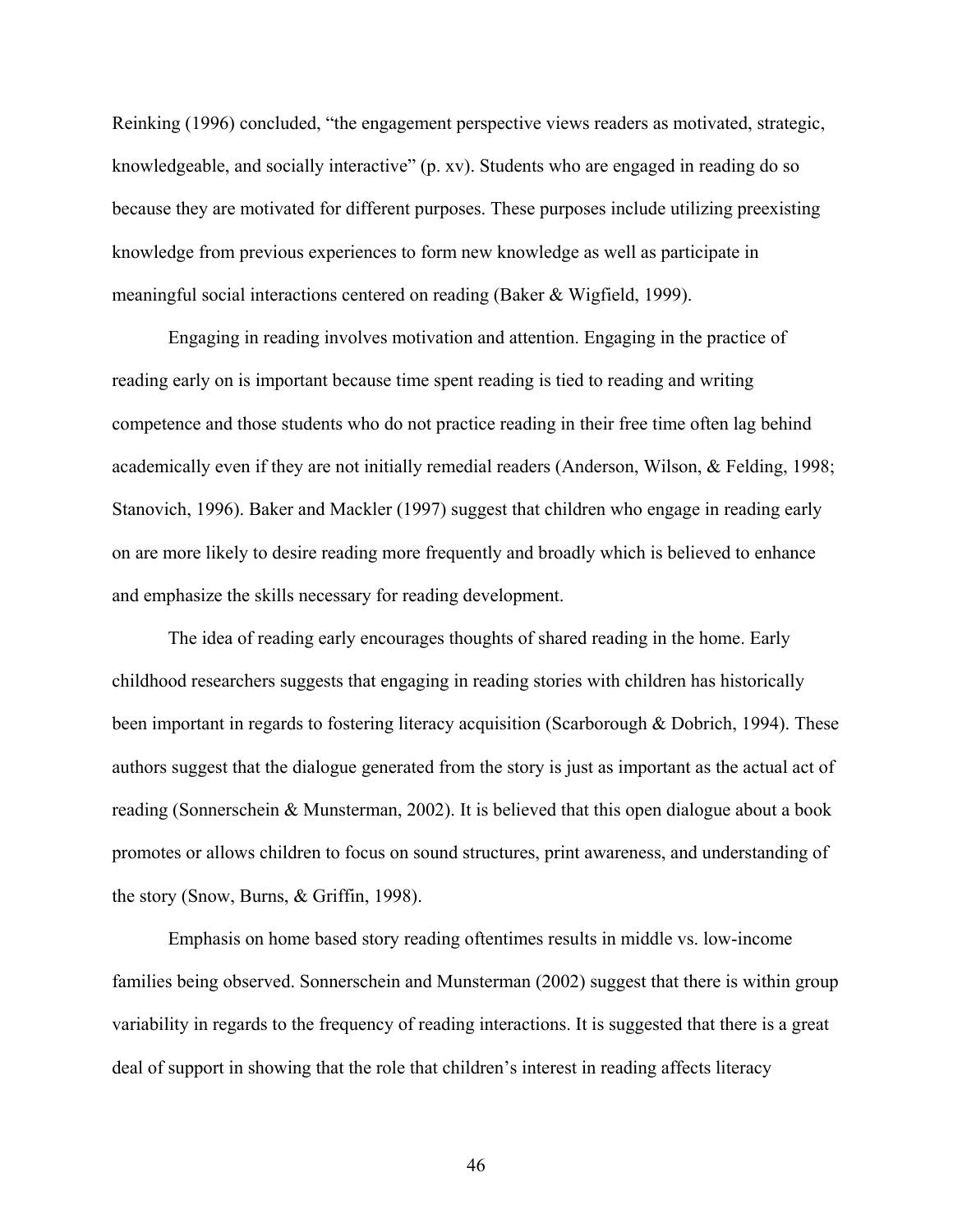acquisition. Literacy acquisition includes print awareness and syntax or the sounds of language. Affective quality in terms of reading interactions is found to be a significant predictor of children's motivation for reading (Sonnerschein and Munsterman, 2002). High affective quality of reading interactions revealed that children being observed demonstrated attentiveness to how engaged their listeners were in the text. Sonnerschein and Munsterman (2002) revealed that these children also used the printed text to redirect their listeners if their attention appeared to waiver. However, observation by Baker et al., (2001) suggested that there is a negative relation between affective quality and dialogue of print. They found that affective quality was lower when the child and the listener engaged in discussion about the print. Despite the large body of research on motivation in general, there is limited knowledge for children's motivation for reading (Oldfather & Wigfield, 1996).

Some researchers question the age that children are able to distinguish between their motivation and competence in different academic subjects while others suggest that students are able to make this distinction by the first grade (Eccles, Wigfield, Harold, & Blummenfeld, 1993; Wigfield, 1997). Some authors suggest students are able to make these judgments by the 3<sup>rd</sup> grade (Harter, 1992; Harter & Pike, 1984). Another important question deriving from research on the development of perceived competence is the idea of these judgments of perceptions and motivation and how they evolve throughout the school years. Many authors suggest that changes in cognitive processing abilities and school environment impacts children as they age are likely to contribute to a decline in self-perceptions of competence (Bouffard, Boisvert, Vezeau, & Larouche, 1995; Stipek & Mac Iver, 1989).

Chapman and Tunmer (1995) observed that while student's attitudes about reading began to decline from grade four to five that reading perceptions of competence were found to be stable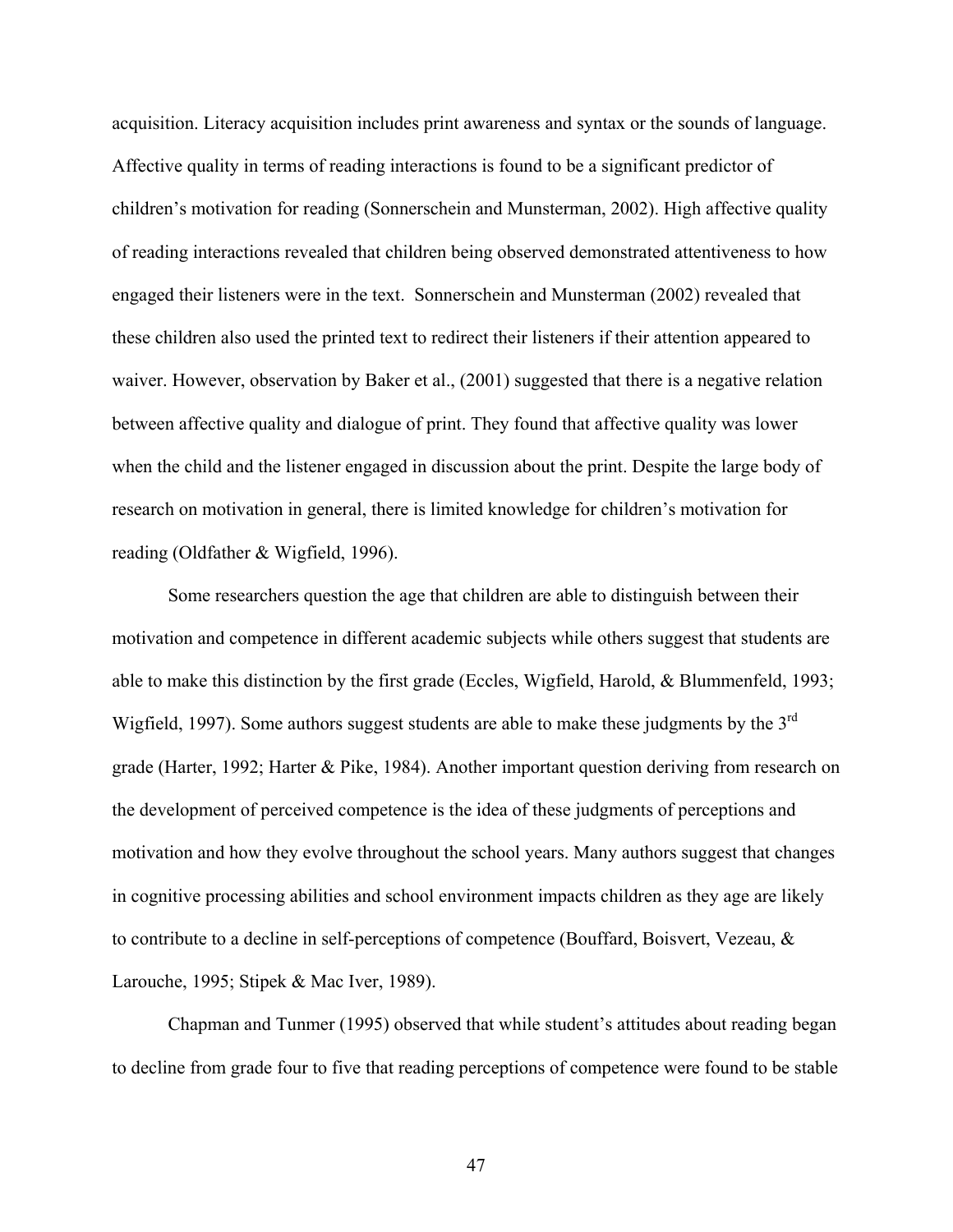over the first five years of elementary school. Studies by Harter (1982) and Harter and Pike (1984) found similar results and that there is no unique direction, instead reading along with mathematics is considered to be central domains of learning through the early academic years (Bouffard et al., 2003).

The literature in educational and psychological research stresses the importance of interest and motivation for learning. Early pioneers in education such as Dewey (1913) suggested that self-perceptions were found to remain stable for some while increasing or decreasing for others. These contradictory findings support the interests of the current research study as there is more research needed to add scholarship to the discussion of student's perceptions of their competence and intrinsic motivation during the elementary school years. Hidi (1990) and Schiefele (1991), both indicate that later research supports the premise that when students are interested in what is being taught and also have access to those materials that their motivation, efforts to learn, and attitudes about learning improve. "There can not be learning unless a person is willing to pay attention" (Csikszentmihalyi, 1990, p.116).

Many motivational theorists suggest that a student's efficacy and competence beliefs, intrinsic and extrinsic motivation, and purposes for achievement are essential in making decisions about activities to engage in, how long to engage in the activity and the amount of effort put into the activity or what moves people to act (Bandura, 1997; Eccles, Wigfield, Harold, Blumefield, 1993, Wigfield et al., 1997). Research has shown that motivated readers will engage more in reading activities (Oldfather and Wigfield, 1996) as well as possess positive attitudes about reading (Mathewson, 1994; McKenna et al., 1995).

Assisting students in the act of reading engagement promotes understanding and the ability to appreciate and enjoy reading. Guthrie and Wigfield (2000) suggest that engaged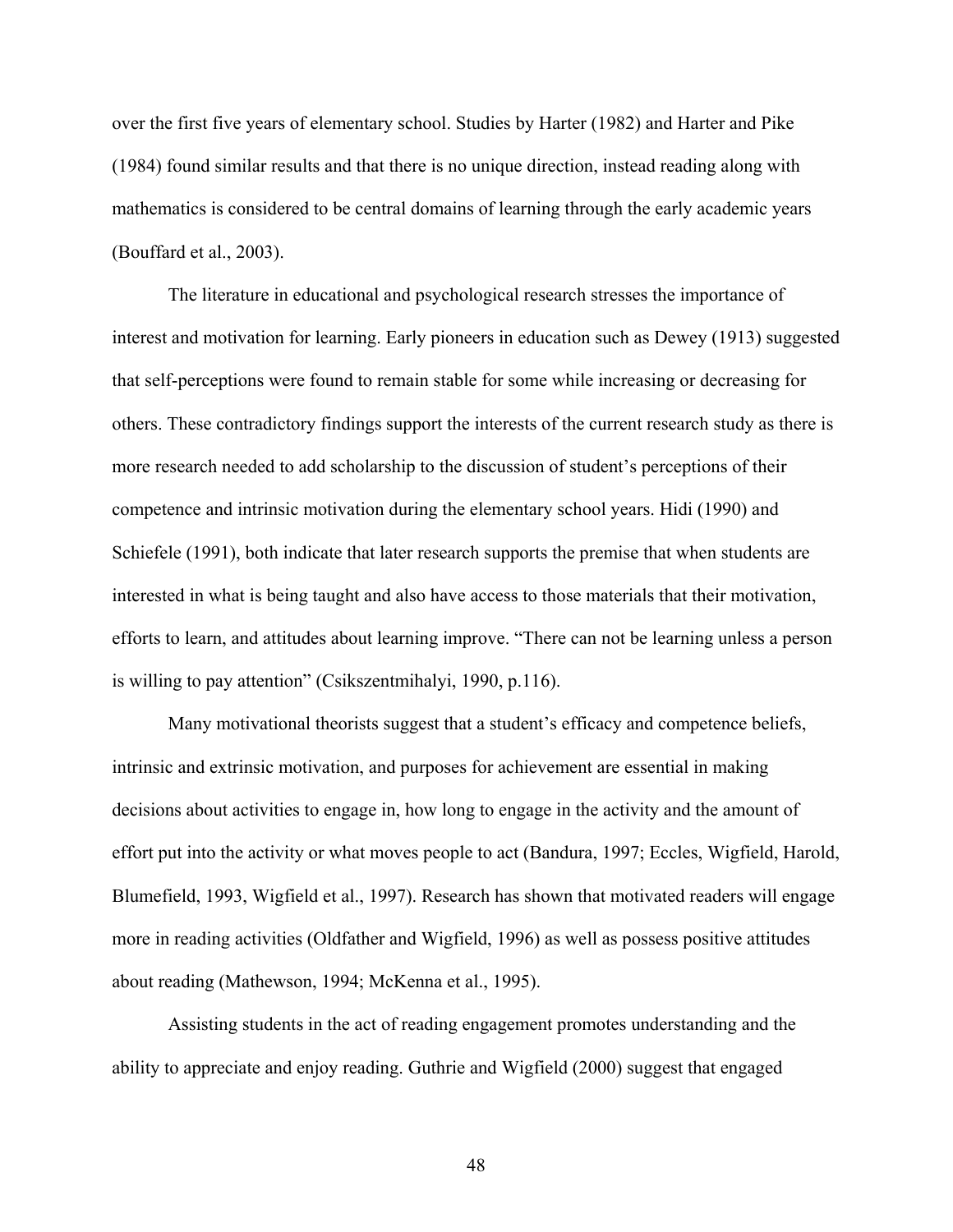readers are mastery oriented, intrinsically motivated, and have self-efficacy. Guthrie and Wigfield (2000) also proposes that a coherent classroom should promote readers being engaged by creating classroom contexts that support knowledge goals, real-world connections to reading, supporting meaningful choices about their reading as well as selecting texts that are vivid, relevant, important, captivating, and familiar to the student. He suggests that all of these qualities should be fused for successful reading engagement and achievement. It is also interesting to note that Snow (1991) suggests that "talk" requires the child to demonstrate critical thinking or going beyond the immediate text to foster cognitive skills to result in higher level learning. These skills include guiding the child in evaluating and questioning outcomes of a story. This was mentioned because of the importance of students being able to exhibit higher level learning skills. Despite the rich history of the achievement gap presented early on in this paper, it turns out that (for this study) race should not be a variable in observing the gap in reading achievement but turns to more constructive and individual explanations.

The current review suggests that the attention focused on the reading achievement gap between racial groups may be overrated. The goal of this study was to present information worthy of fusing with other thoughts and methodologies to inform research on reading achievement beyond the cultural ramifications to establish future lines of observation.

For example, Ogbu (2003) noted that African American's were affected by "the low effort syndrome" where there was not sufficient effort put forth to achieve academically or for fear that their peers would think it was not the cool or popular thing to do. The current study suggests that if students (regardless of race) possess positive attitudes about reading then they may be intrinsically motivated to read.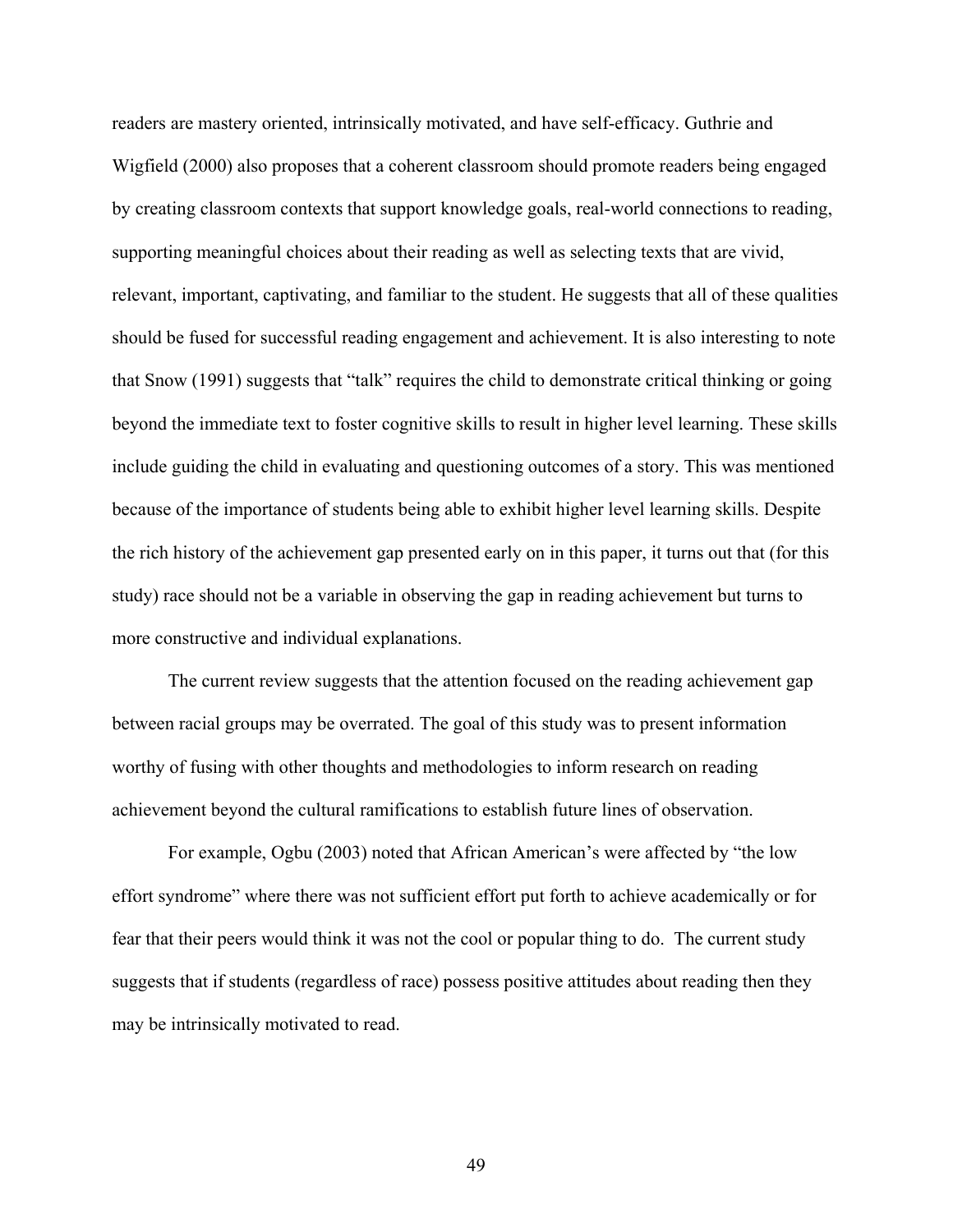According to Gottfried (1990), observing intrinsic motivation in early elementary school children is essential due to the profound implications of school success. It is believed that when children develop intrinsic motivation it will set the tone for future academic engagement and success (Brooks, Freibunger, & Grotheer, 1998; Lumsden, 1994). Gottfried (1990) also suggested that students who are intrinsically motivated tend to do better as opposed to those students who are extrinsically motivated.

An investigation by Enrau & Schlackman, (2006), highlighted the importance of exploring more on the impact of motivation, specifically intrinsic motivation in terms of reading achievement and literacy. These researchers further speculated that discovering the factors contributing towards the motivation to read as well as deepening engagement in reading activities could enhance the lives of students and classrooms.

There are many studies in the education literature that demonstrates research on reading achievement and motivation in urban areas. Current literature addressing reading achievement and motivation for southern rural, upper elementary students is sparse. However, there is a wealth of literature addressing factors affecting reading achievement. Murray & Bottoms (2005) addressed low reading achievement among rural middle school students in Southern states. These researchers concluded that schools, teachers, and administrators created a culture of high expectations for all of their students. They also found evidence that having the right combination of literacy experiences across the curriculum increased reading scores. In another study by Ivy  $\&$ Broddus (2001), they concluded that students thought that opportunities for independent reading as well as allowing students to select texts that are personally interesting are strong motivators for reading achievement. In a study conducted by the Program for International Student Assessment (2002), they observed reading achievement in urban and rural areas in Canada. PISA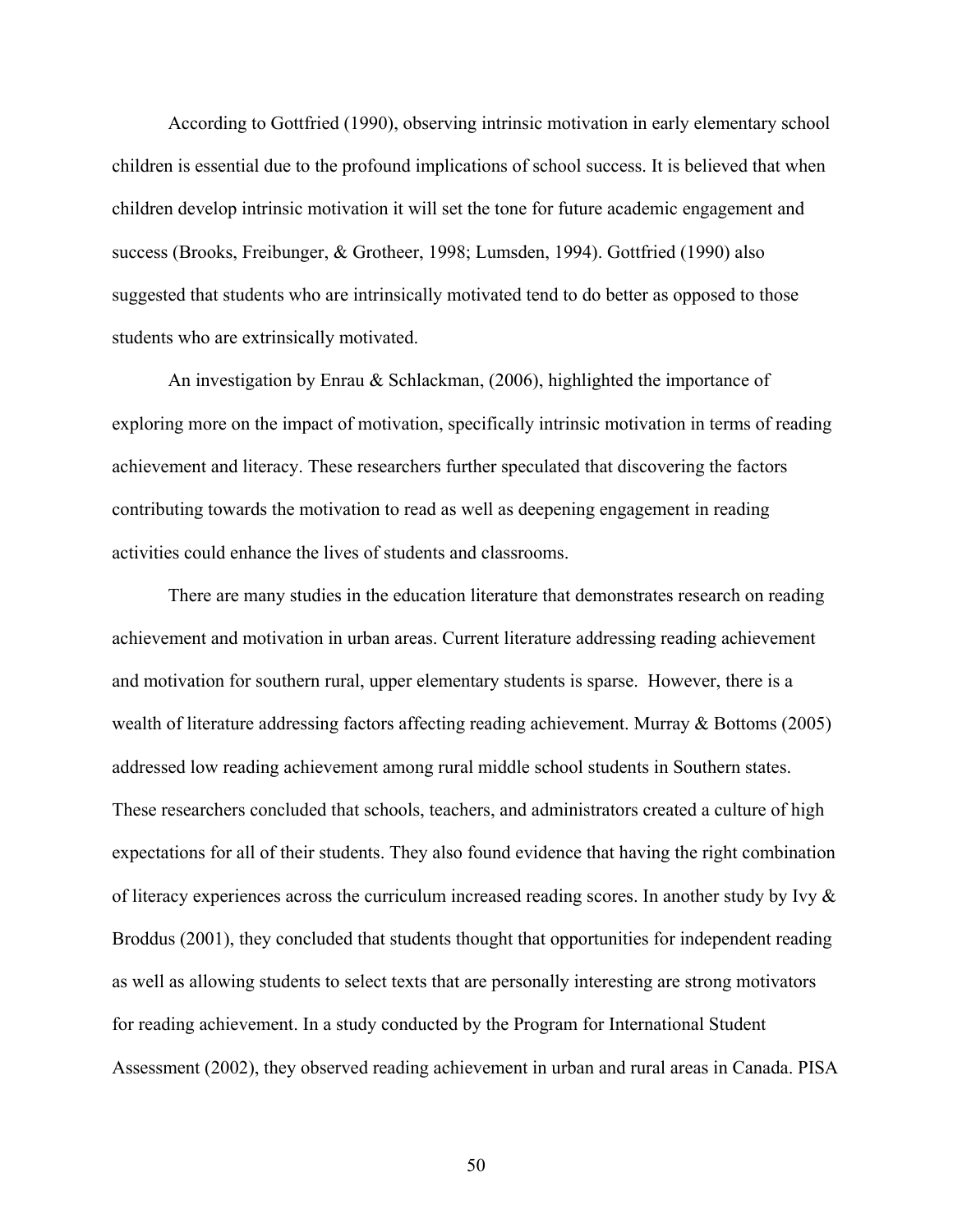(2002) concluded that the number of books in the home is an important indicator of reading achievement as it suggests it is possibly an indicator of home environment that encourages reading. Further, PISA (2002) observed that rural students were more likely to come from low socioeconomic backgrounds and tended to come from homes with fewer cultural belongings and educational resources. It was also observed that students from rural homes were less likely to discuss cultural, political, or social issues with their parents and may tend to be less motivated to engage in reading activities. There are other issues in the reading literature that go beyond variables such as home environment, prior literacy experiences, and number of books in the home. Issues centered on the school context are being discussed in the reading literature.

More recent research in reading explores how teachers and classroom factors contribute to students' achievement in reading. A study by Damber (2009) observed teachers cultural sensitivity as factors that contributed to producing an environment where the students' reading flourished. The main goal of Damber's study was to observe specifically those classes that had prior established predictors of reading achievement. These pre-established predictors included language background, home literacy environment, and SES which indicated lower expectancy levels of academic achievement (Heath-Brice, 1983).

 Although Damber's (2009) study was conducted in Swedish municipalities, the issue of social class is also a concern in the United States. Social class designations are relevant in terms of students with diverse backgrounds. Some students from diverse or minority backgrounds may experience difficulties in teacher and classroom expectations Damber, 2009). It is believed that students' lack of understanding may be linked to assumptions by teachers that all students share similar conditions which neglects marginalized students need for support. This assumption was coined as "colour blindness" (Damber, 2009). Key concepts emerging from Damber's work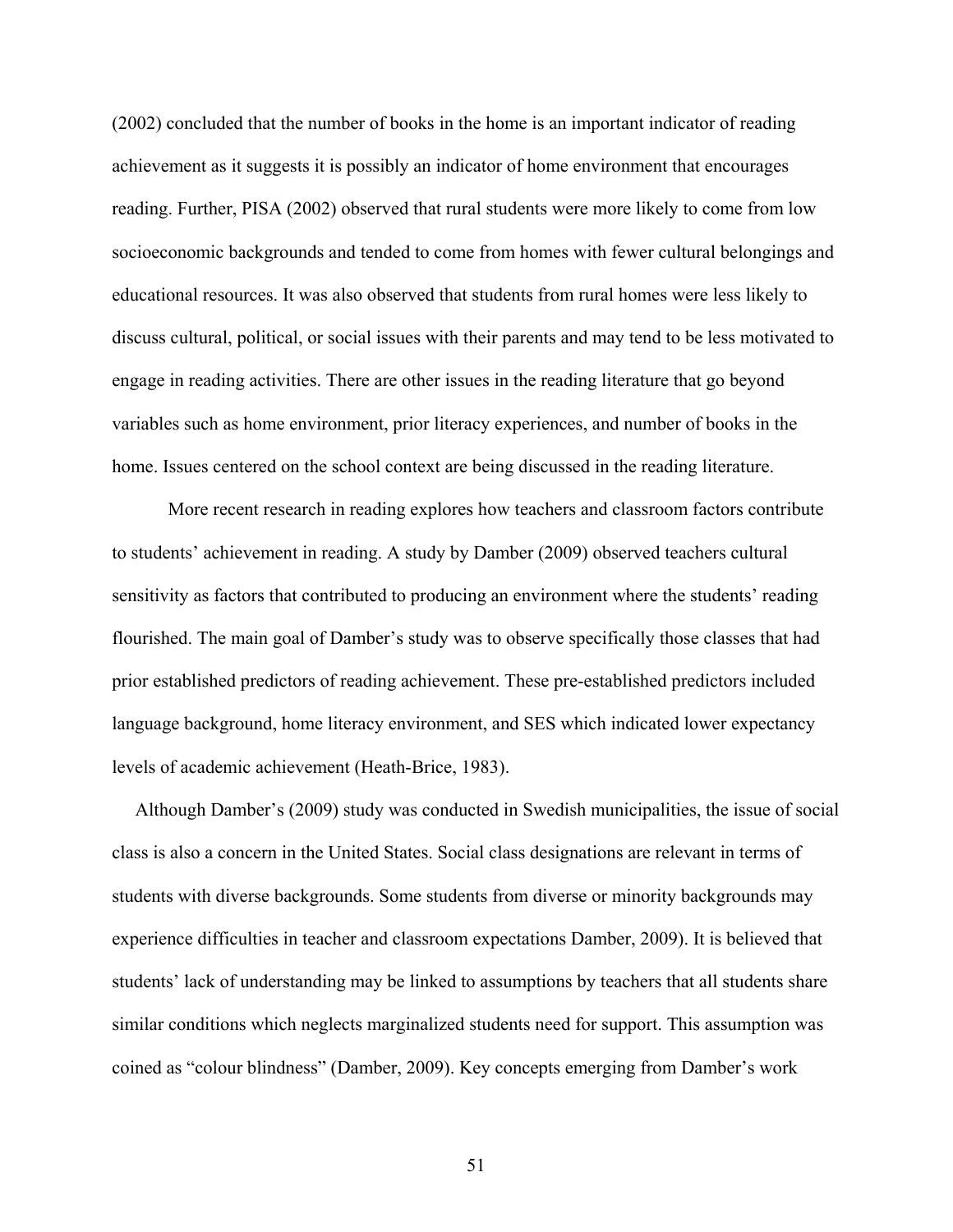recognized the importance of an adequate supply of reading materials but more importantly avoiding the idea of color blindness where students are assumed to be limited based on socioeconomic background factors.

 Carlisle, Correnti, Phelps, and Zeng (2009) recently conducted a study focusing on effective teachers as being critical for reading achievement as opposed to the issue of social class. They observed and focused specifically on teachers' knowledge on early reading in high poverty schools in Michigan. They suggest that linguistic knowledge as well as the developmental process of learning to read is critical in teachers understanding their job of teaching students how to read. They further suggest that the reading curriculum and measures of students learning must be in alignment for reading achievement. Carlisle et al, 2009 conclude that teacher prep programs in reading and professional development for elementary teachers specifically those teachers in high poverty schools should enhance teachers' ability to teach students to master reading achievement.

 Teacher accountability concerning reading and academic achievement continues to be a major concern. Policymakers and researchers continue to focus on issues of improvement for students. There is even a greater concern for those students that are in low performing schools since teachers are identified in many studies as being an important factor or contributor to improving student outcomes.

# *Intrinsic vs. Extrinsic Motivation*

Goldbert (1994) posited that it is important to discuss two orientations in regards to motivation that are intrinsic motivation or mastery orientation and extrinsic motivation or performance goals. Boggiano et al., (1992) found that motivational orientation dictated children's standardized achievement scores. It was specifically found that those students with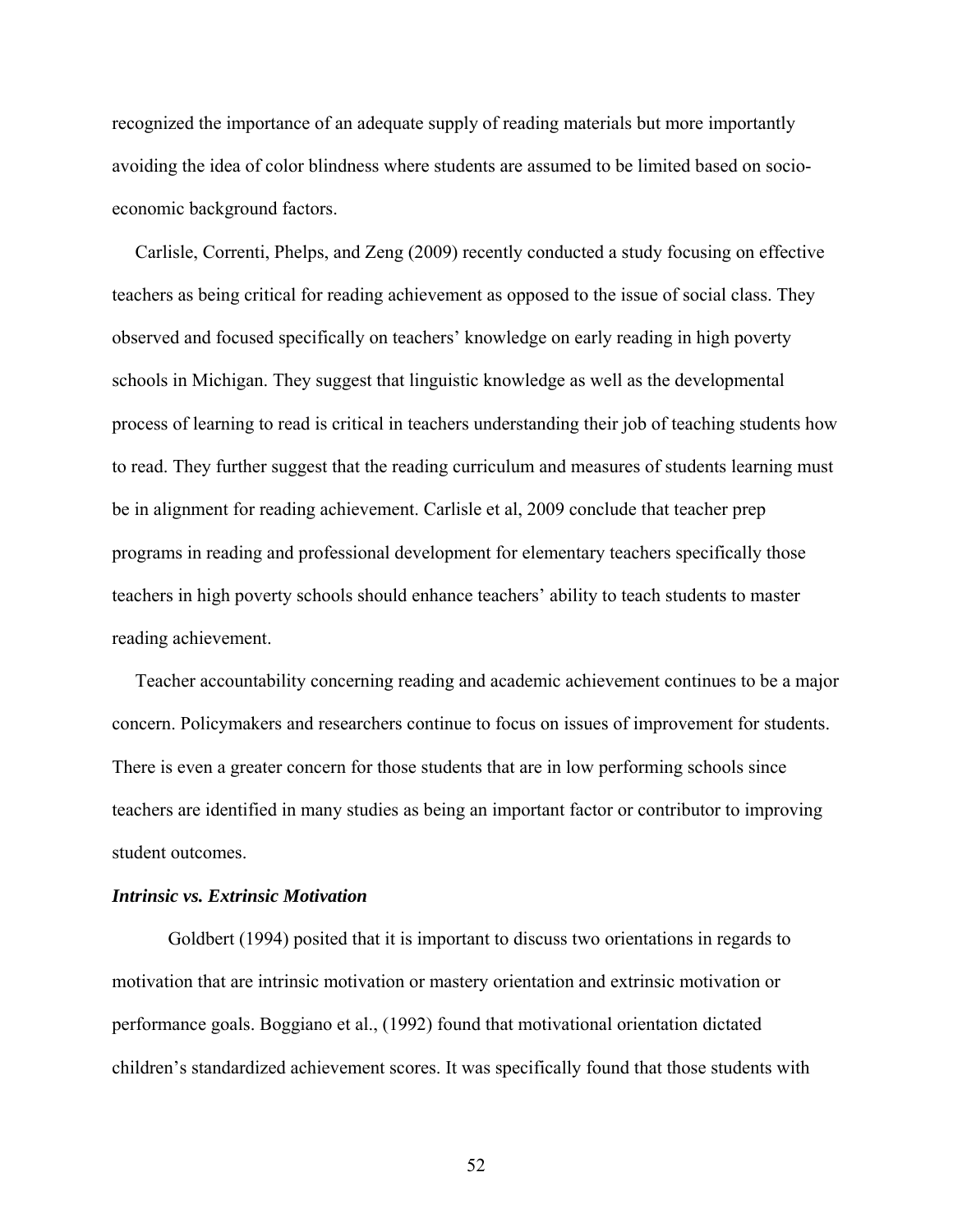intrinsic motivational orientations obtained higher reading and math scores when compared to their peers that possessed extrinsic orientations. Skinner and Belmont (1991) suggested that intrinsically motivated students put forth intense effort and concentration in learning tasks; they generally show positive emotions and attitudes about learning. Students who are extrinsically motivated engage in learning activities just for the sake attaining a reward or avoiding some type of punishment (Dev, 1997).

### *Academic and Recreational Reading*

Gettys and Fowler (1996) suggested that teachers that enjoy reading and provide pleasurable reading opportunities in the classroom and allow time for recreational reading during class time promote and encourage positive attitudes about reading. Teachers can encourage students to view reading as a means of fun, relaxation, and an opportunity to learn new and different things that those who do not read would not encounter. Teachers should promote reading to be more than a requirement to achieve academically. Academic reading can be promoted in a way to encourage recreational reading habits outside of the classroom.

Previous national assessments suggested that across all age groups those students who read for fun were more likely to have higher proficiency and those students who did not read for fun (Cloer & Pearman, 1992). Ostling (1992) indicated that boys lag behind girls in reading starting in the elementary school years throughout high school. Reading literature shows consistent evidence that girls possess more positive attitudes than boys in reading (Ross & Fletcher, 1989; Smith, 1990). However, Worrell, Roth, & Grabelko (2007) observed that findings regarding grade level were found to be a little less consistent. Diamond and McKenna et al., (1995) suggested that reading attitudes started to decline as students moved to higher grades, except for those high ability students who maintained positive attitudes across grades. Diamond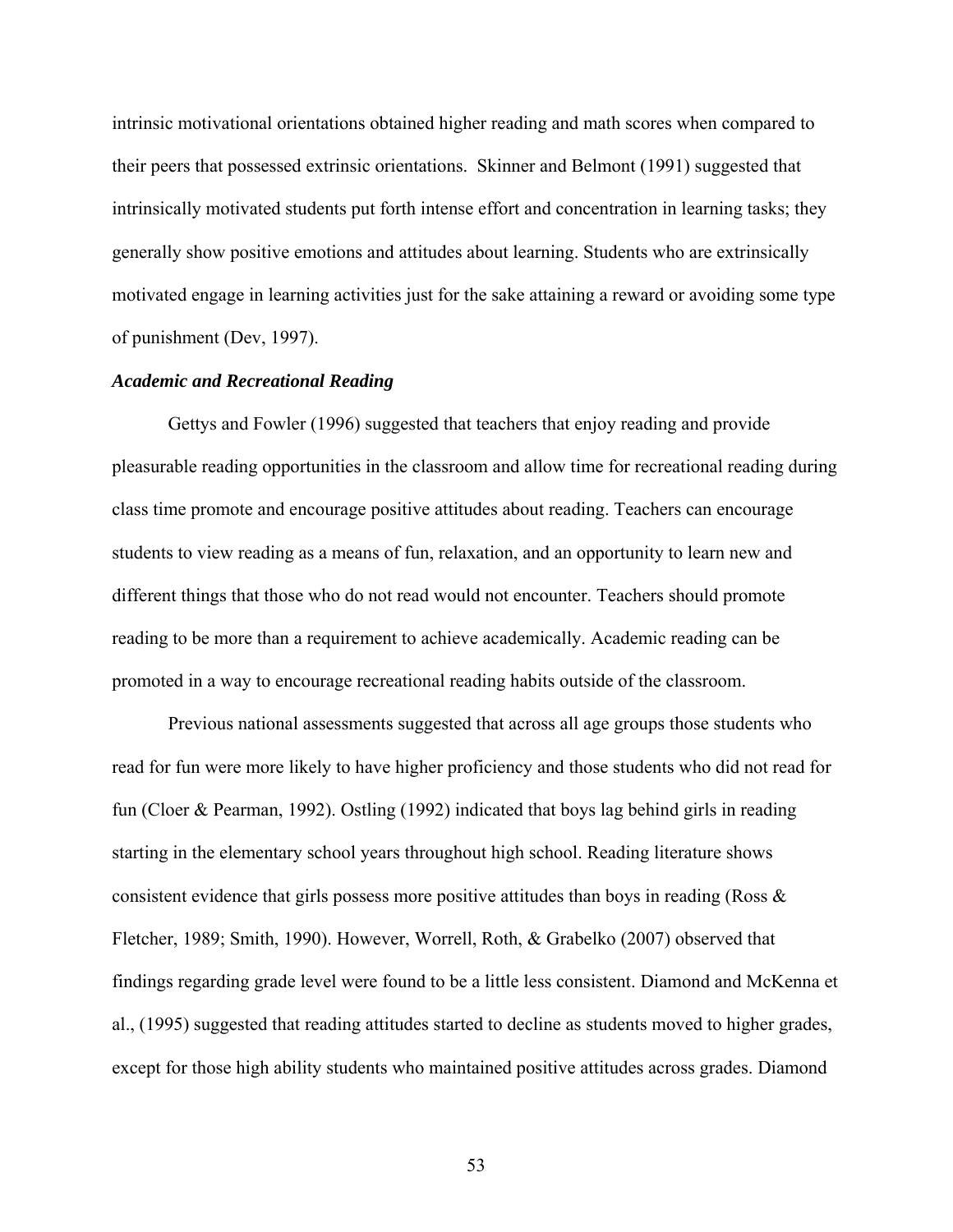and Onwuegbuzie (2001) supported this finding and concluded that reading attitudes declined considerably starting in the fourth grade. Kush et al., (1995) contradicted these findings. They found no differences in reading attitudes across grade levels in a suburban sample of students in grades 1-5.

It is believed that students who possess positive attitudes towards reading will apply more effort concerning the reading process as opposed to those with negative attitudes. Positive attitudes towards reading are fostered in the home. Parents can set the tone for fostering reading by reading in the home, sharing books with their children and maintaining reading materials in the home for children's use. Teachers in the classroom can foster positive recreational activities in the classroom by providing pleasurable reading experiences and allowing time for recreational reading during school hours.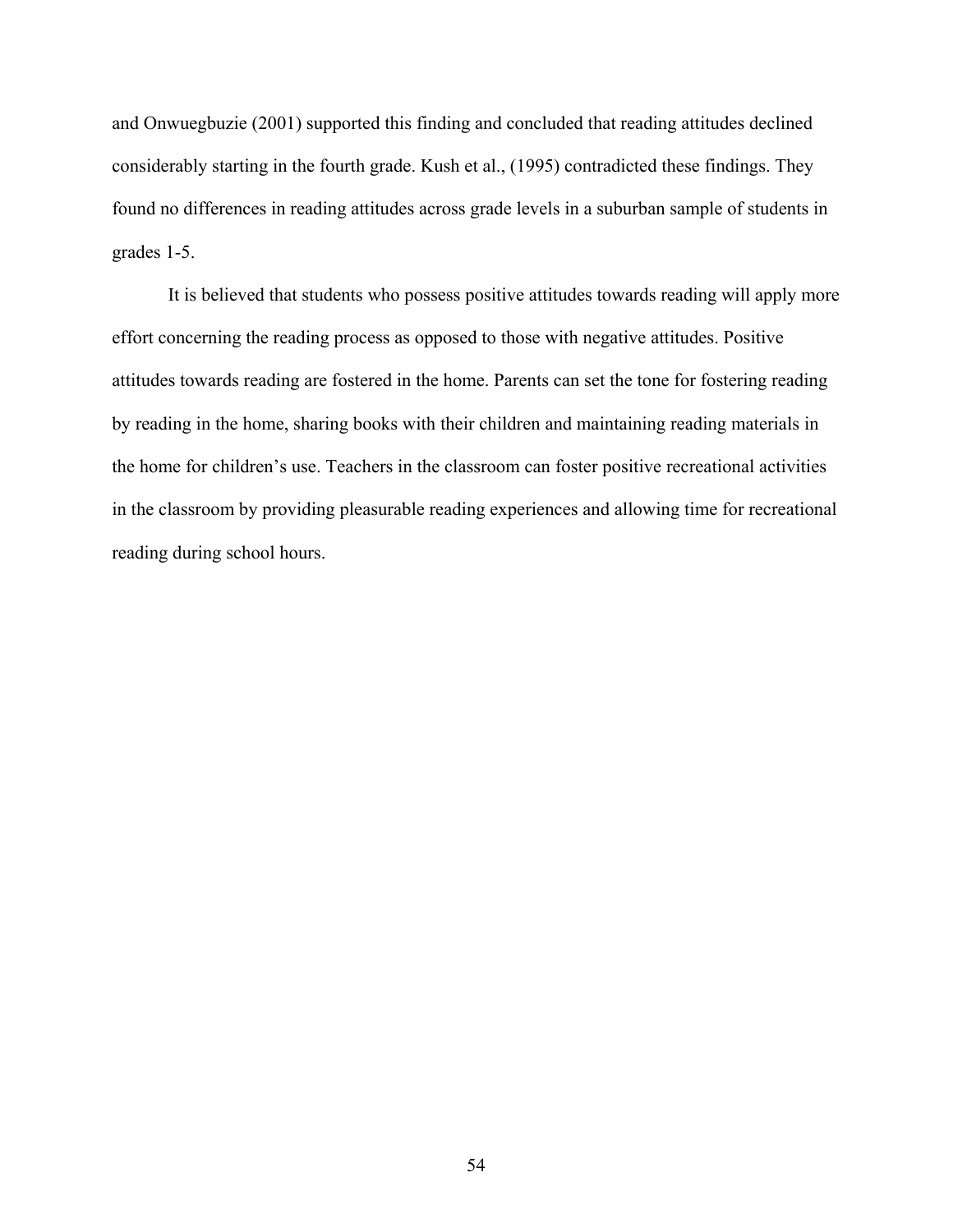## **CHAPTER III**

## **METHODOLOGY**

The purpose of the study was to explore reading achievement in a population of upper elementary school - aged students in a rural West AL school district. Specifically, this study assessed the relationship between whether academic reading, student's attitudes toward reading, and academic intrinsic motivation relates to ethnicity. This study also assessed whether the difference in reading achievement, attitudes and motivation varied by ethnicity, gender, or SES.

This chapter will be organized in the following way: First participants will be described followed by the plan for the research design. Following this description, attention will be directed toward the measures that were used to assess the various constructs followed by the proposed analysis strategy.

The University of Alabama Institutional Review Board (IRB) approved this study. The IRB also reviewed and approved the consents and assent forms that were forwarded to parents and students for permission or approval to participate in the research study. These forms are presented in Appendix A. The superintendent of the targeted school district also granted permission to conduct research in the county school system (See Appendix A for a copy of his letter of support).

## *Setting and Participants*

Participants were students from the  $4<sup>th</sup>$ ,  $5<sup>th</sup>$ , and  $6<sup>th</sup>$  grades in a rural West Alabama school district. This district was made up of four schools. The school district is small (when compared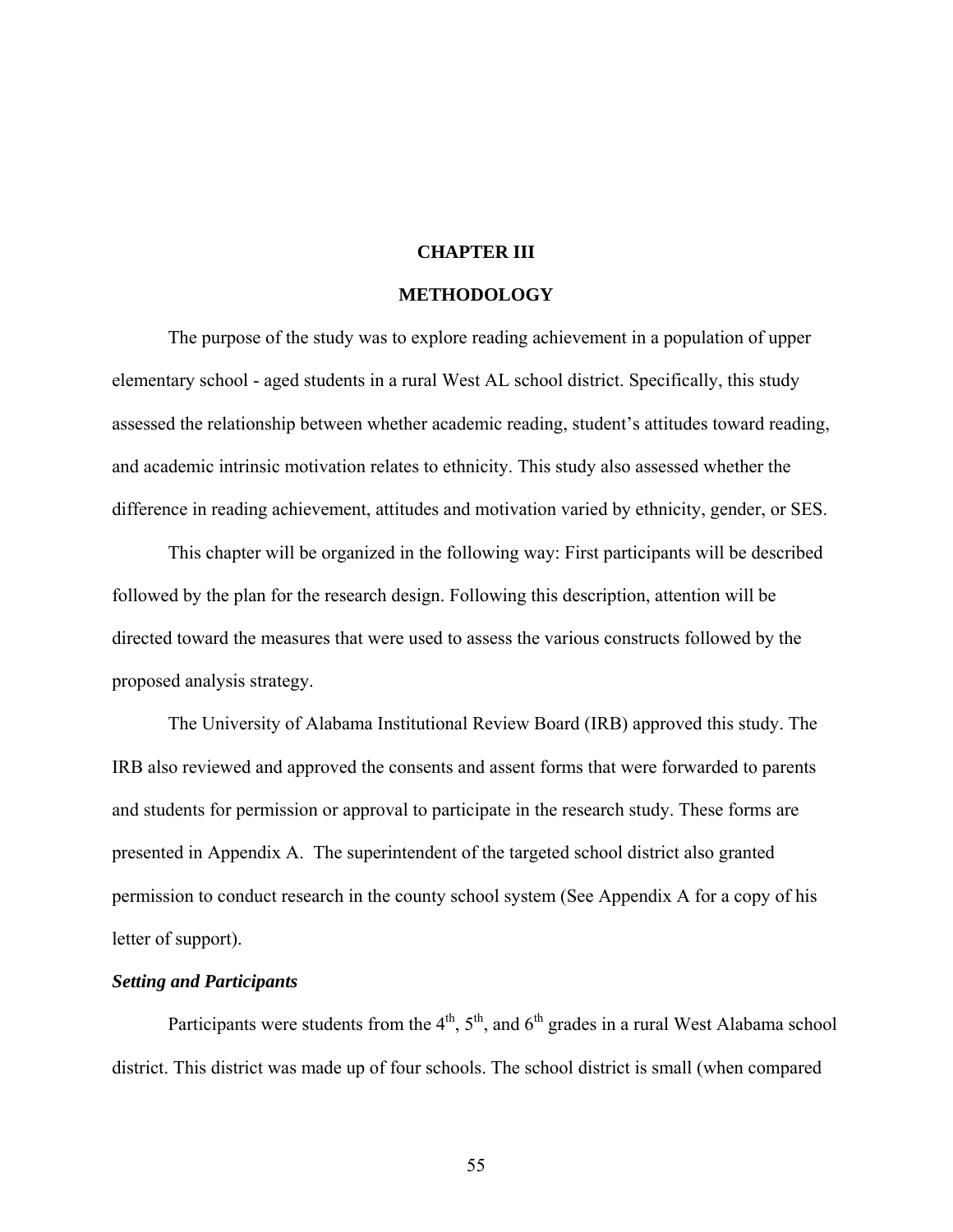to neighboring county and city school systems) and serves the majority of students receiving free or reduced lunches. The majority of the students participating were African American. All student participants were English dominant. The average class size for each grade was between 20 to 30 students. None of the students received special education services.

The town of Greenwich is predominately White and is industrious in poultry and lumber goods. In Greenwich Elementary (grades 4-6) there were a total of 28 student participants. There were 8 males and 20 females; 23 White students and 5 African American students. Greenwich schools are considered as the most popular schools in the district due to its rich athletic programs, extra curricular activities, advanced classrooms, and good physical structures in terms of the buildings. Greenwich is known for its exemplary parental and community support systems.

Crenshaw Elementary is the only school in the town of Crenshaw due to the high school closing for financial reasons. This town is predominately African American and serves as the county seat. There were very few responses to the call for research. There were 3 boys and 6 girls participating in the project. All of the participants were African American.

Perry Elementary had 39 participants. There were 14 males and 25 females; 11 White students and 28 African American students. Perry is predominately African American and serves as a rival to Greenwich in sports.

Maryland Elementary had 35 participants. There were 10 males and 25 females. All participants were African American. Maryland has a variety of restaurants and specialty shops in the downtown area.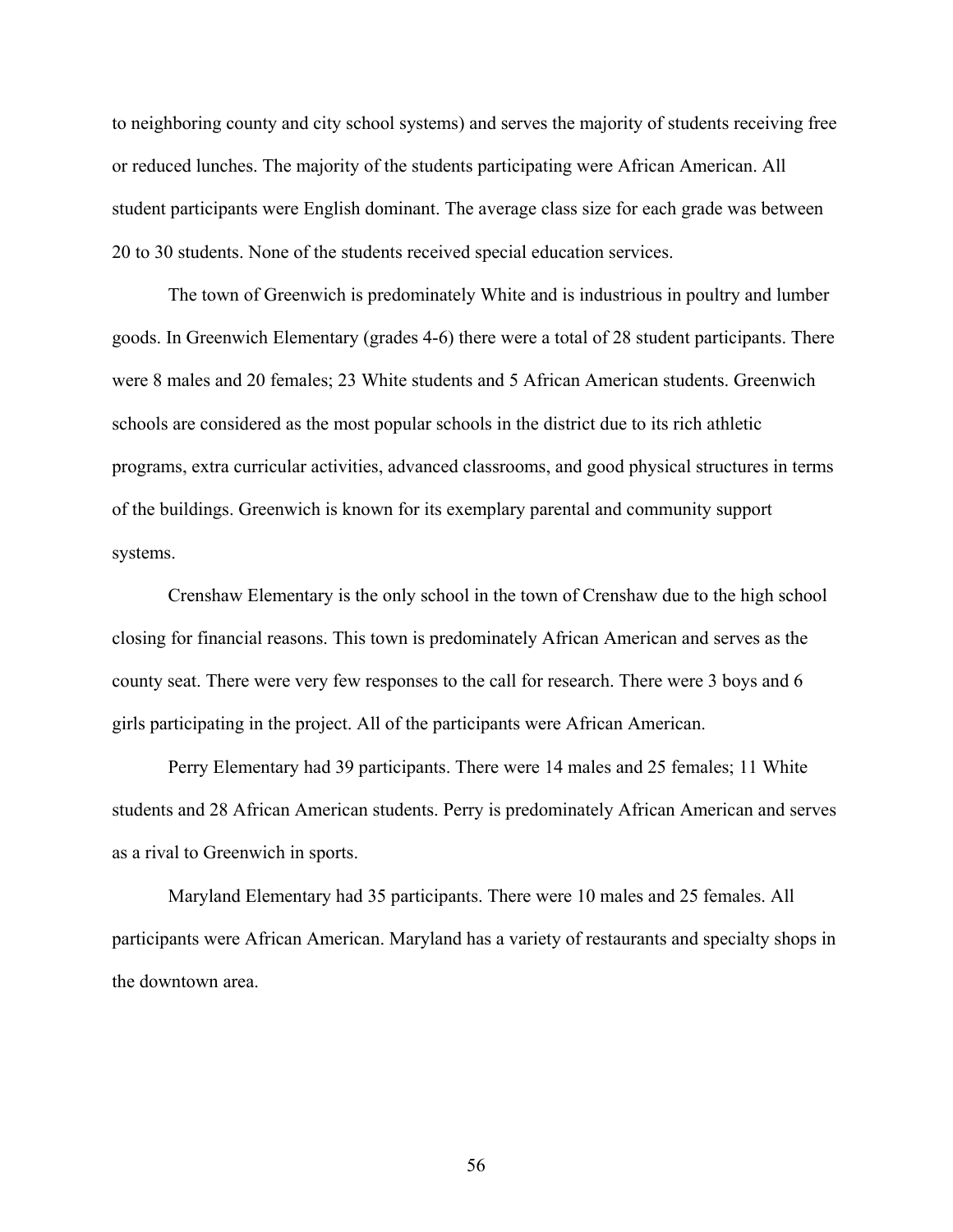The school district receives federal support i.e. Title 1 funds to assist in improving the academic achievement of disadvantaged students. Like other schools receiving federal funding (Title 1), this district must meet the requirements of Adequate Yearly Progress (AYP) standards. Failure to make AYP may jeopardize the district and / or the school's ability to meet accountability standards.

All students were invited to participate, however, only those students that returned verification of parental consent was allowed to do so. Those students were given consents and assent forms to gain parental approval to participate in the study.

#### **Measures**

### *Elementary Reading Attitude Survey*

The measure used to assess reading attitudes was the Elementary Reading Attitude Survey (ERAS) (McKenna and Kear, 1990). Previous literature in reading research suggests that reading is a unitary construct (Barnett and Irwin, 1994). Lehr (1982) and Schuy, McCardle, & Albro, (2006) suggests that reading may actually be multidimensional with environmental and developmental interactions defining the different aspects of reading attitudes. This study subscribed to the belief that reading is a multidimensional construct and will therefore chose to employ the ERAS as it provided scores for academic and recreational reading. This survey was used to assess recreational (outside of school) and academic (school related) reading attitudes in grades 4, 5, and 6 for purposes of this study. The ERAS was designed to assess grades 1 through 6 if so desired. The ERAS is a 20 item instrument that uses a 4-point Likert scale with pictorial anchors of the cartoon character Garfield. The authors chose to use a pictorial assessment to help young children comprehend the significance of the assessment. A neutral choice was not used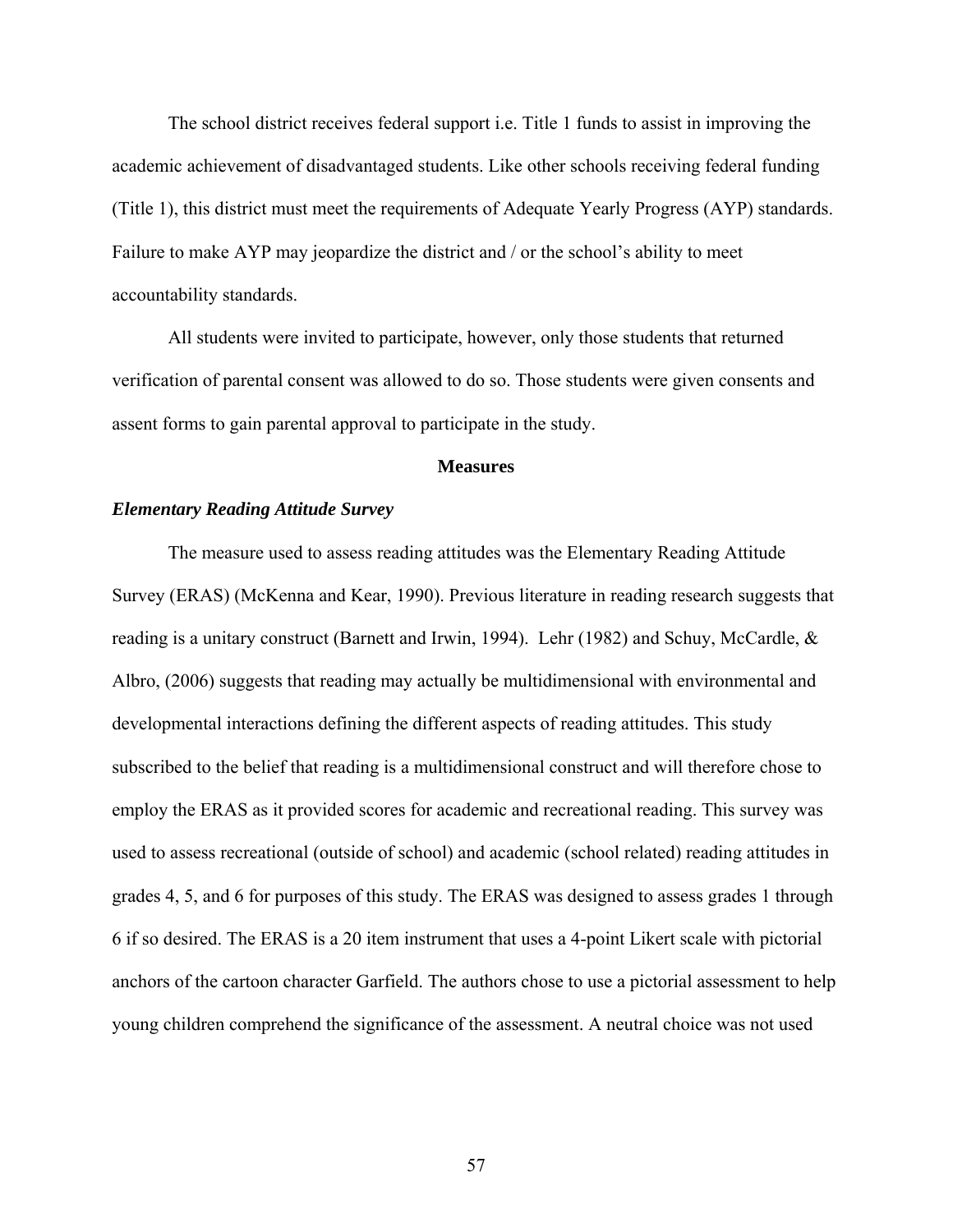due to participants failing to commit to a choice by choosing the neutral option even when the opinions are clear (Nunnally, 1967).

Garfield number 4 depicts a happy character with paws in the air with a large grin on his face. Garfield number 1 depicts an unhappy or tense character as he is scowling with limbs tensed at his side and paws clenched tight. According to McKenna and Kear (1990) this tool was developed to estimate reading attitude levels efficiently and reliably (p. 626). The ERAS is used to ask about students' feelings in a variety of reading situations.

#### *Scoring of ERAS*

The ERAS was scored by counting four points for each leftmost (the model that suggests "happiest"). Garfield character circled; three for each Garfield character that is slightly smiling; two for each model that depicts a mildly upset Garfield; and one point will be given for each model that depicts a very upset Garfield (rightmost character). The ERAS allowed for three different scores for each student: a total for the first ten items, second ten items, and a total merged score. The first ten items of the ERAS addressed attitude toward recreational reading and the second ten items assessed academic reading. The total score measures general attitude towards reading.

## *Score Interpretation*

To interpret scores from ERAS, the raw scores were converted into percentile ranks using a table of norms constructed by the authors of the assessment. The table included norms from different grade levels. The table also included columns for recreational, academic, and composite or total scores. The table was used to locate the percentile rank that corresponded to the raw score mean.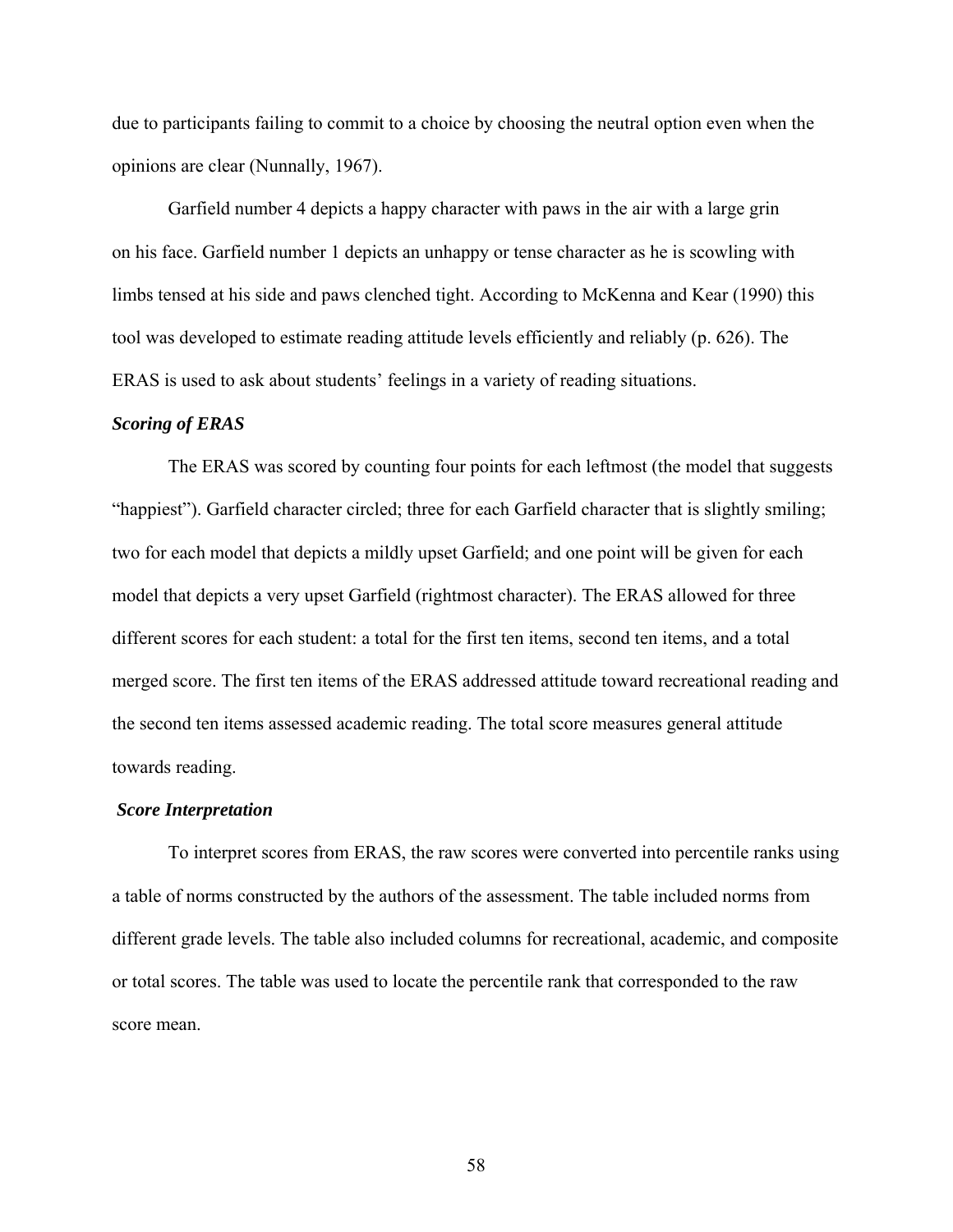## *Reliability and Validity*

According to Worrell et al. (2007), the authors (McKenna and Kear, 1995) reported that the internal consistency of scores on the two factors is substantial for a measure of attitudes in elementary-aged populations. The support for reliability of the ERAS also extends the generalizability of the ERAS (McKenna & Kear, 1995).

Specifically, reliability estimates were based on Cronbach's alpha (1951) and yielded a coefficient range from .74 to .89. McKenna and Kear (1995) indicated that scores on the academic and recreational subscales were moderately correlated  $(r = .64)$ . According to Kush, Watkins, McAtter, & Edwards, 1995 reported that ERAS scores demonstrated moderate stability.

Kazelskis, Thames, and Reeves (2004) investigated validity for the two factor ERAS model across gender and race, they concluded:

The academic reading attitude and recreational reading attitude factor parameters were found to be invariant across gender, namely, the two-factor model parameters (item loadings, factor variances, and factor covariances) were not found to differ for the male and female respondents. However, factor invariance did not hold for the two factors across the European – American and African – American samples. (p. 118)

Kazelskis et al. (1995) further explained that there were no significant differences between the two racial groups on the academic reading attitude factor. The difference was determined with the regression weights for specific items on the recreational reading attitude factor. The specific questions that indicated a difference were "how do you feel about reading during free time?", "how do you feel about reading during summer vacation" and "how do you feel about reading instead of playing"? The researchers explained that the meaning of the ERAS recreational factor was different for the European American and African American groups. "For the European American group, items reflecting attitude about reading during leisure time were more important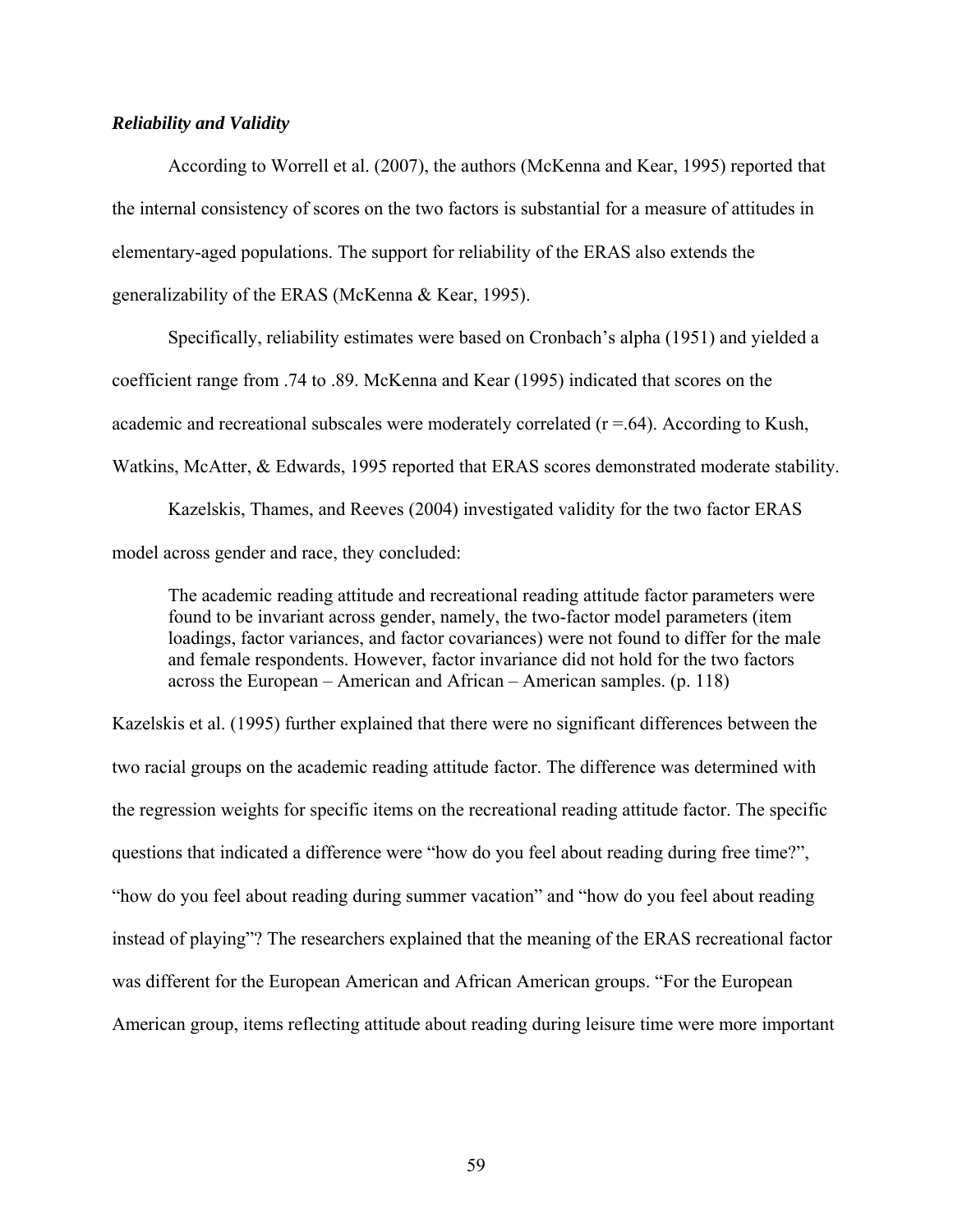in defining the recreational reading attitude dimension than they were for the African American group" (Kazelskis et al., p. 119).

#### *Children's Academic Intrinsic Motivation Inventory*

It is important that academicians understand the nature of children's motivation for reading; this task can be accomplished by measuring specific motives to read (Wigfield, 1997). The relationship between academic motivation and reading was observed because there is little information relating reading achievement and motivation for elementary school children (Deci  $\&$ Ryan, 1985; Gottfried, 1985). Recently the literature is starting to show more research on the academic reading achievement and motivation in elementary school children. More recent research by Gottfried et al., (2001) observed intrinsic motivation as a significant factor based upon subject domain specificity. This study led to evidence suggesting intrinsic motivation for elementary through junior high students that reading declined while social studies increased. According to Broussard and Garrison (2004) the development of young children's intrinsic motivation is very important in that as beliefs and practices situated early in life shape later behavior. Gredler (2001) defined motivation as the attribute that moves us to do something or not.

The CAIMI was developed to assess intrinsic motivation for school learning. It was composed of 122 items (Gottfried, 1990). It contained five subscales including reading, math, science, social studies, and general orientation to school learning. Each specific domain contained 26 items each with the general category containing 18 items. All categories were identical except for reference to subject area. This instrument was also used to assess intrinsic academic motivation characterized by little enjoyment of learning, orientation to tasks, little curiosity for school learning, little interest in mastering tasks, and low persistence and task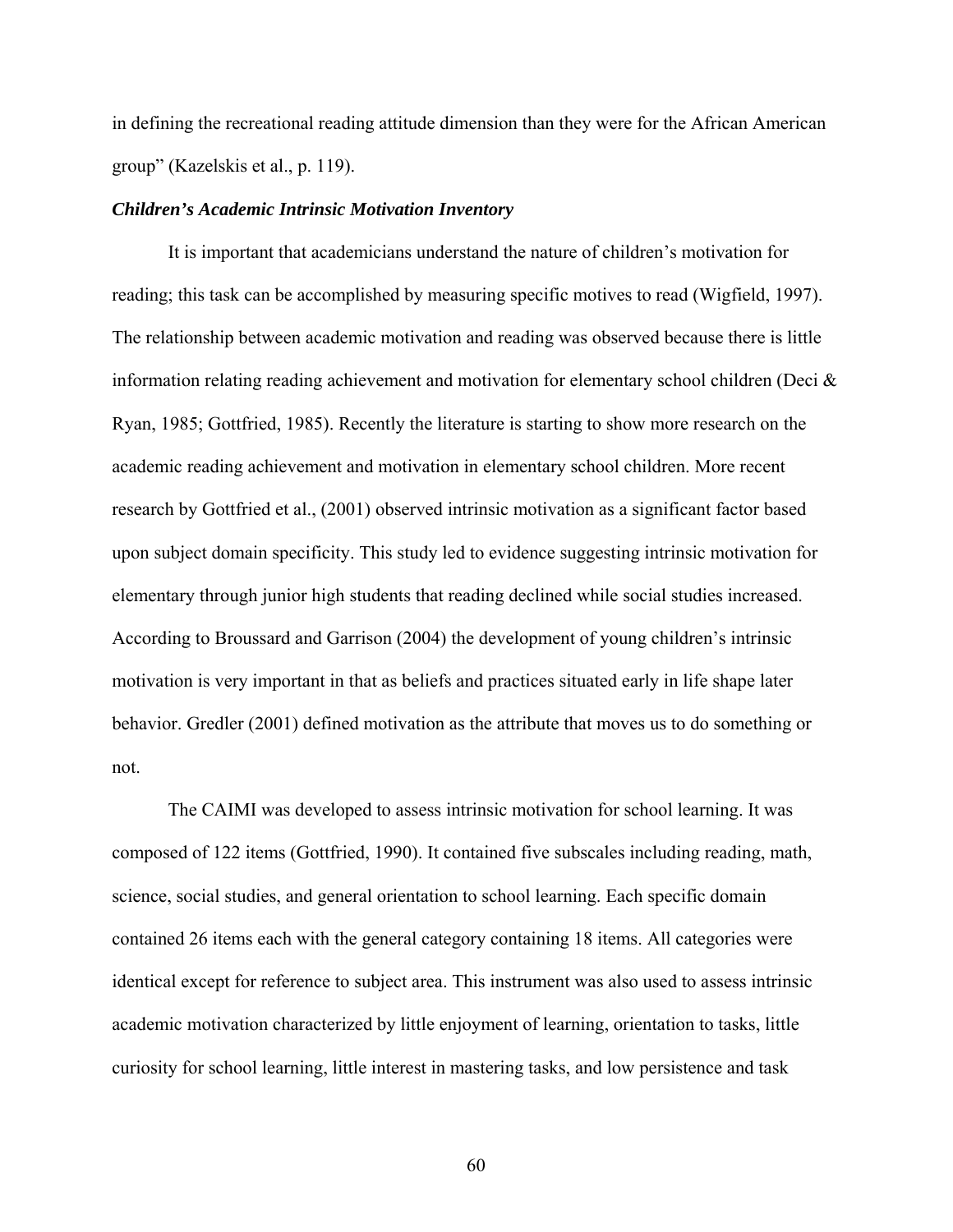endogenous orientation (Gottfried, 1990). Gottfried (1990) concluded that the CAIMI is a popular measure used to assess intrinsic motivation in schools.

Gottfried (1985) and Gottfried and Gottfried (2005) conducted several studies using the CAIMI. Results from those studies suggested that intrinsic motivation is positively and significantly related to children's academic success when measured by standardized tests and school grades. Gottfried (1985) also concluded that students with higher intrinsic motivation had greater achievement in academics.

## *Scoring*

The CAIMI items were scored by recording the rating for the reading response item on the horizontal line in the box to the right. It was important to notice the direction of the arrow to the right side of the ratings. Some items had an arrow pointing to the right whereas the ratings were assigned in the following manner: 1 strongly agree, 2 agree, 3 don't agree or disagree, 4 disagree, and 5 strongly disagree. The CAIMI also included reverse-scored items that were indicated by an arrow pointing to the left. Those items were assigned as follows: 5 strongly agree, 4 agree, 3 don't agree or disagree, 2 disagree, and 1 strongly disagree. The final two questions in the CAIMI only offered two possibilities to rate. Item for question #43 were scored as 2 or 1, which followed directions for reverse scoring. Item #44 was scored as 1 or 2 in the normal direction.

#### *Scoring Interpretation*

Percentiles and T-scores as well as standard errors of measurement assisted in interpreting scores on individual scores and profiles. The raw score was secured based on the student's grade level. T-scores and percentiles were recorded. T-scores were profiled in the graph area on the profile sheet (Gottfried, 1986a).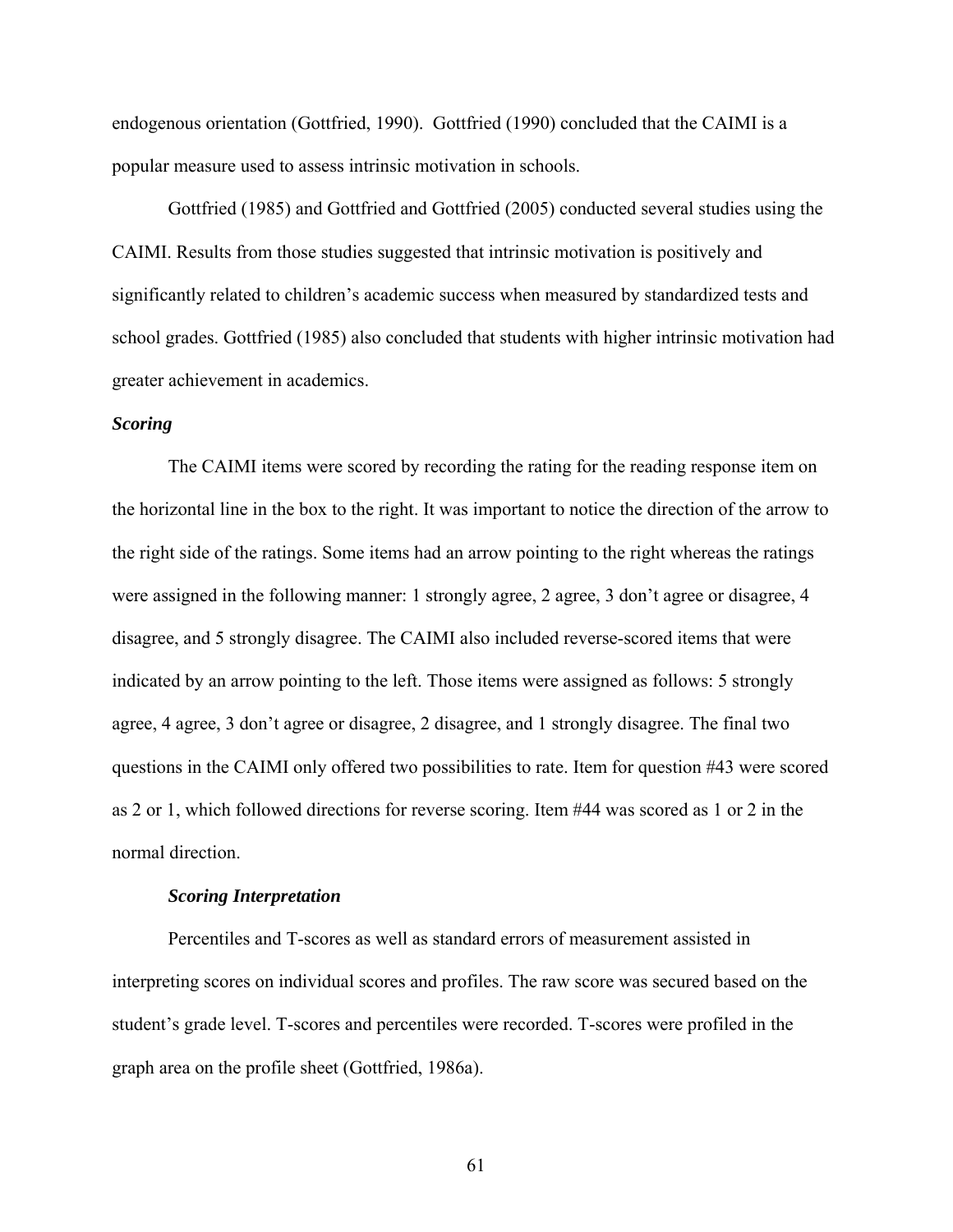## *Reliability and Validity*

Construct and criterion related validity was established for the CAIMI through the confirmation of hypotheses based on motivation theories (Gottfried, 1986a, p. 13). Specifically for purposes of this study, only the reading domain was assessed. According to Gottfried, 1986a, the reliability of this instrument is well established using internal consistency and test-retest reliability estimates. There were two studies used to establish reliability of the CAIMI over a two-month interval. The coefficients ranged from .66 to .76 in Study 1 and .69 to .75 in Study 2. Gottfried (1985) reported that the aforementioned coefficients indicated moderately high stability over a period of a 2 month interval. Gottfried (1985) further indicated that "for both internal consistency and test-retest reliability, coefficients were consistent across grade, sex, and race" (p. 4). Gottfried (1985) also concluded:

The subscales of the CAIMI were intercorrelated. The correlations indicate that the CAIMI subscales measured variance unique to each separate area, although there was some common variance between them. The proportion of shared variance between the subscales ranged from .00 to .42. The average correlation was .39, indicating that the average proportion of variance shared between the subscales was 15. (p. 634)

More recent research conducted by Gottfried et al (2001) indicated that the CAIMI and as well as a more advanced version of the CAIMI designed for high school students (CAIMI-H) are identical. Both assessments contain the same number of items and content. The only is difference is that the more advanced CAIMI-H pertains to the names of two subject area scales (i.e. reading is referred to as English and social studies is referred to as history). In addition, this 2001 study indicated that the coefficient alphas for related subject area subscales range from .89 to .93 (p. 6). Gottfried et al., 2001 continued to indicate that the CAIMI contained substantial internal consistency as well as reported construct validity throughout the school years.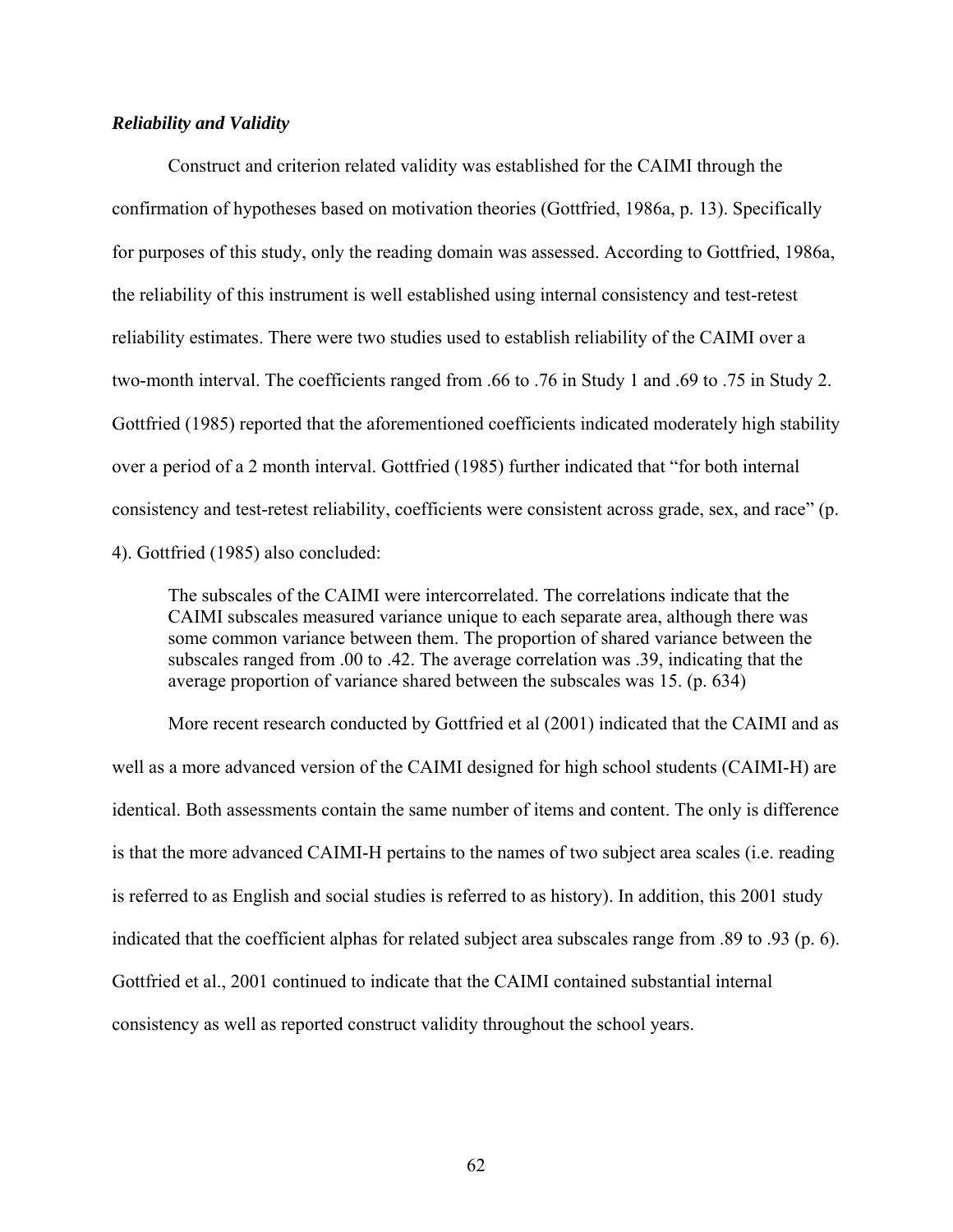### *Stanford Achievement Test 10*

The Stanford Achievement Test (SAT10) tenth edition was used to assess reading achievement. The researcher assessed individual student scores. The testing coordinator in the school district was responsible for maintaining individual scores. Permission to use scores was granted from parents by signing consent forms to participate in the research study (See Appendix A).

This information was accessible by visiting with the school district testing coordinator. To ensure anonymity the codes used on the assessments was used to secure individual SAT 10 scores. The researcher took the codes and met with the testing coordinator. The testing coordinator used the codes to identify the individual student therefore disclosing the unidentified individual student information.

The rationale for utilizing the SAT 10 was that it is the most widely used standardized test to test achievement in school districts throughout the United States (Wikipedia, 2009). It is also used to track students and schools by the state to comply with school accountability. This assessment was also used to meet standards of the No Child Left Behind Act.

The SAT 10 is a standardized, multiple-choice test that is administered in grades 3-8. It is a norm-referenced test that analyzes how well students have done in classrooms not only in Alabama but also across the nation. The SAT 10 observes progress in the domains of reading, math, language, science, and social studies. Reading and math domains are presented in clusters. The reading cluster measures mastery in reading comprehension and vocabulary.

The SAT 10 measures the range of critical reading components such as recognizing sounds to word identification from vocabulary skills to comprehension. This exploratory study assessed the reading domain only. According to the Alabama State Department Board of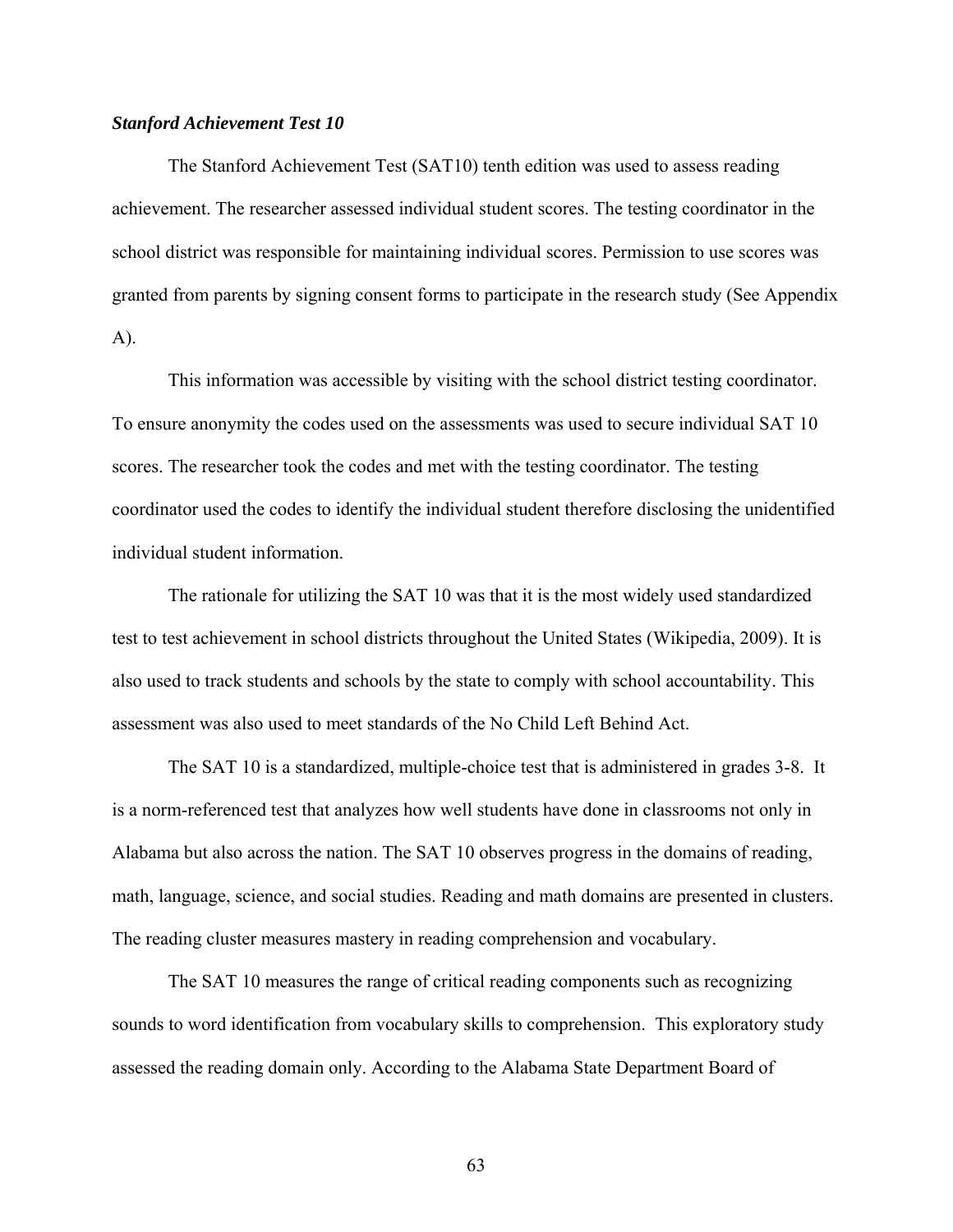Education (2007), the SAT 10 is closely aligned to state standards, major textbooks, national standards, and the National Assessment of Educational Progress (NAEP).

Data show that the SAT 10 is a reliable test, which indicated that an individual test taker would earn similar scores in the event the test is repeated. The reliability coefficient for critical reading was .90 to .92 (67 test items).

#### *Dynamic Indicators of Basic Early Literacy Skills*

Like the SAT 10, Dibels or the Dynamic Indicators of Basic Early Literacy Skills is an assessment used by the state of Alabama to comply with state and federal mandates to assess school accountability. This assessment is composed of five brief measures to observe early literacy development. According to the National Reading Panel (2000), Dibels is a standardized, individually administered assessment of early literacy development and comprehension.

Dibels is administered commencing in grades pre-K through eight. Grades 4, 5, and 6 are not mandated by the state of Alabama. However, the principals at each school use the Dibels test as an evaluative tool. The measure is administered three times during the school year. Like the SAT 10, the researcher met with the principles of each school and utilized individually assigned codes to secure individual student scores on the Dibels assessment. Parental consent for the researcher to use the scores that were unidentified was granted when the parent gave consent for the student to participate in the research study.

The Dibels website suggests that a series of studies have investigated the reliability, predictive validity, concurrent validity, and construct validity and item sensitivity of Dibels (*<https://dibels.uoregon.edu/>*). It is also suggested that test reliability refers to the consistency of the assessment score. The test is administered and scored in a uniform fashion to enable all students to be scored the same way.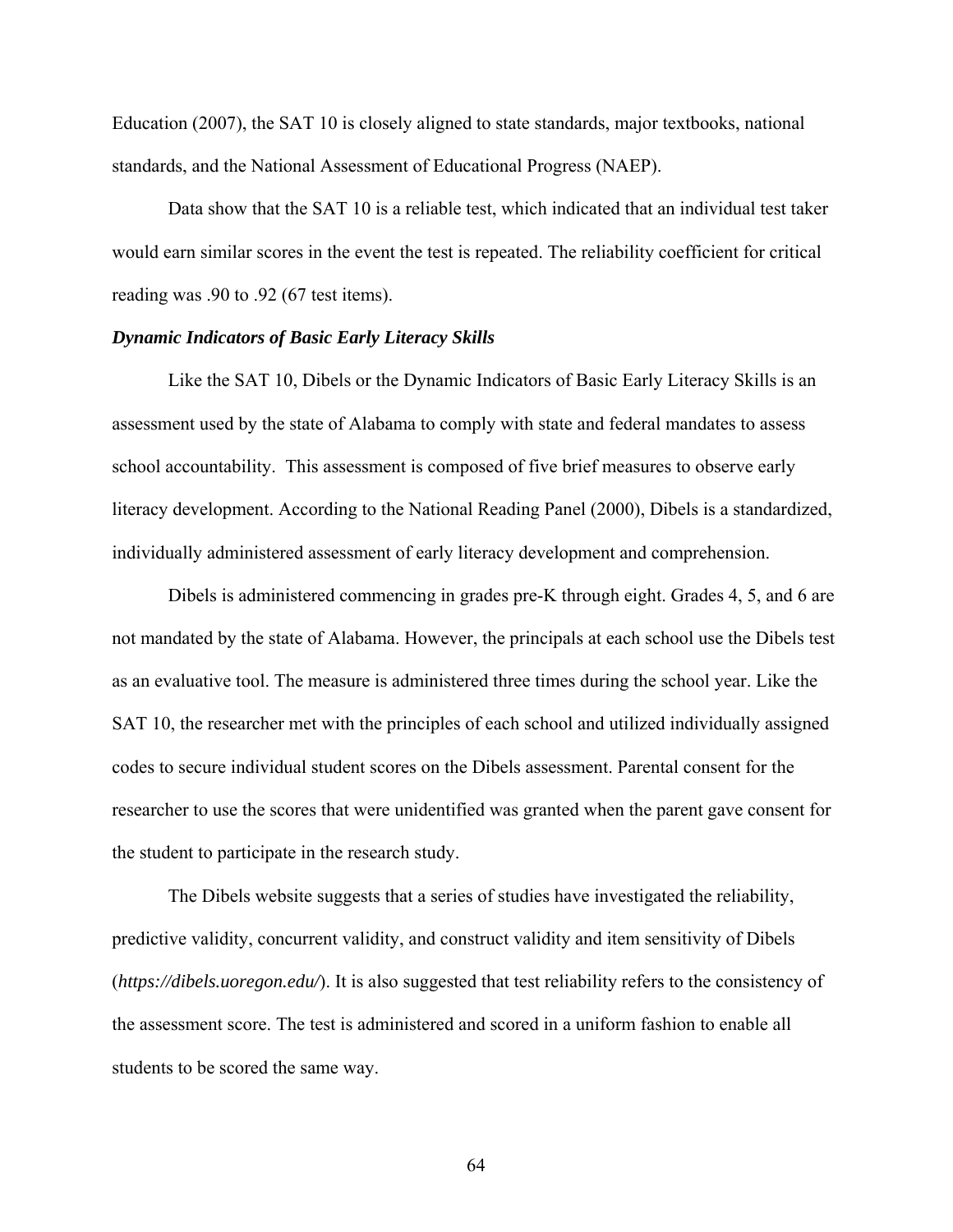The website suggested that a series of studies have confirmed test-retest reliabilities for elementary students ranged from .92 to .97. The site also suggested that criterion related validity considered in 8 different studies revealed coefficients ranging from .52 to .91 (Good & Jefferson, 1998). The researcher assessed Dibel scores by grade level reports and not individual reports.

## **Piloting the Measures for Readability and Appropriateness**

The ERAS and the CAIMI were piloted using a smaller sample of 50 students in grades 4, 5, and 6 in order to evaluate the clarity, sequence, wording, and redundancy of survey items (Babbie, 1990; Yegidis & Weinbach, 2002). Pilot study participants were volunteers from a school in the Jefferson County school district. The students were informed that their information would not be used in the actual study. Participant responses were used solely to ensure students in grades 4 through 6 easily understood the questions. In addition to answering survey questions, pilot participants gave the researcher some feedback on the instruments.

Findings from the pilot survey indicated that the students suggested that the surveys were easy to understand. Some of the students stated that they liked the arrows in the margin because it indicated when a "reverse" order question was being asked. As no significant modifications to the survey were suggested and/or warranted, the researcher reiterated the fact and prompted students when the CAIMI asked that questions be answered in reverse order. There were no students that required the surveys be administered individually due to learning, reading, or perceptual difficulties. The researcher was prepared to accommodate the student's needs and administer one on one. Students thought the ERAS were really fun and exciting due to the Garfield models. The children were able to complete both surveys within a one-hour timeframe.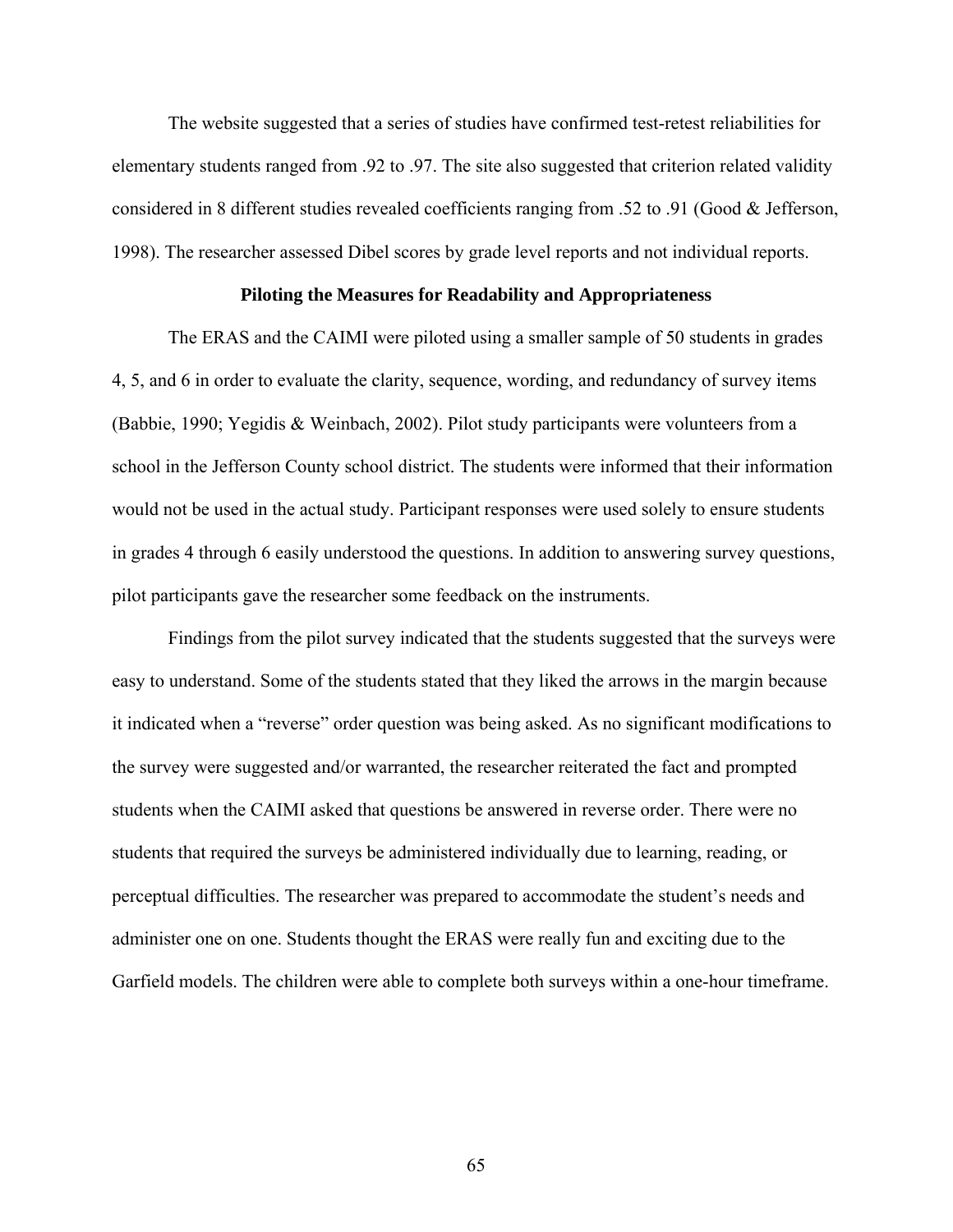#### **Obtained (Pilot) Scores on the ERAS and CAIMI**

## *ERAS*

The ERAS provided assessments of recreation and academic reading attitudes, which were combined to form a composite score. Overall, the pilot data indicated that females scored higher than males on the ERAS. Specifically, on the recreational reading scale, the F test was significantly significant,  $(F (1,48) = 3.99, p < .05)$ .

On the academic reading scale, the F test was also statistically significant,  $(F (1, 48) = 4.070, p < .05)$ . Finally, on the composite score, the females scored higher than the males (F  $(1,48) = 6.99$  p < .05 ).

In addition to the gender differences, the pilot data indicated that on the attitudes to recreational reading scale, there were statistically significant differences by ethnicity,  $(F(1,48) =$ 10.914,  $p < .05$ ). Although the means indicated that White students scored higher on the attitudes toward academic reading scale than African American students, this difference was not statistically significant,  $(F (1, 48) = 3.728, p > .05)$ . As expected from the subscale finding, the total composite,  $(F (1, 48) = 6.165, p < .05)$  indicated that the means between African Americans and Whites were statistically different with Whites obtaining the higher scores. The interaction between gender and ethnicity on the overall score was not statistically significant (F  $(1, 48) = 2.617$ , p > .05).

#### *CAIMI*

CAIMI scores were found to differ by gender. Specifically, females were found to be more extrinsically motivated than males (F  $(1,48) = 14.67$ , p < .05).

With regard to ethnicity findings indicated that White students were more intrinsically motivated to read than African American students (F  $(1, 48) = 8.28$ ,  $p < .05$ ). In terms of gender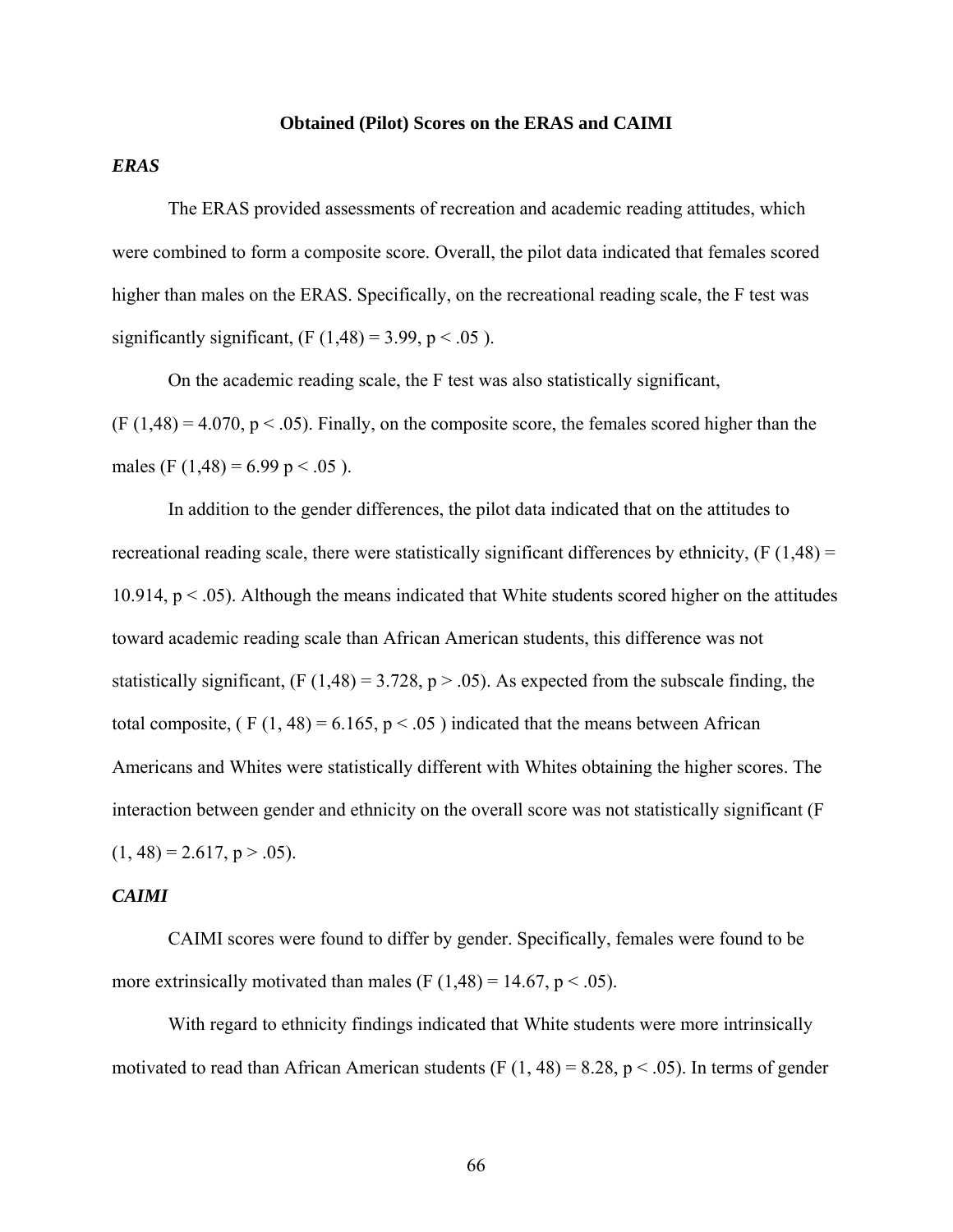by ethnicity, there was no interaction at  $(F (1, 48) = .11, p > .05)$ . No statistically significant grade effects were noted on the ERAS and CAIMI (F  $(2, 47) = 1.34$ ,  $p > .05$  for the ERAS; and  $(F (2, 47) = .80, p > .05$  for the CAIMI).

## *Procedure*

 Participants for the current study were solicited with the help of the Superintendent of Board of Education in a rural county in West AL. Pike County was chosen due to the researcher's interest in the welfare of the school system because of its disadvantaged economy. The researcher chose to observe upper elementary students (grades 4-6) due to this being the time where children are taught to read to learn. Students in grades 1-3 primarily focus on learning to read. According to the National Institute for Literacy (2009), it indicates that learning to read fluently and with comprehension by the end of grade 3 marks the difference between the "learning to read" phase of reading development and the "reading to learn" phase that typically begins in grade 4.

The researcher visited all four elementary schools within the Pike County district to solicit participation.

After all participants were invited to participate, consents and assents were provided to the families to secure permission to participate in the study and to use individual student scores. The consents and assents were given to the students at school to take home to their parent(s).The student was allowed to participate in the study after the researcher received receipt of permission. After permission was granted, the researcher visited each school to administer the assessments with the teacher present in the room. The researcher visited each school on different assigned days. The researcher introduced herself to the students and explained the purpose of the study and why the researcher is interested in their opinions. The researcher then proceeded to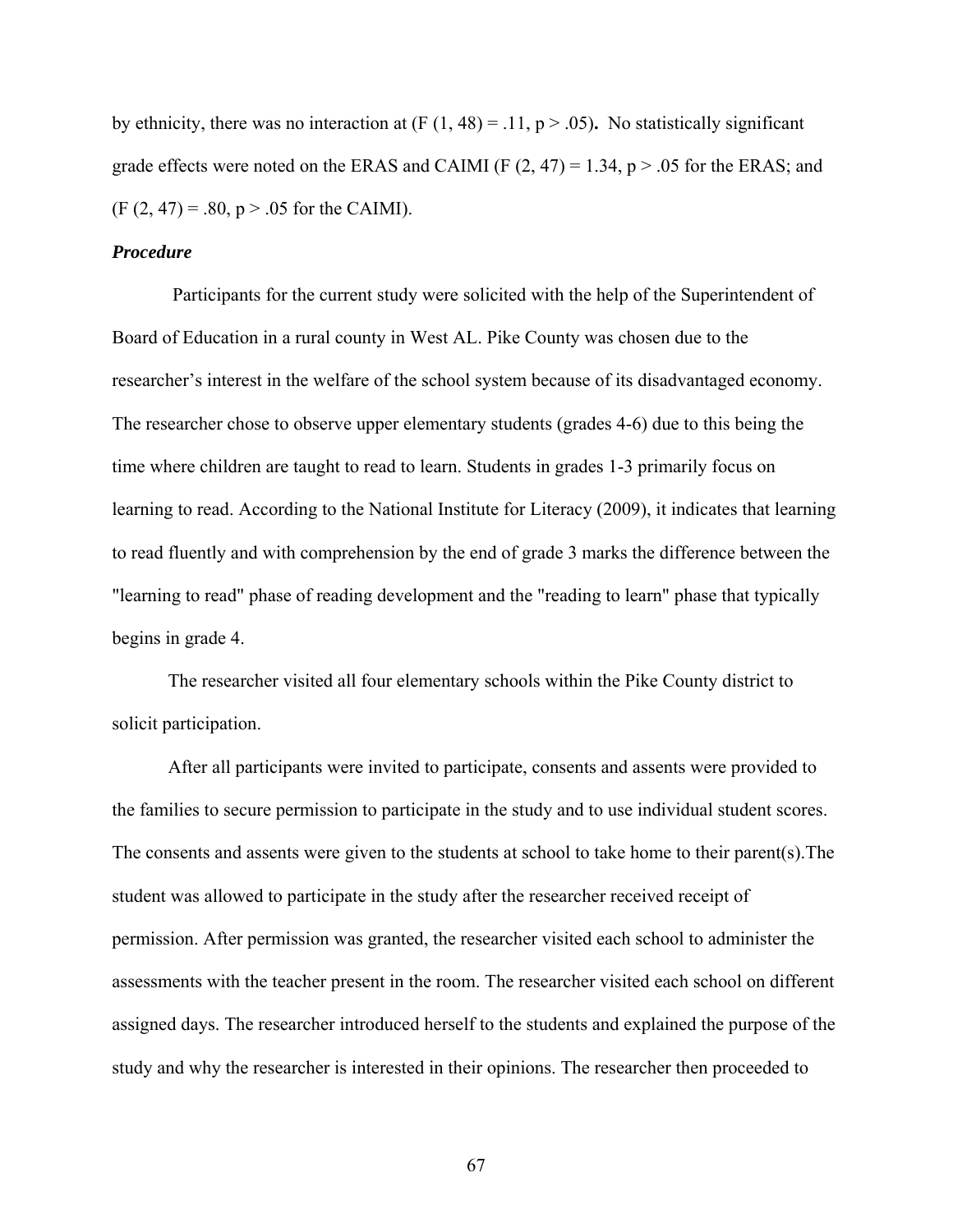share pencils with those students who did not have pencils. After all pencils were distributed, the researcher read aloud the instructions. The CAIMI assessment was completed initially, followed by the ERAS, and the family questionnaire. The procedures were repeated in an exact manner for all questionnaires. The researcher remained present in the room until all assessments were secured. The assessments were taken up by the researcher and thanked the participants for their participation.

#### *Analysis*

The study employed ANOVA and hierarchical multiple regression method to analyze the hypotheses. The primary focus of this study was to observe the pattern relationships between reading achievement, attitudes, and intrinsic motivation by ethnicity. Additionally, the study attended to the specific demographic characteristics of gender, and SES, in a rural West AL school district.

For the first two hypotheses mentioned above, ANOVA was the primary assessment strategy. Specifically, the study used four 3 way ANOVA's with SAT 10 and Dibels, CAIMI and ERAS as the dependent variables while ethnicity, gender, and SES were the between subjects independent variables. This analysis provided information on whether these dependent variables differed by ethnicity or gender either individually or in combination. Following each ANOVA an additional analysis of covariance was computed with SES as the covariate. Using SES as a covariate provided information about whether SES could account for any of the findings observed in each of the ANOVA's mentioned above.

Finally hierarchical regression was used to assess the third hypothesis in this study. Specifically reading achievement as the dependent variable was regressed on to ethnicity, gender, CAIMI and ERAS in step 1 of the analysis. F tests associated with this step in the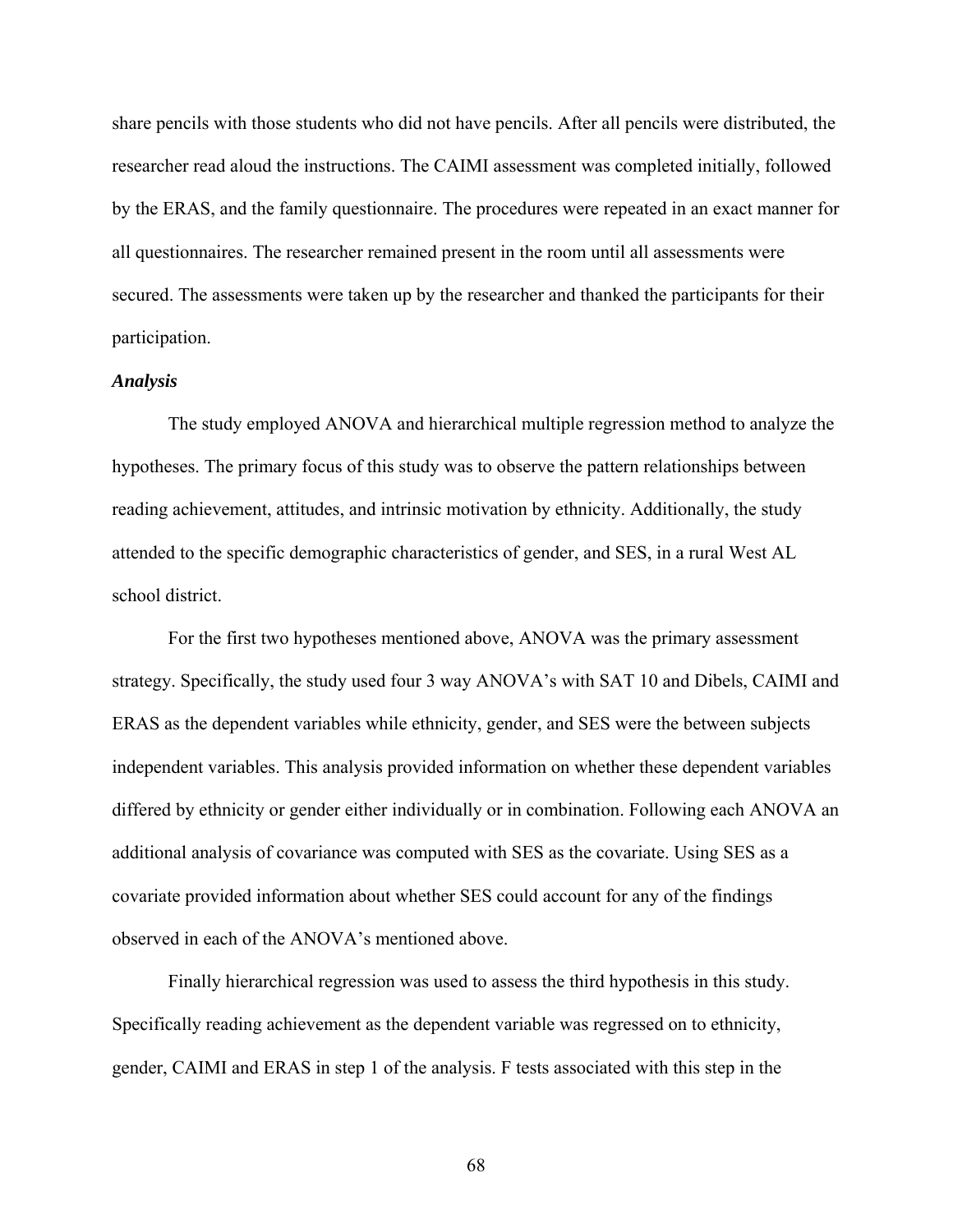analysis and the associated t tests for each regression coefficients provided information about whether ethnicity, CAIMI, and ERAS uniquely related to achievement. In step 2 of the analysis, cross products between these variables were entered together. Step 2 in the analysis indicated whether the three predictor variables related to achievement in combination.

A second set of hierarchical regressions were conducted with background characteristics or demographics (gender, SES) entered in step 1 followed by in step 2 ethnicity, CAIMI, and ERAS and in step 3 the cross products described above. These last regressions were used to assess whether the demographic variables could account for any of the findings noted in the previous hierarchical regressions.

Preliminary to the ANOVA and regression analysis, all variables were described using descriptive statistics i.e. means, standard deviation and simple correlations between the achievement outcome variables and student characteristic variables. The primary investigator employed the following procedure in collecting the data: assessments and pencils were administered during a single class period at each school in order to collect the data. The investigator introduced the assessment and indicated why the investigator was interested in their thoughts. The investigator then read the assessment instructions aloud. The investigator also read the practice items aloud. After the students suggested that they were clear on how to complete the assessments they proceeded to complete the assessments on their own.

After the students completed the first assessment, the investigator collected and secured the assessments in a bag and proceeded with distributing and reading aloud the instructions for the second assessment. Again the investigator inquired about if students understood how to complete the assessment and if there were no questions the students were given permission to proceed in completing the second tool on their own. The assessments were administered in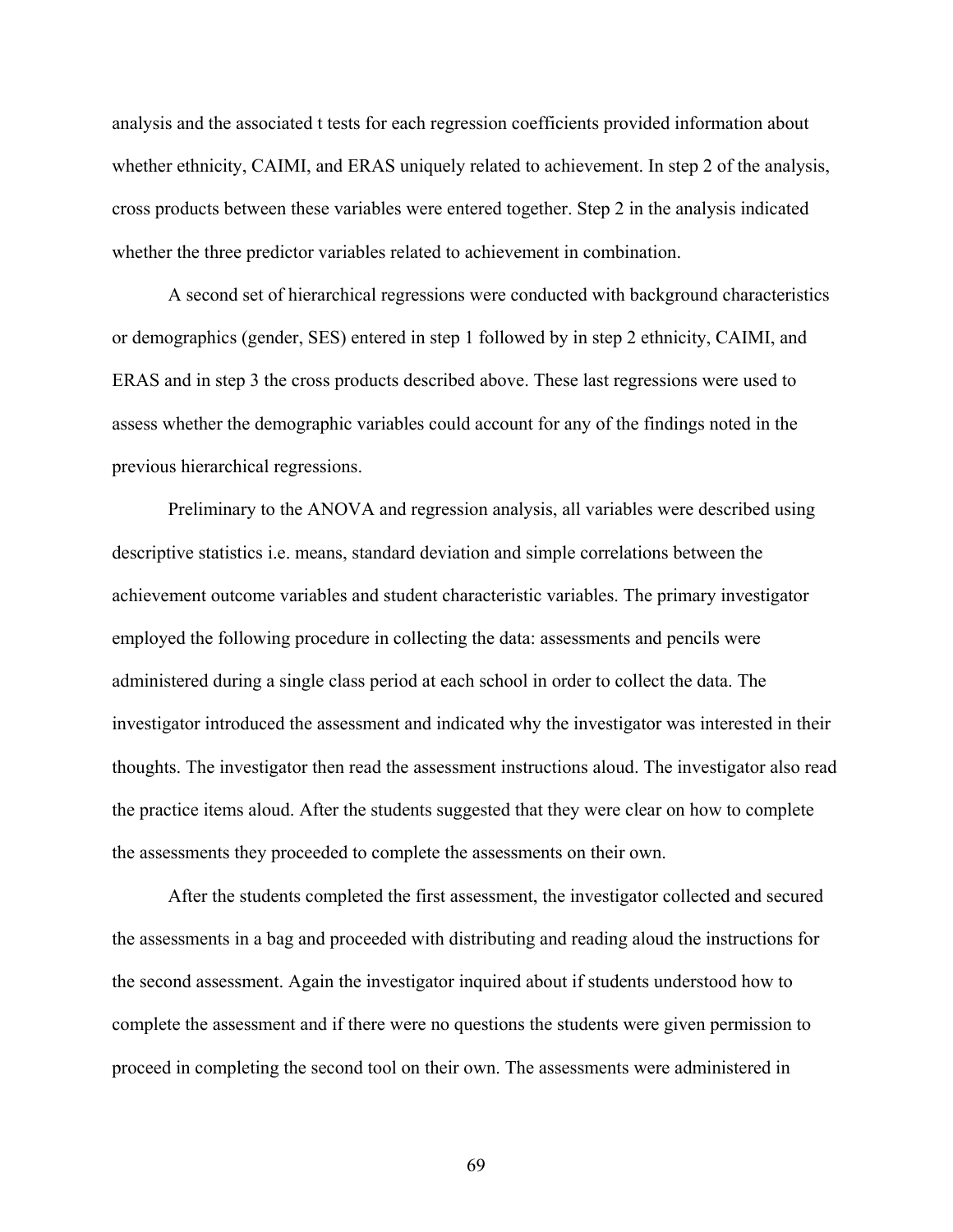groups by school and were monitored until all assessments were completed and secured by the investigator.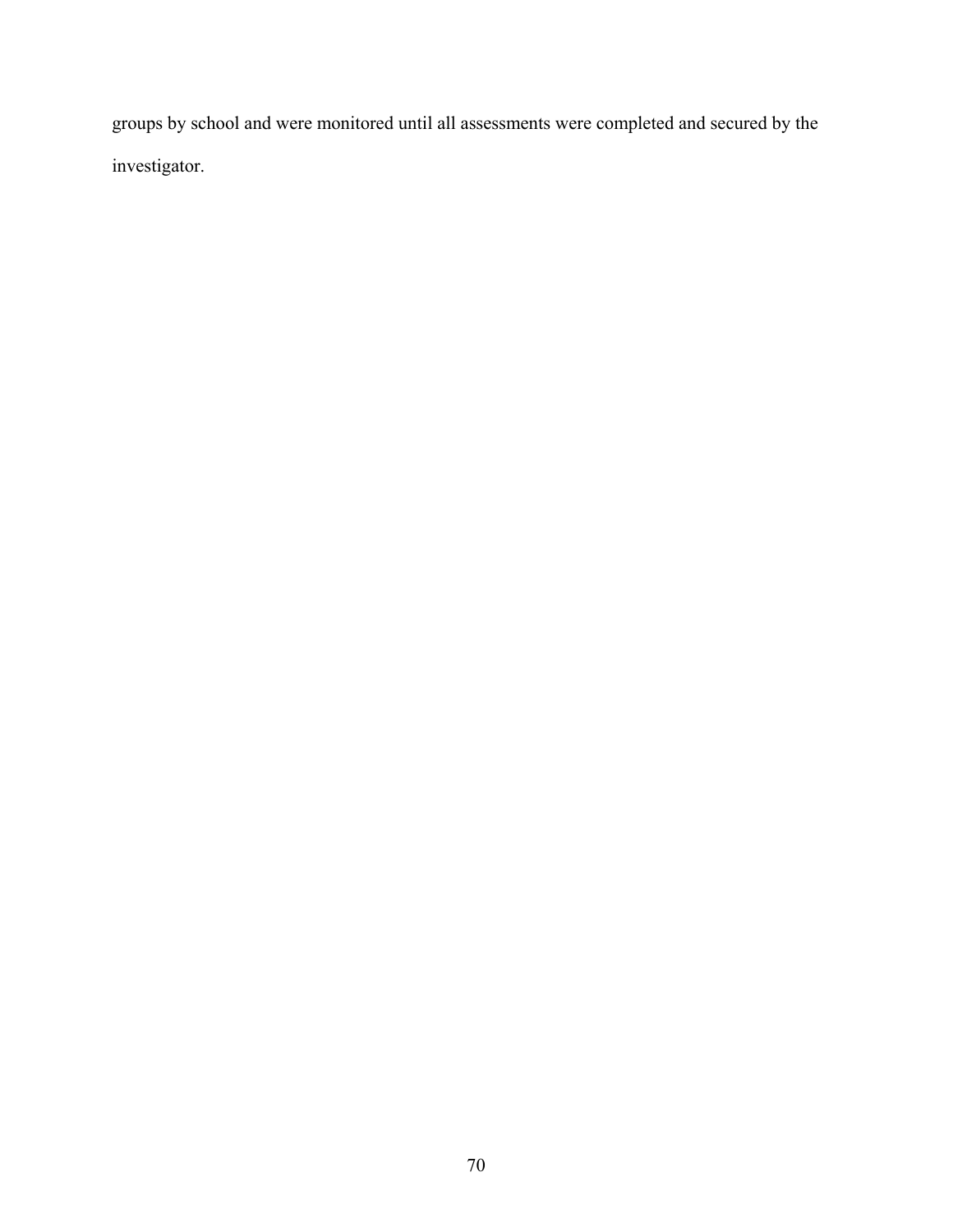## **CHAPTER IV**

#### **RESULTS**

## *Introduction*

The present study provides information on the relationship between reading achievement and intrinsic motivation in a sample of African American and White upper elementary students. Two assessments were used to address intrinsic motivation toward reading (CAIMI) and attitudes toward academic and recreational reading (ERAS). Dibels and SAT 10 were used to assess students' reading achievement.

This study sought to determine if there is evidence of a link between reading achievement and intrinsic motivation in upper elementary students. This study further attempted to seek whether reading achievement is related to ethnicity, reading attitudes, and intrinsic motivation when considered together or in combination.

Current research indicates that there is evidence that the link between reading achievement and intrinsic motivation may differ by ethnicity. This study is an attempt to assess whether there are other differences outside of ethnicity linking the two together either in a positive or negative light.

Specifically, the dependent variable for the current study was Dibels and SAT 10 which are outcome variables and the independent variables were motivation and attitudes. Control variables for the study were SES and gender. The demographic characteristics of SES and gender were assessed to see if they would account for any observed relationships individually or in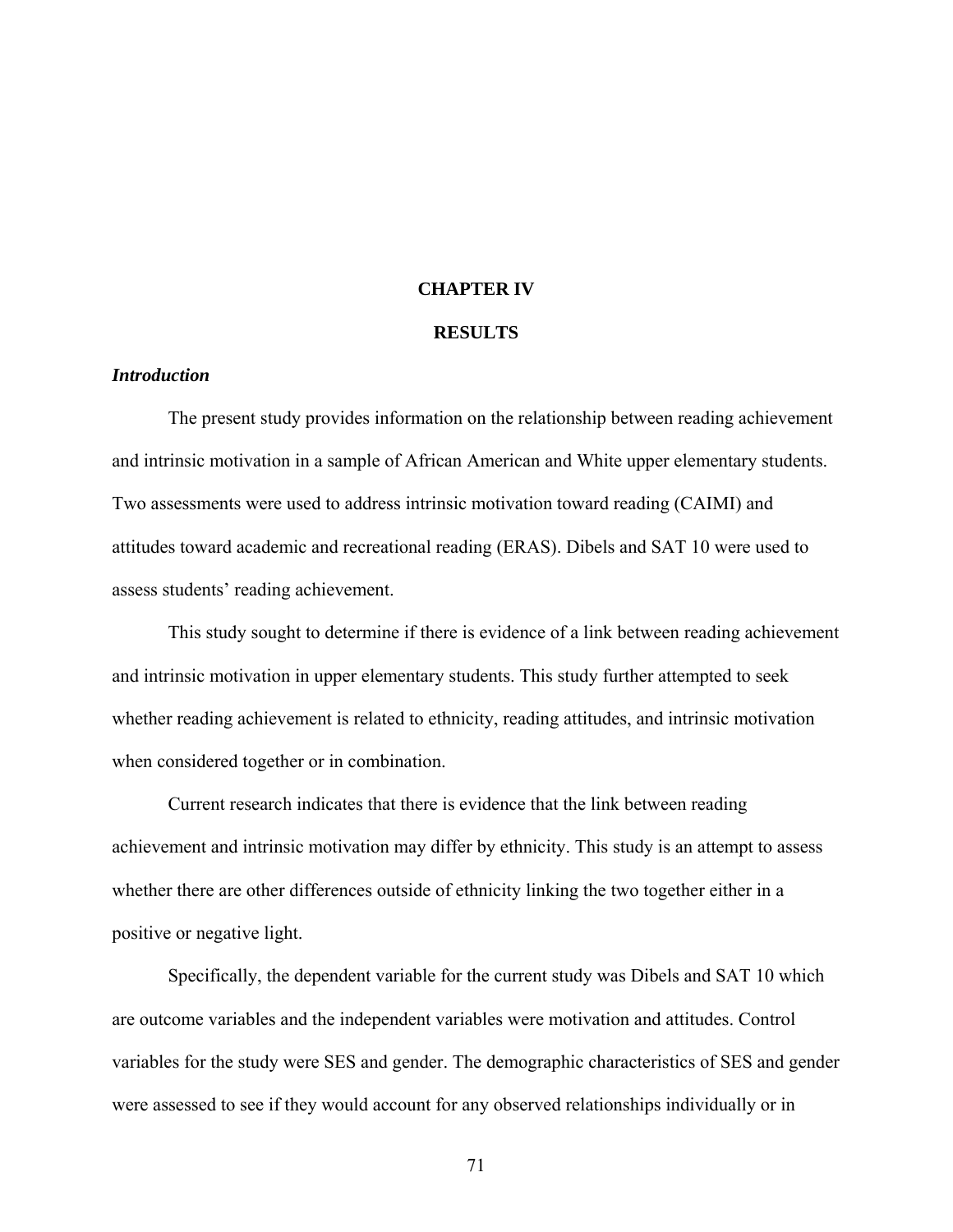combination. This chapter will present demographic data used to describe the sample and then discuss the three hypotheses used in the study. All students were invited to participate but there were only 111 participants within the school district. The participants completed the demographic data, ERAS, and Dibels, and a family questionnaire. An alpha level of .05 was used for all statistical tests.

## *Demographics*

This study collected demographic data as a means to observe if the background demographic characteristics (ethnicity, SES, and gender) had an impact on the variables that were used in the study. The demographic information also asked that the student reveal whom they live with in their home.

 In the sample there were 111 students from upper elementary grades. There were 77 African American participants and 34 White participants. Out of the 111 student participants there were 35 male participants and 76 female participants. The African American group was outperformed by the White group on outcome measures of Dibels and SAT 10. This finding is pretty much consistent with data in previous and current literature. The female group also outperformed the male group which is consistent with the literature (Osling, 1992; Peritz 2003 )**.** 

The data indicated that on the CAIMI and the ERAS, the African American group outperformed the White group. These results were not consistent with previous research findings. The female group outperformed the male group on the CAIMI and ERAS. Demographic comparisons of the data are shown in Table 1.

Correlations among the achievement and motivation scales are presented in Tables 1a and 1b. In general, the correlations are positive with all of the positive correlations statistically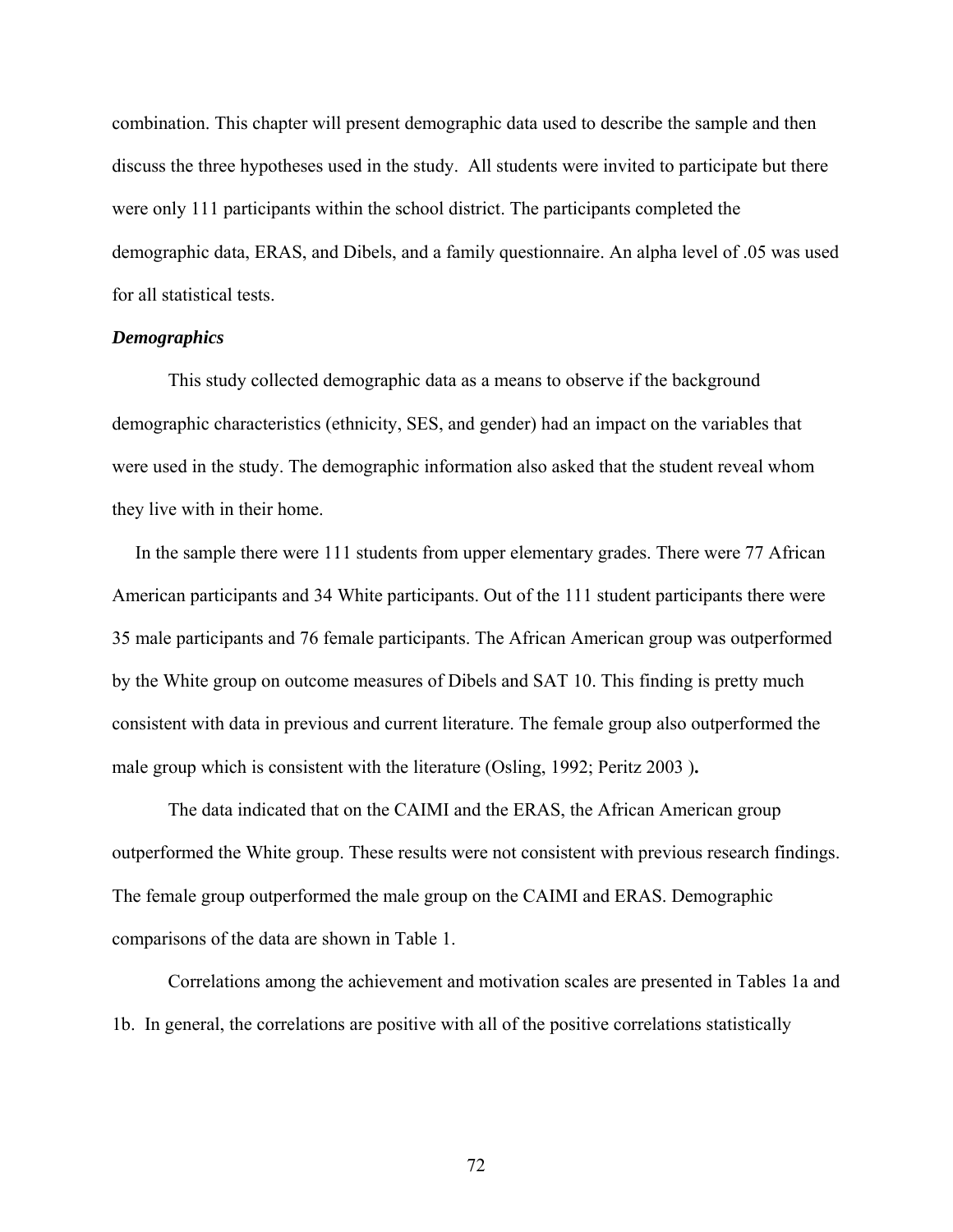significant at the 0.01 level in terms of gender. Intercorrelations among ethnicity scales were also positive and were statistically significant at 0.01 and 0.05 alpha levels.

 $\mathcal{L}_\mathcal{L} = \{ \mathcal{L}_\mathcal{L} = \{ \mathcal{L}_\mathcal{L} = \{ \mathcal{L}_\mathcal{L} = \{ \mathcal{L}_\mathcal{L} = \{ \mathcal{L}_\mathcal{L} = \{ \mathcal{L}_\mathcal{L} = \{ \mathcal{L}_\mathcal{L} = \{ \mathcal{L}_\mathcal{L} = \{ \mathcal{L}_\mathcal{L} = \{ \mathcal{L}_\mathcal{L} = \{ \mathcal{L}_\mathcal{L} = \{ \mathcal{L}_\mathcal{L} = \{ \mathcal{L}_\mathcal{L} = \{ \mathcal{L}_\mathcal{$ 

# Table 1

*Demographic Comparisons of Participants on Dibels, SAT 10, Caimi and Era Scales (N=111)* 

| <b>ACHIEVEMENT</b> |               |              |             |                           |                        |              |
|--------------------|---------------|--------------|-------------|---------------------------|------------------------|--------------|
|                    | <b>Dibels</b> | AA<br>(77)   | W<br>(34)   | <b>MALES</b><br>(35)      | <b>FEMALES</b><br>(76) | <b>TOTAL</b> |
| X(SD)              |               | 141.8 (37.8) |             | 153.7 (40.6) 138.5 (44.9) | 148.6 (35.7)           | 145.4 (38.9) |
|                    | <b>SAT 10</b> | 47.2 (24.7)  | 70.1 (26.5) | 50.9(28.9)                | 55.8 (26.8)            | 54.3 (27.2)  |
|                    |               |              |             |                           |                        |              |
| <b>MOTIVATION</b>  |               |              |             |                           |                        |              |
|                    | <b>CAIMI</b>  | 46.3 (29.5)  | 35.2(26.2)  | 33.2 (23.6)               | 47.4 (30.1)            | 42.9 (28.9)  |
|                    | <b>ERAS</b>   | 65.1 (26.5)  | 56.6 (31.7) | 55.6 (31.7)               | 65.7 (26.9)            | 62.5(28.8)   |
|                    |               |              |             |                           |                        | $N = 111$    |
|                    |               |              |             |                           |                        |              |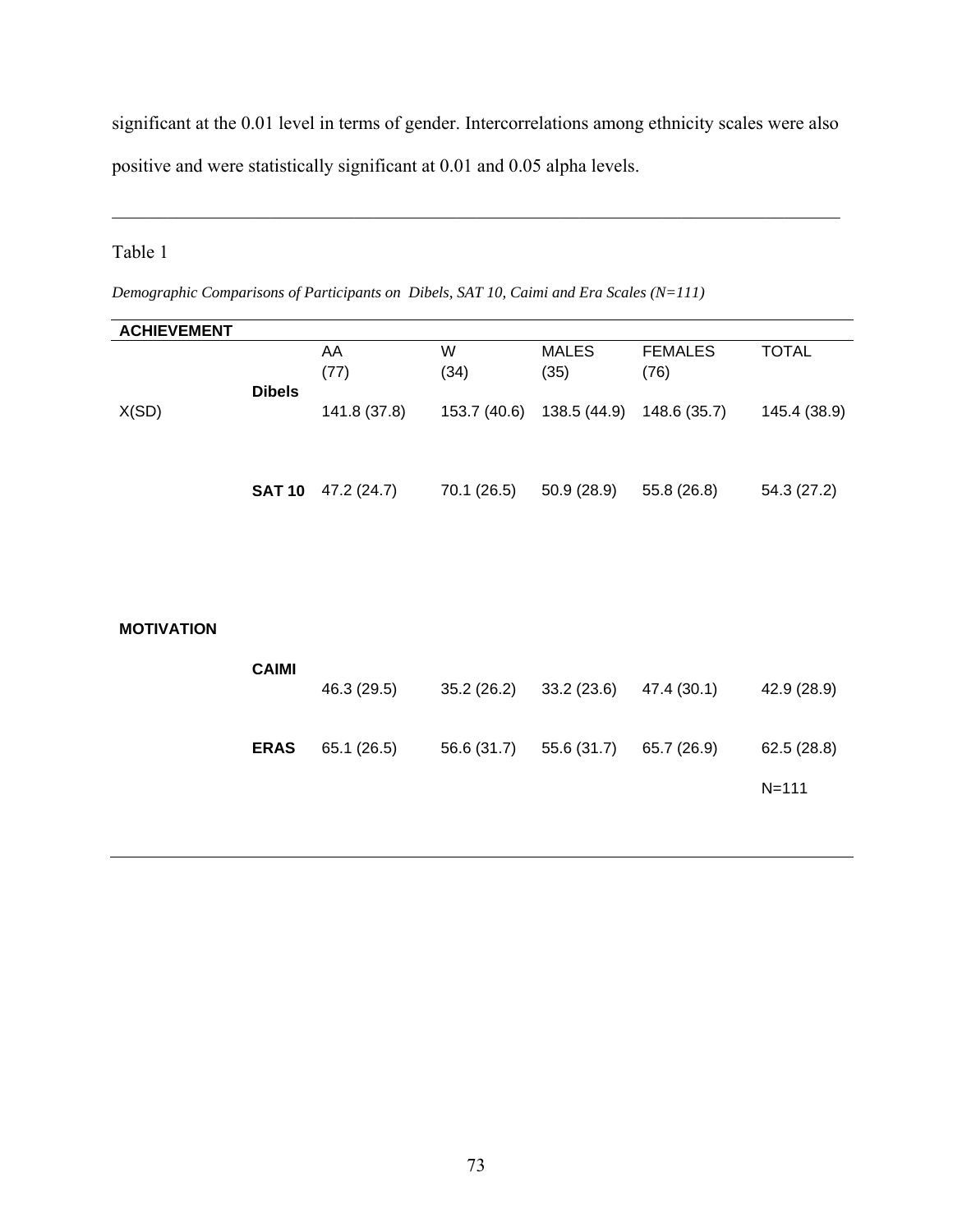## Table 1a

Intercorrelations Between Subscales for Ability and Outcome Measures

| Subscale      |        |        |        |        |
|---------------|--------|--------|--------|--------|
| <b>CAIMI</b>  | ----   | $.70*$ | .07    | .15    |
| <b>ERAS</b>   | $.66*$ | ----   | .08    | $-.03$ |
| <b>DIBELS</b> | 0.18   | 0.18   | ----   | $.53*$ |
| <b>SAT 10</b> | .24    | . 22   | $.68*$ | ----   |

 $\mathcal{L}_\text{max} = \mathcal{L}_\text{max} = \mathcal{L}_\text{max} = \mathcal{L}_\text{max} = \mathcal{L}_\text{max} = \mathcal{L}_\text{max} = \mathcal{L}_\text{max} = \mathcal{L}_\text{max} = \mathcal{L}_\text{max} = \mathcal{L}_\text{max} = \mathcal{L}_\text{max} = \mathcal{L}_\text{max} = \mathcal{L}_\text{max} = \mathcal{L}_\text{max} = \mathcal{L}_\text{max} = \mathcal{L}_\text{max} = \mathcal{L}_\text{max} = \mathcal{L}_\text{max} = \mathcal{$ 

Note. \*Correlation is significant at the 0.01 level (1-tailed).

The upper quadrant of the table represents female students while the males are represented in the bottom half Females  $= 76$ 

 $Males = 35$ 

## Table 1b

## Intercorrelations Between Subscales for Ability and Outcome Measures

| Subscale                                            |                 |         |         |         |  |
|-----------------------------------------------------|-----------------|---------|---------|---------|--|
|                                                     |                 |         |         |         |  |
| Caimi                                               | ----            | $.70**$ | .08     | $.28**$ |  |
| Eras                                                | $.66**$         | ----    | .09     | $.23*$  |  |
| Dibels                                              | $.34*$          | .02     | ----    | $.54**$ |  |
| Sat 10                                              | $.30**$         | $-.03*$ | $.68**$ | ----    |  |
| $\sim$<br>$\sim$ $\sim$ $\sim$ $\sim$ $\sim$ $\sim$ | $\cdot$ $\cdot$ |         |         |         |  |

 $\mathcal{L}_\text{max} = \mathcal{L}_\text{max} = \mathcal{L}_\text{max} = \mathcal{L}_\text{max} = \mathcal{L}_\text{max} = \mathcal{L}_\text{max} = \mathcal{L}_\text{max} = \mathcal{L}_\text{max} = \mathcal{L}_\text{max} = \mathcal{L}_\text{max} = \mathcal{L}_\text{max} = \mathcal{L}_\text{max} = \mathcal{L}_\text{max} = \mathcal{L}_\text{max} = \mathcal{L}_\text{max} = \mathcal{L}_\text{max} = \mathcal{L}_\text{max} = \mathcal{L}_\text{max} = \mathcal{$ 

Note. \*Correlation is significant at the 0.01 level (1-tailed). \*\*Correlation is significant at the 0.05 level (1-tailed).

The upper quadrant of the table represents African American students while White students are represented in the bottom half

 $W = 34$ 

 $AA = 77$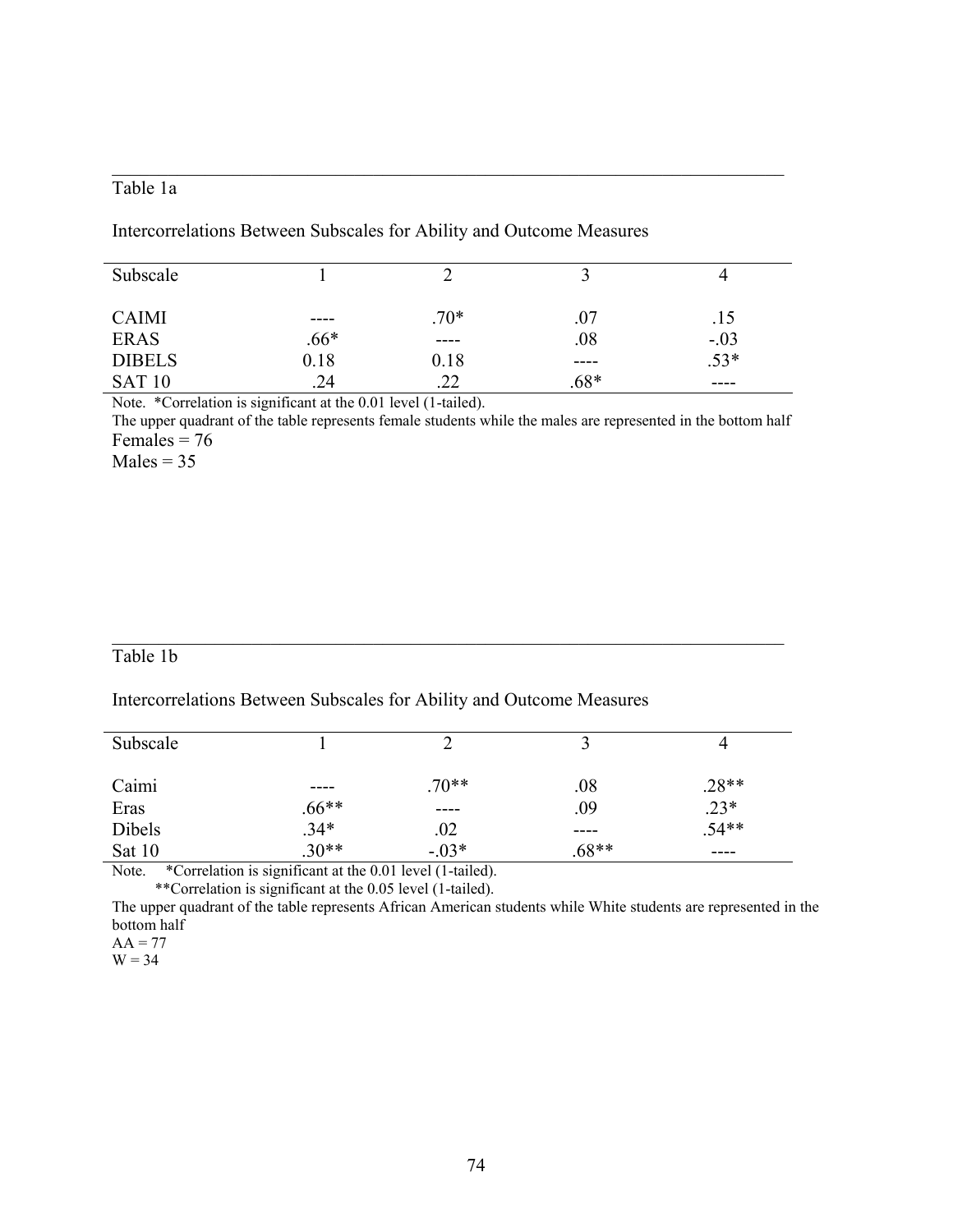## **Test of Hypotheses**

The hypotheses for the current study were written in null form. It was hypothesized that reading achievement would not differ by ethnicity or gender (as measured by Dibels and SAT 10). It was also hypothesized that academic attitudes (measured by ERAS) or academic intrinsic motivation (measured by CAIMI) would not differ by ethnicity or gender. Further it was hypothesized that there would be no unique relationships between ethnicity, reading attitudes, and intrinsic motivation on reading achievement either individually or in combination.

## *Hypothesis One*

Dibels and SAT 10 assessments are outcome measures used to assess school accountability. Hypothesis 1 stated that reading achievement as measured by Dibels and SAT 10 does not differ by ethnicity or gender. A two - way ANOVA (with gender and ethnicity as the between subject factors) was used to analyze the hypothesis. Tables 2 and 3 provide the descriptive data associated with this analysis. There were 77 African American participants and 34 White student participants for a total 111 students across grades 4-6.

|        | Dependent Variable: Dibels |        |                       |       |
|--------|----------------------------|--------|-----------------------|-------|
| Gender | Ethnici<br>ty              | Mean   | <b>Std. Deviation</b> | N     |
| Male   | White                      | 159.83 | 43.003                | 12    |
|        | African<br>Amer.           | 127.35 | 42.535                | 23    |
|        | Total                      | 138.49 | 44.875                | 35    |
| Female | White                      | 150.32 | 39.902                | 22    |
|        | African<br>Amer.           | 147.94 | 34.228                | 54    |
|        | Total                      | 148.63 | 35.705                | 76    |
| Total  | White                      | 153.68 | 40.631                | 34    |
|        | African<br>Amer.           | 141.79 | 37.826                | 77    |
|        | Total                      | 145.43 | 38.911                | 1 L L |

Table 2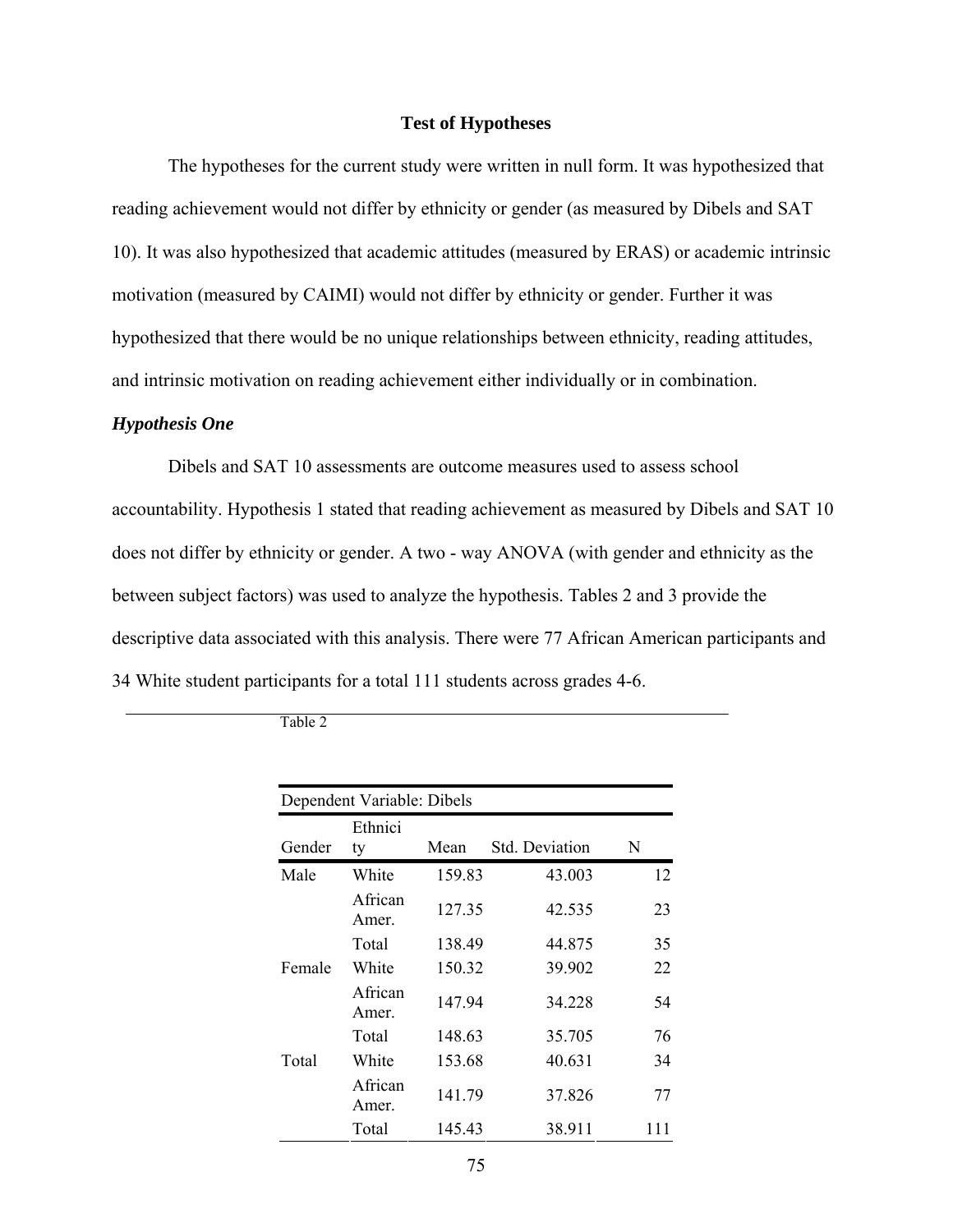#### Table 3

| Gender | Ethnicity    | Mean  | Std. Deviation | N   |
|--------|--------------|-------|----------------|-----|
| Male   | White        | 75.00 | 24.042         | 12  |
|        | Black        | 38.43 | 22.944         | 23  |
|        | Total        | 50.97 | 28.944         | 35  |
| Female | White        | 67.36 | 27.975         | 22  |
|        | <b>Black</b> | 51.04 | 24.616         | 54  |
|        | Total        | 55.76 | 26.512         | 76  |
| Total  | White        | 70.06 | 26.541         | 34  |
|        | Black        | 47.27 | 24.671         | 77  |
|        | Total        | 54.25 | 27.262         | 111 |

\_\_\_\_\_\_\_\_\_\_\_\_\_\_\_\_\_\_\_\_\_\_\_\_\_\_\_\_\_\_\_\_\_\_\_\_\_\_\_\_\_\_\_\_\_\_\_\_\_\_\_\_\_\_\_\_\_\_\_\_\_\_\_\_

Dependent Variable:Sat 10

The two-way ANOVA revealed a statistically significant difference with ethnicity on the Dibels,  $(F (1, 107) = 4.38, p < .05)$ . There were no statistically significant differences by gender  $(F (1, 107) = .442, p > .05$  and the gender and ethnicity interaction  $(F (1, 107) = 3.27, p > .05)$ .

 The two-way ANOVA revealed similar results on the SAT 10, there was a statistical significant difference on ethnicity,  $(F (1, 107) = 23.60, p < .05)$ . There was not a statistically significant difference with gender,  $(F (1, 107) = .208, p > .05$ . There were no statistically significant differences on the gender and ethnicity interaction,  $(F (1, 107) = 3.46, p > .05$ .

 The second phase of hypothesis 1 further stated that SES when used as a covariate would not account for any effects observed in hypothesis 1. Results of this analysis indicated that SES was related to Dibels scores supporting SES as an appropriate covariate for the analysis,  $F$ ,  $(1, 106) =$ 6.85,  $p < 0.05$ . Further, when SES was incorporated into the analysis, no statistical significant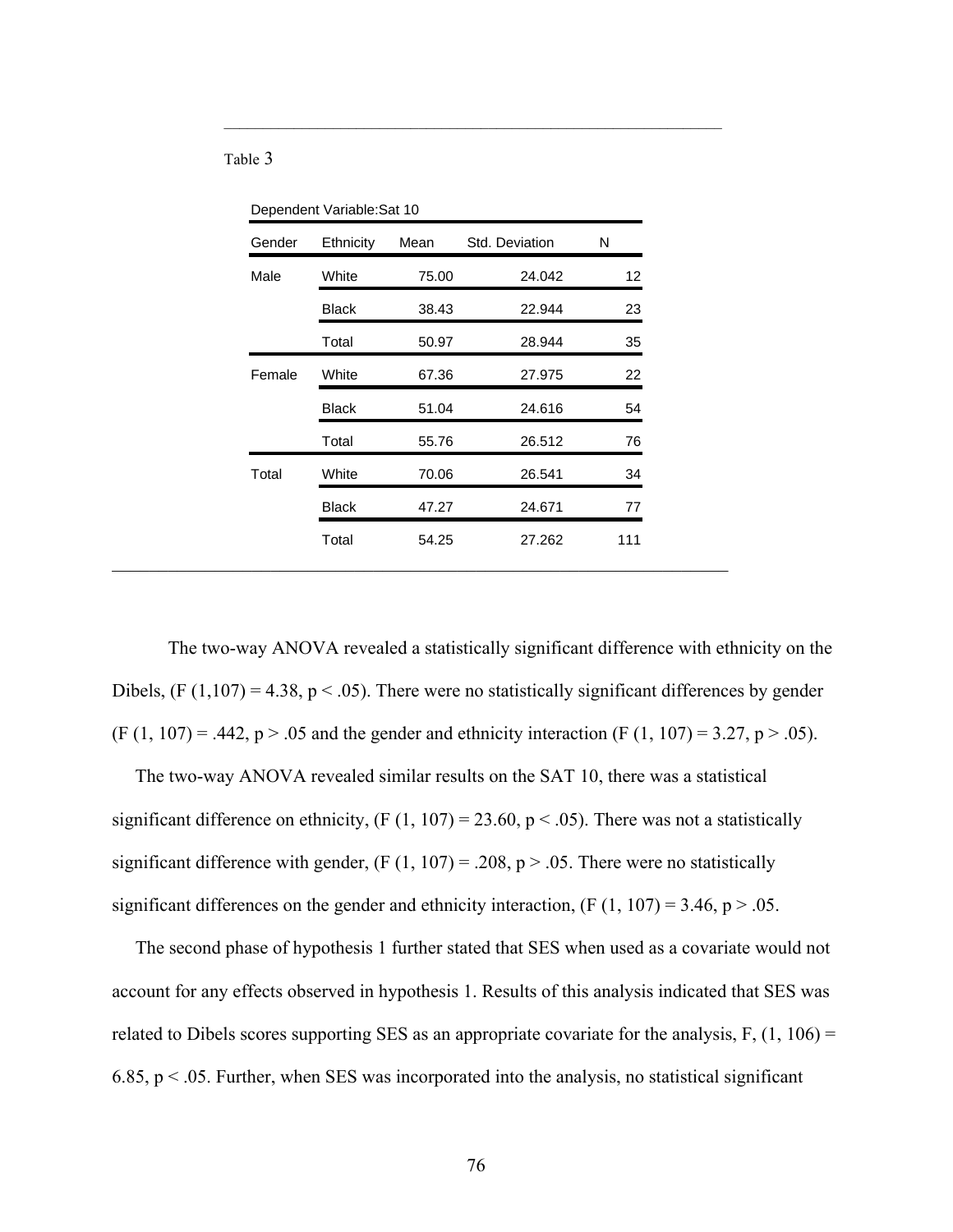differences were found by ethnicity and gender on Dibels scores when used alone or in interaction (Ethnicity,  $(F (1, 106) = .002, p > .05)$ ; Gender,  $(F (1, 106) = .739, p > .05)$ ; Ethnicity \* Gender,  $(F (1, 106) = 1.90, p > .05)$ .

In general, there is no sufficient reason to reject hypothesis 1 as it relates to Dibels scores. Although there was a statistically significant difference in Dibles scores by ethnicity in the first phase of the statistical analysis of this hypothesis, when SES was included in the analysis the ethnicity effect was no longer evident. Similar results were found when using SES as a covariate on SAT 10. The results of the analysis indicated there were no statistical significant differences found by ethnicity or gender individually or the ethnicity by gender interaction (Ethnicity, (F (1, 106) = 1.580, p > .05; Gender, (F (1, 106) = .658, p > .05); Ethnicity \* Gender (F (1, 106) = 1.449,  $p > .05$ ).

Hypothesis 1 addressed if reading achievement differed by ethnicity or gender. The results indicated that there was a difference with ethnicity on Dibels and SAT 10. There were no additional differences noted with gender on either Dibels or SAT 10 when observed alone or in combination. The ethnicity effect was no longer evident when SES was incorporated which suggested that there is no significant difference in reading achievement with ethnicity and gender.

#### *Hypothesis Two*

#### *ERAS*

Hypothesis 2 stated academic attitudes (as measured by ERAS) and academic intrinsic motivation (as measured by CAIMI) does not differ by ethnicity or gender. As in hypothesis 1, a two-way ANOVA (with gender and ethnicity as the between subjects factors) was used to analyze the hypothesis. The two-way ANOVA indicated there was a statistically significant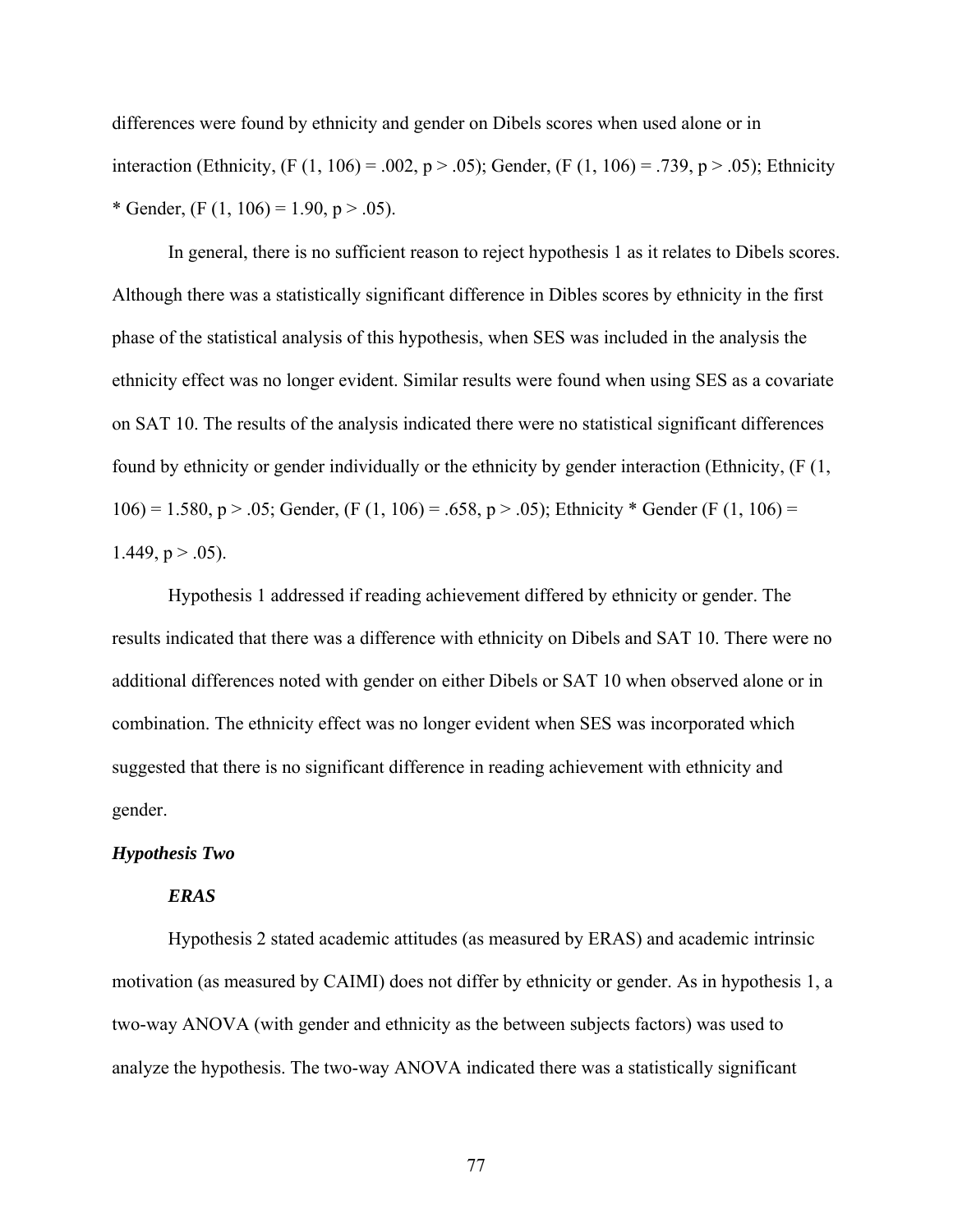gender difference on ERAS,  $(F (1, 107) = 4.96, p < .05)$ . The two-way ANOVA indicated there was no statistically significant difference on ethnicity,  $(F (1, 107) = 3.68, p > .05)$ . However, the p value associated with this effect suggested a statistical tendency ( $p = .058$ ). On the gender and ethnicity interaction there was no statistically significant difference,  $(F (1, 107) = 3.39, p > .05)$ . The variance accounted for by gender on ERAS was small  $(\eta^2 = .04)$ .

However, there were no statistically significant differences found with ethnicity on the ERAS. It should be noted that there is a tendency for there to be a difference with ethnicity on the ERAS.

#### *CAIMI*

There was a statistically significant difference with gender on the Caimi,  $(F(1, 107)) =$ 5.34,  $p < .05$ ). There was no statistically significant difference with ethnicity, (F (1, 107) = 3.60, p > .05. Consistent with the findings on ERAS, the difference on CAIMI by ethnicity indicated a statistical tendency (p value = .061); (F (1, 107) = 3.60, p > .05). There was no statistically significant difference on the gender and ethnicity interaction,  $(F (1, 107) = .313, p > .05$ . The variance accounted for by gender was small ( $\eta^2$  = .05). The variance accounted for by ethnicity was smaller  $(n^2 = .03)$ .

The second phase of this hypothesis stated that SES when using SES as a covariate would not account for any effects observed in hypothesis 2. Results on the ERAS (see table 3 Appendix E) indicated that gender was statistically significant; F  $(1, 106) = 4.68$ , p < .05, the variance accounted for by gender when adding SES as a covariate was small ( $\eta^2$  = .04). The analysis indicated that ethnicity was not statistically significant; F  $(1, 106) = .983$ , p > .05. The gender \* ethnicity interaction indicated no statistical significance; F  $(1, 106) = 2.80$ , p  $> .05$ .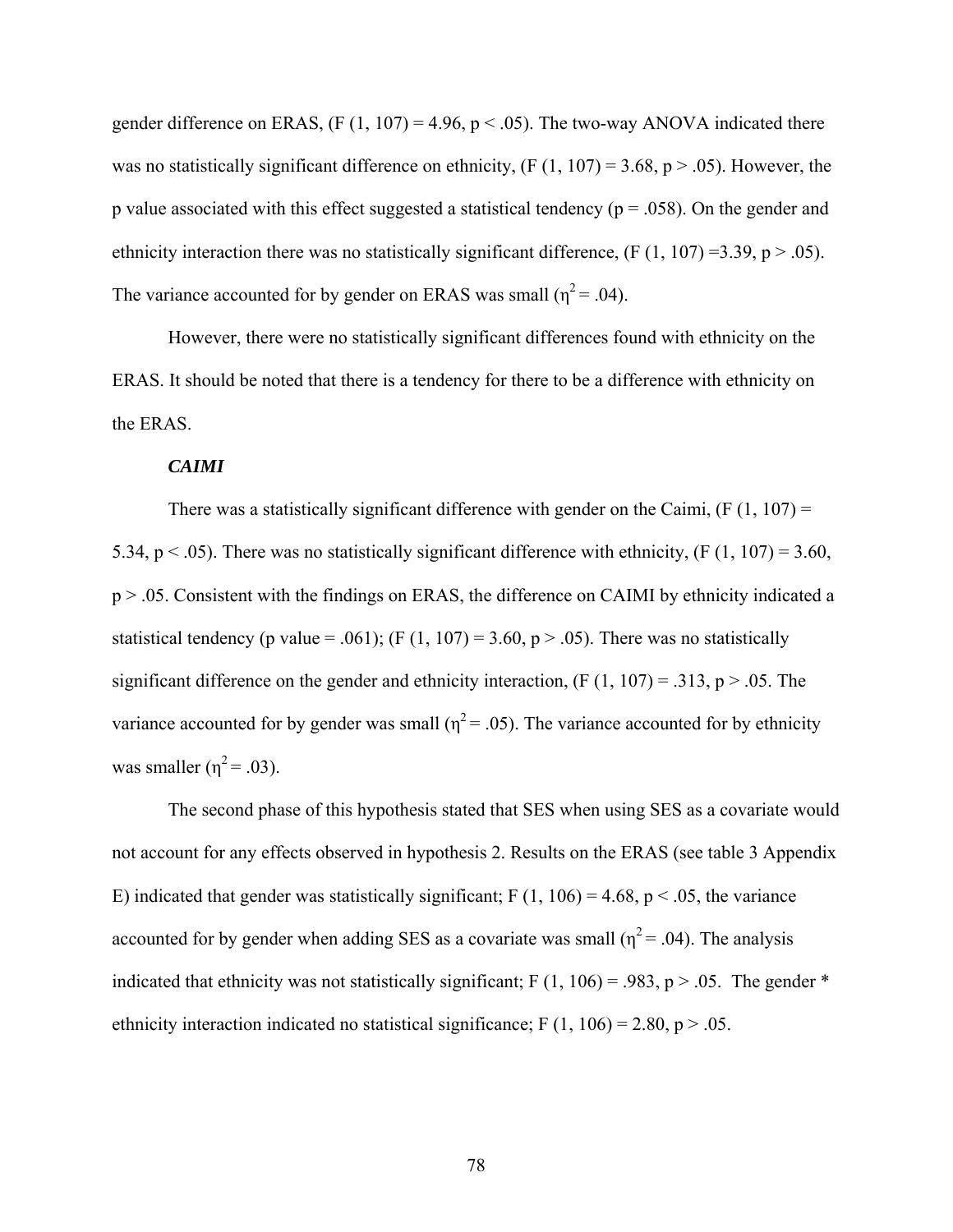SES did not relate to the dependent measure CAIMI. Therefore it is not surprising that the covariate SES did not alter the main effects model. Thus gender remained statistically significant. Results indicated that the gender effect accounted for SES; (F,  $(1, 106) = 5.10$ , p < .05). The variance accounted for by gender when using SES as a covariate was small ( $\eta^2$  = .05). There was no statistically significant difference with ethnicity; (F  $(1, 107) = 1.22$ , p  $> .05$ ) nor the ethnicity \* gender interaction; (F  $(1, 107) = .200$ , p > .05). As with results on the ERAS, the data indicated a difference with gender and a statistical tendency with ethnicity. However, SES did not account for the difference on gender.

## *Hypothesis Three*

Hypothesis three addressed whether there was a unique relationship between ethnicity, reading attitudes, and intrinsic motivation on reading achievement either individually or in combination. The second part of the hypothesis stated if hypothesis number three is rejected, then SES and gender would be used to assess whether these variables could account for the observed relationships obtained above.

## *SAT 10 (part one)*

In the first step of the hypothesis, reading achievement (SAT 10) was regressed onto ethnicity, reading attitudes (ERAS), and intrinsic motivation (CAIMI). The analysis indicated that there was a statistical significant relationship. Twenty one percent of the variance was accounted for by regressing SAT 10 onto ethnicity, ERAS, and CAIMI. The  $F_{\Delta}(3, 107) = 9.58$ , p < .05. Inspection of the Beta weights indicated that ethnicity and CAIMI accounted for a significant amount of the variance in SAT 10;  $\beta$  = -.430, (t<sub>107</sub>) =

-4.93, p < .05 and β = .297, (t<sub>107</sub>) = 2.49, p < .05 for ethnicity and CAIMI respectively.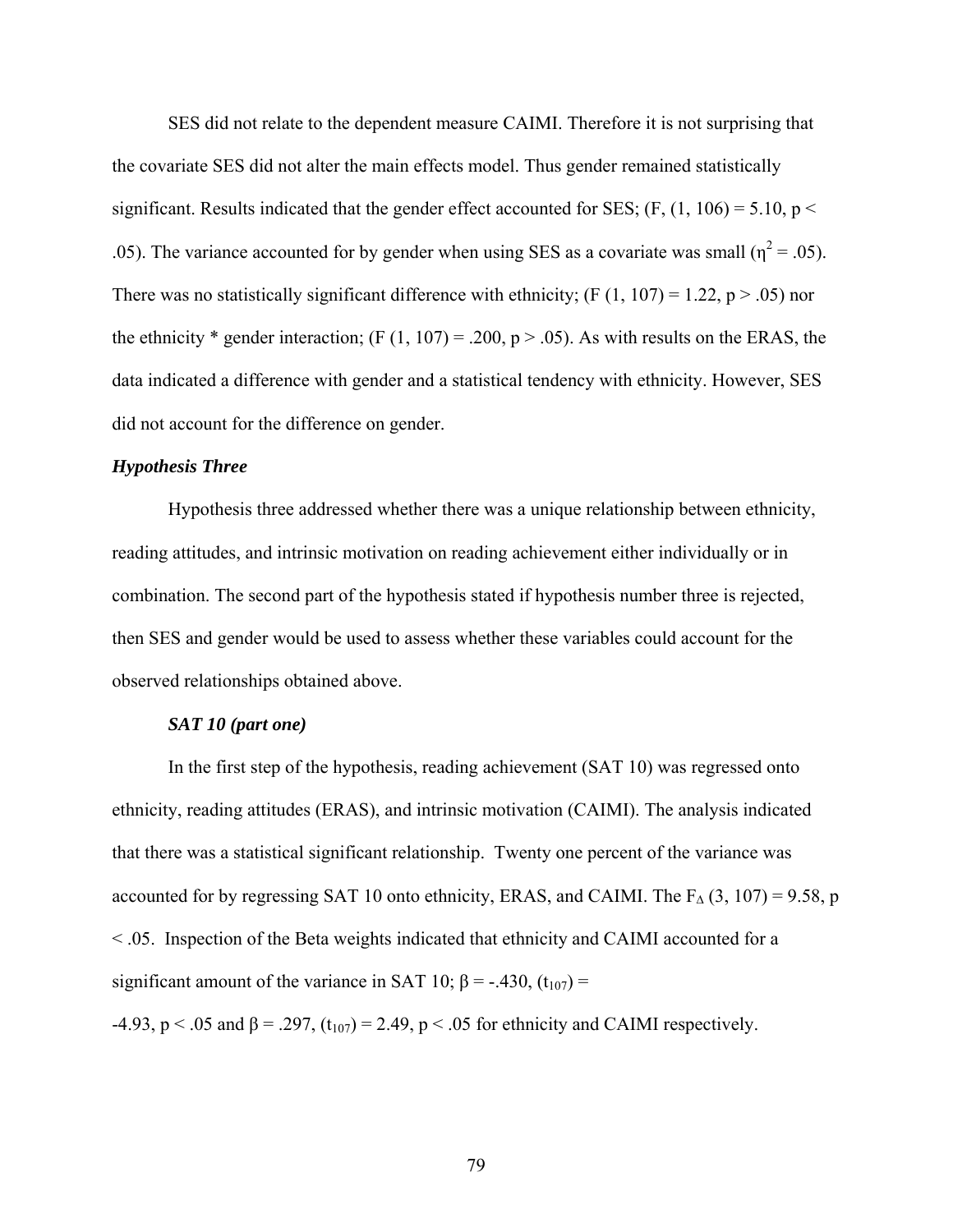The second step of the analysis included regressing SAT 10 onto the cross products. This analysis indicated that there were no statistically significant relationships among the cross products; the  $F_{\Lambda}(3, 104) = 1.38$ , p > .05. These findings suggests that although the variables ethnicity and CAIMI accounted for the statistical relationship with SAT 10 (within the population used for this study); when combining the variables there was no effect evident.

#### *SAT 10 (part two) Using Control Variables*

If the first part of the hypothesis was rejected, the hypothesis stated that gender and SES would be added to observe for relationships between ethnicity, ERAS, and CAIMI individually or in combination. In step 1 of this analysis, SES and gender were entered as controlling factors. The results of step 1 indicated that there was a significant

relationship; F (2, 108) = 24.12, p < .05;  $R^2$  = .31. Inspection of the Beta showed that SES was statistically significant;  $\beta = -.550$ ,  $(t_{108}) = -.6.87$ ,  $p < .05$ . The Beta associated with gender was not statistically significant; β = .103, (t<sub>108</sub>) = 1.29, p > .05. In the previous model ethnicity was significant, however when adding SES and gender as controlling variables ethnicity was no longer statistically related to SAT 10  $(t_{105}) = -1.24$ , p > .05).

Within Step 2, SAT 10 was regressed onto SES and gender and then the main effects (ethnicity, ERAS, and CAIMI). The set of variables associated with step 2 indicated a statistically significant relationship to SAT 10; the F<sub>∆</sub> (3, 105) = 3.89, p < .05; R<sup>2</sup><sub>∆</sub> = .07. Inspection of the Beta's indicated that CAIMI was statistically significant;  $β = .282$ ,  $(t<sub>105</sub>) = 2.60$ ,  $p < 0.05$ .

Within step 3, SAT 10 was regressed on the control and main effects variables followed by the cross products (ethnicity \* CAIMI; ethnicity \* ERAS; ERAS \* CAIMI). There were no statistical significant relationships observed.  $F_{\Delta}(3, 102) = 2.19$ , p > 05;  $R^2_{\Delta} = .04$ .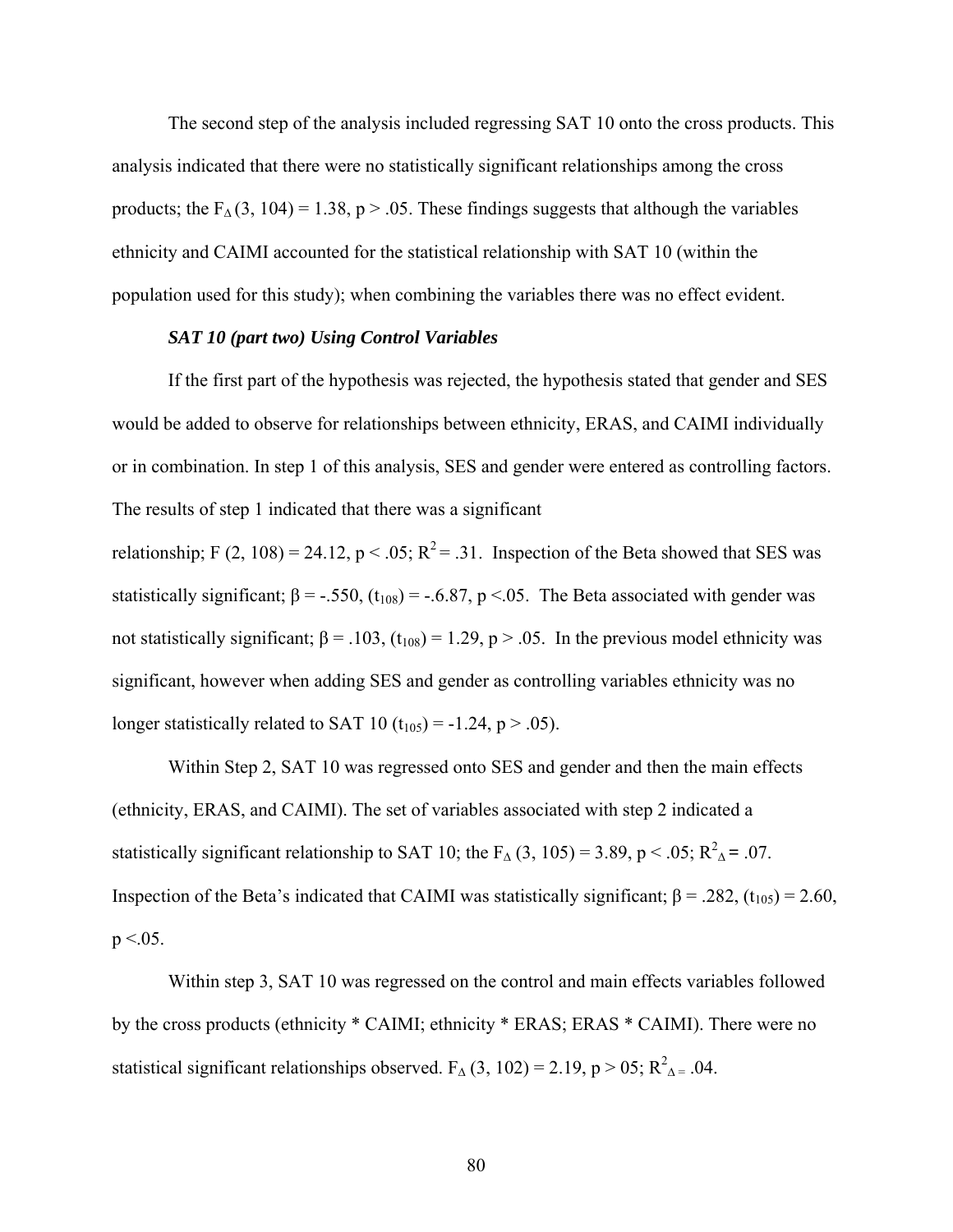The analysis provided evidence that SES demonstrated a significant relationship when used as a control variable along with gender. In previous analyses, ethnicity demonstrated a significant relationship. Again, the ethnicity effect disappeared after controlling for SES and gender. These were unique effects but there were no joint effects observed. This analysis provided sufficient evidence that SES accounted for the ethnicity effect found in model 1. Since ethnicity is no longer evident after adding control variables, there were no additional significant relationships observed (in combination).

## *Dibels*

Using Dibels as an assessment of reading achievement Dibels was regressed onto ethnicity, ERAS, and CAIMI (step 1) which demonstrated no effects, and then the cross products (step 2) derived from these variables; as with step 1 there were no effects noted. The analysis indicated no statistical significant relationships in either the main effects or cross product models.  $F_A(3, 107) = 1.84$ ,  $p > .05$ ;  $R_A^2 = .05$  and  $F_A(3, 104) = 1.30$ ,  $p > .05$ ;  $R_A^2 = .03$ .

Within model 2 using Dibels as an assessment of reading achievement, the hypothesis observed if SES and gender would account for any changes. When using SES and gender as control variables, there was statistical significance.  $F_{\Delta}(2,108) = 6.29$ ,  $p < .05$ ;  $R^2$ <sub>△</sub> = .10. Inspection of the Beta indicated that SES was statistically significant and accounted for ten percent of the variance.  $β = -.299(t_{108}) = -3.27, p < .05$ . As with SAT 10, the analysis indicated that SES demonstrated a significant relationship with Dibels.

When regressing Dibels onto the main effects there was no statistical significance. Neither were there any statistical significant relationships when Dibels was regressed onto SES and gender followed by the cross products. Therefore the motivation variable (CAIMI) and attitude variable (ERAS), ethnicity, and gender did not reach statistical significance.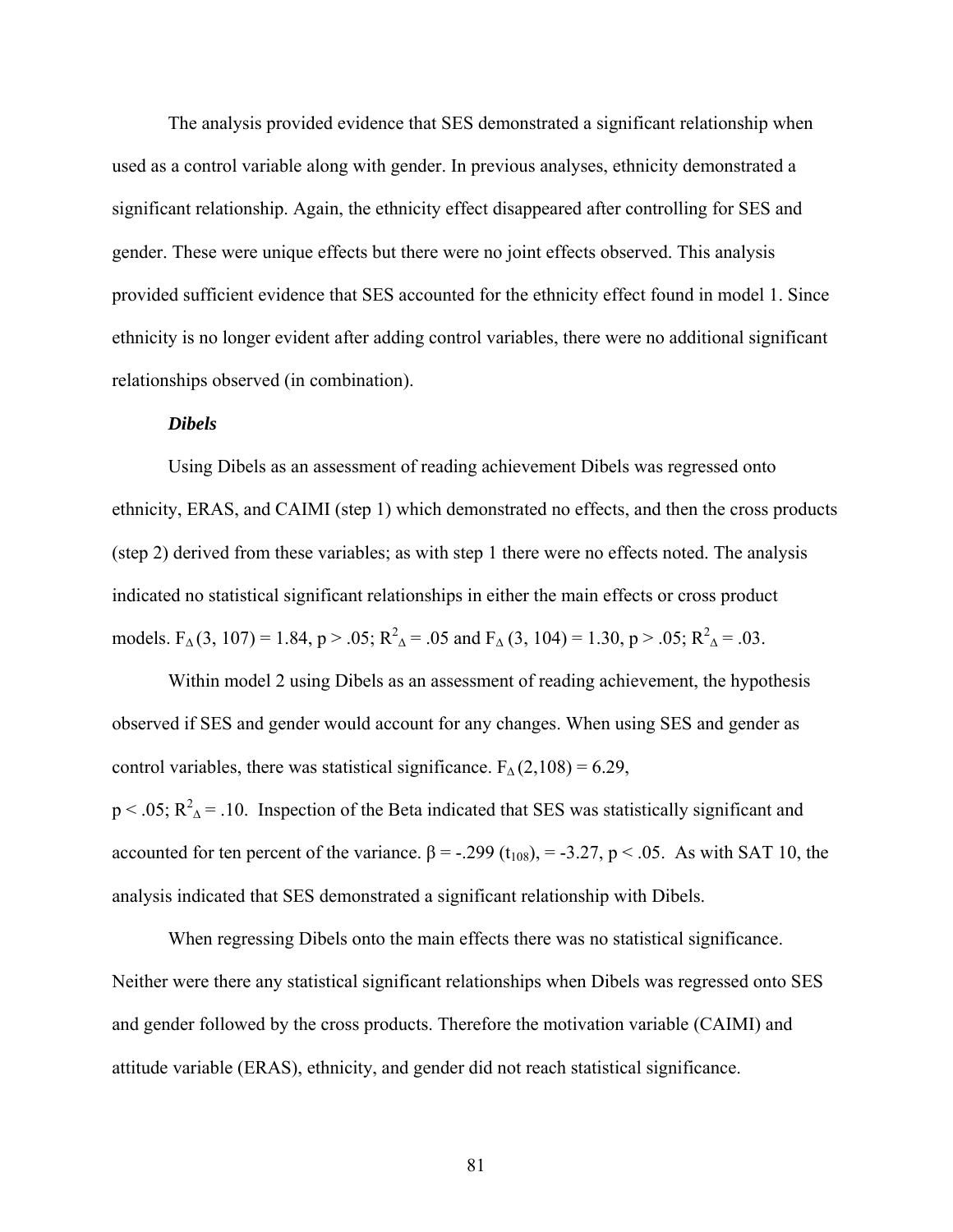#### *Summary*

In measures of achievement (Dibels and SAT 10), the results provided evidence that there were patterns of ethnicity effects with both measures. The significant ethnicity effect was no longer relevant to either measure when SES was used as a covariate. Furthermore, gender did not have an effect on either Dibels or SAT 10 in either the main or cross product models. However, SES did relate to both measures when observed alone.

Concerning the attitude and motivation measures (ERAS and CAIMI respectively), there were patterns of significant gender effects on both the ERAS and CAIMI. The results indicated that with both measures there were statistical tendencies with ethnicity. Further, when SES was added as a covariate, the gender effect for both ERAS and CAIMI remained significant. There were no significant effects found within the cross products. These results suggest that within the given population that SES is a prominent variable in this study. When using SES with motivation measures we find that gender has a significant effect. This was not the case when using SES with the achievement measures as the significant ethnicity effect was no longer evident.

When observing the relationships between variables (ethnicity, reading attitudes, and intrinsic motivation) and the achievement measure SAT 10, it was evident that ethnicity and CAIMI were significantly related. Within the population observed, ethnicity had a relationship with SAT 10 such that those participants who demonstrated high intrinsic motivation did well on the SAT 10. However, the ethnicity relationship did not remain when SES and gender were used as control variables. Specifically SES was found to account for the relationship between ethnicity and reading achievement as measured by SAT 10. Thus in the full model the statistical significant correlate of SAT 10 was the CAIMI. There were no significant relationships observed when Dibels was regressed onto the main and cross product effects. Further, the analysis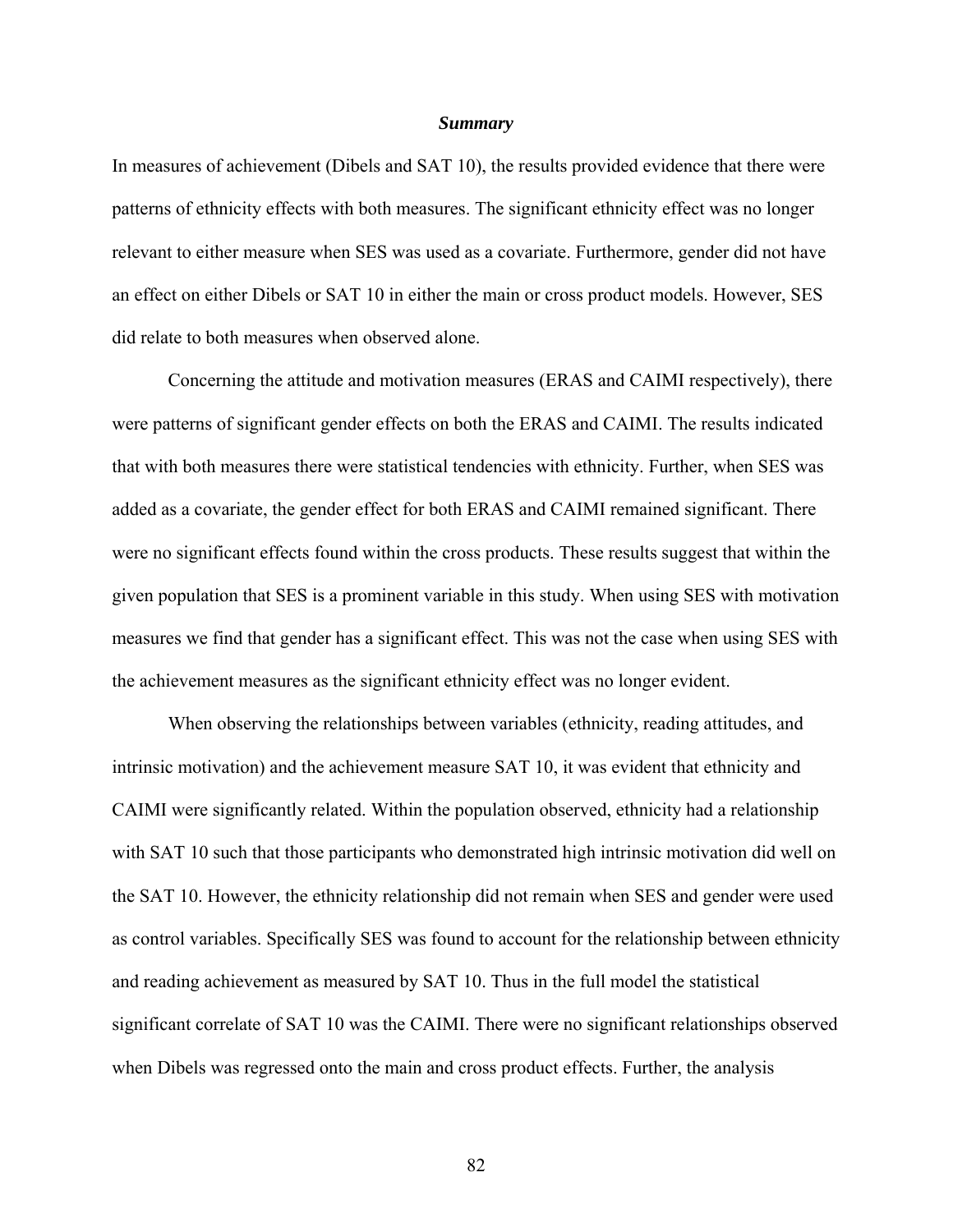indicated a significant relationship between Dibels and the control variables despite the fact there were no relationships observed prior to adding the control variables. Only SES was found to be related to achievement as assessed by Dibels.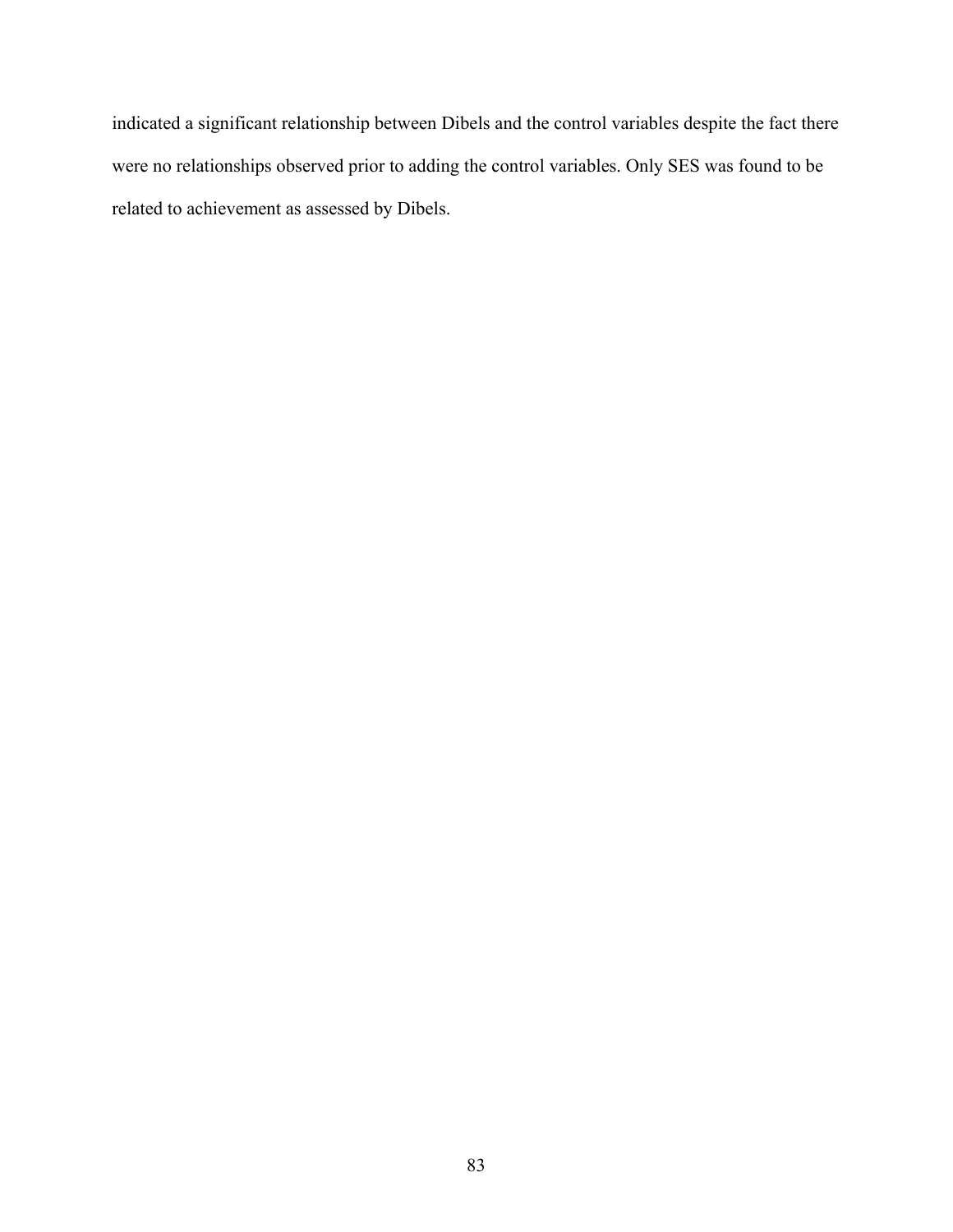### **CHAPTER V**

#### **DISCUSSION**

The purpose of this study was to explore the academic achievement gap between African American and White students with a focus on reading achievement and intrinsic motivation. There continues to be a great deal of research attempting to explain the causes of the achievement gap between African Americans and Whites. This literature indicates that overall African American students lag behind their White counterparts in terms of academic achievement (e.g. Roach, 2004) including reading achievement and motivation. This chapter provides a discussion of the study and an interpretation of the data presented in the previous chapter. In addition this chapter provides a discussion of proposed implications as well as recommendations for future research.

Overall, this study compared African Americans and Whites on measures of reading achievement used by the school district to track their students and make judgments about school progress and success. Second, the study related well – established measures of students' intrinsic motivation and attitudes toward reading achievement and assessed whether these measures could account for group difference on achievement. Finally, the demographic variables; SES and gender were employed to ascertain whether these individual characteristics could account for relationships between ethnicity, reading achievement, reading motivation, and reading attitudes. A review of the research questions is now presented: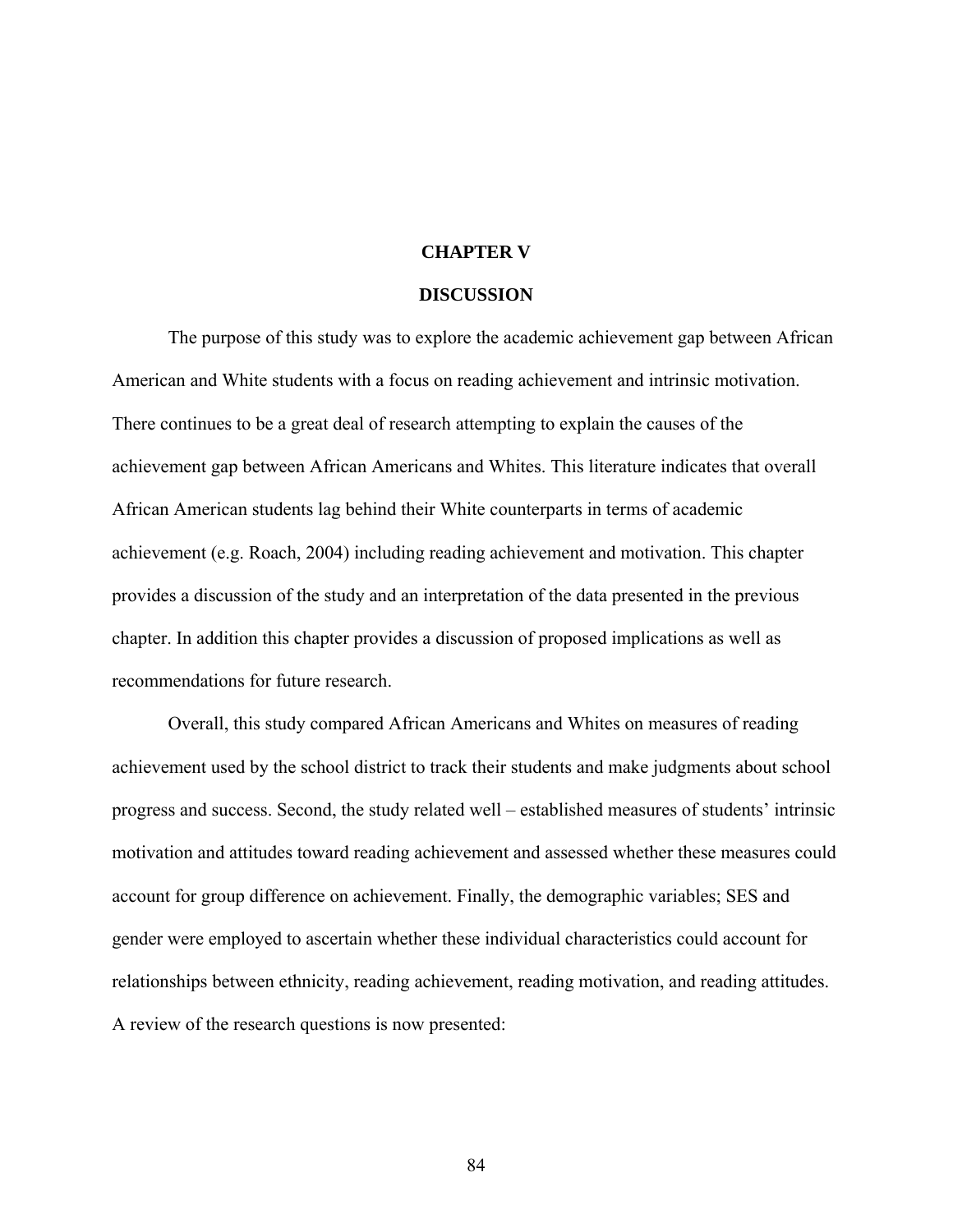The first research question asked whether differences in reading achievement using SAT 10 and Dibels were found in a population of upper elementary school aged students in rural West Alabama that are similar to those in other settings.

The second research question asked whether the following student characteristics: reading attitudes (measured by ERAS) and intrinsic motivation (measured by CAIMI) differed by ethnicity in a population of elementary school aged children in rural West Alabama? Finally the third research question addressed whether reading achievement was uniquely related to ethnicity, reading attitudes, and intrinsic motivation when considered together or in combination? Additionally, demographic variables such as SES and gender were assessed in order to observe if these variables accounted for any relationships noted between reading achievement, ethnicity, and intrinsic motivation?

### *Question One: Reading Achievement*

 Hypothesis one tested whether reading achievement as measured by Dibels and SAT 10 differed by ethnicity or gender. The hypothesis further stated that any effects observed would not be accounted for when using SES as a covariate. Results indicated that within the population observed, ethnicity did relate to reading achievement (Dibels and SAT 10). White students performed significantly higher than African American students on Dibels and SAT 10. Interestingly, when SES was controlled for, it was evident that ethnicity was no longer related to reading achievement. In the same analysis, there were no significant relationships observed with gender.

 The findings of the current study are consistent with the literature which indicates that SES is a major determinant of the achievement gap between African American and White students (Orr, 2003; Madhabi, 2006).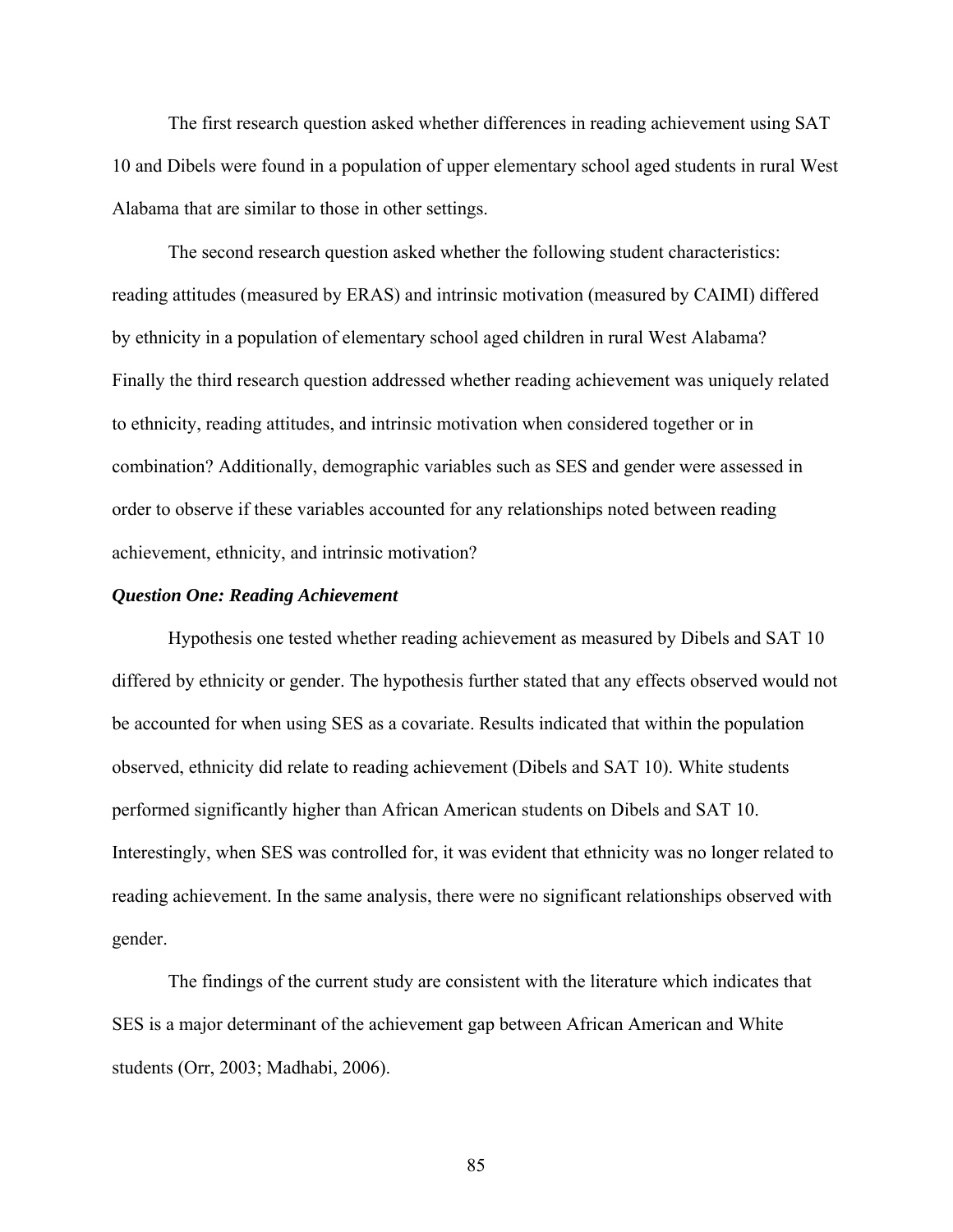In addition to research indicating that SES is a major correlate of academic achievement, some researchers have focused on a specific aspect of SES which is wealth. It is also suggested that wealth directly contributes to the achievement gap. Wealth is different from the SES variable because wealth is what people own such as your home, liquid assets, real estate, business etc. and contributes to another dimension of well-being (Wolff, 2003). Further, Wolff indicates wealth can be viewed as a safety blanket. He explains that income can be interrupted or lost but with assets or wealth one remains financially secure.

 In this view, African Americans have less wealth than White students do regardless of income, education, and occupation (Merida, 1995; Orr, 2003), which in turn hinders or contributes to African Americans lagging behind other ethnic groups particularly whites. Although there is a large body of research devoted to socio economic factors and race in academic achievement, the role of wealth, as differentiated from income has not been largely explored (Jez, 2008; Yeung & Conley, 2004).

Concerning wealth, children from wealthy families appear to acquire more experiences through the provision of social and cultural capital which may be suitable for explaining disparities in the black and white achievement gap. More bodies of research are starting to focus on families' net worth and how it mediates or modifies the race – child achievement association (Yeung & Conley, 2004). Data from Yeung & Conley's 2004 study also indicated that for a group of pre-school children that wealth did affect their cognitive development through material resources. Material resources included the physical home environment and resources to stimulate intellectual growth.

Applied to the current study and given the make up of the demographic area, it was observed that the majority of African American students fall into the poverty category. The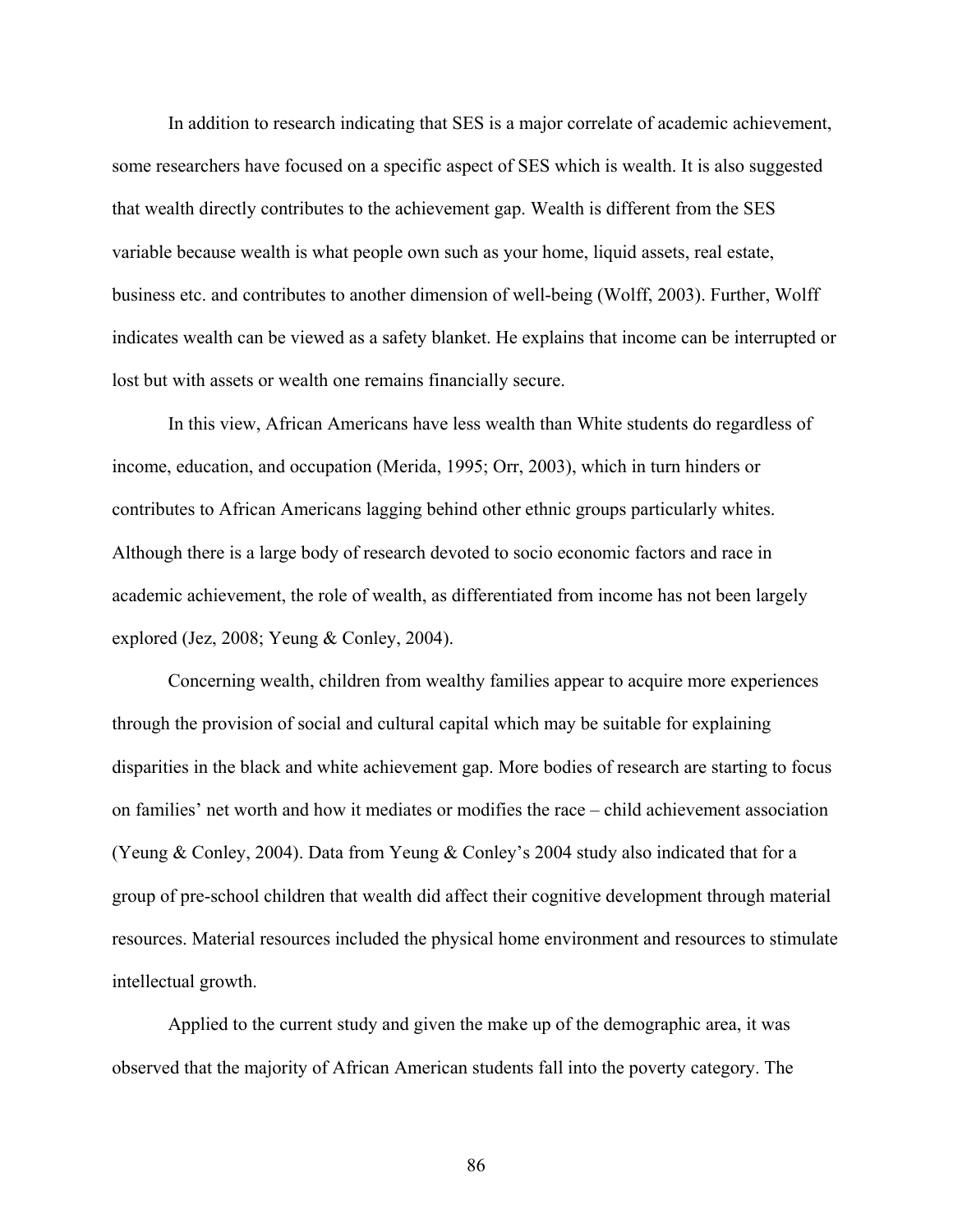learning gap literature concerning SES seems to be headed in the direction where assets are going to be considered in achievement and how assets can be translated into capital. For these researchers, wealth disparities exist because African American families are less likely than Whites to invest in assets that gain income (Orr, 2003 & Keister, 2000). Orr further indicated that African American families may have fewer assets that could be converted into money to alleviate the burdens of educational expenses.

### *Question Two: Academic Attitudes and Intrinsic Motivation*

Second this study assessed whether the following student characteristics: reading attitudes (measured by ERAS) and intrinsic motivation (measured by CAIMI) differed by ethnicity in a population of elementary school aged children in rural West Alabama?

In the analyses associated with the previous hypothesis, ethnicity was shown to relate to achievement, however, this effect could be accounted for by SES. The impact of SES on ethnicity relating to measures of achievement may be prominent due to theory and evidence in achievement gap research indicating that SES environments (i.e. characteristics such as number of children's books in the home, age of mother at time of birth, parental income etc.) in which children are reared may explain the entire racial reading gap achievement (Future of Children, 2005).

In the current analyses it is interesting that although the effect was statistically nonsignificant, African American students within this population scored higher than White students on the ERAS and CAIMI. This finding is inconsistent with researcher Kim's (2006) study where the effects of a voluntary summer reading program utilizing the ERAS suggested that White students scored higher than African American students. Kim (2006) found that African American children reported owning fewer books than White children which may have contributed to the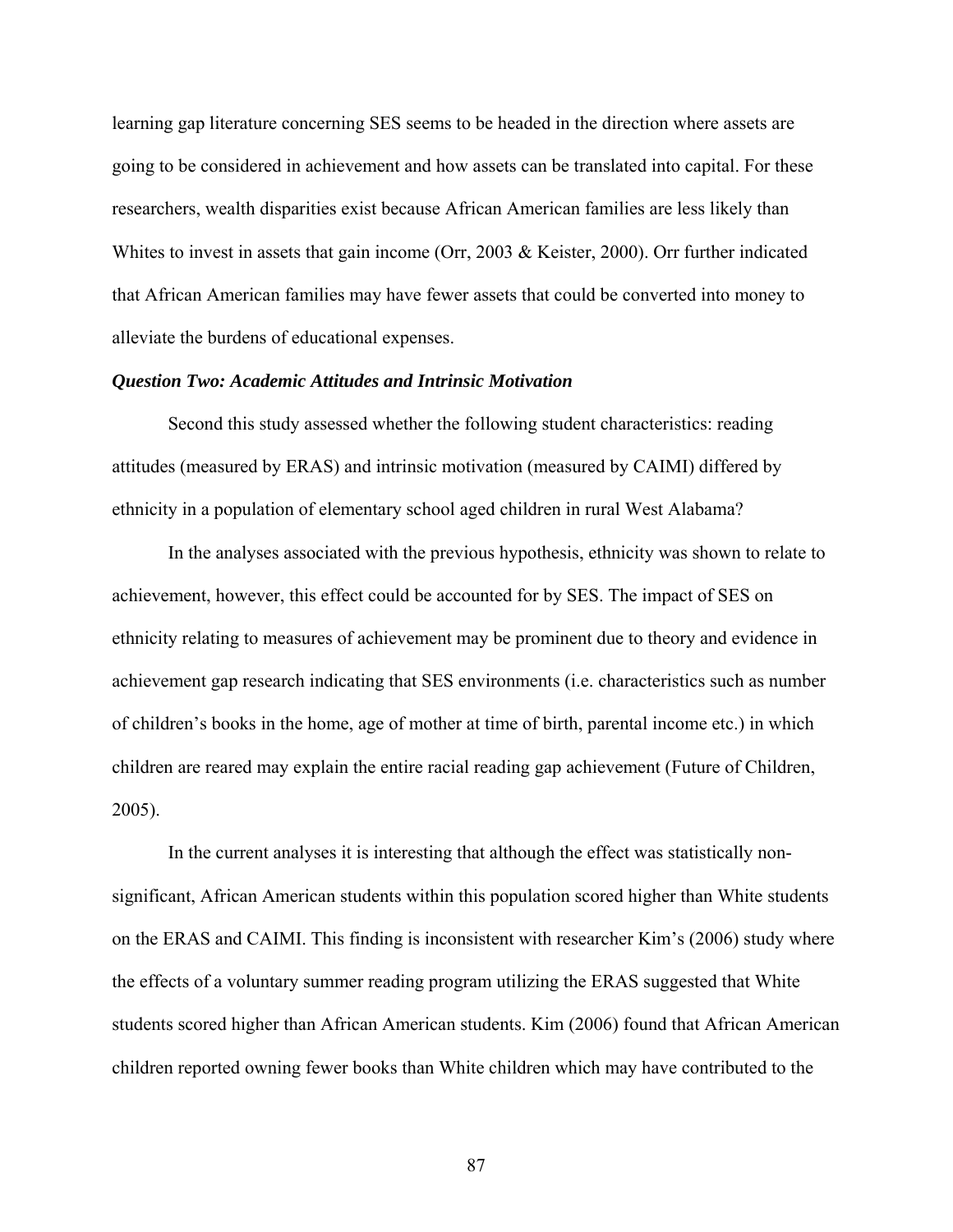gap in reading achievement (ERAS). This researcher also reported that others in the field indicated that the number of books in a child's home was conducive to academic success.

In contrast to the relationship between ethnicity and the reading motivation measures, the data indicated a clear gender difference where females outperformed their male counterparts on the ERAS and the CAIMI. When SES was introduced to the model, the gender difference was not affected. These findings are consistent with the literature on the ERAS where females are typically found to outperform their male peers (Vollands, Topping, & Evans, 1999). Findings from the current study are also consistent with a larger finding indicating that verbal ability measures typically favor females. Further, findings from the current study are very consistent with a general female advantage in the verbal/reading domain.

### *Question Three: Unique Relationships on Reading Achievement*

The third research question provided an assessment of whether reading achievement was uniquely related to ethnicity, reading attitudes, and intrinsic motivation when considered together or in combination. Additionally, SES and gender were assessed in order to observe if these variables accounted for any unique relationships noted between ethnicity, reading attitudes, and intrinsic motivation on reading achievement. The corresponding hypothesis indicated that there were no unique differences on ethnicity, reading attitudes, or intrinsic motivation on reading achievement individually or in combination. The hypothesis further stated that if there were differences then SES and gender would be observed to assess their impact on the relationships of interest.

A multiple hierarchical regression analysis was employed to address this question. Concerning the SAT 10 measure, the first step of part one of the hypothesis indicated that ethnicity and CAIMI accounted for the significant relationship observed. Ethnicity and intrinsic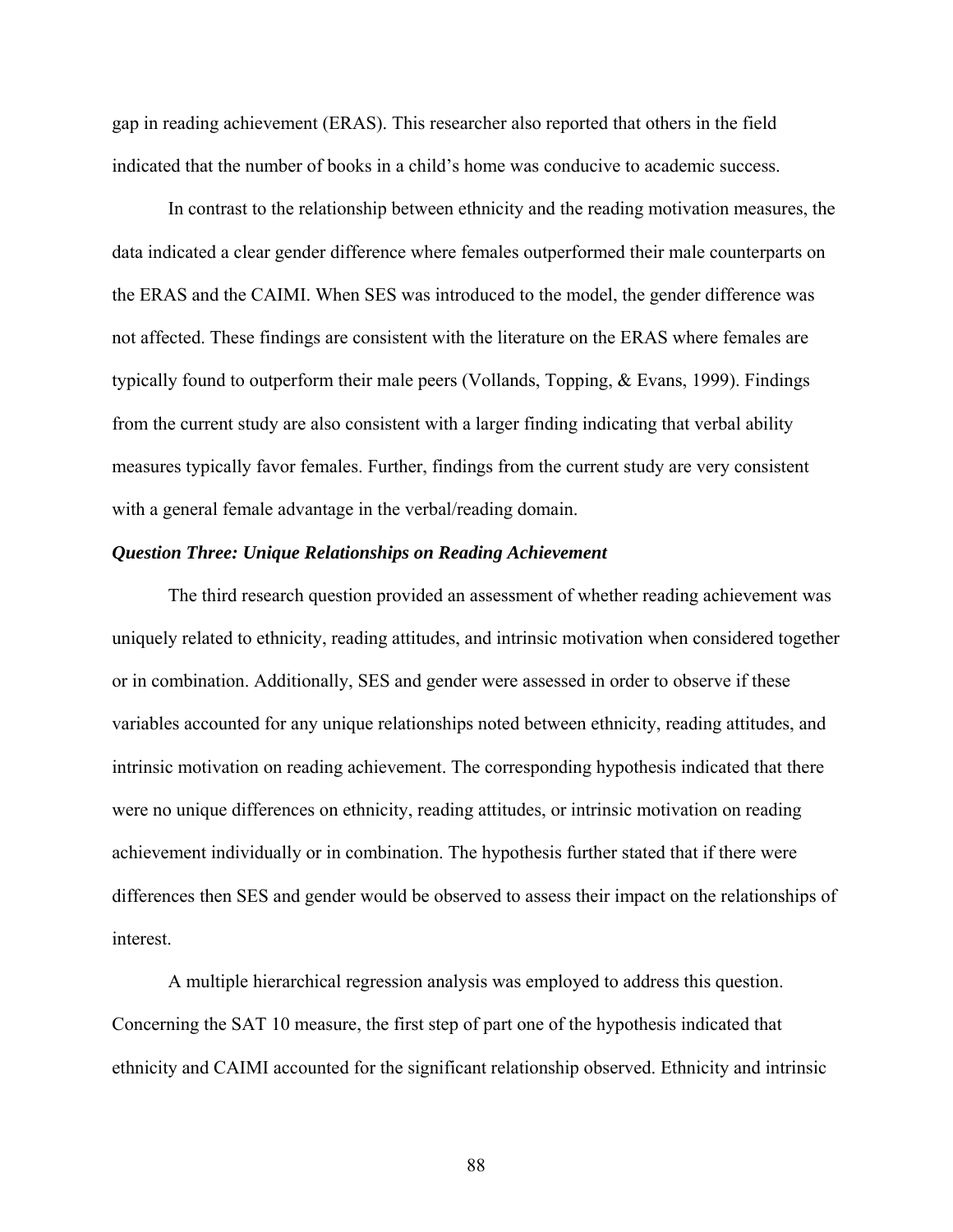motivation (which was assessed by the CAIMI) seemed to be related to performing well on the SAT 10. The second step indicated that when observing SAT 10 along with the cross products that the variables included did not indicate a significant relationship.

Step one of the second part of the hypothesis indicated that the background variables SES and gender were controlled for to observe for any relationships between ethnicity, ERAS, and the CAIMI either individually or in combination. When SES and gender were entered into the model, the data concluded that there was a significant relationship between SES and ethnicity, reading attitudes (ERAS) and intrinsic motivation (CAIMI). There were no significant relationships observed with gender. The control variable SES accounted for a significant relationship within the population observed. SES continued to signify major importance in the current study.

The second step indicated that when SAT 10 was regressed onto the main variables (ethnicity, ERAS, and CAIMI) that there was a significant relationship. CAIMI accounted for this significance. Concerning the given population, findings indicate that those students who were intrinsically motivated performed well on the SAT 10.

The third step observed the control variables with the cross products. The results indicated that this specific set of variables when observed in combination did not demonstrate any significant relationships. Recall that initially, there was evidence that ethnicity provided a significant effect, however when adjusting for SES, ethnicity was no longer statistically significant.

Concerning the results on the Dibels, it appeared that ethnicity, ERAS, and CAIMI did not relate to Dibels scores when observed individually or in combination. However, the second phase of the analyses indicated that when the control variables SES and gender were entered into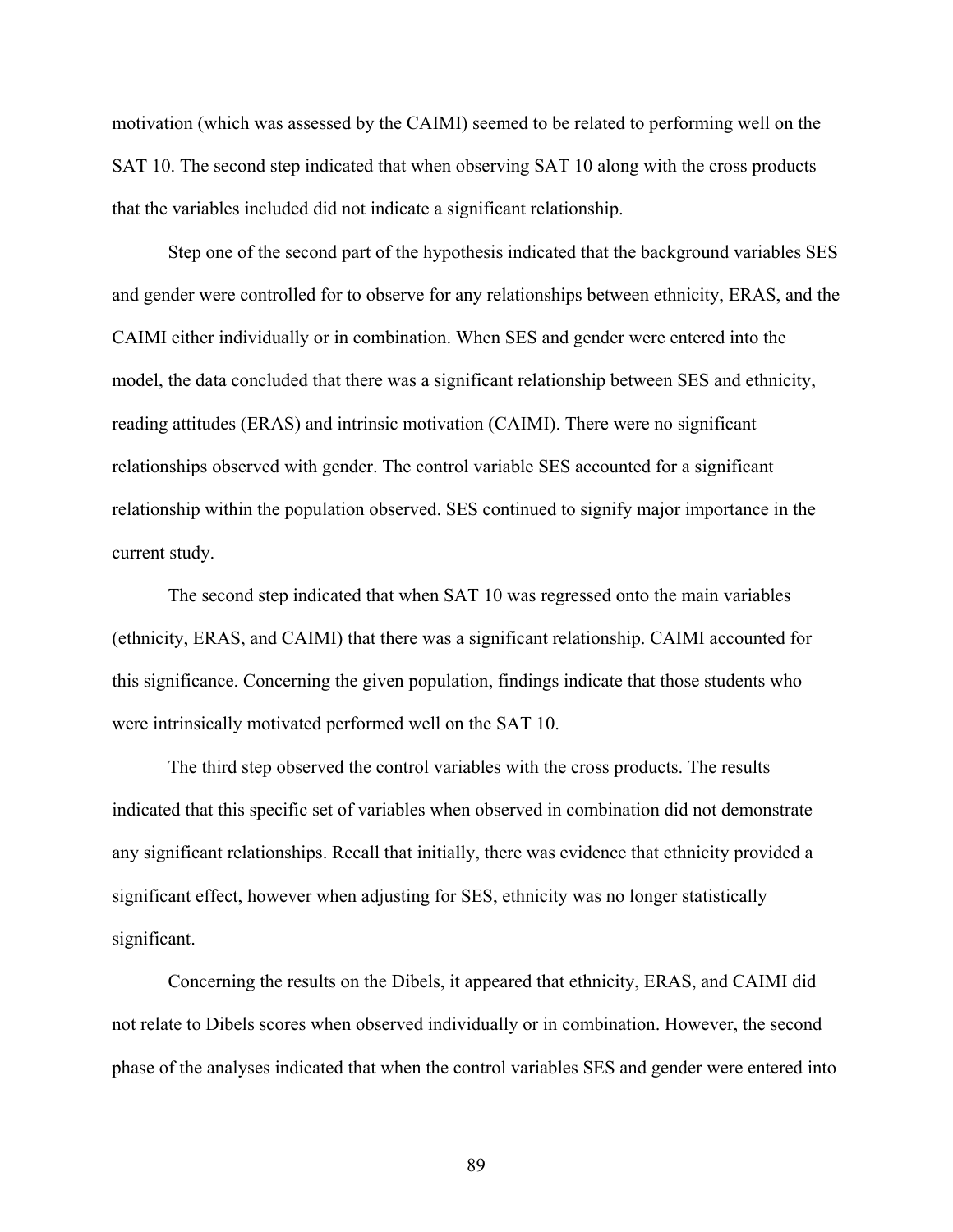the model that SES was a significant correlate of Dibels. Again, SES is a key factor in achievement as measured by Dibels. There was no significant effect when Dibels was regressed onto the control variables followed by the main effects (ethnicity, ERAS, and CAIMI). As with the previous model observing SAT 10, there were no significant relationships between Dibels (measure of reading achievement) and the control variables SES and gender with the cross products.

#### *Summary*

This research study highlights the role of SES in assessing the relationship between intrinsic motivation and reading achievement. Specifically, SES seemed to play a major role as it was a statistically significant correlate with measures of achievement and motivation across all analyses. Thus one significant question this study raises is what SES means in terms of achievement and motivation. One explanation is provided by Ogbu's work. Ogbu based his academic achievement gap research on an ecological framework. His contributions to the field and to this study are very important as it portrays the rich historical tenets of how African Americans recognized their subordinate status in society and how this perspective relates to why African Americans failed to excel in academics when compared to their White counterparts. Historically, there has been a weak link between academic success and upward mobility for African Americans. Ogbu posited that African Americans did not attempt to excel in academics for fear that it would not pay off.

Ogbu took concern with what he called "structural barriers"; the system and community forces. The system included barriers such as school tracking, overt racism and under funded schools just to name a few. The current study did not observe any variables relating to these type barriers. Ogbu also took concern with what he called community forces or factors in the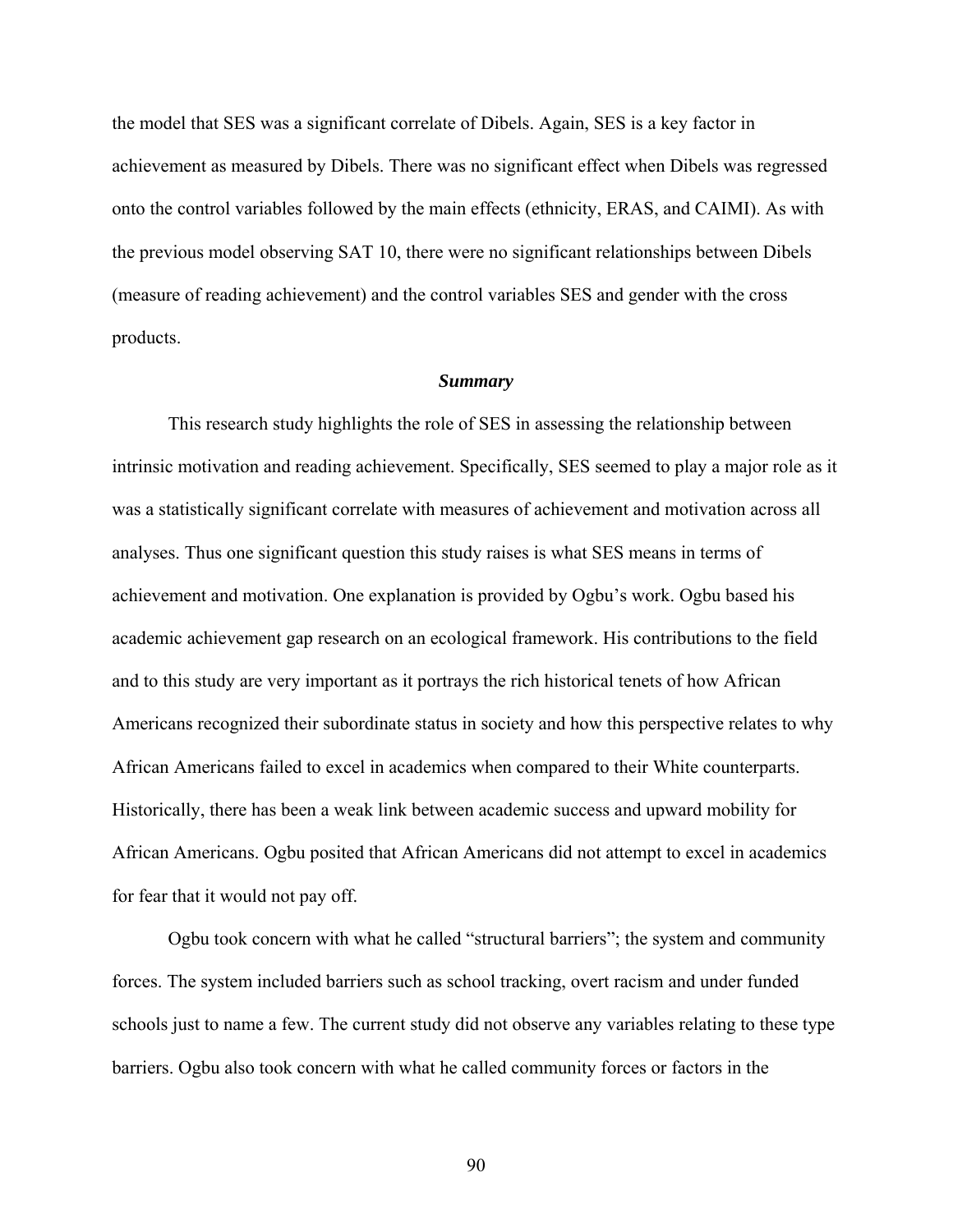community that affected minority academic performance. Community forces contributed to sociocultural adaptations such as positive attitudes about academics. The current study contradicts this assumption as it was the African American children that did possess the most positive attitudes on attitude and motivation measures. Based on observations from the current study, it appears that African American students do possess positive attitudes about academics and desire to excel academically. The current study concludes that African Americans are aware that education unlocks doors and is the key to poverty, unemployment, social ills, and increases chances for upward mobility. However, the current study provides evidence that the African American children continue to lag behind their White counterparts as the White students outperformed the African American students on measures of ability.

There continues to be something very striking about this phenomenon. It is believed from the current study that social class, specifically in terms of assets and wealth shape experiences in a more positive manner for White children. The majority of the White students did not come from a low socio-economic status (which was dictated by free and reduced lunch) unlike the African American students. It is believed that White students experience opportunities to transmit assets and resources throughout generations. It appears that opportunity structures may have a negative effect on African American children, hence contributing to African Americans lagging behind in academic resources.

The current study however, challenges Ogbu's oppositional culture theory (formerly cultural ecological theory) which was grounded in the idea that African American students resist education. Instead, the current study observes attitudes toward reading and intrinsic motivation to read, Ogbu did not focus on these variables. He did give attention to the SES variable but used it in a different way than it is used in the current study. Ogbu's study observed a connection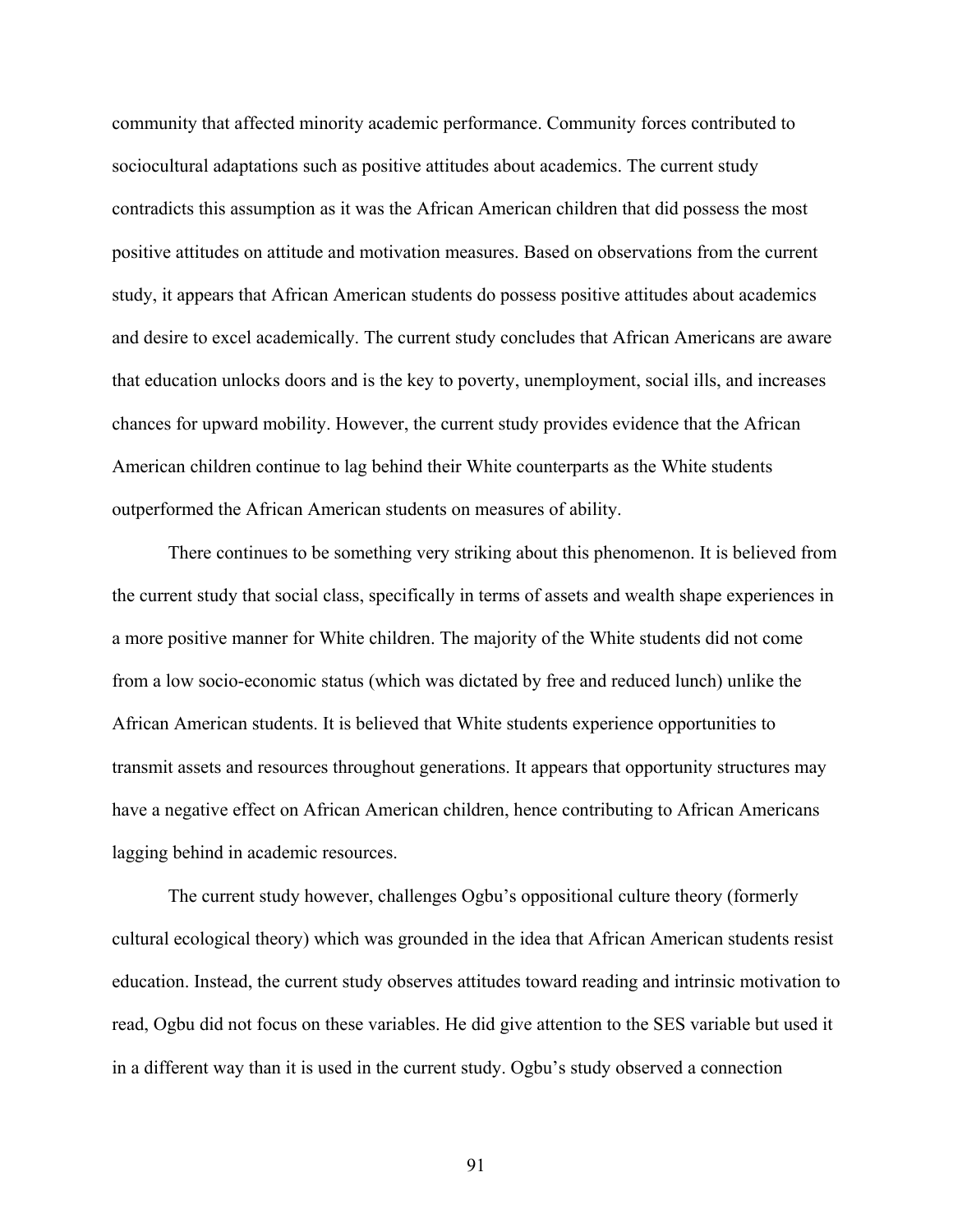between SES, perceptions and attitudes regarding academics. His 2003 Shaker Heights study focused more on minority students' interpretations and responses to the school system and how they were treated. The current study did not address how African Americans viewed the school system and how they were treated.

The current study directly observed reading achievement and intrinsic motivation of students. Although Ogbu was aware that socio economic components were critical in his research, this study suggests that components of SES such as wealth and class are strongly related to the achievement gap. Research conducted by Bradley and Corwyn (2002) agree that success in school has been the long-established means to upward mobility. However, they also concluded that success in academics is one of the principal means by which parents pass their advantages on to their children from generation to generation. Gosa and Alexander (2007) indicate that the strategy by which parents pass on their advantages through educational opportunities is more problematic for African American parents than for White parents.

According to Gosa and Alexander (2007), it is more problematic for African American parents to pass advantages through educational opportunities due to specific barriers such as social processes. It is believed that these social processes derive from the home environment, through friends and peers, schools and neighborhoods, and finally society at large. Gosa and Alexander's (2007) approach is somewhat similar to Ogbu's cultural ecological theory. The differentiation between Gosa and Alexander's (2007) approach is that their focal point highlights social factors whereas Ogbu focused on the connection of culture to context. Further, Gosa and Alexander (2007) study concluded that African Americans are prevented from passing on advantages to their children is a racial issue and is based on a historic social ecology of race. The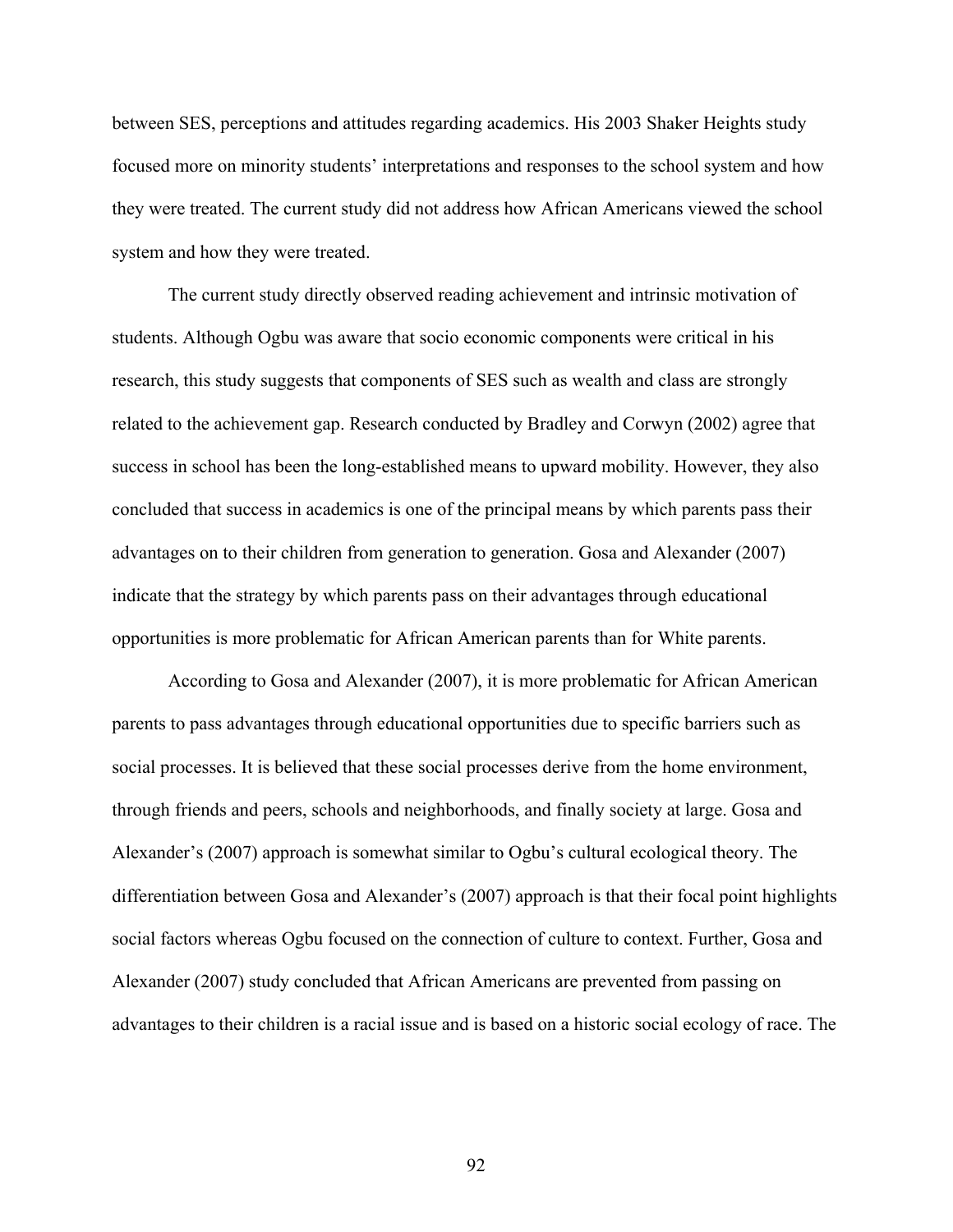present study provided evidence that race was not a factor but did show evidence that SES is a factor.

The components of SES, i.e. wealth and class mean so much more than material possessions concerning the learning gap between African Americans and Whites. The cultural content of social class is very critical to the learning gap. Unlike Ogbu's notion that African Americans resisted education in his oppositional culture theory (1978) (which was formerly known as the cultural ecological theory), the current study subscribes to the belief that characteristics of culture such as values, attitudes, beliefs, and habits may not be routine or customary concerning reinforcement in the home. When these type of positive behaviors are implemented in the home, they are readily acquired for use in academic settings. Gosa and Alexander (2007) suggest that the acquisition of values and attitudes in African American families may develop over time from experience. Further it was suggested by Gosa and Alexander (2007) that it is very reasonable to conclude that a family lineage with soaring educational accomplishments and economic stability will foster a "different kind of class". It appears that African American families (as opposed to White families) are entrenched in a snare of social complexities that hinder academic success. More research is necessary to investigate issues that prevent African American families from transmitting assets and resources throughout generations.

Like Ogbu, the current study supports the notion that changes have to be made in our communities; specifically in African American communities and at the school level to affect change in academic achievement. Changes in the African American community should include continued knowledge of the value of academic success and the visibility of academically successful African American role models; distinguish the emotional from the realistic value of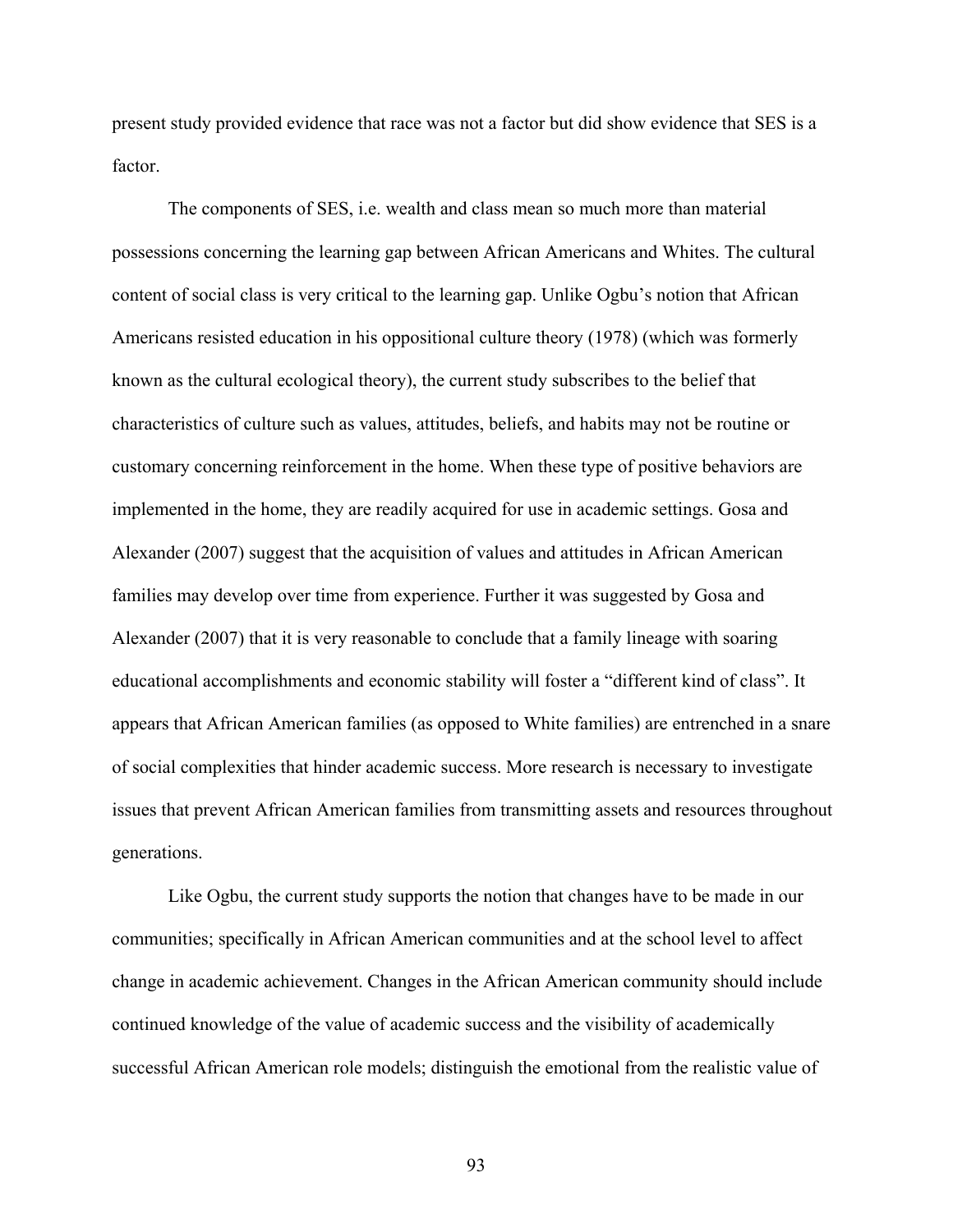education; develop and institutionalize apt and effectual parental educational strategies as well as inspiring children to work hard towards academics and persevere to make good grades (Ogbu, 2003). These changes in the African American community should give African American children a better chance in closing the achievement gap. It has been noted that African American students recognize the importance of making good grades but may not have developed habits to make such grades. Developing this type of academic cultural context would enable parents to become more involved in their children's academic endeavors i.e. supervising homework, sheltering their children from negative peer relations, teaching time management, and motivating children to engage in academic work. However, according to Ogbu, these changes are not enough to impact the learning gap. Ogbu concluded from his Shaker Heights study that the need is greater than communities discussing and planning to contribute to or inform educational policies. He believed that action is necessary as opposed to discussing the issues and making plans to address issues concerning the gap. He also suggested that schools can play a role in ensuring that students feel apart of the academic community. This can be accomplished by establishing trusting relationships with minority students as well as hosting workshops to inform parents of issues concerning education in the schools such as tracking.

Based on the fact that there are many facets to remedying the gap, Ogbu's conclusions are worthy of attention. However based on the current study, results suggest that additional research unpacking SES should be conducted while considering the importance of social class or wealth. In terms of class and wealth, students surveyed for this research were considered economically disadvantaged based on how the researcher depicted SES (free and reduced lunch).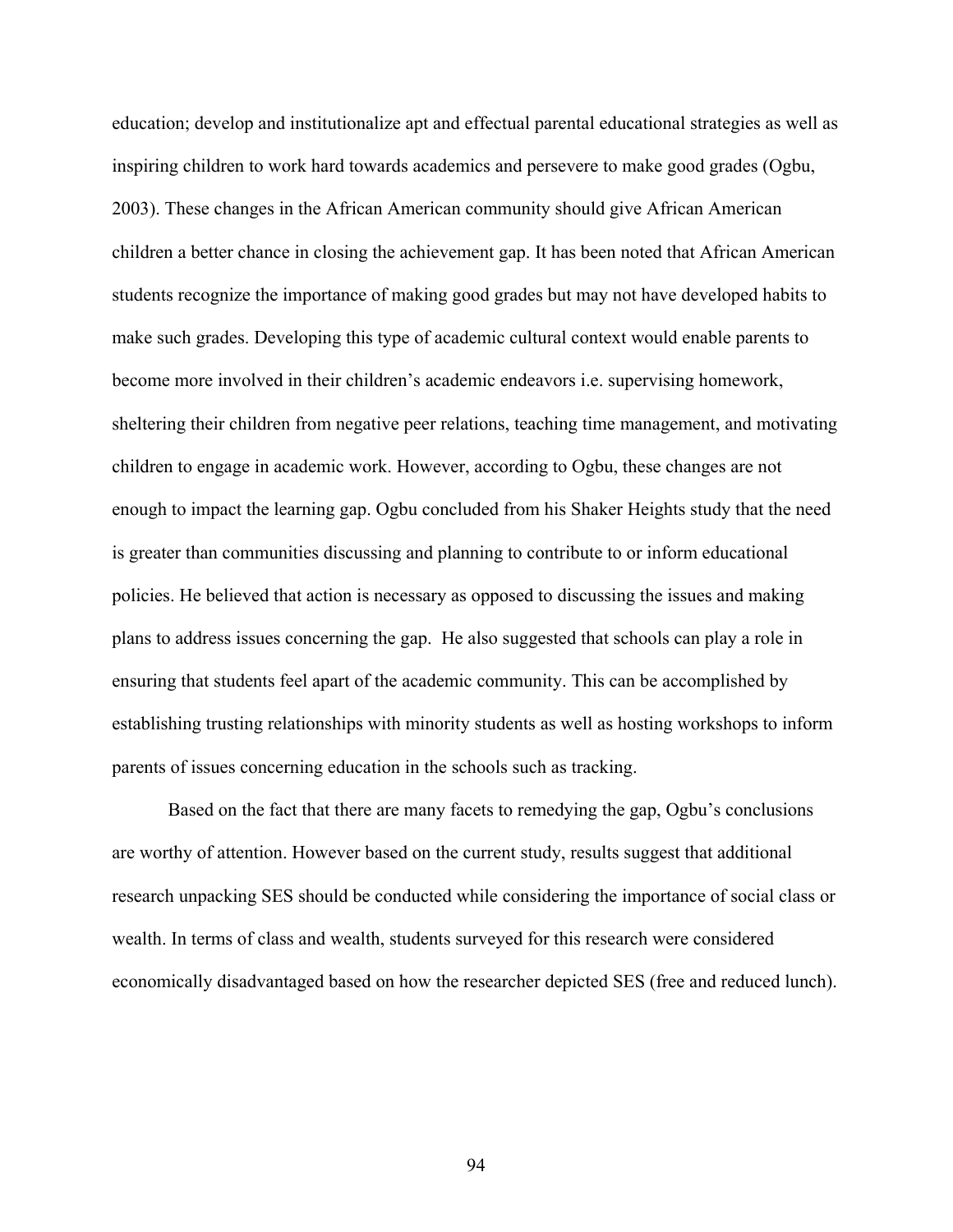## *Limitations*

There are many interesting studies in the field that have addressed issues of the academic achievement gap between African American and White students. After conducting this research study, it appears that researchers should continue to engage research on and pay increasing attention to findings of ethnic, socio-economic and familial financial resource differences in reading achievement and other academic achievement studies. There have been detailed studies of what contributes to the learning gap between African Americans (as well as other minorities) and White students. The present study was grounded on much of what an earlier researcher identified about the gap between African Americans and Whites. Recall the present study took a different approach to increase the focus on SES. The focus on SES directed the researcher's attention to wealth and how wealth and assets may contribute to the learning gap.

This work further supports additional attention to more demographic data concerning not only SES but the family's wealth, parental educational attainment, and employment status as well as type of employment. In addition, increasing the sample from a relatively small school district and corresponding student group to a larger more representative sample would increase the generalizability of the study.

The data obtained was self-reported which also leave open the question of truth and accuracy. Data from the current study resulted from a single period of data collection and may need to employ a longitudinal study to gain more insight about the participants, their reading patterns and growth in literacy. The study could also profit from the use of measures to assess attitudes of parents, specifically African American parents to expand the researcher's knowledge of their attitudes and actions concerning the value of academics.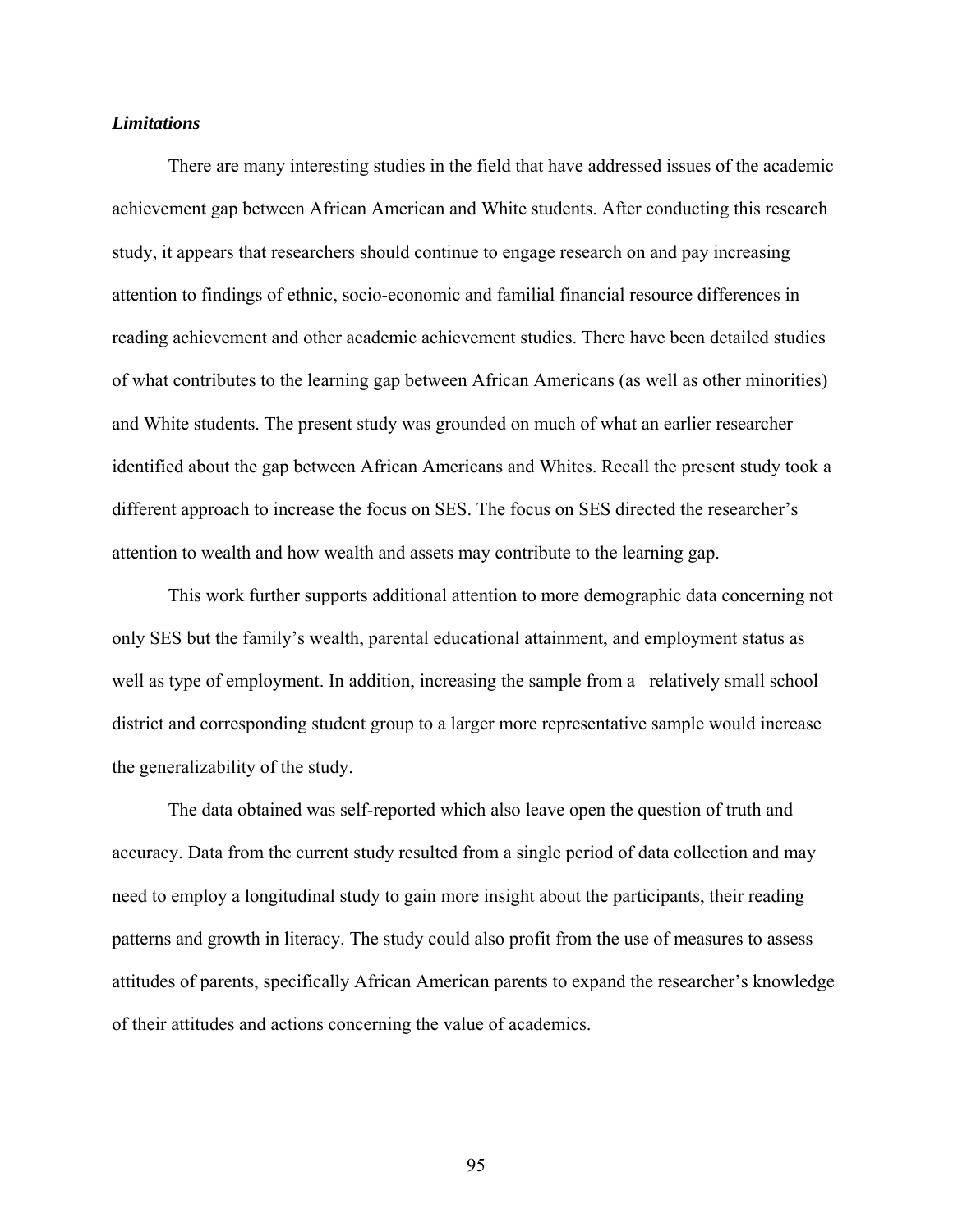## *Measures*

Concerning the measures used in the current study, Dibels is a test of reading skills used throughout the nation's schools. It is a very controversial assessment; some argue that it is a very valuable tool in assessing reading achievement while others find fault in the measure's focus on being used primarily as a screening test (Garan, 2007). The current research utilized Dibels to assess reading achievement only because it is the assessment used in the schools. Research on the SAT 10 provided evidence that females outperformed males and White students outperformed African American students. Data analysis from the current research is consistent with these normative trends.

The data collected with the present research population provided evidence of a gender effect when assessing ERAS that remained even after using SES as a covariate. In a similar study on attitudes toward reading it was also found that females consistently possessed more positive attitudes towards reading than males across grade levels.

Unlike the current study where African Americans possessed more positive reading attitudes than their white peers, the authors of the ERAS did not focus on differences by ethnicity. Therefore there was no data collected on ethnicity of the participants when constructing the ERAS (McKenna et al, 1995).

It is important to note that since the current study observed upper elementary school children, recurring trends from the research on reading provided evidence that reading attitudes can be measured reliably at the elementary school level (McKenna and Kear, 1990).

As with the findings on the ERAS, data collected from the CAIMI also provided evidence that there is a gender effect. This finding contradicts findings by Gottfried (1985) that indicated gender and SES were not factors related to CAIMI scores. This may be due to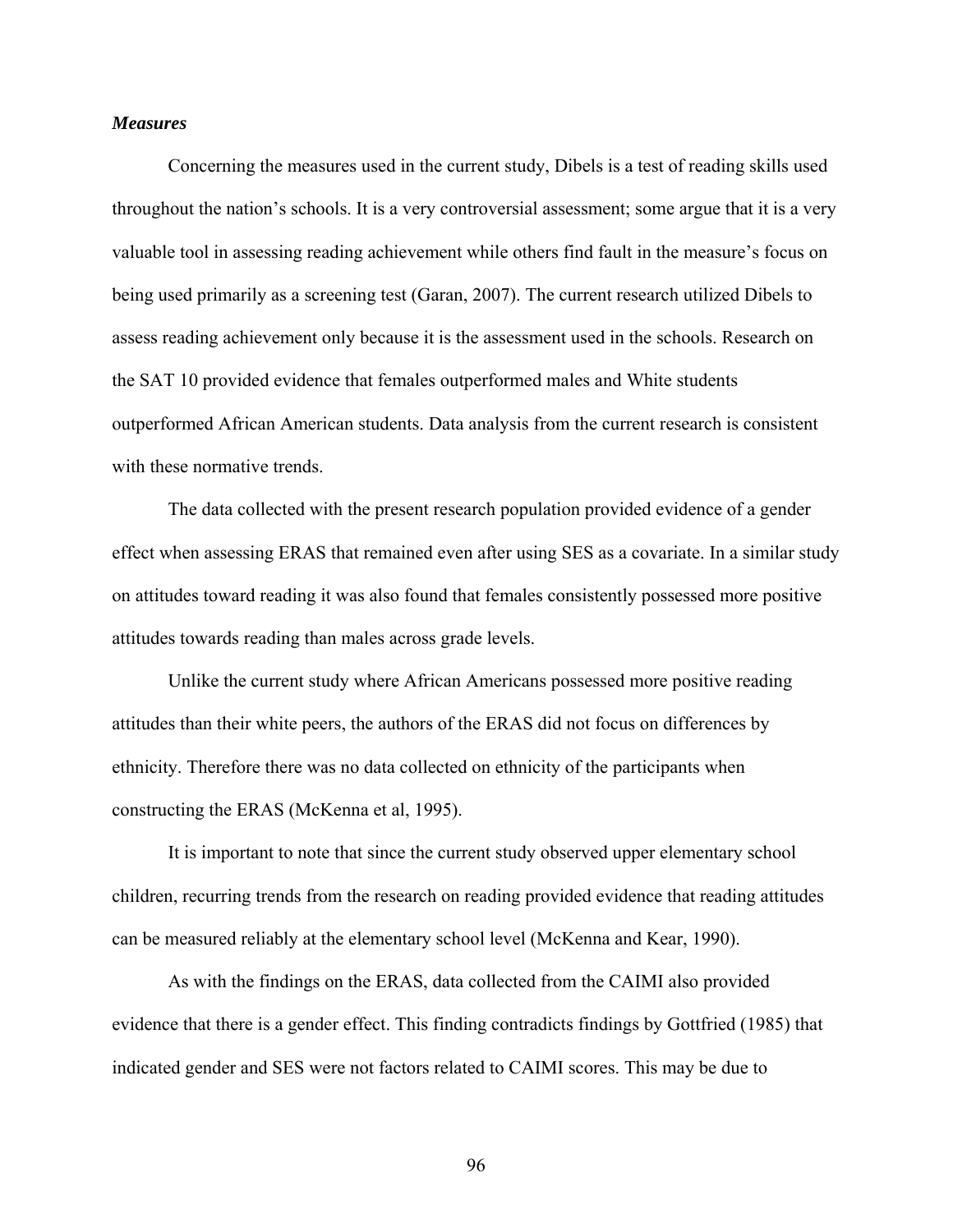Gottfried's main focus and interest to develop a tool to assess student intrinsic motivation as well as the developmental processes of intrinsic motivation) of young children to adolescents. Thus the present study recalls the fact that reliability was demonstrated with no differences found as functions of gender, race, or IQ (Buros, 1987). Further, Gottfried did not focus on class differences during the construction of the CAIMI (Bornstein & Bradley, 2003).

## *SES and Class*

SES is basically defined as an individual or family's income, education, occupation and wealth which in turn place an individual or family in a particular status (Yu and Williams, 1999). Yu and Williams defined SES as a broad construct that can characterize various aspects of social stratification. Social class is considered to be less broad. Social class refers to any indicator of social stratification. Yu and Williams (1999) further define social class as conceptually meaningful within the framework of a specific theory of class.

There is a great deal of academic achievement research in the literature that schools are putting forth great efforts to combat the learning gap. Countless reforms have been implemented to address the social and economic implications of the black - white achievement gap. Research in the literature seems to have turned its direction towards SES as a major determinant of the gap (Brown-Jeffy, 2008, Farkas, 2002). SES has been discussed in the literature as being a factor in the black – white achievement gap in that White students continue to outperform African American students. However, as mentioned earlier Ogbu's 2003 Shaker Heights study suggested that SES was not a major factor by observing middle class African American families that were just as economically stable as White families. He emphasized that negative peer relations and a sense of not belonging (community forces) as major deterrents to academic engagement (Gibson, 2005). While Ogbu suggested community forces and not SES, other researchers focused heavily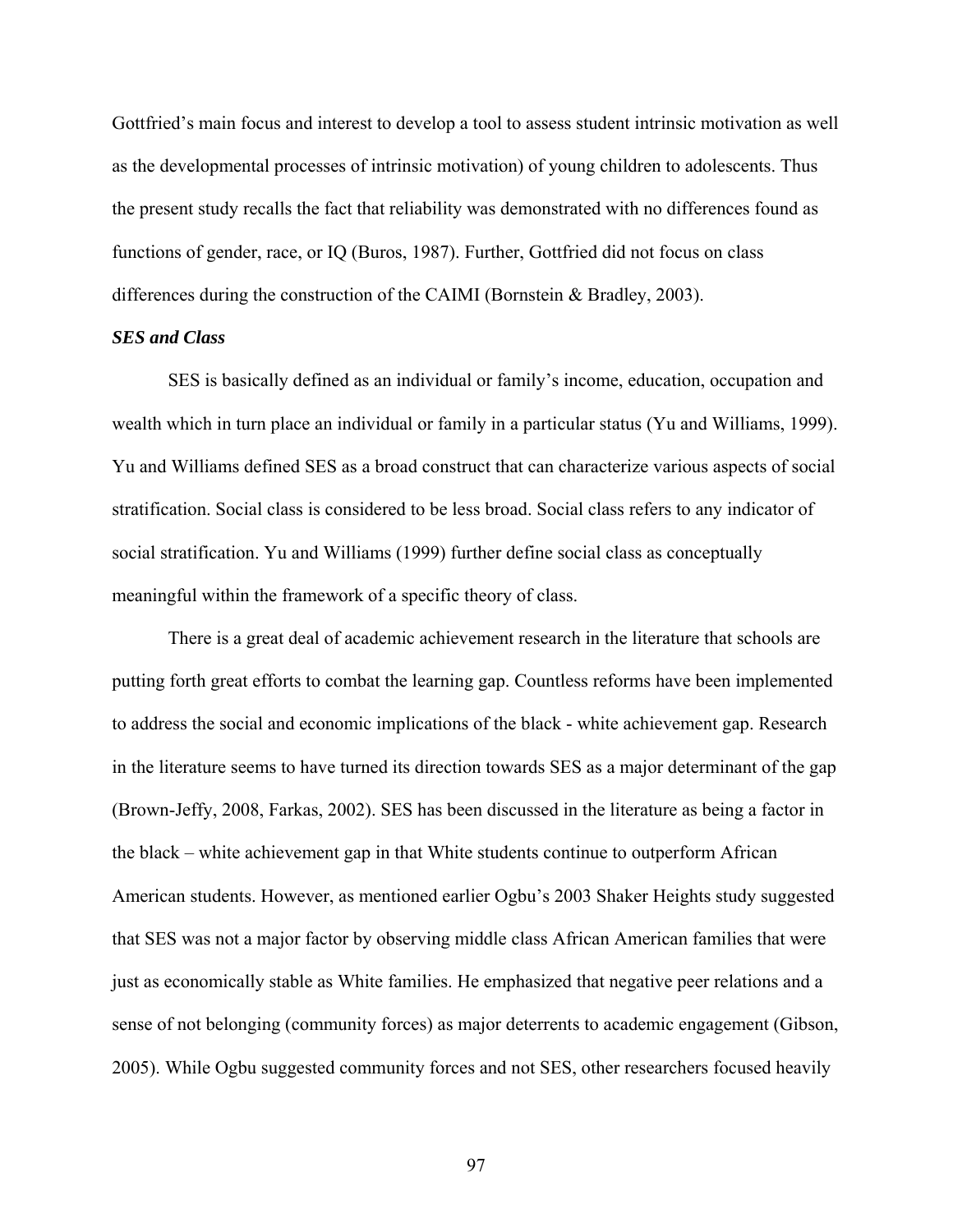on SES from a different perspective. Bear in mind the current study does not support Ogbu's claims.

The following summation of research may be helpful in trying to grasp the conclusions from Ogbu's (2003) study in the affluent Shaker Heights, OH suburbs where African Americans did have similar socio-economic statuses. Recall that Ogbu's primary focus was on what he believed was mis-treatment of African Americans in a society dominated by Whites. His main interest was in how African American students interpreted how they were being treated in the school system and more importantly how they responded to how they were treated. His interests derived from previous works in achievement gap research which concluded that African Americans did not value academic achievement for fear that it would not help them concerning upward mobility. Based on Ogbu's observations, the issue of social class / wealth may be very suitable for consideration in this study.

Rothstein (2004) indicated that social class is an issue due to the type of wealth or assets that families possess. It is has been noted that White families have greater economic mobility and is therefore able to pass their economic advantages onto their children creating a healthy cycle for upward mobility (Isaacs, 2007). A longitudinal study commencing in 1968 followed individuals aged 0-18 into adulthood through a study called the Panel Study of Income Dynamics (PSID). This yearly survey collected information pertaining to family characteristics such as income. The PSID concluded that when the variable income is controlled for then there are no major differences in African American and White mobility experiences. The significant difference was observed when income groups were a factor; White children were found to be more upwardly mobile than African American children. Children were compared from the middle income group. African American children were similar to the White children in the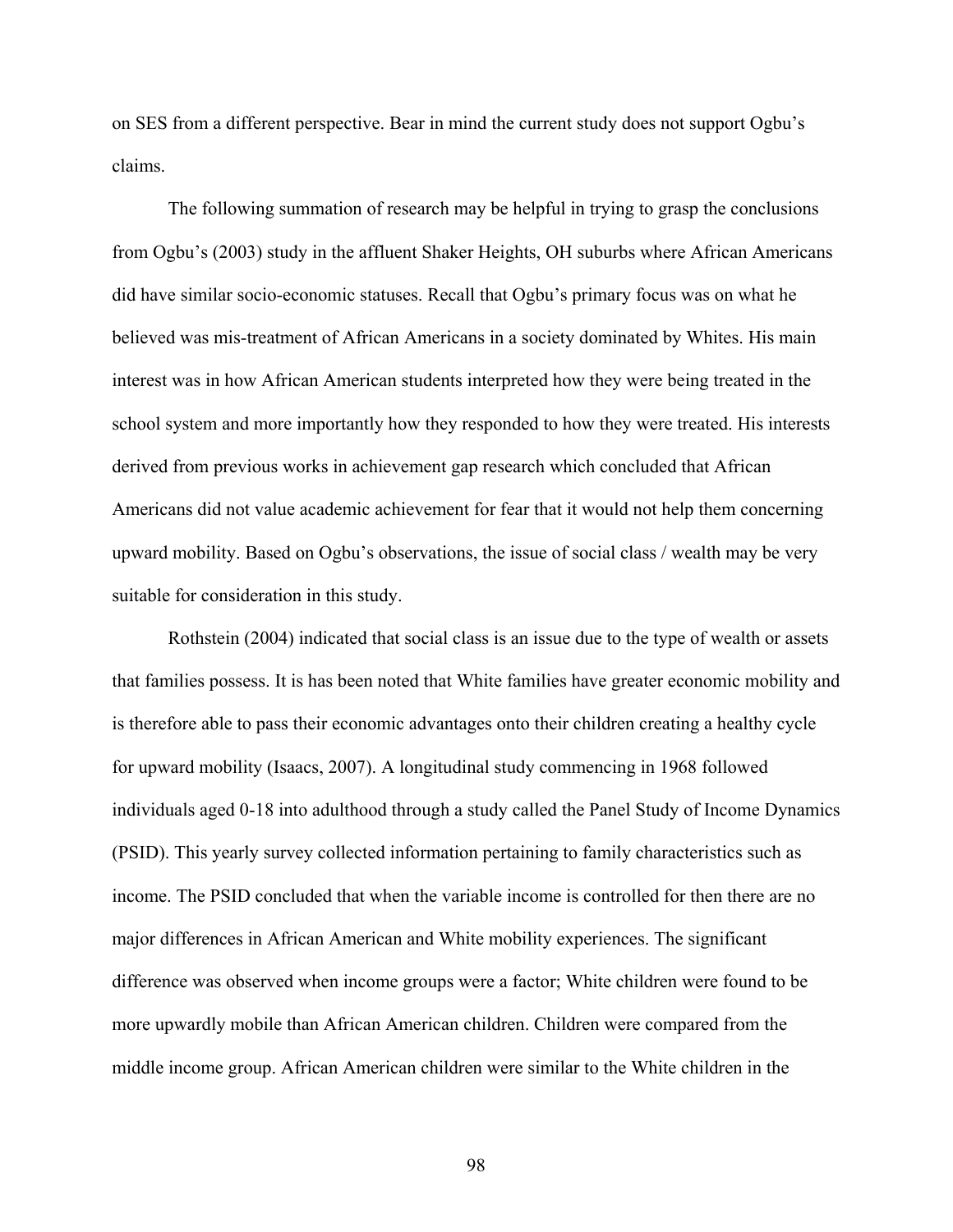overall scheme of upward mobility but lagged behind White children within income groups. This finding resulted from evidence showing African American students fall more heavily into the downwardly mobile group.

Economist Tom Hertz (2005, 2006) conducted a study resulting with similar conclusions. Hertz (2005, 2006) found similar mobility patterns where African American children were trapped at the bottom of the income distribution. He concluded that this intergenerational persistence of poverty resulted from historical experiences of African American children. Shapiro and Oliver (2006) indicated that mobility considered in terms of wage earnings show evidence that African American middle class has materialized since World War II, but the nonhuman means of production remain largely beyond its grasp. Based on much of the research conducted in the field, it appears that assets and wealth are major determinants of African Americans lagging behind their White counterparts in academics.

Using free and reduced lunch to determine SES status, those receiving free or reduced lunch is considered to be at a socio-economic disadvantage. Clark (2007) found that with regard to social class that the majority of "lower achieving" students received lunch from the federal school lunch program. Although the current study supports the notion that SES is a major determinant in the achievement gap, the idea of social class is indeed an issue. Class is a little different from SES in that class derives from the elements (income, education, and occupation) of SES. Social class along with race has been a factor in schooling as well as social and economic circumstances (Rothstein, 2004). The question becomes is low achievement of African American students grounded in culture or economics. Rothstein (2004) suggested that culture and socioeconomic status can not be separated. For instance, bear in mind this research discussed early on the historical assumption that African Americans devalued education because it did not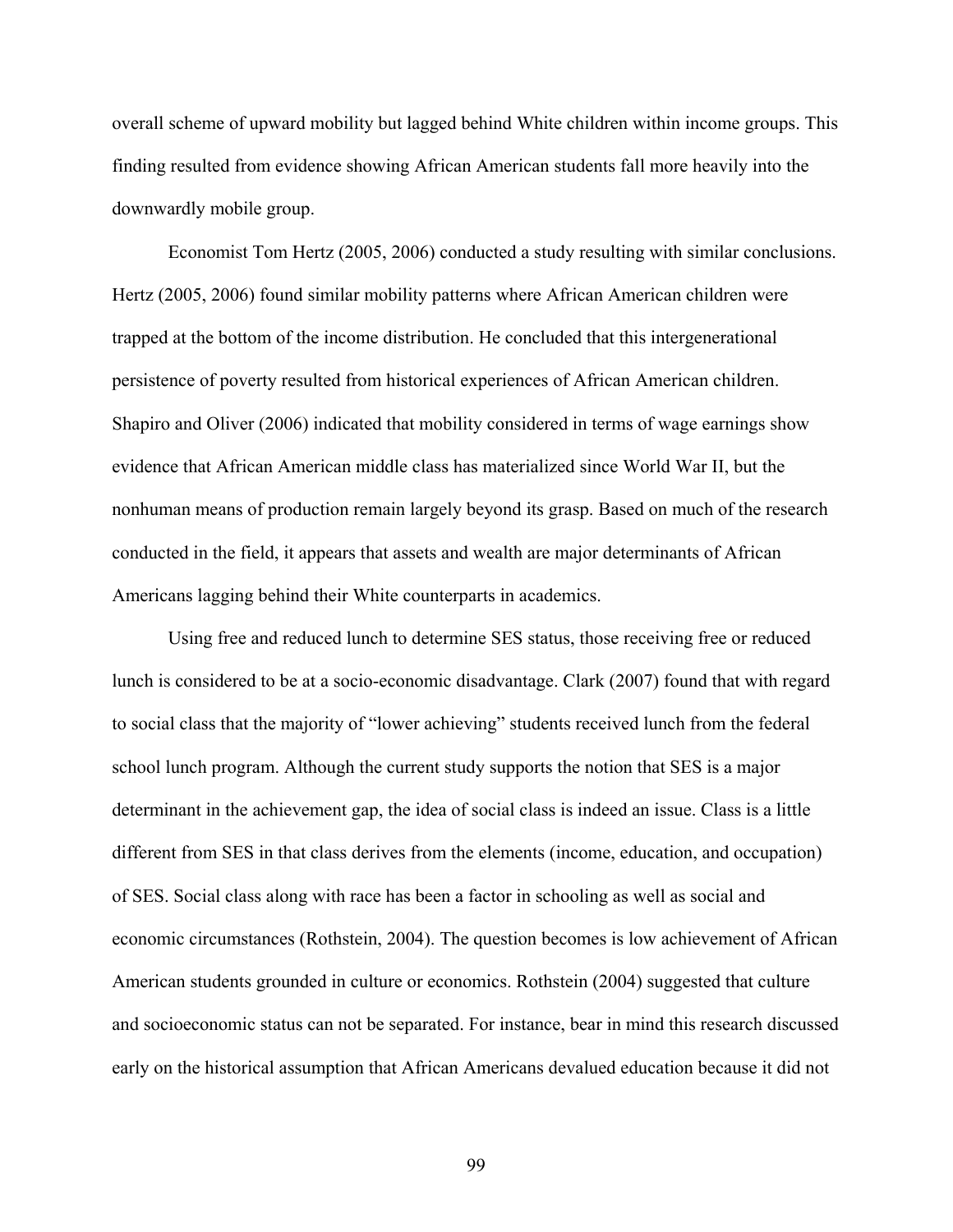pay off in an economical sense. Regarding this statement, the act of devaluing education is hardly likely to be eliminated with cultural appeals and social and economic policy reforms (i.e. affirmative action).

Research indicates that there have been many educational policy reforms designed and implemented as a means of closing the academic gap between minority and White students with school reforms. Again these attempts were futile as school reforms are simply not sufficient. Based on the current research, there needs to be a huge investment of time and resources to address the gap in academics and reading. Concerning the school system, increased instructional time for those who need additional supports may be beneficial. It is the type of structural barriers that may gain trust in the school system for those parents who feel that the schools are failing their children. Further parents need to be committed and take responsibility for the children's reading and learning goals. Decent job opportunities for those who are disadvantaged would be beneficial to allow for families to participate in cultural activities. Exposure to leisure and cultural activities may expose the child to new opportunities to learn and create habits of mind that fosters new meaning to learning.

The No Child Left Behind Act is a decent attempt to close the achievement gap in that it provides federal dollars to those who have been historically underserved. The NCLB act also charges schools to be held accountable to ensure that all children are educated successfully. This is done by reauthorizing federal programs to focus on improving the performance of primary and secondary schools by increasing the standards of accountability. The NCLB act too has been scrutinized for its futile attempts to successfully close the achievement gap.

It appears that providing increased funding under the NCLB act for low income students is not enough to properly address the achievement gap between groups of students in school.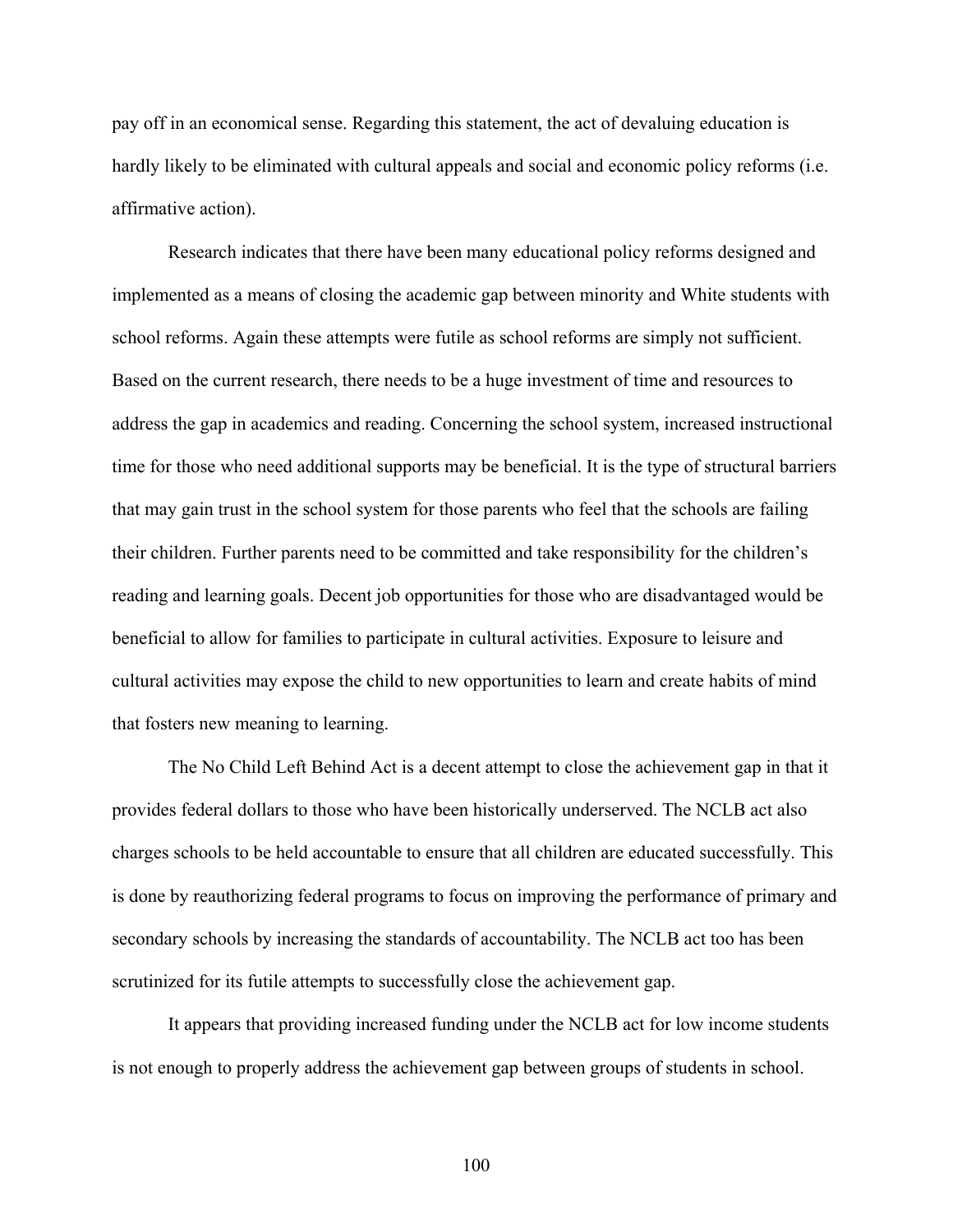This is where the concept of class becomes an important part of addressing the closure of the achievement gap.

According to TKMC (2005), one of the most significant mechanisms through which SES has an effect on health outcomes is access to healthcare (p.10). Rothstein (2004) used an eloquent example of students from low SES backgrounds and the notion that these students receiving better instruction in the classroom may not be sufficient because the student may have vision problems. Rothstein (2004) suggested that you can't read if you can't see and suggested that funding be used in these cases to put an optometric clinic in the school due to a child being apart of a lower socio economic family may not support his or her abilities in accessing vision services. This example strengthens the SES or class argument as it is believed higher SES groups are more likely to make use of preventative services available within the healthcare system which therefore mediates health risks (PHAC, 2005, Berliner, 2005). An important aspect to consider is adequate and proper healthcare for those who are in disadvantaged homes. Proper healthcare is vital in that routine eye exams are necessary to ensure children can see to read, proper nutrition i.e. breakfast so that children are not hungry and can focus on learning, proper dental care where children do not experience on going toothaches that distract them from classroom instruction. The list of hindrances can become exhaustive and suggests that class is very much an issue concerning the achievement gap. Another facet of the learning gap derives from the lack of being exposed to meaningful community events and activities.

It appears that the problem may be that children from disadvantaged backgrounds do not have means of exposure in terms of cultural, community leisure and recreational experiences, or opportunities to engage in activities designed to enrich learning experiences such as after school programs. Such experiences are credited for providing optimal learning experiences such as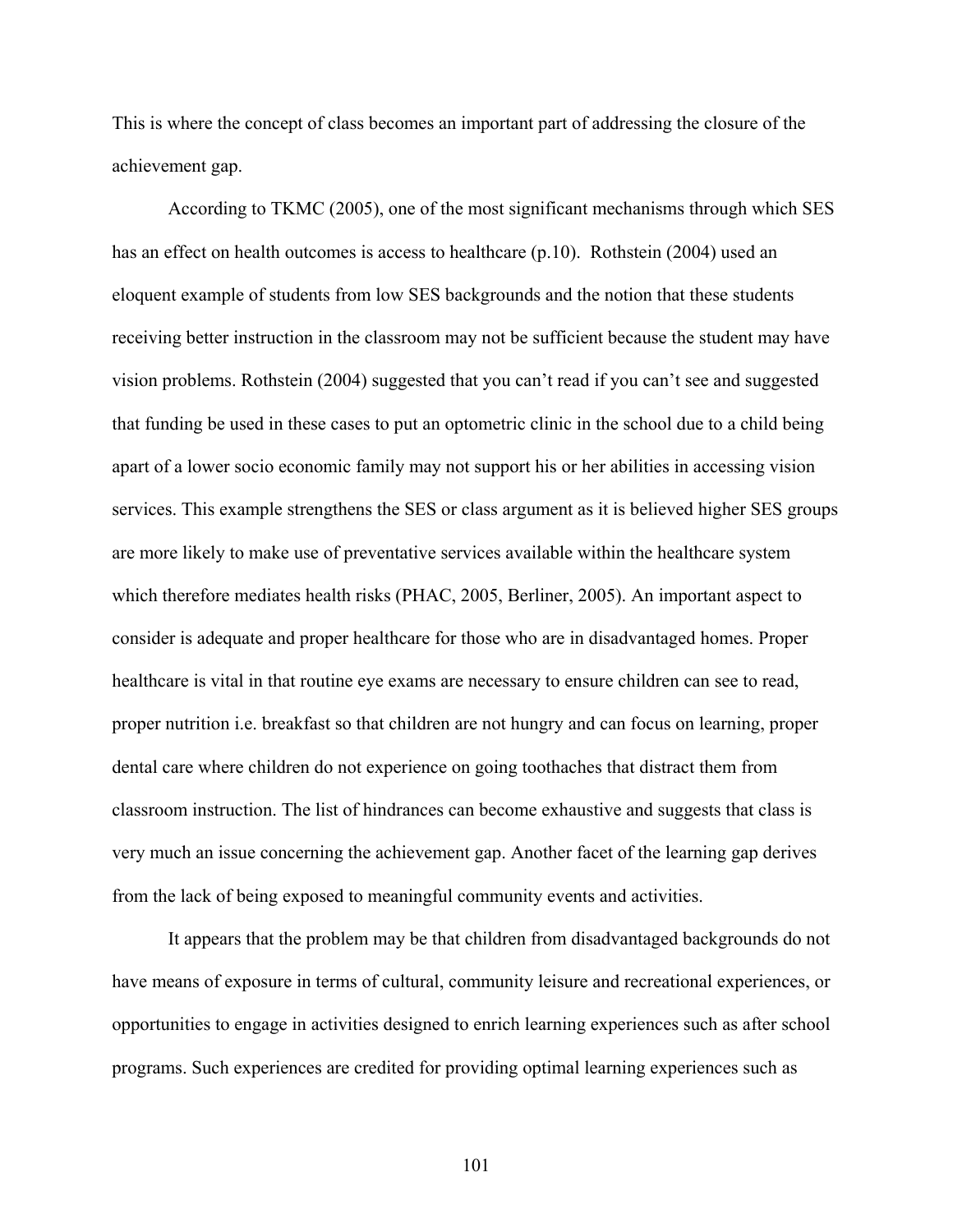traveling outside of their environment, visiting museums, zoo, participating in arts such as ballet, gymnastics, etc., anything to build upon classroom knowledge and enhance thinking skills. The ability to grasp these type experiences should certainly prompt or motivate children to become more curious about the world they live and possibly seek further information by reading books, hence strengthening the reading and narrowing or closing the reading achievement gap in African American and White students.

Concerning the current study, there are no extra activities in the communities outside of school that invites children to enriching activities that may stimulate and create cultural and organizational extra activities. The focus community has little or no industry. Based on the area observed, children from low SES backgrounds may not have adequate resources (financial, transportation, knowledge of events) to access outside activities. The rural community the researcher focused on does not have certain businesses that people in neighboring communities may take for granted such as a movie theater, Wal-mart stores, large grocery store chains i.e. Bruno's, Publix, Food-Max, ballet classes, athletic clinics, gymnastics, museums, etc.

With the condition of the current economy, if transportation is not a problem for many of these disadvantaged families, the issue of affording such opportunities may be problematic. The achievement gap can also be addressed in terms of the economy as it further hinders some people from obtaining financial resources. This problem is two-fold at best as you stand a better chance in gaining capital by means of education which in turn translates into financial, cultural, and social resources. Again this issue relates to class. Previously it was discussed how class expounds from the notion of SES. It was discussed how capital is transmitted from generation to generation, hence building and solidifying capital for the next generation. Based on knowledge and experience of the rural area observed in this research, the research area can be considered as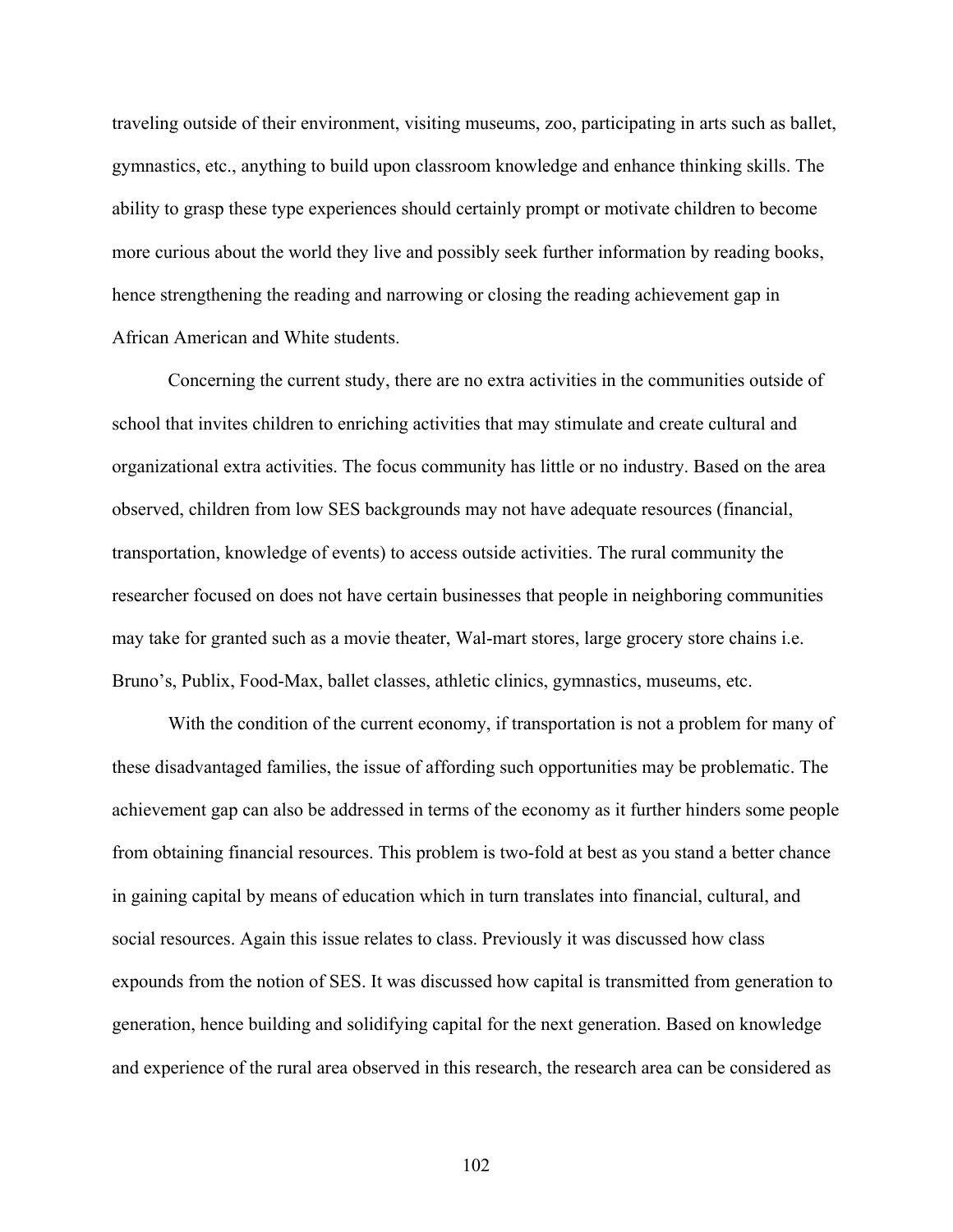a breeding ground for disadvantages especially for African Americans as it is not likely that African Americans are able to transmit capital throughout the generations. Neither does this rural area produce adequate opportunities for financial gain. The current research provides data to suggest that White students are scoring higher on tests that measure achievement. This research noted that the achievement gap between minorities and White students may very well be affected by SES and class. Again based on familiarity with the rural area observed, there is an evident transmission of capital from generation to generation within some of the White families.

The literature in the education field is plentiful in its discussions on SES, class, and wealth or assets and how they may affect academics. The rural school district observed is very similar to the research presented in the literature in terms of African Americans not being exposed to assets that are or can be transmitted into an upwardly mobile state. Based on the current study, location may be a small issue in that the rural district does not have readily available attractions i.e. movies, skating rinks, museums etc. Like some of the research previously mentioned, the real problem becomes the amount of assets or wealth acquired by a family in order to access extra activities outside of school. Historically African Americans do not possess the type of wealth or assets (especially in southern rural areas as there are few opportunities to gain wealth) that can be transmitted throughout generations worthy of building and continuously producing capital. Therefore despite the location, the power to obtain goods and services is crucial for economic mobility. For instance, some individuals in city areas have access to movies, museums, etc but may not have money or transportation to access extra curricular activities. Additional research should be conducted to focus more on assets and wealth to further assess if location is not an issue as it appears from research observed.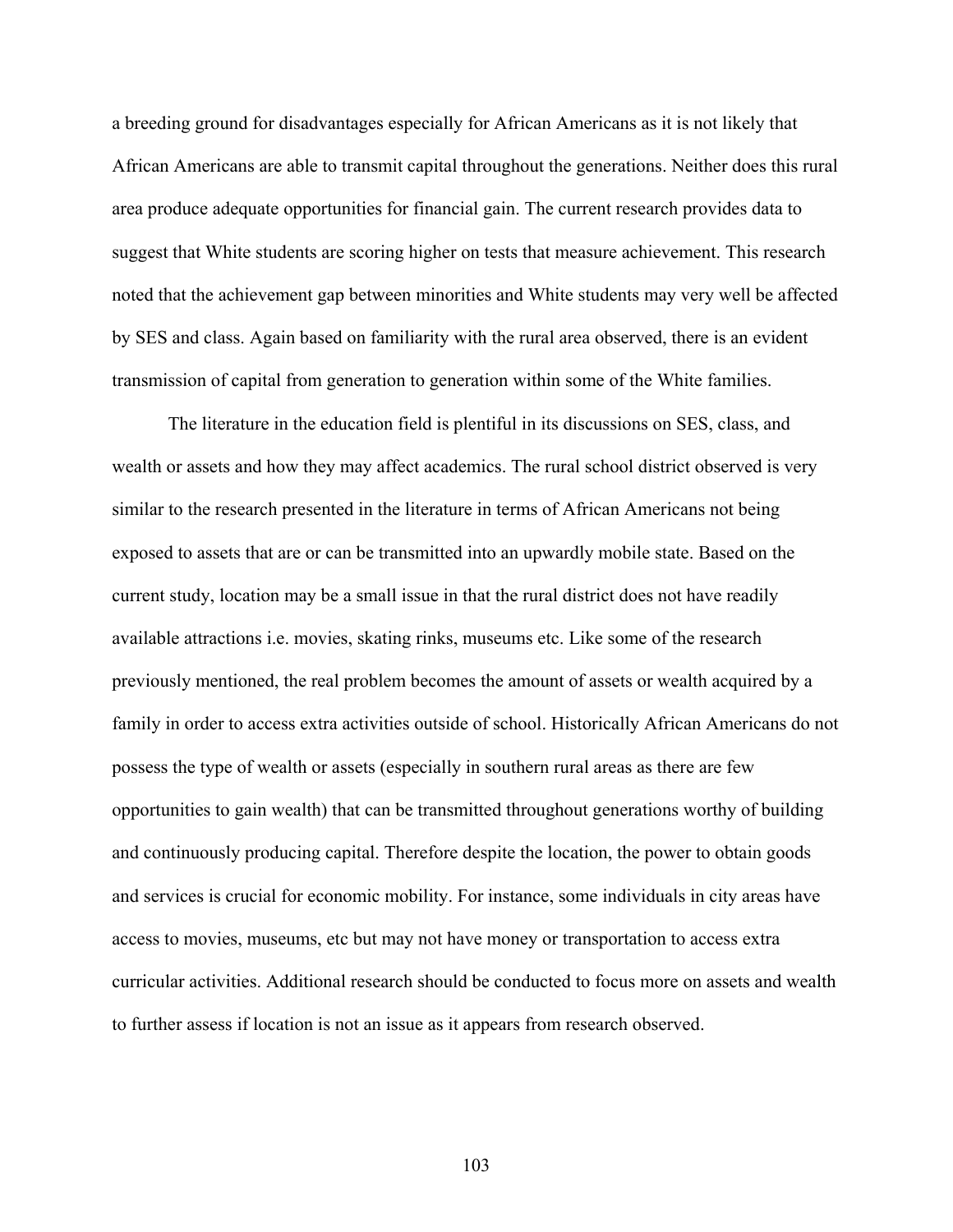The rural area observed for this research study exemplifies an area not too conducive for those who are disadvantaged. The area focused on does not afford opportunities to produce economic gains. Hence, this is relevant to Ogbu's interest in the idea that maybe African Americans did not value academics because it would not stimulate economic advantages for them.

#### *Research Recommendations*

The present study suggests that there are many opportunities to engage in research concerning the reading achievement gap and intrinsic motivation between African American and White students. Additional research is warranted for several reasons. First, the data collection process needs to be extended to include other assessments to capture more insight about the family dynamics in regards to family involvement, as well as to capture a sense of family assets.

Ford (2007) suggests that large scale change must first be implemented locally. Ford speaks of "concentric rings of influence" that include factors related to school, the family home, social, health, and psychological issues that affect school achievement. Many researchers dismissed research suggesting the achievement gap derived from genetic inferiorities and suggested environmental factors were heavy influences (U.S. Department of Education, 2000a; Viadero, 2000). Some researchers suggest that good teaching practices weigh heavily in addressing the achievement gap (The Teaching Commission, 2004; Hanushek, Kain & Rivkin, 2003).

Second, the need to observe assets may assist in generating discussion on ways to help people rise above poverty and assume valuable assets. Finally, a longitudinal study would be beneficial to gain a better sense of children's attitudes about reading and intrinsic motivation over a period of time as opposed to capturing reported data in a single period.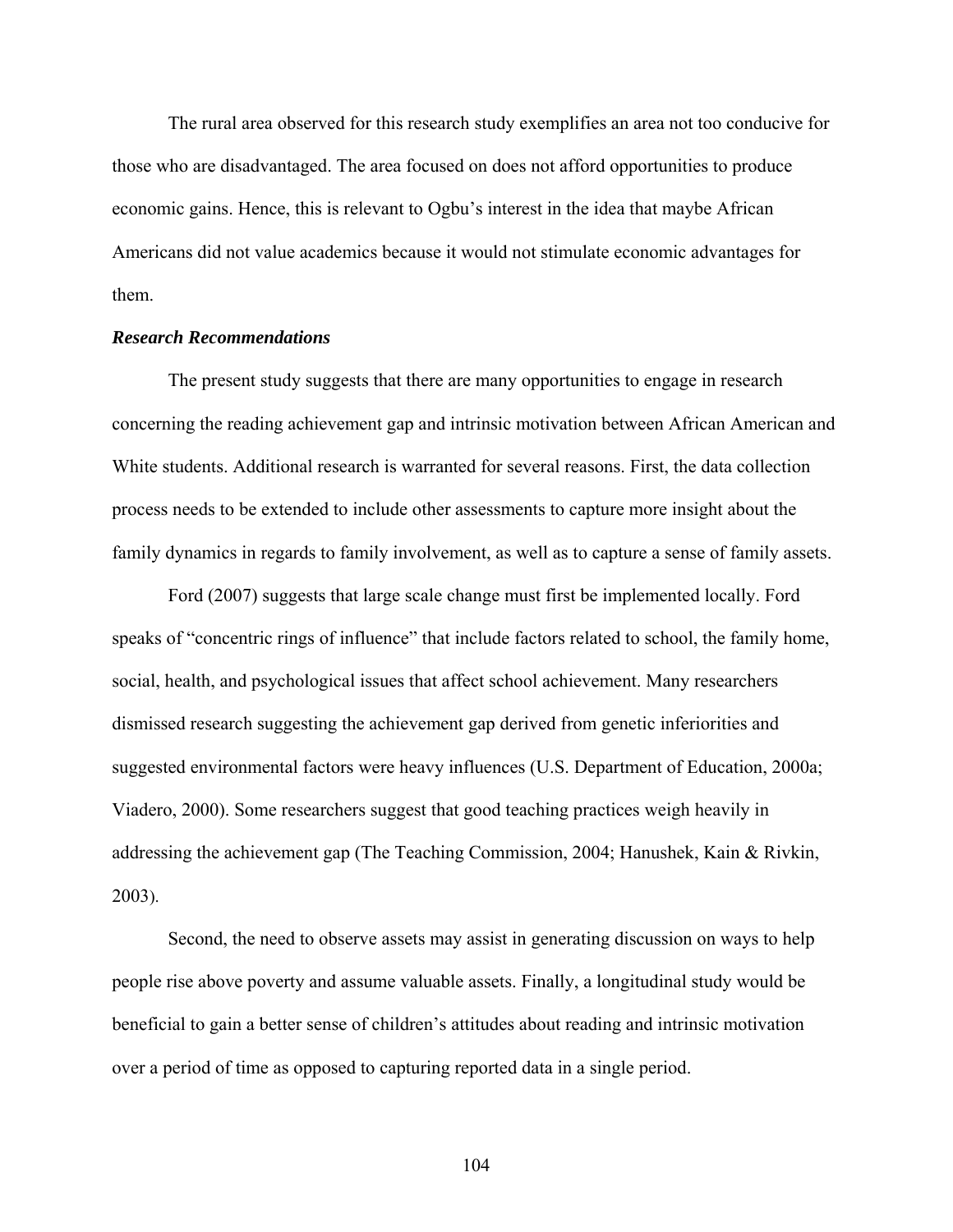The main significance of replicating a study of the nature would be to assess the ideas of social class and assets (familial economic value) to see if there are any significant effects present. In replicating this study, researchers could make an attempt to talk with families about their assets and wealth as opposed to observing SES by using children's free and reduced lunch as indicators.

Although the current research challenges Ogbu's thoughts on the cultural ecological theory in that socio-economic status and social class are thought to be key issues concerning academic disengagement. A longitudinal study would be helpful if it placed a stronger emphasis on parental attitudes to assess if Ogbu's belief that history continues to be deeply embedded in many African Americans which hinders a positive attitude and negates demonstrating or encouraging intrinsic motivation to succeed in academics in preparation of upward mobility.

#### *Conclusion*

The current study suggests socio-economic status and social class may present vital concerns for the rural area observed. Evidence (i.e. issues surrounding SES and class) provided by this study propose similarities of other studies conducted to observe the academic or reading achievement gap and intrinsic motivation between African Americans and White students. Social class appears to be more critical in that it speaks to assets and how assets are transmitted through the generations for upward mobility.

It is believed that students from disadvantaged homes can defeat the odds. Demonstrating intrinsic motivation, succeeding in reading and academics as a whole may be a good starting point to excel in academics. Those students who were from the higher SES stratum are more than likely exposed to greater wealth and assets. It appears that just having good attitudes are very important but not enough to overcome the disadvantages of being poor. Children need to be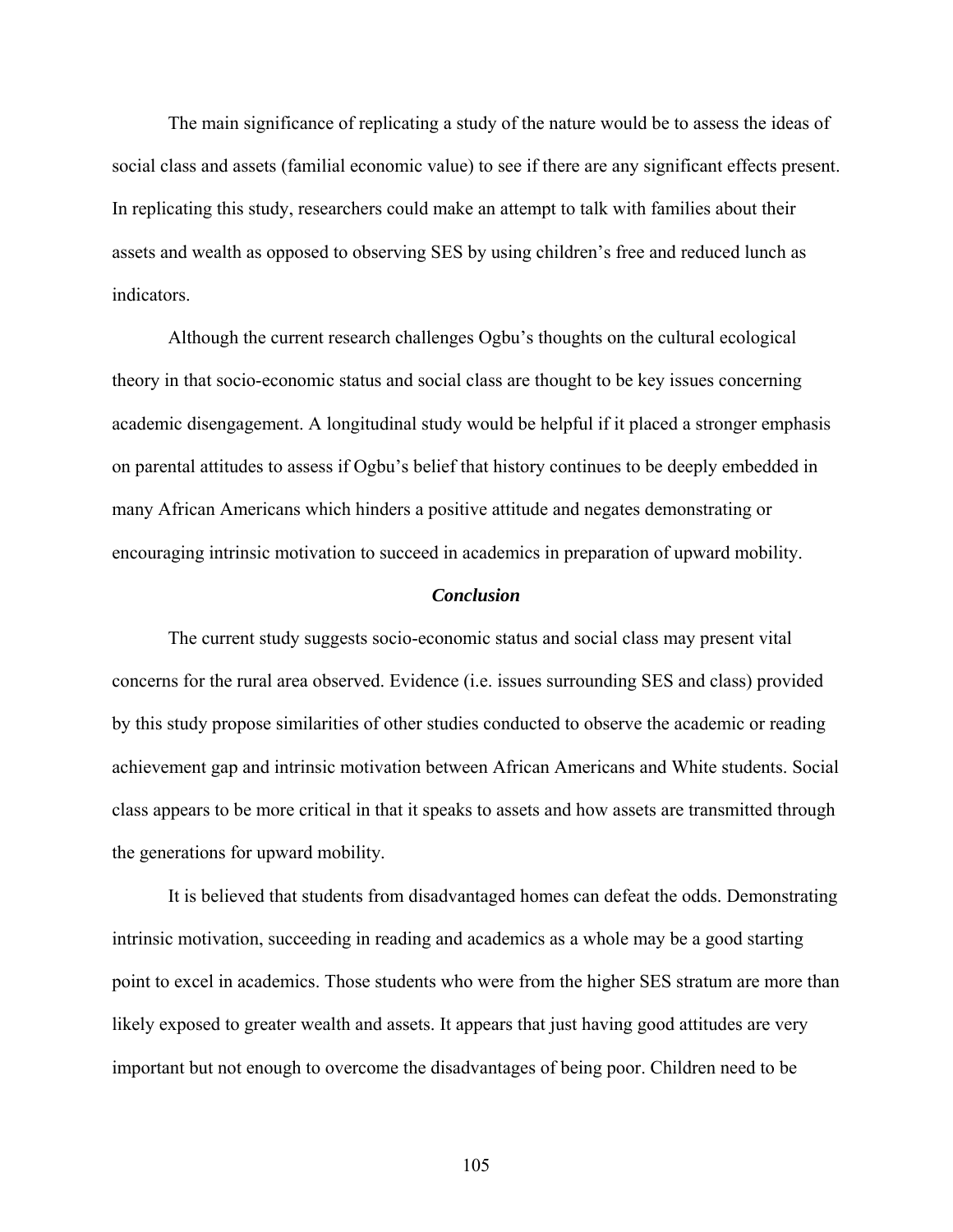exposed to various sources to enhance and cultivate their abilities outside of what is learned in school. A wealth of experiences can very well motivate students to see additional opportunities to gain knowledge and to cultivate resources that could possibly initiate a means for upward mobility. This is not to say that a student has to come from a wealthy family to be intrinsically motivated to master reading. This research simply concludes that the disadvantages families from low SES backgrounds coupled with an economically disadvantaged residential area in which they live may result in disadvantaged students who continue to lag behind peers who have more advanced opportunities to accumulate academically relevant resources or assets.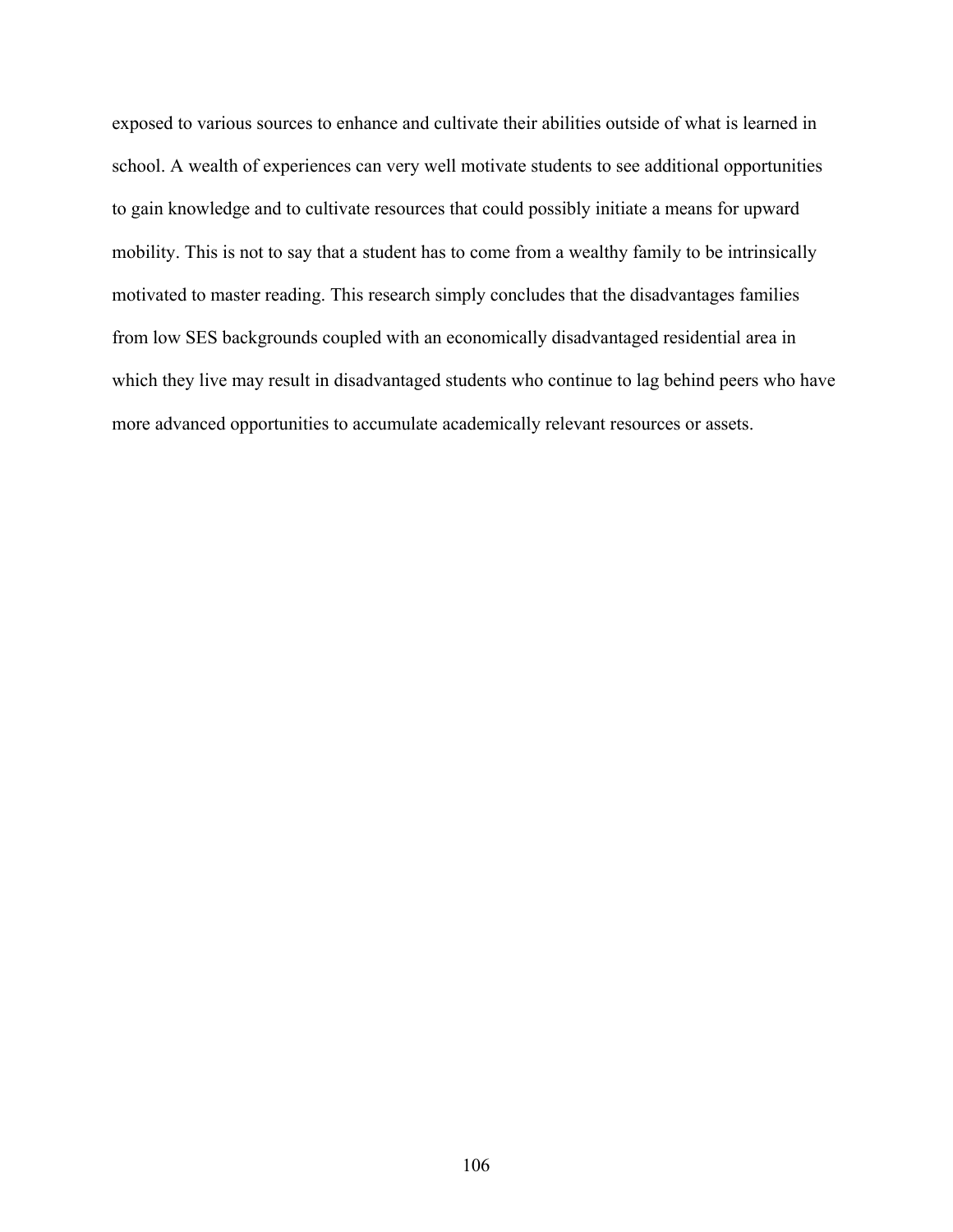#### **REFERENCES**

- Adger, C. T., Christian, D., & Taylor, O. (1999). *Making the connection: Language and academic achievement among African American students.* Washington, DC: Center for Applied Linguistics.
- Ainsworth-Darnell, J. W., & Downey, D. B. (1998). Assessing the oppositional culture explanation for racial/ethnic differences in school performance. *American Sociological Review*, *63*, 536-553.
- Alabama State Board of Education (n.d.). *Shelby County Board of Education.* Retrieved February 1, 2007, from http:/ [www.shelbyboe.k12.al.us/testing.aspx#sat](http://www.shelbyboe.k12.al.us/testing.aspx#sat)
- Alabama State Board of Education (n.d.). *Elementary and secondary education act materials.*  Retrieved March 6, 2007, from http:// [www.archives.nysed.gov/edpolicy/find/ASA-](http://www.archives.nysed.gov/edpolicy/find/ASA-ESEA_pub.shtml)[ESEA\\_pub.shtml](http://www.archives.nysed.gov/edpolicy/find/ASA-ESEA_pub.shtml)
- Alabama State Board (n.d.). *Accountability Reporting System*. Retrieved January 31, 2009, from http:// [www.alsde.edu/Accounting/preAccountability.asp](http://www.alsde.edu/Accounting/preAccountability.asp)
- Anderman, E. M., & Maehr, M. L. (1994). Motivation and schooling in the middle grades. *Review of Educational Research, 64*(2), 287-309.
- Anderson, R. , Wilson, P., & Felding, L. (1988). Growth in reading and how children spend their time outside of school. *Reading Research Quarterly*, *23*, 285-303.
- Babbie, E. (1990). *Survey research methods* (2<sup>nd</sup> ed.). Belmont, CA: Wadsworth.
- Baker, L., Afflerbach, P., & Reinking, D. (1996). Developing engaged readers in school and home communities: An overview. In L. Baker, P. Afflerbach, and P. Reinking (eds.). *Developing engaged readers in school and home communities* (pp. xiii-xxvii). Mahweh, NJ: Erlbaum.
- Baker, L. , Scher, D., Mackler, K. (1997). Home and family influences on motivations for reading. *Educational Psychologist, 32*(2), 69-82
- Baker, L. Mackler, K. Sonnenschien, S., & Serpell, R. (2001). Parent interactions with their first grade children during storybook reading and relations with subsequent home reading activity and reading achievement. *Journal of School Psychology, 39*(5), 415-438.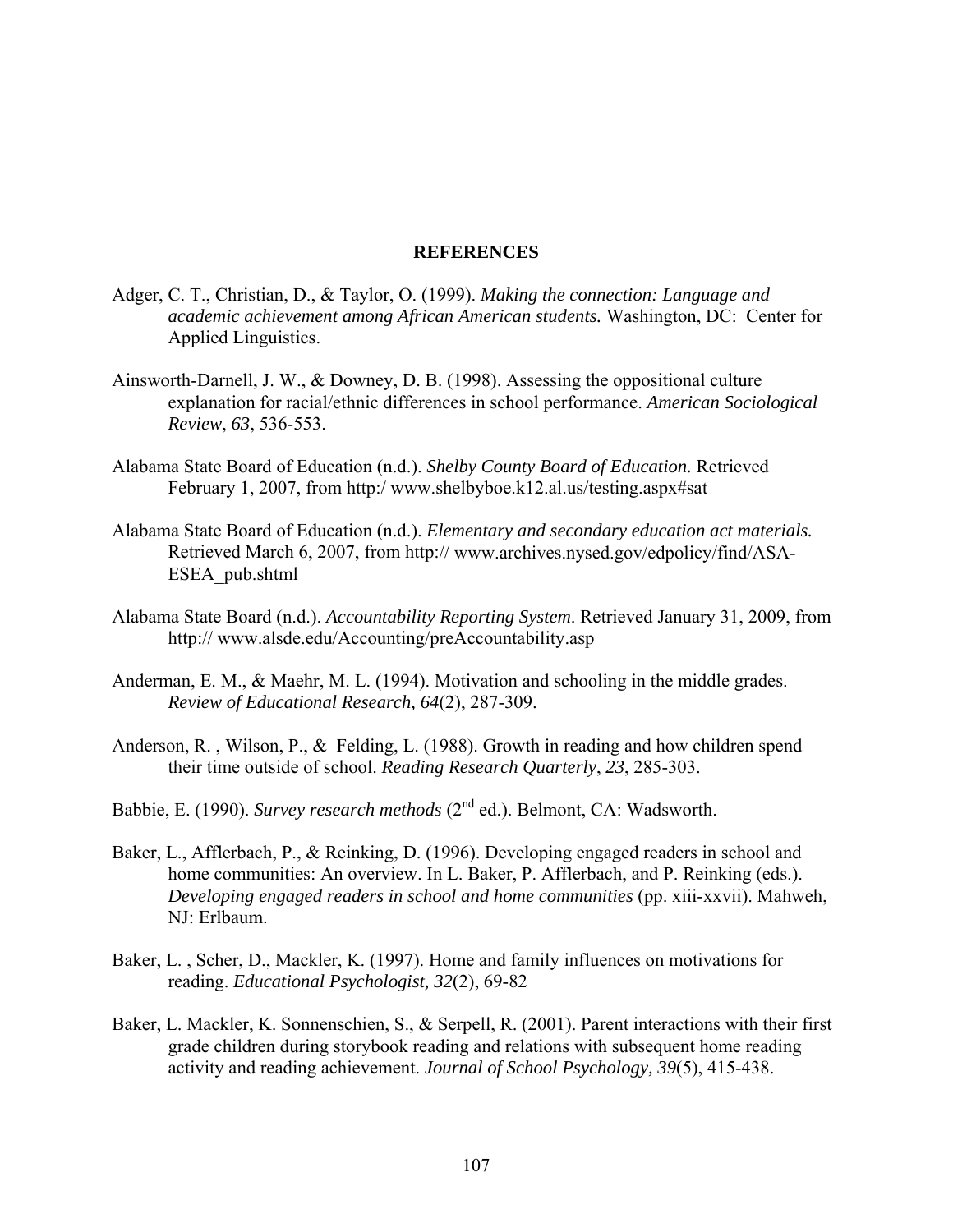- Baker, L., & Wigfield, A. (1999). Dimensions of children's motivation for reading and their relations to reading activity and reading achievement. *Reading Research Quarterly*, *34,* 452-477.
- Bandura, A. (1977). Self-efficacy: Toward a unifying theory of behavioral change. *Psychological Review, 84*, 191-215.
- Bandura, A. (1977a). Self-efficacy: Toward a unifying theory of behavior change. *Psychological Review*, *84*, 191-215.
- Bandura, A. (1977b). *Social learning theory.* Englewood Cliffs, NJ. Prentice Hall.
- Bandura, A. (1986). *Social foundations of thought and action: A social cognitive theory*. Englewood Cliffs, NJ: Prentice-Hall.
- Bandura, A. (1993). Perceived self-efficacy in cognitive development and functioning. *Educational Psychologist, 28*(2), 117-148.
- Bandura, A. (1997). *Self-efficacy: The exercise of control.* New York: W.H. Freeman.
- Barnett, J. E., & Irwin, L. (1994). The effects of classroom activities on elementary students' reading attitudes. *Reading Improvement, 31*, 113-120.
- Bast, J. W.,& Reitsma, P. (1997). Matthew effects in reading: A comparison of latent growth curve models and simplex models with structured means. *Multivariate Behavioral Research, 32*, 135–167.
- Becker, G. S. (1975). *Human capital.* Retrieved January 12, 2007, from http: www. Econolib.org/library/Enc/Human Capital. Html
- Bergin, D. A., & Cooks, H.C. (2002). High school students of color talk about accusations of acting white. *Urban Review, 34*, 113-34.
- Berliner, D.C., (2005,August). *Our impoverished view of educational reform*. Retrieved April 23, 2009, from<http://www.tcrecord.org/content/asp?contentid=12106>
- Boehner, J.B. (2002, April). *Ensuring that every child learns to read by third grade. President Bush's reading first initiative.* Retrieved August 16, 2005, from, http://edworkforce.house.gov/issues/107<sup>th</sup>/education/nclb/factsheetreadingfirst.html
- Boggiano, A. K., Shields, A., Barrett, M., Kellam, T., Thompson, E., Simons, J., & Katz, P. (1992). Helpless deficits in students: The role of motivational orientation. *Motivation and Emotion*, *16*(3), 271-296.
- Bong, M. (1996). Problems in academic motivation research and advantages and disadvantages of their solutions. *Contemporary Educational Psychology, 21,* 149-165.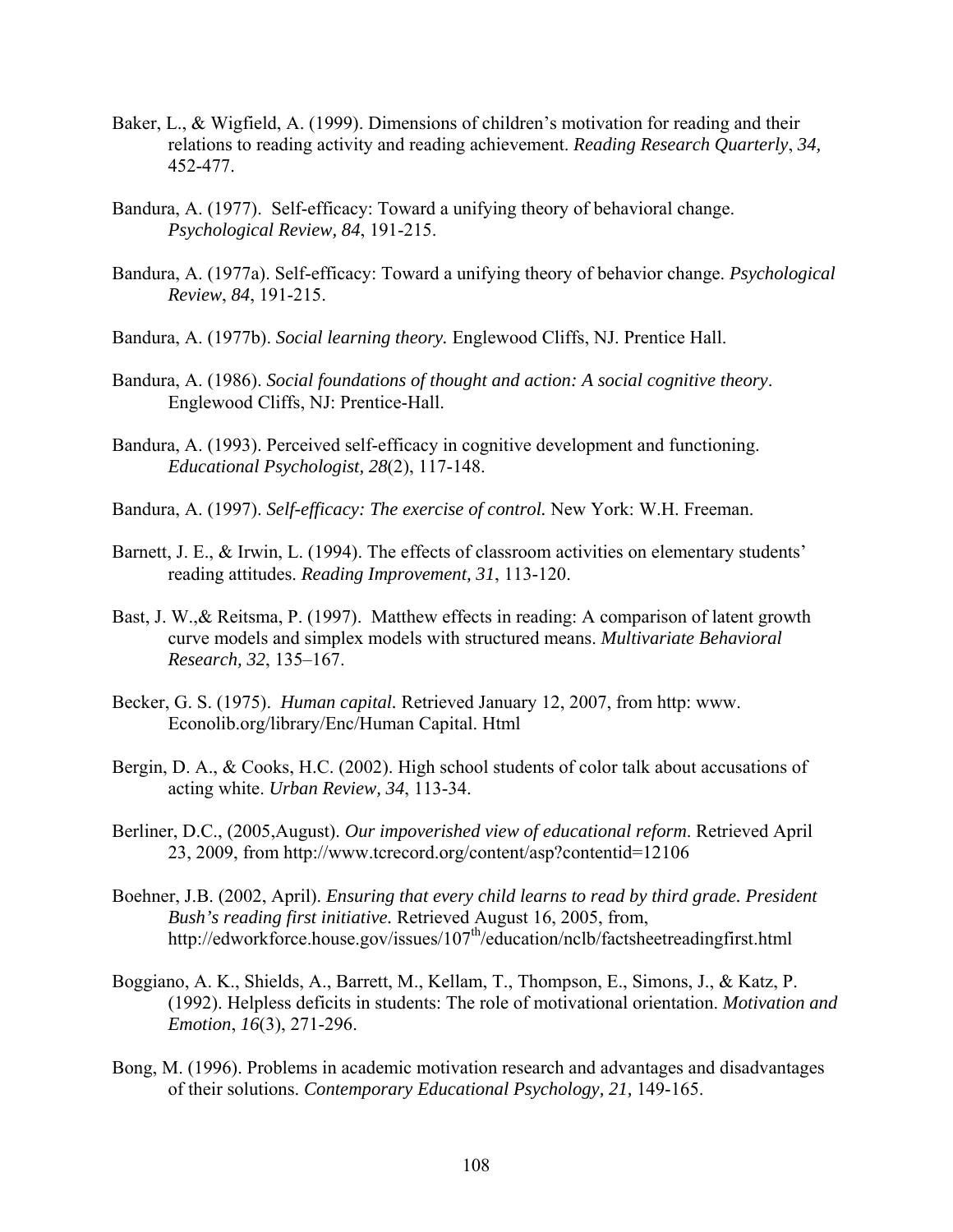- Bong, M. (2001). Between and within-domain relations of academic motivation among middle and high school students: Self-efficacy, task-value, and achievement goals. *Journal of Educational Psychology, 93*, 23-34.
- Borgus,G.(1992). Ethnic capital and intergenerational mobility. *The Quarterly Journal of Economics,* 107, (1), 123-150.
- Bornstein, M. H, & Bradley, R. H. (2003). Socioeconomic status, parenting, and child In bornstein, M. H., & Bradley, R. H. (Eds.). *Monographs in parenting, (2).* Lawrence Erlbaum Associates.
- Bouffard, T, Boisvert T, Vezeau C,, & Larouche C. (1995). The impact of goal orientation on self-regulation and performance among college students. *British Journal of Educational Psychology*, *65*, 317–29.
- Bouffard, T., Marcoux, M., Vezeau, C., & Bordeleau, R. (2003). Changes in self-perception of competence and intrinsic motivation among elementary school children. *Journal of Educational Psychology*, *72*, 171-182.
- Bourdieu, P. (1977). Cultural reproduction and social reproduction. In J. Karabel & A.H. Halsey (Eds.), *Power and ideology in education* (p. 487-511). New York: Oxford University Press.
- Bourdieu, P. (1986). The forms of capital. In J. Richardson (ed.), *Handbook of theory and research forthe sociology of education* (p. 241-258). New York: Greenwood Press.
- Bradley, R.H. & Corwyn, R.F. (2002). Socioeconomic status and child development. In *Annual Review of Psychology*, 53, 371-399.
- Brooks, S. R., Freiburger, S. M., & Grotheer, D. R. (1998). *Improving elementary student engagement in the learning process through integrated thematic instruction*. Unpublished master's thesis, Saint Xavier University, Chicago, IL. (ERIC Document Reproduction Service No. ED 421 274)
- Broussard, S. C., & Garrison, M. E. B. (2004). The relationship between classroom motivation and academic achievement in early school aged children. *Family and Consumer Sciences Research Journal*, *33*(2), 106 -120.
- Brown-Jeffy, S. (2008). School effects: Examining the race gap in mathematics achievement. Retrieved April 27, 2009, from [www.springerlink.com](http://www.springerlink.com/)
- Buros, O. K. (2001). *The mental measurement yearbook* (14<sup>th</sup> ed.). Highland Park, NJ: Gryphon.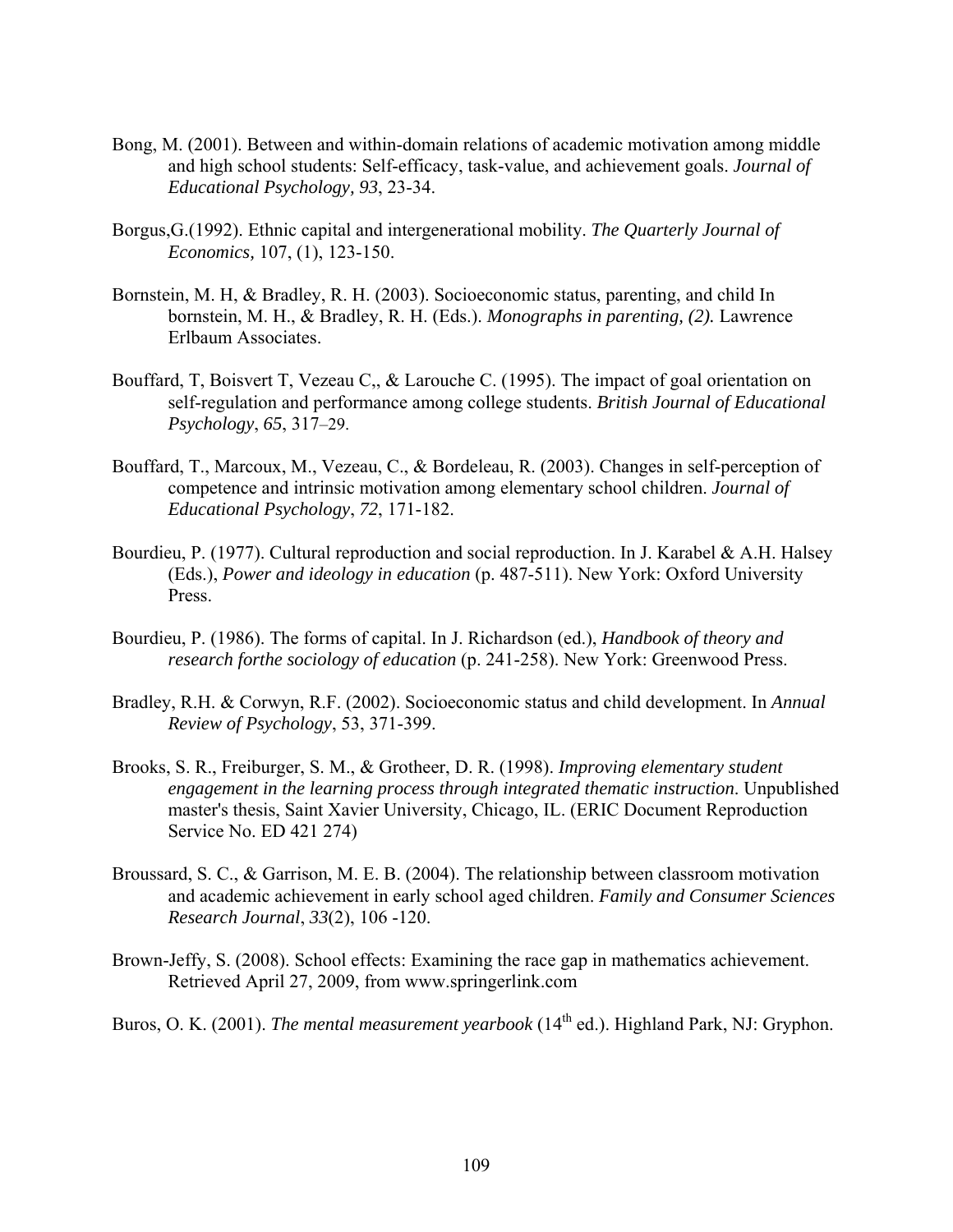- Carlisle, J.F, Correnti, R., Phelps, G., & Zeng, J. (2009). Exploration of the contribution of teachers' knowledge about reading to their students' improvement in reading. *Reading and Writing,* 22, 457-486.
- Carter, D.J. (2004). Editor's review of John U. Ogbu's black American students in an affluent suburb: A study of academic disengagement. *Harvard Educational Review, 74*(4), 470- 473.
- Carter, P. (1999). *Balancing acts: Issues of identity and cultural resistance in the social and educational behaviors of minority youth*. Ph.D. dissertation, Department of Sociology, Columbia University, New York, NY.
- Carter, P. (2005). *Keepin' it real: schools success beyond black and white*. New York: Oxford University Press.
- Cartwright, F. & Allen, M.K.(2002). Understanding the rural-urban reading gap. Retrieved July, 12, 2009 from: [http://www.eric.ed.gov/ERICDocs/data/ericdocs2sql/content\\_storage\\_01/0000019b/80/4](http://www.eric.ed.gov/ERICDocs/data/ericdocs2sql/content_storage_01/0000019b/80/44/38/10.pdf) [4/38/10.pdf](http://www.eric.ed.gov/ERICDocs/data/ericdocs2sql/content_storage_01/0000019b/80/44/38/10.pdf)
- Cloer, T., & Pearman, B. (1992). The relationship of gender to attitudes about academic and recreational reading. Retrieved August 15, 2007, from www.eric.ed.gov/ERICWebPortal/recordDetail?accno=ED356447
- Coleman, J.S. (1990). *Foundations of social theory*. Cambridge: Harvard University Press.
- Cook, C. (1998). Self-concept and the disabled reader. An annotated bibliography. Indiana: Indiana University Press. (ERIC Reproduction Service No. Ed 298 440).
- Cook, P. J., & Ludwig. J. ( 1997). Weighing the burden of acting white: Are there race differences in attitudes toward education. *Journal of Policy Analysis &Management*, *16*, 256-278.
- Chapman,J. W., & Tunmer, W. E. (1995). Development of young children's reading selfconcepts: An examination of emerging subcomponents and their relationship with reading achievement. *Journal of Educational Psychology, 87,* 154-167.
- Clark, C. (2007). *Early childhood education and the achievement gap: A moral imperative and call to action.* Retrieved June 1, 2009, from www.nassauboces.org/nccss/pub/ElychldhdAchEdGap.pdf
- Cronbach, L. J. (1951). Coefficient alpha and the internal structure of tests. *Psychometrika*. *16*, 297-334.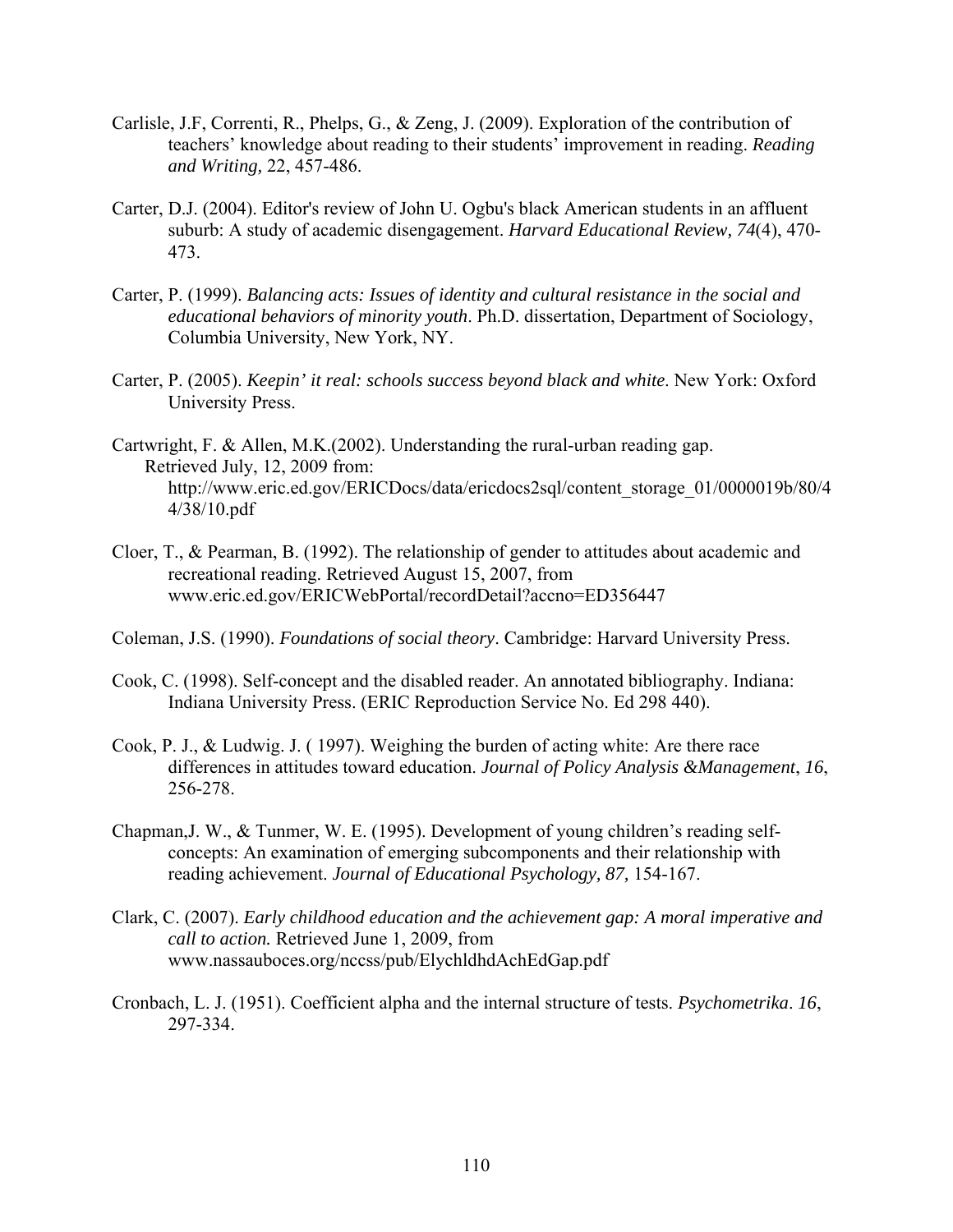- Craig, H. K., & Washington, J. A. (2006). Recent research on the language and literacy skills of African American students in the early years. In D. K. Dickinson & S. B. Neuman (Eds.), *Handbook of early literacy research, 2*, 198-210.
- Cross, N. E., Jr., Strauss, L., & Fhagan-Smith, P. (1999). African American identity development across the life span: Educational implications. In Hernandez Sleets, R. & Hollins, E. (Eds.), *Racial and ethnic identity in school practices: Aspects of human development* (pp. 29-47). Mahwah, NJ: Lawrence Erlbaum Associates, Publishers.
- Csikszentmihalyi, M. (1990). *Flow the psychology of optimal experience*. New York: Harper Perennial.
- Damber, U. (2009). Using inclusion, high demands and high expectations to resist the deficit syndrome: A study of eight grade three classes overachieving in reading. *Literacy*, 1, 43- 49.
- Datnow, A., & Cooper, R. (1996). Peer networks of African American students in independent schools: Affirming academic success and racial identity. *Journal of Negro Education 65*, 56-72.
- Dee, T. S. (1988). Competition and the quality of public schools. *Economics of Education Review, 17*(4), 419-427.
- Dee, S. T. (2005, October). *Teachers and the gender achievement gaps in student achievement.* Retrieved April 22, 2007, from<http://papers.nber.org/papers/w11660>
- Dee, S. T. (2006). The why chromosome. *Education Next, 4*, 69-75.
- Deci, E. L., Ryan, R. M.(1985). *Intrinsic motivation and self-determination in human behavior*. New York: Plenum Press.
- Deci, E. L., Vallerand, R. J., Pelletier, L. C., & Ryan, R. M. (1991). Motivation and education: The self- determination perspective*. Educational Psychologist*, *26* 325-346.
- Demo, D. A. (1999). *Dialect in school and communities*. Mahweh, NJ. Lawrence Erlbaum.
- Democratic National Convention (2004). *Barack Obama keynote address*. Washington, DC. Democratic National Convention.
- Dewey, J. (1913). Unified versus divided activity: Interest and effort in education. In John Dewey, *The middle works*. Carbondale & Edwardsville: Southern Illinois University Press.
- Dev, J. (1977). Patterns of mother-infant behavior and subsequent childhood psychosis: A research and case report. *Child Psychiatry and Human Development, 7*(4), 211-230.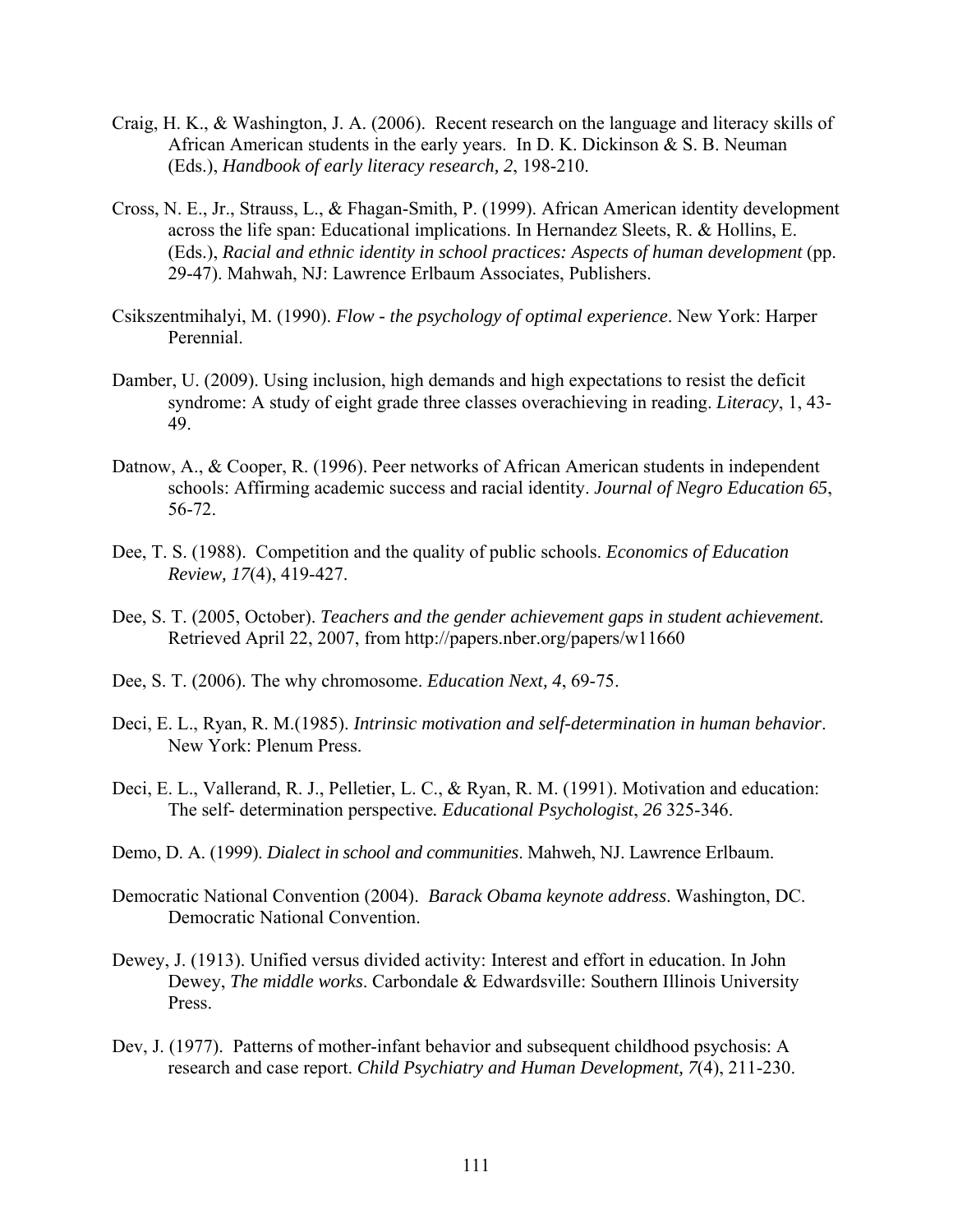- Diamond, P. J., & Onwuengbuzie, A. J. (2001). Factors associated with reading achievement and attitudes among elementary school- aged students. *Research in the Schools*, *8*, 1-11.
- Duckworth, A. L., and Seligman, M. E. P., (2006). Self-discipline gives girls the edge: Gender in self-discipline, grades, and achievement test scores. *Journal of Educational Psychology*, *98*(1), 198-208.
- Duncan, O. D. (1969). Inheritance of poverty or inheritance of race? In D. Moynihan (Ed.). *On understanding poverty.* New York: Basic Books.
- Eccles, J.S., Wigfield, A., Harold, R., & Blumenfeld, P. B. (1993). Age and gender differences in children's self and task perceptions during elementary school. *Child Development, 64,* 830-847.
- Edwards, P. A., & Garcia, G. E.. (1991). Parental involvement in mainstream schools. In M. Foster (Ed.), *Readings on equal education: Qualitative investigations into schools and schooling* (Vol.11; pp. 167-187). New York: AMS Press.
- EPE Research Center (2004). Achievement gap. Retrieved June 25, 2009 from http://www.edweek.org/rc/issues/achievement-gap/.
- Farkas, G., Christy L., & Steve, M. (2002). Does oppositional culture exist in minority and poverty peer groups"? *American Sociological Review, 67*,148-155.
- Ferguson, R.F. (2002). *What doesn't meet the eye: Understanding and addressing racial disparities in high-achieving suburban schools*. Working paper. Cambridge, MA: Wiener Center for Social Policy.
- Finn, J. D. (1989). Withdrawing from school. *Review of Educational Research*, *59*, 117-142.
- Finn, J. D., & Cox, D. (1992). Participation and withdrawal among fourth-grade pupils. *American Educational Research Journal*, *29*, 141-162.
- Flynn, J. M., & Rahbar, M. H. (1993). The effects of age and gender on reading achievement: Implications of pediatric counseling. *Journal of Developmental and Behavioral Pediatrics*, *14*(5), 304-307.
- Ford, D. Y. (2007). The Vanderbilt achievement gap project. Retrieved April 30, 2009, from http://peabody.vanderbilt.edu/x7557.xml
- Fordham, S., & Ogbu, J. (1986). Black students' school success: Coping with the burden of acting white. *Urban Review, 18*(3), 176-206.
- Fordham, S. (1996). *Blacked out: Dilemmas of race, identity, and success at Captial High.*  Chicago: University of Chicago Press.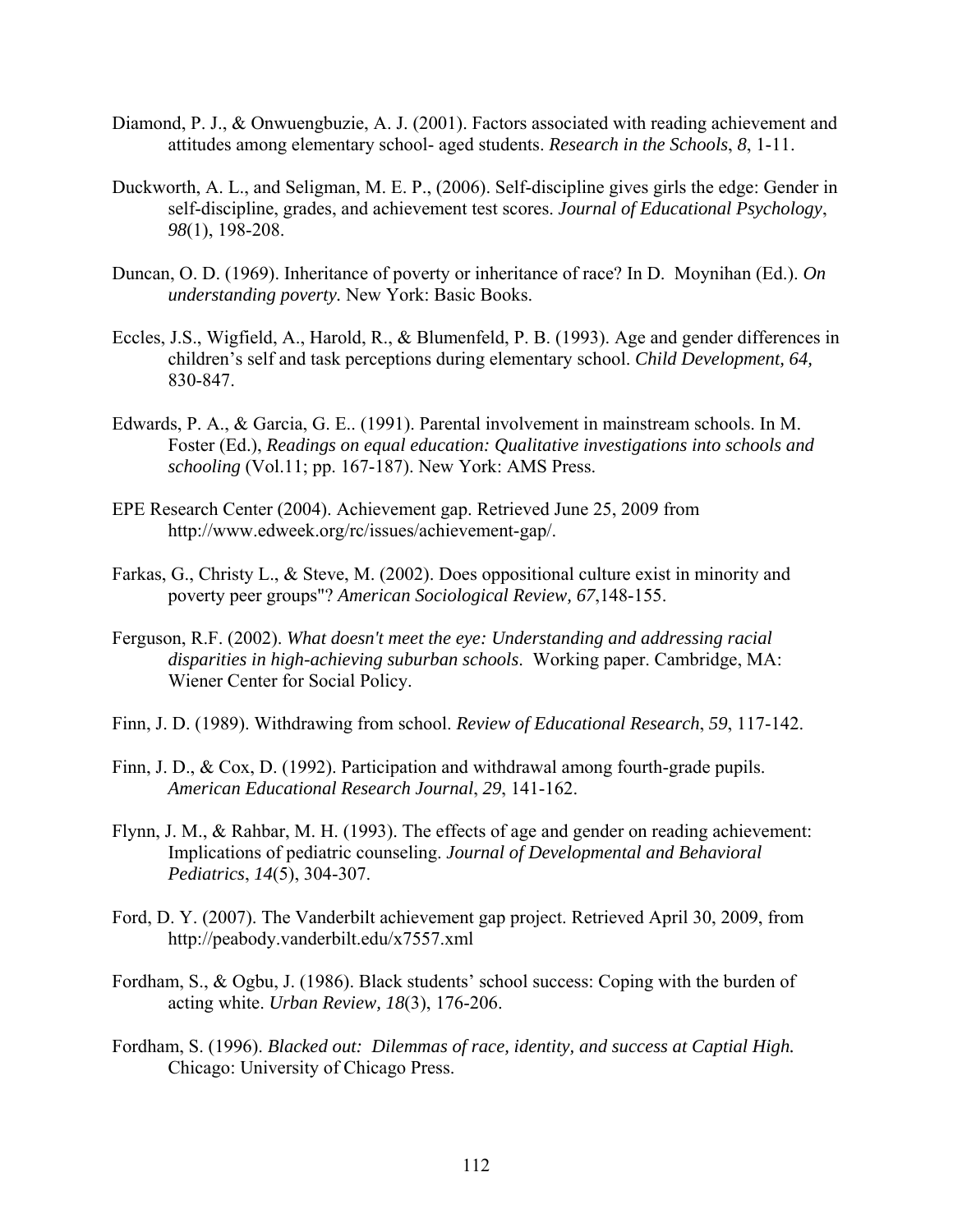- Foster, K. (2004). Coming to terms: A discussion of John Ogbu's cultural ecological theory of minority academic achievement. *Intercultural Education,* 15 (4).
- Fryer, R. G. (2006). "Acting white": the social price paid by the best and brightest minority students. *Education Next, 6*(1), 52-60.
- Future of Children (2005). *School readiness: Closing racial and ethnic gaps.* Retrieved May 29, 2009, from [http://www.futureofchildren.org/usr\\_doc/Volume\\_15\\_No\\_1.pdf](http://www.futureofchildren.org/usr_doc/Volume_15_No_1.pdf)
- Garan, E. (2007). *Dibels results.* Retrieved June 9, 2009 from, [http://www.literacyworkshop.org/pipermail/mosaic\\_literacyworkshop.org/2007](http://www.literacyworkshop.org/pipermail/mosaic_literacyworkshop.org/2007)
- Gettys, C. M. & Fowler, F. (1996). *The relationship between academic and recreational reading attitudes school wide*: A beginning study. Retrieved August 15, 2007, from [www.eric.ed.gov/ERICWebPortal/recordDetail?accno=ED402568](http://www.eric.ed.gov/ERICWebPortal/recordDetail?accno=ED402568)
- Gibson, M. A. (2005). Promoting academic engagement among minority youth: Implications from John Ogbu's Shaker Height's ethnography. *International Journal of Qualitative Studies in Education, 18*(5), 581-603.
- Godley, A. J., Sweetland, J., Wheeler, R. S., Minnici, A., & Carpenter, B. D. (2006). Preparing teachers for dialectically diverse classrooms. *Educational Researcher*, *35*(8), 30-37.
- Goldbert, M. D. (1994). A developmental investigation of intrinsic motivation: Correlates, causes, and consequences in high ability students. (Doctoral dissertation, University of Virginia; 1994). *Dissertation Abstracts International, 55-OB,* 1688.
- Good, C. V. (1973). *Dictionary of education*. New York: McGraw-Hill.
- Good, R., & Jefferson, G. (1998). Contemporary perspectives on curriculum-based measurement validity. In M. r. Shinn (Ed.), *Advanced applications of curriculum-based measurement (pp. 61-88).* New York: Guilford Press.
- Goodenow, C. and Grady, K. E. (1993). The relationship of school belonging and friends values of academic motivation among urban adolescent students. *Journal of Experimental Education*, *62*(1), 60-71.
- Gosa, T.L. & K.L. Alexander (2007). Family (dis)advantage and the educational prospects of better off African American youth: How race still matters. *Teachers College Record*, 109 (2), 285-321.
- Gottfried, A. E. (1985). Academic intrinsic motivation in elementary and junior high school students*. Journal of Educational Psychology*, *77*(6), 631-645.
- Gottfried, A. E. (1986a). *Children's academic intrinsic motivation inventory*. Odessa, FL: Psychological Assessment Resources, Inc.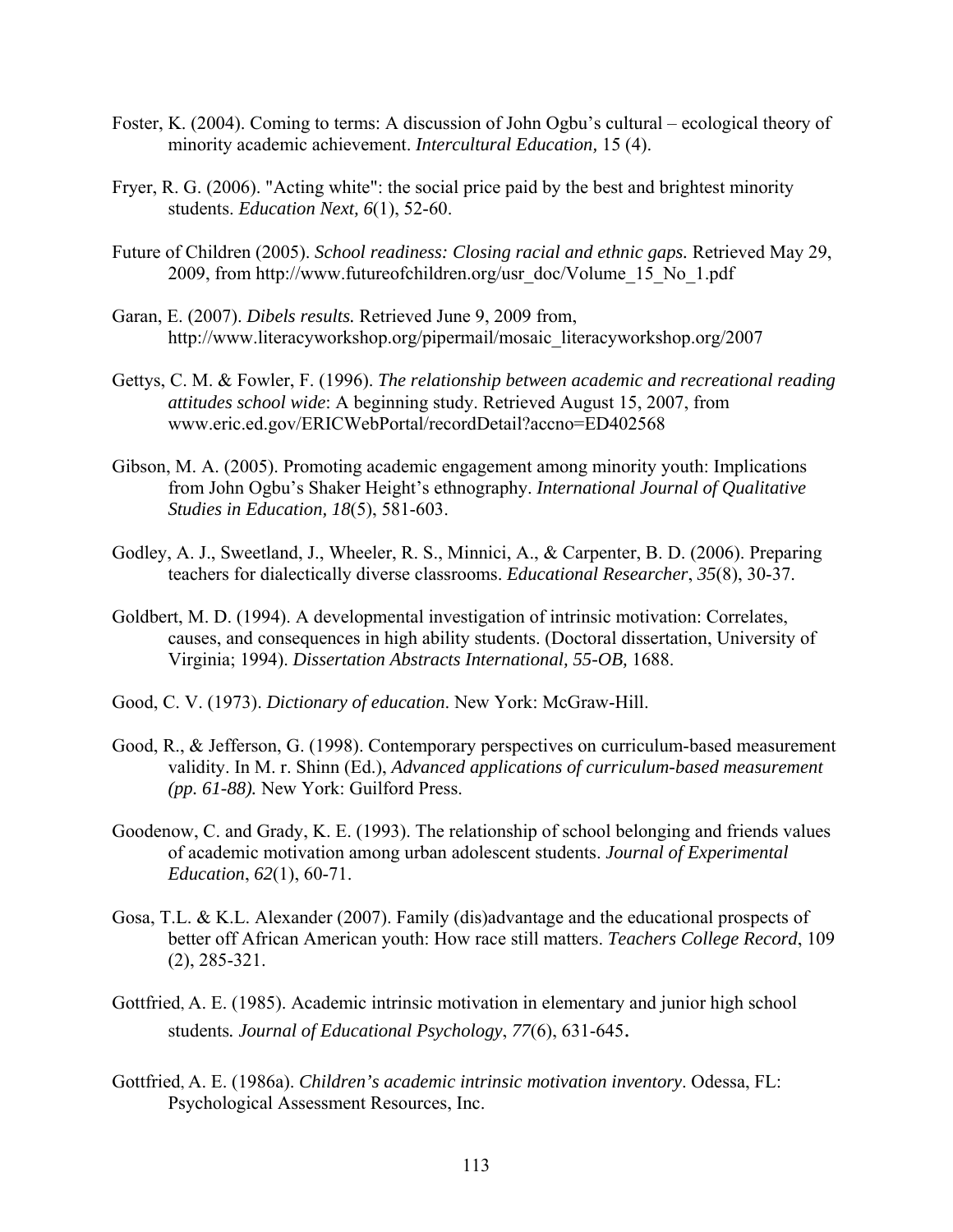- Gottfried, A. E. (1990). Academic intrinsic motivation in young elementary school children. *Journal of Educational Psychology*, *82*(3), 525-538.
- Gottfried, A. E., & Gottfried, A. W. (1996). A longitudinal study of academic intrinsic motivation in intellectually gifted children: Childhood through early adolescence. *Gifted Child Quarterly*, *40*(4), 179-183.
- Gottfried, A. E., Fleming, J. S., Gottfried, A. W. (2001). Continuity of academic intrinsic motivation from childhood to late adolescence: A longitudinal study. *Journal of Educational Psychology*, *93*(1), 3-13.
- Guthrie, J. T., & Wigfield, A. (2000). Engagement and motivation in reading. In M.L. Kamil, P.B. Mosenthal, P.D. Pearson, & R. Barr (Eds.). *Handbook of reading research,* 111, (pp. 403-422). New York: Erlbaum.
- Guthrie, J. T., &Cox, K. E. (2001) Classroom conditions for motivation and engagement in reading. *Educational Psychology Review*, *13*(3), 283-302.
- Graham, S. (1994). Motivation in African Americans. *Review of Educational Research, 64*, 55- 118.
- Grant, C. A., & Sleeter, C. E. (1985). The literature on multicultural education: Review and analysis. *Educational Review*, *37*, 97-118.
- Gredler, M. E. (2001). *Learning and instruction: Theory into practice* (4<sup>th</sup> ed.). Upper Saddle River, NJ: Prentice Hall.
- Green, C. L., Walker, J. M. T., Hoover-Dempsey, K. V., & Sandler, H. (2007). Parents' motivation for involvement in children's education: An empirical test of a theoretical model of parental involvement. *Journal of Educational Psychology*, *99*, 532-544.
- Green, J., Martin, A. J., & Marsh, H. W. (2005). *Academic motivation and engagement: A domain specific approach (*Australian Association of Research in Education Report No. GRE05384) Penrith South, Australia: SELF Research Centre.
- Grosse de Leon, A. (2002). Moving beyond storybooks: Teaching our children to read to learn. *Carnegie Reporter, 2*(1), 3-51.
- Guthrie, J. T., Cox, K. E. (2001). Classroom conditions for motivation and engagement in reading. *Educational Psychology review, 13*(3), 283-302.
- Hanushek, E. A., Kain, J. F., & Rivkin, S. G. (2003). *Teachers, schools, and academic achievement.* (NBER Working Paper No. w6691). National Bureau of Economic Research.

Harter, S. (1982). The perceived competence scale for children*. Child Development, 53*, 87–97.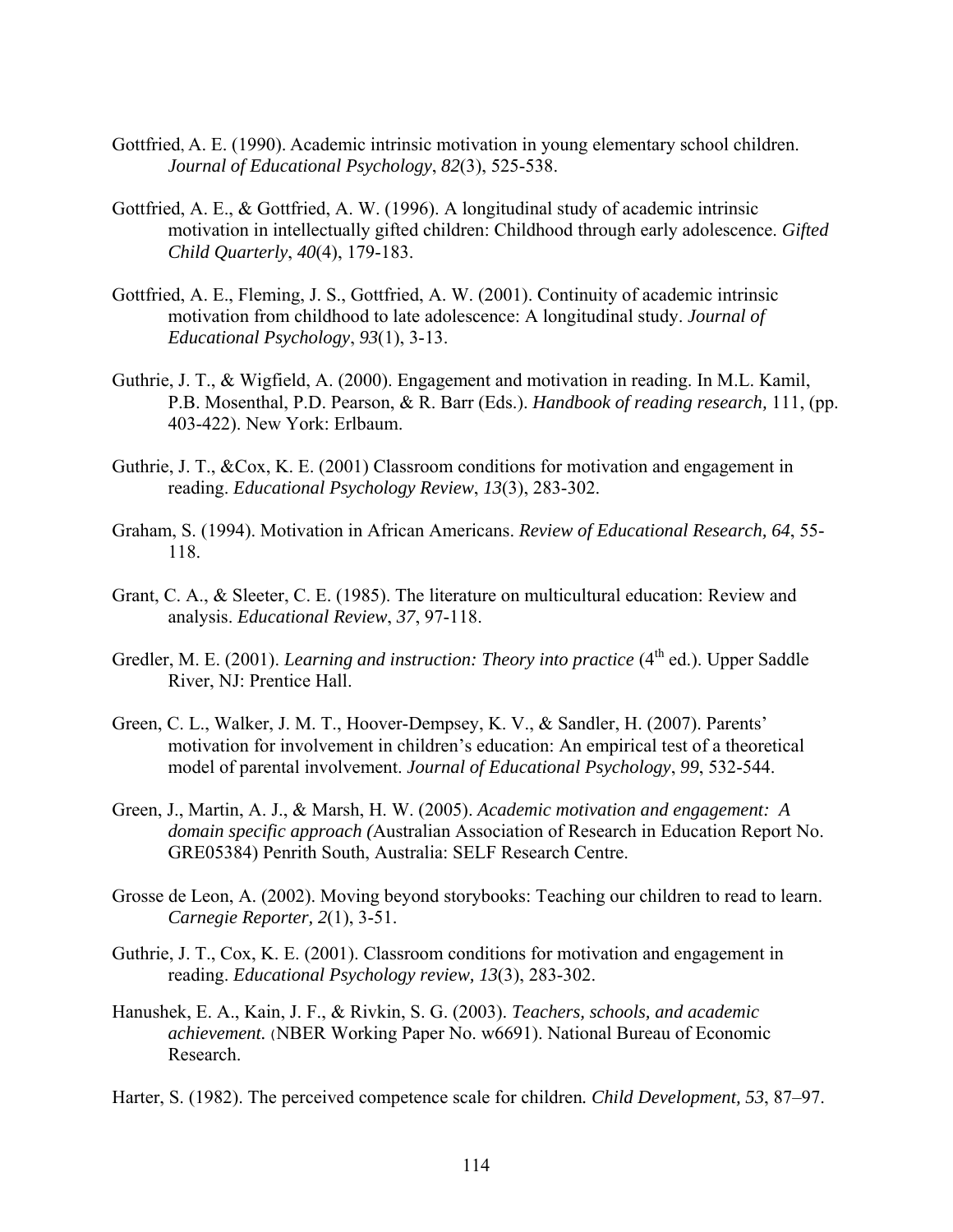- Harter, S. (1990). Identity and self-development. In S. Feldman and G.Elliott (Eds.), *At the threshold: The developing adolescent.* (pp. 352-387). Cambridge, MA: Harvard University Press.
- Harter, S. (1992). The Relationship between perceived competence, affect, and motivational orientation within the classroom: Processes and patterns of change. In R.K. Boggiano and T.S. Pittman (Eds.), *Achievement and motivation*, 77-114. New York: Cambridge University Press.
- Harter, S., & Pike, R. (1984). The pictorial scale of perceived competence and social acceptance for young children. *Child Development*, *55*, 1969-1982.

Heath-Brice, S.B. (1983). *Ways with Words*. Cambridge: Cambridge University Press.

- Henk, W., & Melnick, S. (1995). The reader self-perception scale (RSPS): A new tool for measuring how children feel about themselves as readers. *The Reading Teacher*, *48*, 470- 482.
- Hertz, T. (2005). Rags, riches, and race: The intergenerational economic mobility of black and white families in the United States. In Bowles, S., Gintis, H., Osborne, M. (Eds.), *Unequal chances: Family background and economic success.* New York: Princeton Sage and Princeton University Press.
- Hertz, T. (2006, April). *Understanding mobility in America*. Washington, D.C.: Center for American Progress.
- Hidi, S. (1990). Interest and its contribution as a mental resource for learning. *Review of Educational Research, 60*(4), 549-571.
- Hokoda, A., & Fincham, F. D. (1995). Origins of children's helpless and mastery achievement patterns in the family. *Journal of Educational Psychology, 87*(3), 375-385.
- Holy Bible (The New Oxford Bible). (year) Matthew 13:12.
- Hoover-Dempsey, K. V., Walker, J. M. T., Sandler, H. M., Whetsel, D., Green, C. L., Wilkins, A. S., Closson, K. E. (2005). Why do parents become involved? Research findings and implications. *Elementary School Journal, 106*, 105-130.
- Hubbard, L. (2005). The role of gender in academic achievement. International Journal of Qualitative Studies, *18*(5), 605-623.
- Isaacs, J. (2007, November). *Economic mobility of black and white families*. Economic Mobility Project. Washington, D.C. Retrieved April 12, 2009, from [www.brookings.edu/experts/isaacj.aspx](http://www.brookings.edu/experts/isaacj.aspx)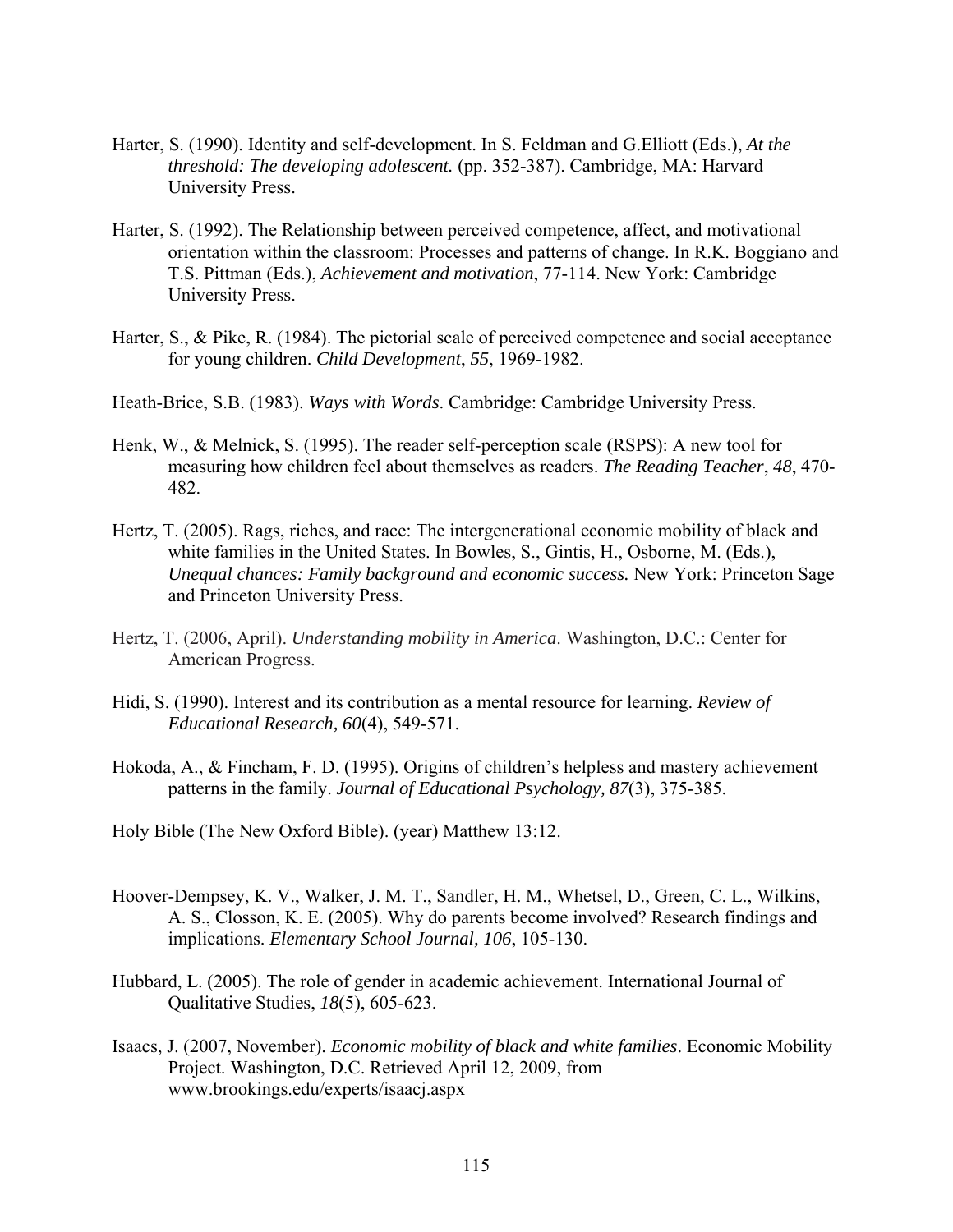- Ivey, G., & Broaddus, K. (2001). "Just plain reading": A survey of what makes students want to read in middle school classrooms. *Reading Research Quarterly, 36*, 350-377.
- Jez, S. J. (2008). *The influence of wealth and race in four year college attendance.* Retrieved June 1, 2009, from cshe.berkeley.edu/publications/docs/ROPS-Jez-Wealth-Race 11- 13.pdf
- Jules, C. (1988). Learning to read and write: A longitudinal study of 54 children from first through fourth grades. *Journal of Educational Psychology, 80*, 437-447.
- Kao, G.,& Tienda, M. (1998). Educational aspirations of minority youth. *American Journal of Education, 106*, 349-84.
- Kazelskies, R., Thames, T., & Reeves, C. (2004). The elementary reading attitude survey: Factor invariance across gender and race. *Reading Psychology, 25*(2), 111-120.
- Kim, J. S. (2006. Effects of a voluntary summer reading intervention on reading achievement: Results from a randomized field trial. *Educational Evaluation and Policy Analysis, 28,* 335-355.
- Kozol, J. (1991). *Savage inequalities: Children in America's schools*. New York: Harper Collins Publishers.
- Kush, J. C., Watkins, M. W., McAleer, A. T., & Edwards, V. A. (1995). One year stability of elementary reading attitude survey. *Mid-western Educational Researcher*, *8*(1), 11-14.
- Kush, J. C., Watkins, M. W.(1996). Long-term stability of children's attitudes toward reading. *The Journal of Educational Research*, *89*, 315-319.
- Keister,L. (2000). Racial wealth gap: Stock investments play major role. Retrieved May 21, 2009, from http://researchnews.osu.edu.
- Ladson-Billings, G. (1990a, Spring). Culturally relevant teaching: Effective instruction for Black students. *The College Board Review*, *155*, 20-25.
- Laurea, A. (1986, April). Social class differences in family-school relationships: The importance of cultural capital. Unpublished manuscript, Department of Sociology, Stanford University.
- Laurea, A. (2000*). Home advantage: Social class and parental intervention in elementary education* ( $2^{nd}$  ed.). Lanham, MA: Rowman and Littlefield.
- Lazarus, B. D., & Callahan, T. (2000). Attitudes toward reading expressed by elementary school students with learning disabilities. *Reading Psychology*, *21*, 271-282.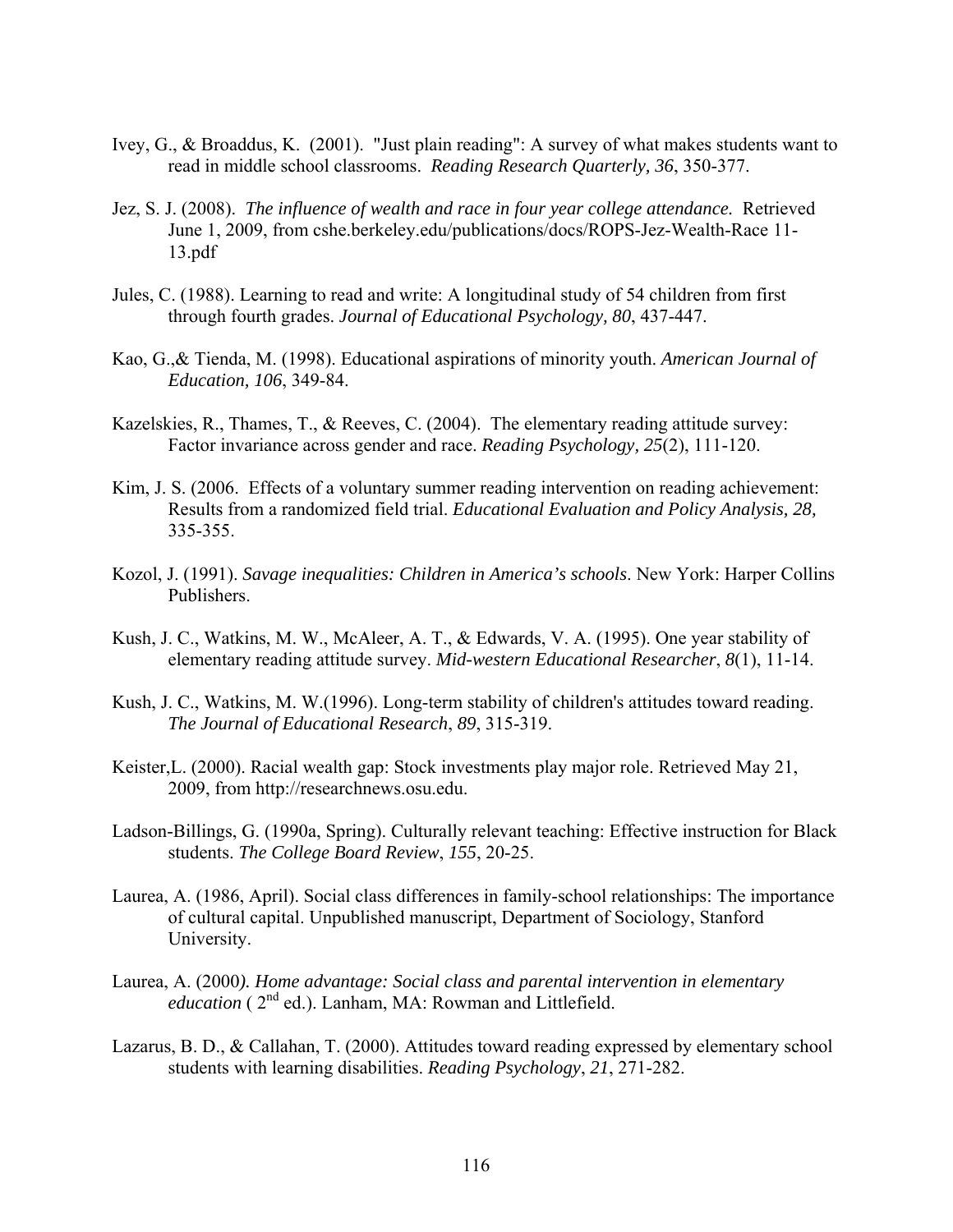- Lee, C. D. (1998). Culturally responsive pedagogy and performance-based assessment. Journal of Negro Education, *67*(3), 268-279.
- Lee, C. D. (2001). Is October brown Chinese? A cultural modeling activity system for underachieving students. *American Educational Research Journal*, *38*(1), 73-95.
- LeGerfo, L., Nichols, A., & Chaplin, D. (2006). *Gender gaps in math and reading gains during elementary and high school by race and ethnicity*. Retrieved April 21, 2007, from http:/ www.urban.org
- Lehr, F. (1982). Identifying and assessing reading attitudes. *Journal of Reading, 26*, 80-83.
- LeMoine, N. R. (2001). Language variation and literacy acquisition in African American Students. In J. L. Harris, A. G. Kamhi, & K. E. Pollack (Eds.), *Literacy in African American communities (*pp. 169-94). Mahweh, NJ: Lawrence Erlbaum Associates.
- Lowell, J. R. (2001). *Teaching reading, teaching anything. Scientific learning.* Retrieved March 6, 2007, from http://www. brainconnection.com/content/1\_1
- Lundy, G. F. (2003). The myths of oppositional culture. *Journal of Black Studies, 33*(4), 450- 467.
- Lumsden, L.S. (1994). *Student motivation to learn* (ERIC Digest No. 92). Eugene, OR: ERIC Clearinghouse on Educational Management. (ERIC Document Reproduction Service No. ED 370 200)
- Lynch, J. (2002). Parents' self-efficacy beliefs, parents' gender, children's reader self perceptions, reading achievement and gender.
- MacLeod, J. (1995). *Ain't no makin' it: Aspirations and attainment in a low-income neighborhood.* Boulder, CO: Westview Press.
- Madhabi, C. (2006). *Reading achievement gaps, correlates, and moderators of early reading achievement: Evidence of the early childhood longitudinal study* (ECLS) kindergarten to first grade sample.
- Maehr, M. L., & Midgley, C. (1996). *Transforming school cultures: Lives in context series.*  Westview Press: Boulder, CO.
- Majors, R., & Billson, J.M. (1992). *Cool pose: The dilemmas of black manhood in America*. Lexington Books: New York.
- Marsh, H. W., Martin, A. J., & Debus, R. (2002). Individual differences in verbal and math selfperceptions: One factor, two factor, or does it depend on the construct? In R.Riding,  $\&$  S. Rayner (Eds.), *International perspectives on individual differences*. London: Greenwood Publishing.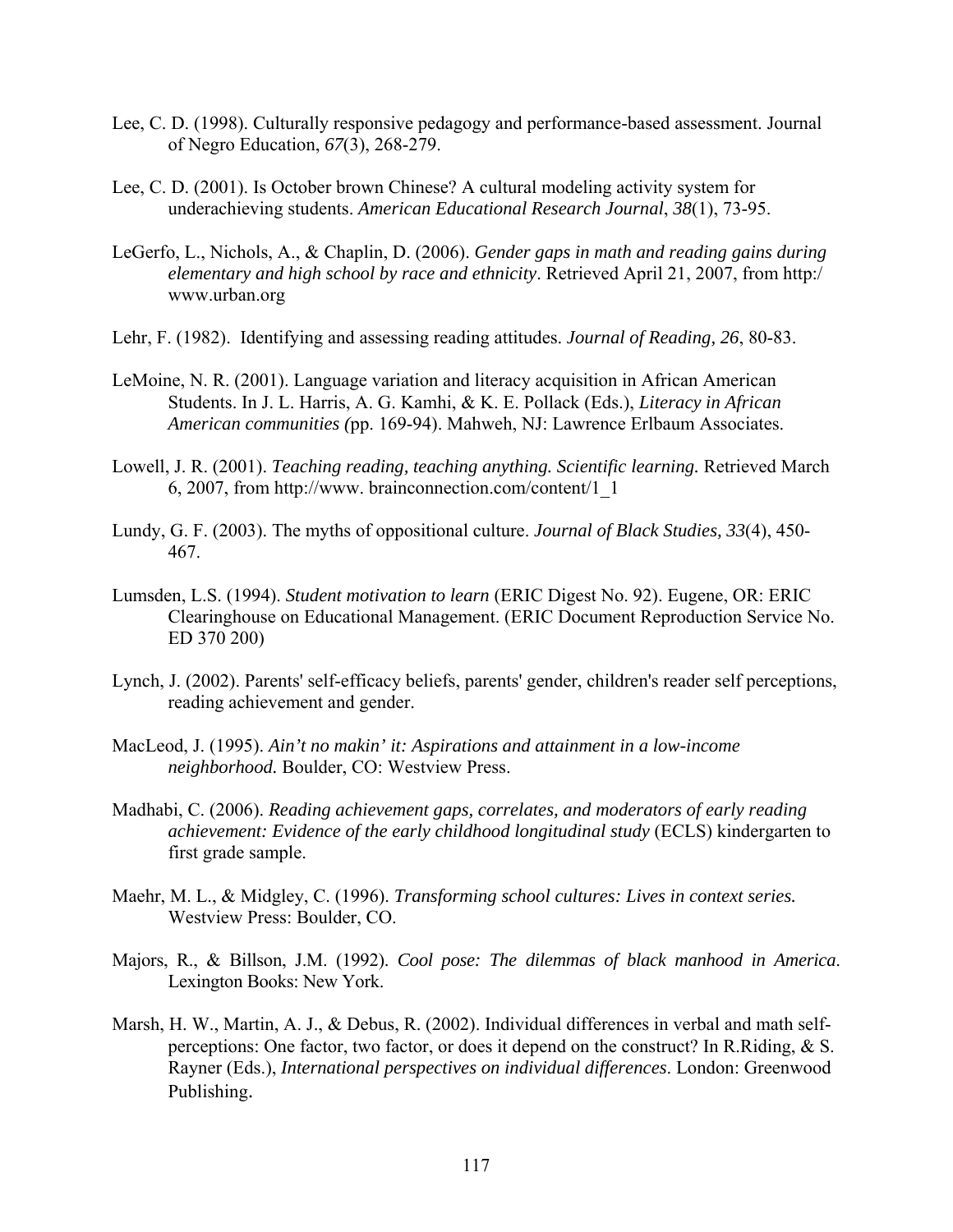- Massey, D. S., Camille, C. Z., Lundy, G.F ., & Fischer, M. J. (2006). *The source of the river. The social origins of freshmen at America's selective colleges and universities.* Princeton University Press.
- Massey, D. S., & Denton, N. (1993). *American apartheid: Segregation and the making of the underclass*. Cambridge, MA: Harvard University Press.
- Mathewson, G. C. (1994). Model of attitude influence upon reading and learning to read. In R. B. Ruddell, M. R. Ruddell, & H. Singer (Eds.), *Theoretical models and processes of reading* (4<sup>th</sup> ed.) (pp. 1121-1161). Newark, DE: International Reading Association.
- McKenna, M. C, & McKear, D. J. (1990). Measuring attitude toward reading: A new tool for teachers. *The Reading Teacher, 43*(9), 626-639.
- McKenna, M. C., Kear, D. J., Ellsworth, R. A. (1995). Children's attitudes toward reading: A national survey. *Reading Research Quarterly, 30*, 934-955.

McWhorter, J. (2000). *Losing the race: Self-sabotage in Black America.* New York: Free Press.

- Mead, S. (2007). *Continuing the investment.* Retrieved June 25, 2009 from http://www.prospect.org/cs/articles?article=continuing the investment
- Merida, K. (1995, October 9)*. Worry frustration build for many in the Black middle class.*  Washington Post, pp. A1, A21-A23.
- Miller, S. D., & Meece, J. L. (1997). Enhancing elementary students' motivation to read and write: A classroom intervention study. *The Journal of Educational Research, 90*(5), 286- 301.
- Montcalm, D. M. (1999). Applying Bandura's theory of self-efficacy to the teaching of research. *Journal of Teaching in Social Work*, *19*(1/2), 93-107.
- Morgan, S. L. (1996). Trends in black-white differences in educational expectations: 1980-92. *Sociology of Education, 69*, 308-19.
- Mruk, C. J. (1999). *Self-esteem: Research, theory, and practice* (2nd ed.). New York: Springer.
- Mufwene, S. S. (1999). *Ebonics and standard English in the classroom: Some issues .*Retrieved February 22, 2006, from University of Chicago website: <http://humanities.uchicago.edu/faculty/mufwene/gurt99.html>
- Murray, R. & Bottoms, J. (2005). *Improving reading achievement in middle grades rural schools.* Retrieved July 9, 2009 from [www.sreb.org.](http://www.sreb.org/)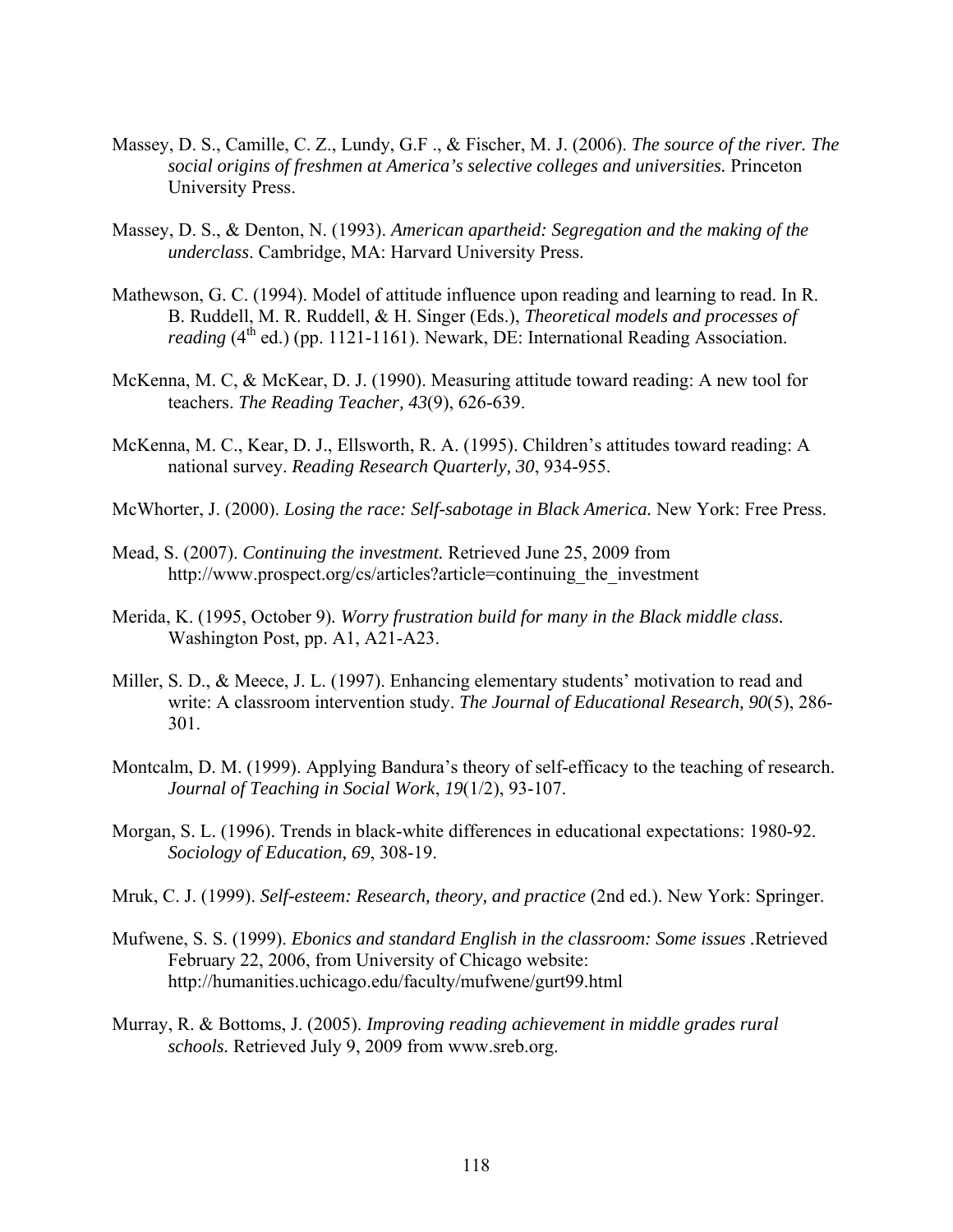- National Institute for Reading (2009). *Questions about reading instruction.* Retrieved July14, 2009 from http: [www.nifl.gov/](http://www.nifl.gov/)
- National Reading Panel (2000). *National reading panel reports combination of teaching phonics, word sounds, giving feedback on oral reading most effective way to teach reading.* Retrieved March 12, 2009, from<http://www.nichd.nih.gov/new/releases/nrp.htm>
- Nunnally, J. C., 1967. *Psychometric theory.* New York: McGraw-Hill.
- O'Connor, C. (1999). Race, class, and gender in America: Narratives of opportunity among lowincome African American youths. *Sociology of Education, 72*,137-57.
- Obed, N., Alt, C. R., & Bentz, B. (2001). The black-white achievement gap as perennial challenge of urban science education: A sociocultural and historical overview with implications for research and practice. *Journal of Research in Science Teaching*, *38*(10), 1101-1114.
- O'Flahavan, J., Gambrell, L B., Guthrie, J., Stahl, S. Bauman, J. F., & Alverman, D. A. (1992). Poll results guide activities of research center. *Reading Today, 10*, 12.
- Ogbu, J. U. (1974). *The next generation*. New York: Academic Press.
- Ogbu, J. U. (1978). *Minority education and caste: The American system in cross cultural perspective*. New York: Academic Press.
- Ogbu, J. (1982). Cultural discontinuities and schooling. *Anthropology and Educational Quarterly,* 13 (4), 290-307.
- Ogbu, J. U. (1983). Minority status and schooling in plural societies. *Comparative Education Review,27*(2), 168-190.
- Ogbu, J. U. (1985). Cultural ecological influences on minority education. *Language Arts*, 62 (8), 860-869.
- Ogbu, J. U. (1987). Variability in minority school performance: A problem in search of an explanation. *Anthropology and Educational Quarterly, 18*, 317-334.
- Ogbu, J. U. (1990). Minority education in comparative perspective. *Journal of Negro Education, 59*, 45-55.
- Ogbu, J. U. (1991a). Low performance as an adaptation: The case of blacks in Stockton, CA. In M. A. Gibson, & J. U. Ogbu (Eds.), *Minority status and schooling* (pp. 249-285). New York: Grand Publishing.
- Ogbu, J. U. (1991b) Minority coping responses and school experience, *Journal of Psychohistory, 18*(4), 433–456.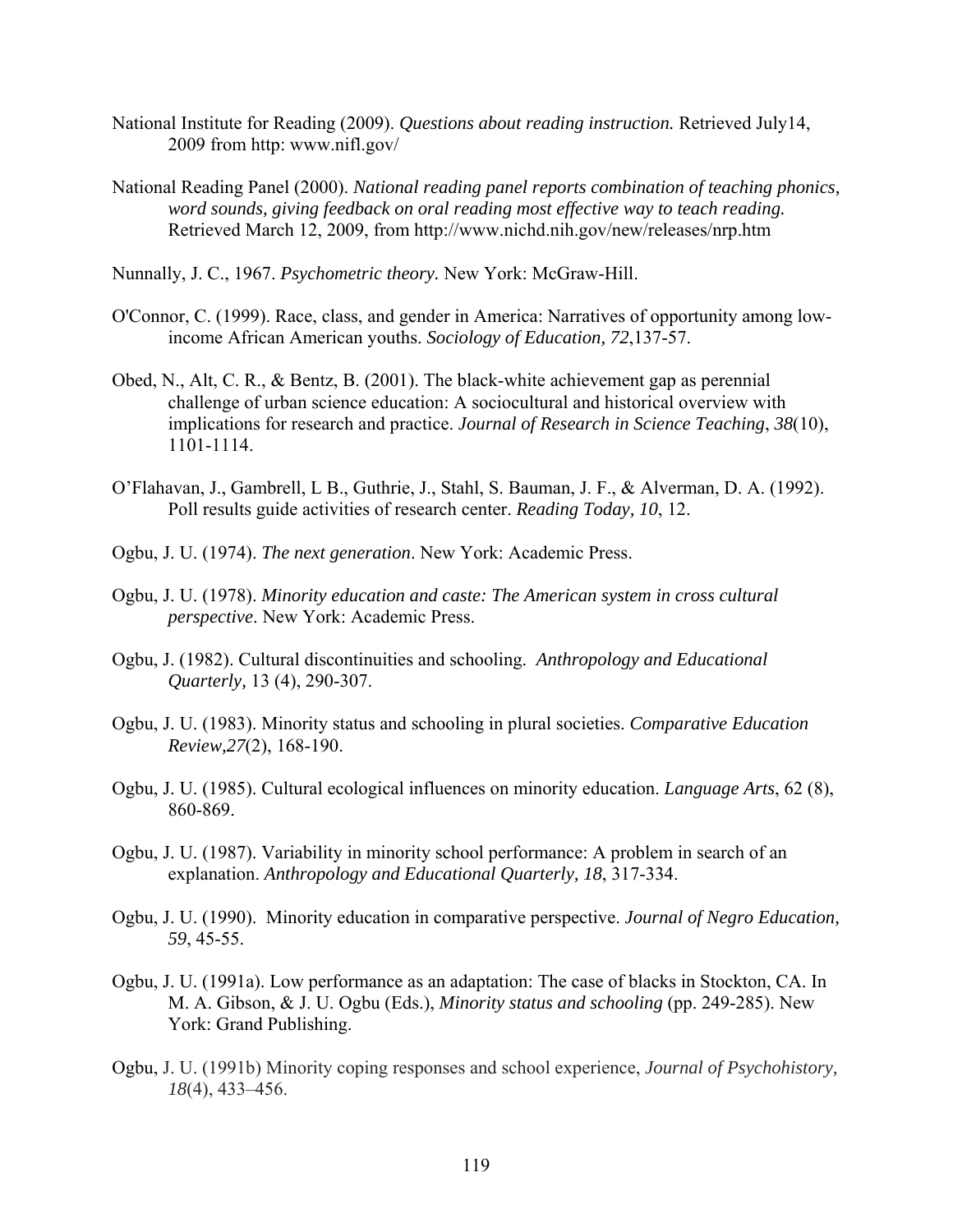- Ogbu, J. U. (1993). Variability in minority school performance: A problem in search of an explanation. In E. Jacob and C. Jordan (Eds.), *Minority education: Anthropological perspectives* (pp. 83-111). Norwood, New Jersey: Ablex Publishing Corporation.
- Ogbu, J. U. (1994). Racial stratification and education in the United States: Why inequality persists. *Teachers College Record*, *96*, 264-298. Retrieved August 2, 2002, from [www.tcrecord.org](http://www.tcrecord.org/)
- Ogbu, J. U. (1995a) Cultural problems in minority education: Their interpretations and consequences-part one: Theoretical background. *The Urban Review*, *27*(3), 189-205.
- Ogbu, J. U. (1995b). Cultural problems in minority education: their interpretations and Consequences-part two: Case studies, *The Urban Review, 27*(4), 271–297.
- Ogbu, J. U. (2003). *Black American students in an affluent suburb: A study of academic disengagement*. Lawrence Erlbaum Associates, Inc., Mahweh, NJ.
- Ogbu, J. U., & Simons, H. (1998). Voluntary and involuntary minorities: A cultural-ecological theory of school performance with some implications for education. *Anthropology & Education Quarterly*, *29*(2), 155-188.
- Oldfather, P., & Wigfield, A. (1996). Children's motivation to read. In L. Baker, P.Afflerbach, & D. Reinking (Eds.), *Developing engaged readers in school and home communities* (pp. 89-113). Mahwah, NJ: Lawrence Erlbaum and Associates, Inc.
- Orr, A. J. (2003). Black white differences in achievement. The importance of wealth. *Sociology of Education*, *76*, 281-304.
- Osborne, J. W. (1999). Unraveling underachievement among African American boys from an identification with academics perspective. *Journal of Negro Education, 68*,555-565.
- Ostling, R. N. (1992, February 24). Is school unfair to girls? *Time*, *62*.
- Panel Study of Income Dynamics. Retrieved April 22, 2009, from http:// psidonline.isr.umich.edu/
- Phillips, M. L., Norris, P. S., Maynard, A. M., & Osmond, W. C. (2002). Relative reading achievement: A longitudinal study of 187 children from first through sixth grades. *Journal of Educational Psychology, 94*(1), 3-13.
- Pintrich, P. R. (2003). A Motivational science perspective on the role of student motivation in learning and teaching contexts. *Journal of Educational Psychology*, *95*, 667-686.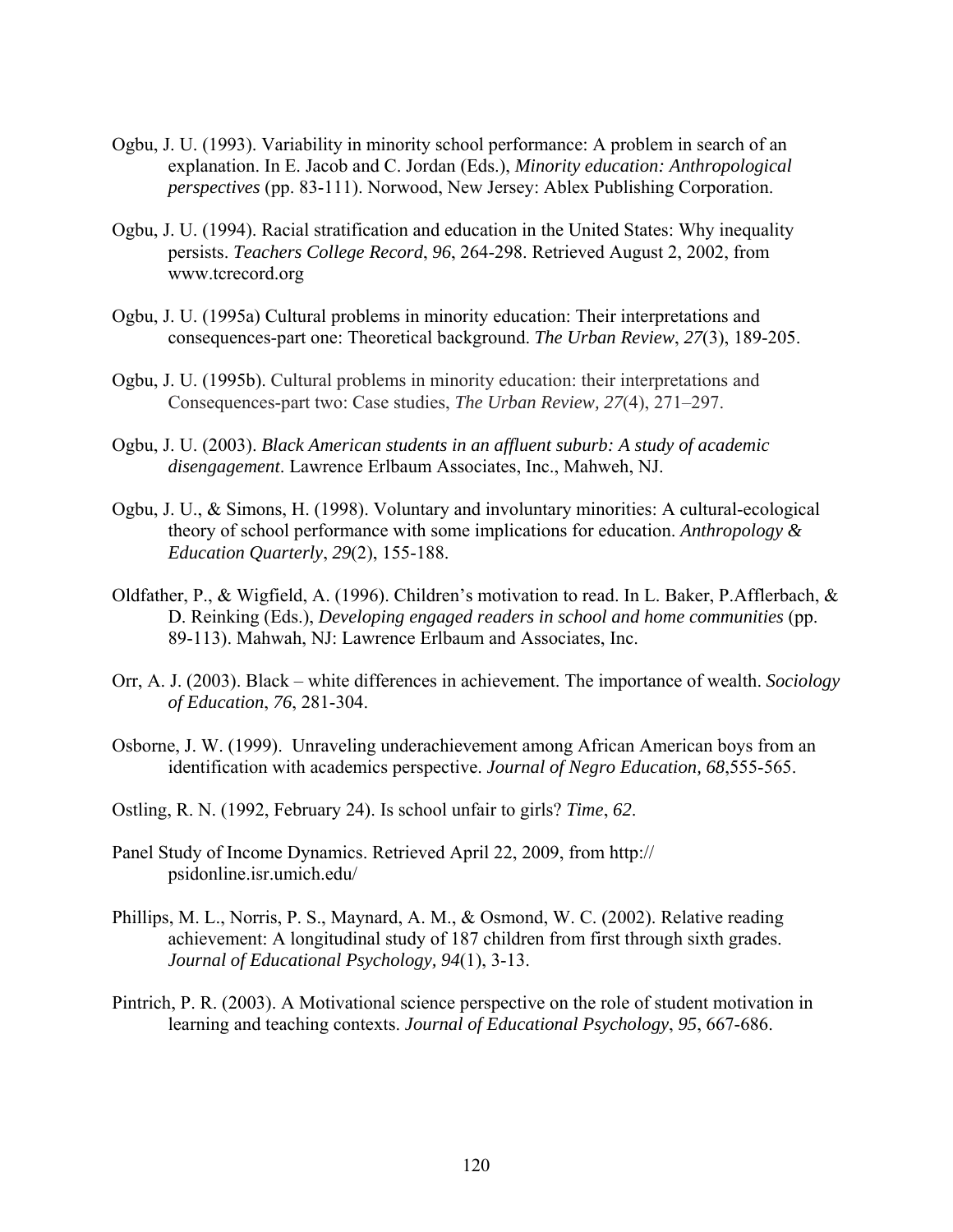- Public Health Agency of Canada (2005). Reducing health disparities roles of the health sector: Discussion paper. *Health Disparities Task Group of the Federal/Provincial/Territorial Advisory Committee on Population Health and Health Security.*
- Quinn, B., & Jadav, A. D. (1987). Causal relationship between attitude and achievement for elementary grade mathematics and reading. *The Journal of Educational Research*, *80*, 366-372.
- Reading links: A professional development resource (2001). Retrieved September 4, 2007, from [http://www.linkslearning.org/reading\\_links/\\_index.html](http://www.linkslearning.org/reading_links/_index.html)
- Reynolds, A. J., & Walberg, H. J. (1992a). A structural model of high school mathematics outcomes. *The Journal of Educational Research*, *85*, 150-158.
- Reynolds, A. J., & Walberg, H. J. (1992b). A structural model of science achievement and attitude: An extension to high school. *Journal of Educational Psychology*, *84*, 371-382.
- Roach, R. (2004). The great divide. *Black issues in higher education*, *21*, 22-25.
- Ross, E. P., & Fletcher, R. K. (1989). Responses to children literature by environment, grade level and sex. *Reading Instruction Journal*, *32*, 22-28.
- Rothstein, R. (2004). *Class and schools: Using social, economic, and educational reform to close the Black –White achievement gap.* Washington, DC: Economic Policy Institute.
- Rowe, K. (1991). The influence of reading activity at home on students' attitudes towards reading, classroom attentiveness and reading achievement: An application of structural equation modeling. *British Journal of Educational Psychology, 61*, 19-35.
- Sainsbury, M., & Schagen, I. (2004). Attitudes toward reading at ages nine to eleven. *Journal of Research in Reading*, *27*, 373-386.
- Scarborough, H. S., & Dobrich, W (1994). On the efficiency of reading to preschoolers. *Developmental Review*, *14*, 245-302.
- Scheffer Hammer, C. (2001). "Come sit down and let mama read": Book reading interactions between African American mothers and their infants. In J. L. Harris, A. G. Kamhi, & K .E. Pollack (Eds.), *Literacy in African American communities* (pp. 21-44). Mahweh, NJ: Lawrence Erlbaum Associates.
- Schiefele, U. (1991). Interest, learning, and motivation. *Educational Psychologist, 26*, 299-323.
- Schunk, D. (1994). Sequential and attributional feedback and children's achievement behaviors. *Journal of Educational Psychology, 76,* 1159-1169.

Schunk, D. (1985). Self-efficacy and school learning. *Psychology in the Schools, 22,* 208-223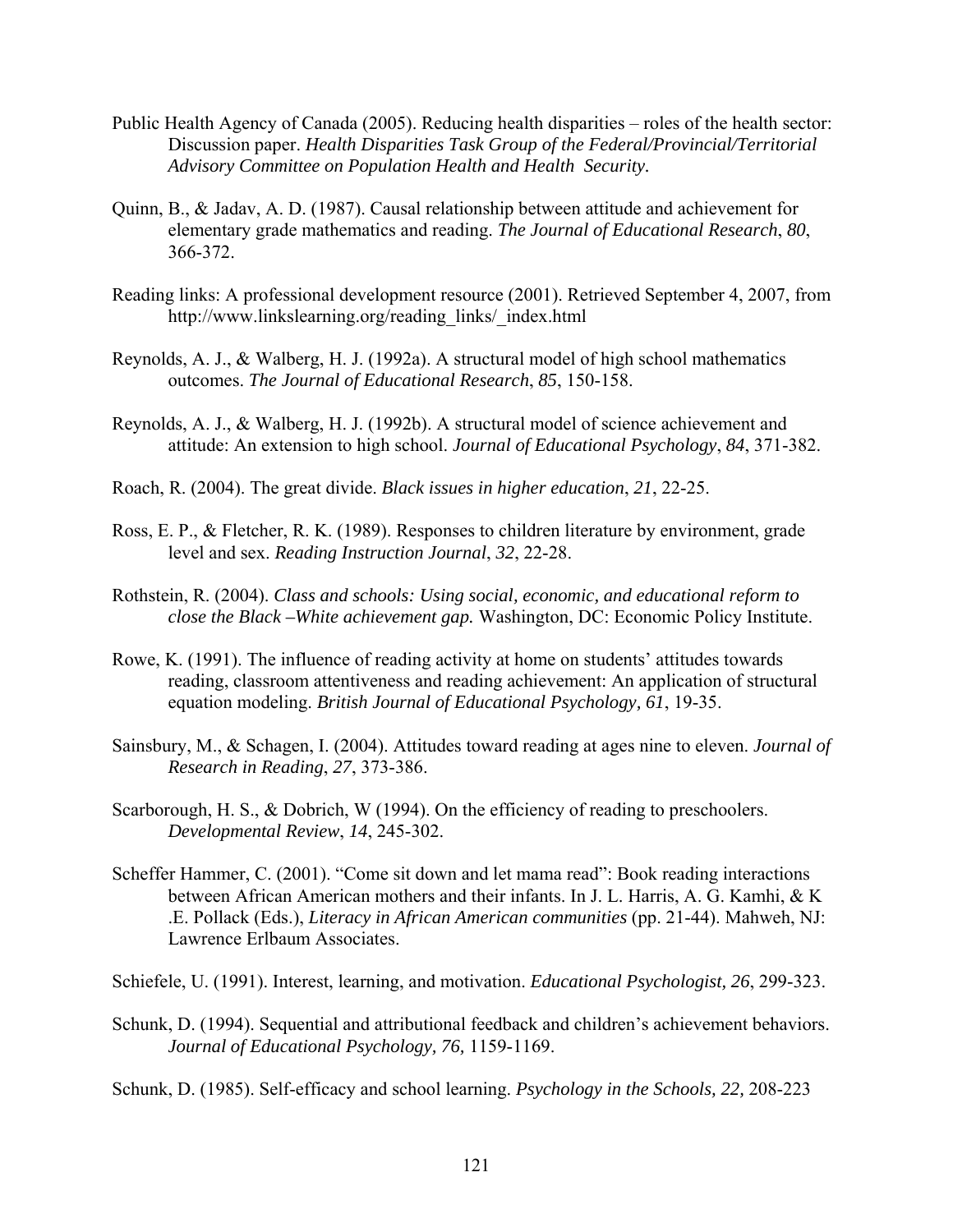- Schuy, T. R., McCardle, P., & Albro, E. (2006). Introduction to this special issue: Reading comprehension assessment. *Scientific Studies of Reading, 10*(3), 221-224.
- Seifert, T.L. (2004). Understanding student motivation, *Educational Research*, *46*(2), 137-149.
- Shaywitz B. A, Shaywitz, S. E, Pugh, K. R, Constable, R. T, Skudlarski P, & Fulbright R. K. (1995). Sex differences in the functional organization of the brain for language. *Nature*, *373*, 607-609.
- Shariro, T. M.,& Oliver, M.(2006). *Black wealth/white wealth: A new perspective on Racial inequality. Tenth anniversary edition*. New York and London: Routledge Publishers.
- Simons, E. (1990). Students' worlds students' words. Ph. D dissertation, University of California, Berkely.
- Skaalvik, E. M., Rankin, R. J. (1995). A test of the internal external frame of reference model at different levels of math and verbal self perception. *American Educational Research Journal*, *32*, 161-184.
- Skinner, E., & Belmont, M. (1991). *A longitudinal study of motivation in school. Reciprocal effects of teacher behavior and student engagement.* Unpublished manuscript, University of Rochester, Rochester, NY
- Smith, M. C. (1990). A longitudinal investigation of reading attitude development from childhood to adulthood. *Journal of Educational Research, 83*(4), 215-219.
- Smith, M. W., & Wilhelm, J. D. (2002). *Reading don't fix no Chevy's. Literacy in the lives of young men*. Heinemann.
- Smith, R. C. (2003). Capitalism in African-American culture. *encyclopedia of African- American politics. African-American history on-line. Facts on file, inc.* Retrieved August 12, 2007, from [http://www.fofweb.com](http://www.fofweb.com/) s
- Snow, C. E. (1991). The theoretical basis for of the home-school study of language and literacy development. *Journal of Research in Childhood Education, 6*, 1-8.
- Snow, C., Burns, M., & Griffin, P. (1998). Preventing reading difficulties in young children. Washington, DC: National Academy Press.
- Sonnenschein, S., & Munsterman, K. (2002). The influence of home-based reading interactions on 5 year olds' reading motivations and early literacy development. *Early Childhood Research Quarterly*, *17*, 318-337.
- Smith, F. (1998). *Understanding reading: A psycholinguistic of reading and learning to read* (4<sup>th</sup>) ed.). Hillsdale, NJ:Erlbaum.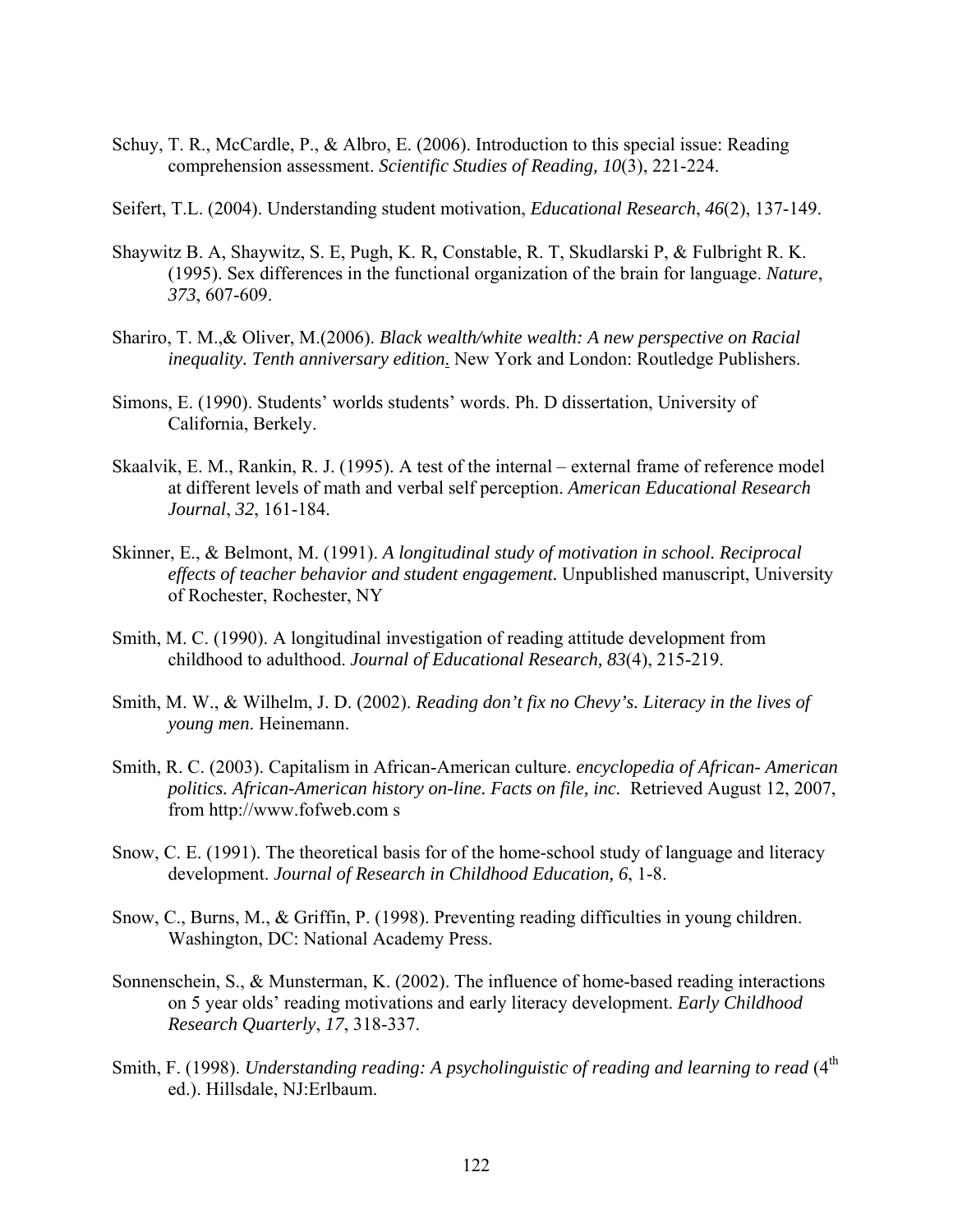- Smith, M. C. (1990). A longitudinal investigation of reading attitude development from childhood to adulthood. *Journal of Educational Research*, *83*, 215-219.
- Snedecor, G. W., & Cochran, W. G. (1989), *Statistical Methods* (8<sup>th</sup> ed.). Iowa State University Press.
- Spencer, M. B., Soo-Ryon K., & Sheree, M. (1987). The black child's home environment and student achievement. *Journal of Negro Education*, *56* (1), 77-87.
- Stanovich, K. E. (1986) Matthew effects in reading: Some consequences of individual differences in the acquisition of literacy. *Reading Research Quarterly 21*(4), 360-407.
- Stanovich, K. E. (1996). *How to think straight about psychology (*4 ed.). New York: Harper-Collins.
- Steinberg, L.( 1996). *Beyond the classroom: Why school reform has failed and what parents need to do*. New York: Simon and Schuster.
- Steele, C. (1992, April). Race and schooling of African Americans. *Atlantic Monthly*, pp. 68-78.
- Steele, C. (1997). A threat in the air: How stereotypes shape intellectual identity and performance. *American Psychologist*, *52* (6), 613-629.
- Stipek, D. J. (1992). The child at school. In M. H. Bornstein  $\&$  M. E. Lamb (Eds.), *Developmental psychology: An advanced textbook* (pp. 579-625). Hillsdale, NJ: Erlbaum.
- Stipek, D., & Mac Iver (1989). Developmental change in children's assessment of intellectual competence, *Child Development*, *60*, 521-538.
- Su Jin, J. (2008). The influence of wealth and race in four year college attendance. Retrieved May 19, 2009, from cshc.berkeley.edu/news/indx
- Suarez-Orozco, M. (1989). Immigrant adaptation and schooling: A Hispanic case. In M. Gibson & J.U. Ogbu (Eds.), *In Minority status and schooling: A comparative study of immigrant and involuntary minorities* (pp. 37-62). New York, Garland.
- Suskind, R. (1998). *A hope in the unseen: Am American odyssey from the inner city to the ivy league.* New York: Broadway.
- Taylor, R. D., Carsten, R., Flickinger, S. M., Roberts, D., & Fulmore, C. D. (1994). Explaining the school performance of African American adolescents. *Journal of Research on Adolescence*, *4*, 21-44.
- *The Iowa Reading Content Network* (2004). Retrieved March 23, 2009 from, http:// [www.iowa.gov/educate/proder/reading](http://www.iowa.gov/educate/proder/reading)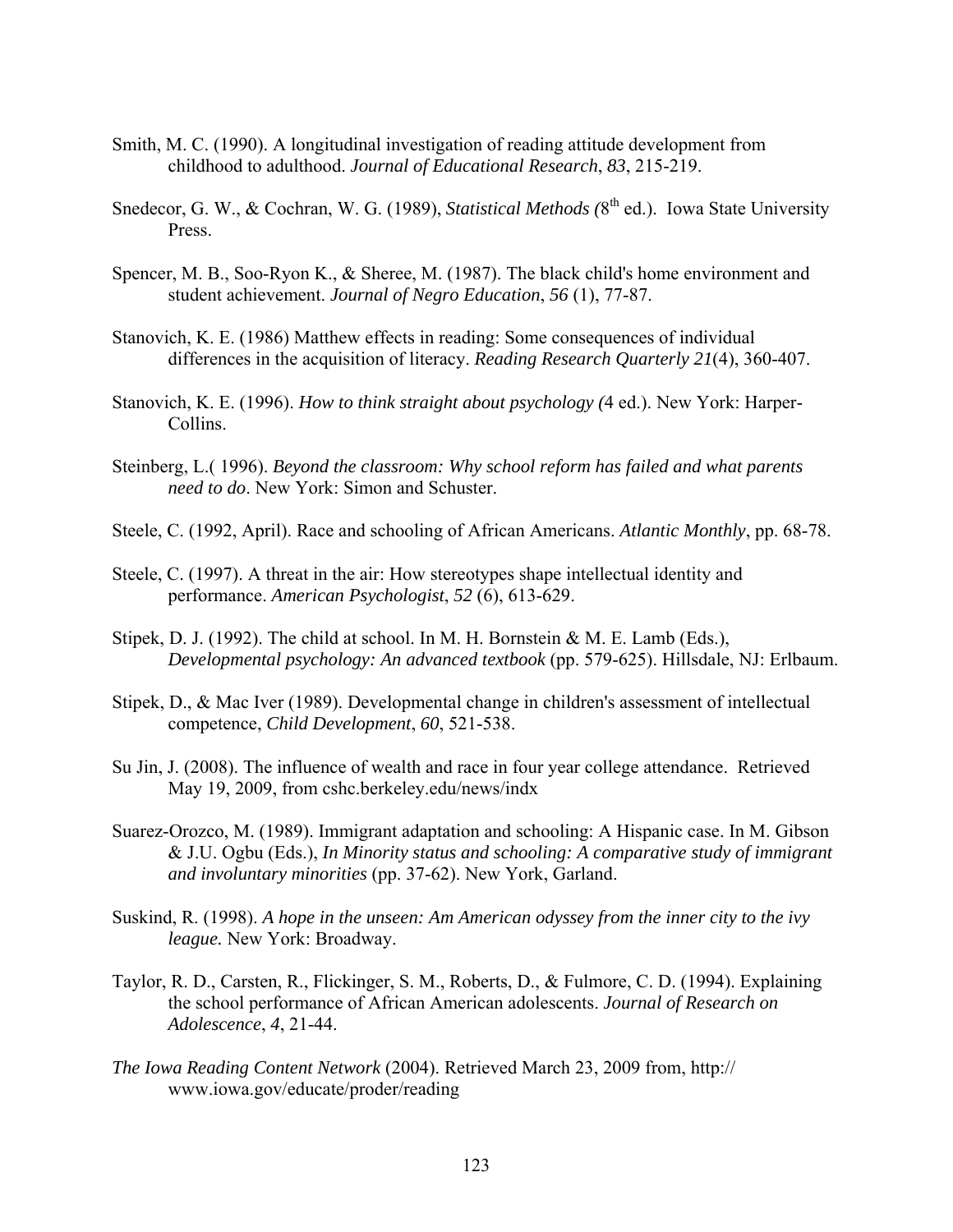- *The Teaching Commission* (2004). Retrieved April 30, 2009, from http://www.edweek.org/rc/issues/achievement-gap
- Thernstrom, A. M., & Thernstrom, S. (2003). *No Excuses: Closing the Racial Gap in Learning*. New York: Simon & Schuster
- TkMC (2005). *Background paper. Socioeconomic disadvantage: Health and education outcomes for school-aged children and youth*. Retrieved on April 30, 2009, from [www.achsc.org/download/ACHSC%20Background%20Paper\\_SES\\_H](http://www.achsc.org/download/ACHSC Background Paper_SES_H)
- Tobias, S. (1989). Tracked to fail: In today's schools, children who test poorly may lose the chance for a quality education. *Psychology Today*, *23*(9*), 54-59*
- Toutkoushian, R. K., & Curtis, T. (2005). The effects of socio-economic factors on public high school outcomes and rankings: Evidence from New Hampshire. *Research in Higher Education, 46*, 955-984.
- Tyson, K. (2002). Weighing in: Elementary-age students and the debate on attitudes toward school among black students. *Social Forces, 80*, 1157-1189.
- Urdan, T. C., & Maehr, M. L. (1995). Beyond a two-goal theory of motivation and achievement: A case for social goals. *Review of Educational Research*, *65*(3), 213-243.
- Unrau, N. & , J. Schlackman. "Motivation and its relationship with reading achievement in an urban middle school." *The Journal of Educational Research* 100 (2), 81-102.
- U S Department of Education, National Center for Educational Statistics (2000a). *Digest of Education Statistics.* Retrieved April 30, 2009, from <http://nces.ed.gov/>
- U S Department of Education, National Center for Educational Statistics (2000b). *America's kindergartners.* Retrieved June 25, 2009, from<http://nces.ed.gov/>
- Viadero, D. (2000). Lags in minority achievement defy traditional explanations. *Education Week*, *19*(28), 18-22.
- Vigil, J. D. (1998). *A rainbow of gangs: Street cultures in the mega-city.* University of Texas Press: Austin.
- Vollands, S. R., Topping, K. J., & Evans, R. M. (1999). Computerized self-assessment of reading comprehension with accelerated reader: Action research. *Reading and Writing Quarterly, 15*(3), 197-211.
- Walberg,H. J., & Tsai, S. L. (1983). Matthew effects in education. *American Educational Research Journal, 20*, 359–373.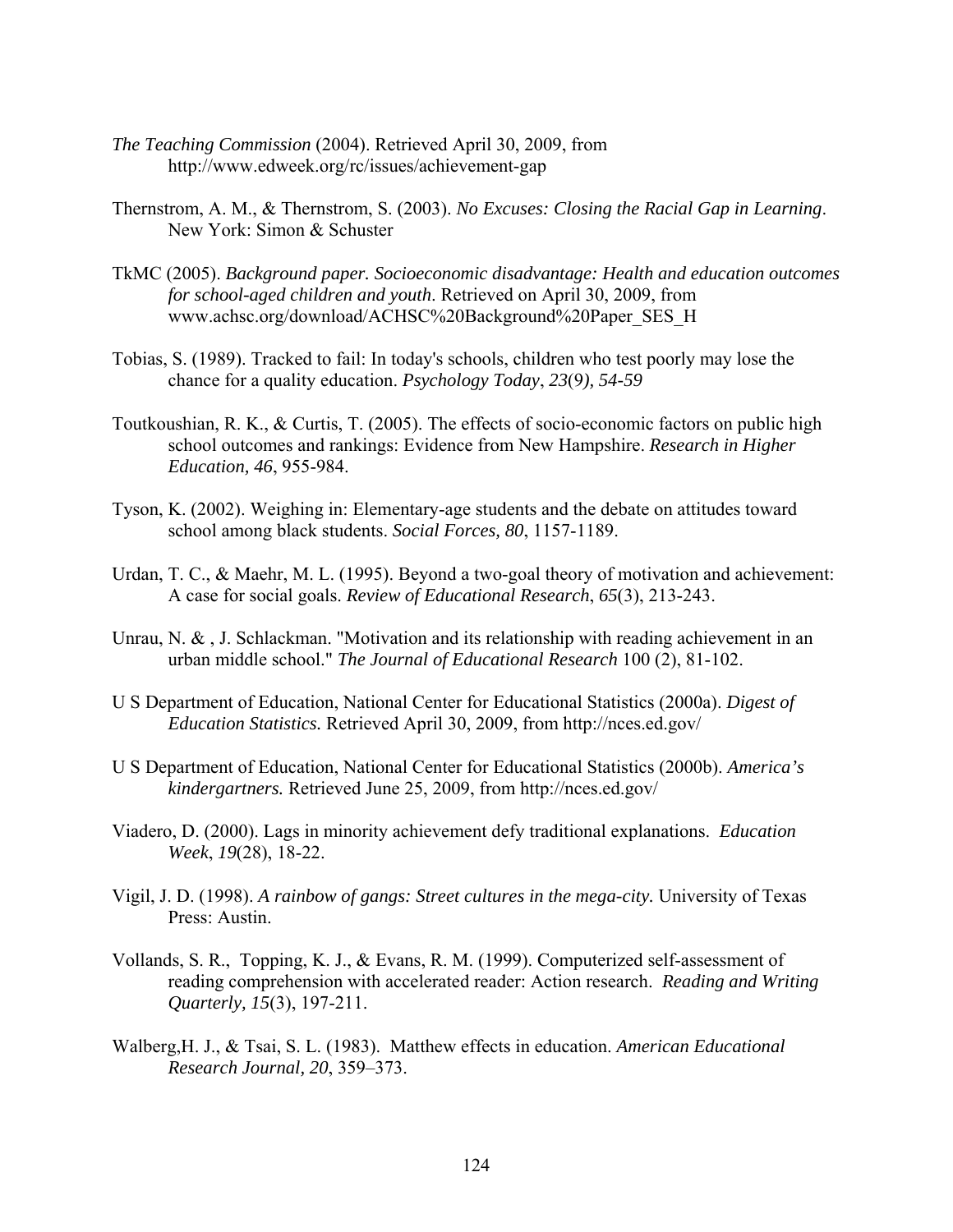- Walker, J. M. T., Wilkins, A. S., Dallaire, J., Sandler, H. M., & Hoover-Dempsey, K. V. (2005). Parental involvement: Model revision through scale development. *Elementary School Journal*, *86*, 85-104.
- Wang, L. L. (1995). Lau v. Nichols: History of a struggle for equal and quality education. In D. Nakanishi, & T. Nishida (Eds.), *In the Asian American educational experience: A source book for teachers and students.* New York: Rutledge.
- Washington, J. (2001). Early literacy skills in African-American children: Research considerations. *Learning Disabilities Research and Practice*, *16*(4), 213-221.
- Washington State School Directors' Association (n.d.). *Understanding the Achievement Gap*. Retrieved September 9, 2007, from www.**wssda.org**[/wssda/WebForms/En-](http://www.wssda.org/wssda/WebForms/En-)Us/Publications
- Waters, M. (1991). *Ethnic Options: Choosing Identities in America*. Berkley
- Watts, R. H., Cashwell, C. S., & Schweiger, W. K. (2004). Fostering intrinsic motivation in children: A humanistic counseling process. *Journal of Humanistic Counseling, Education and Development.*
- Weiner, B. (1990). History of motivation research in education*. Journal of Educational Psychology*, *82*, 616-622.
- Wikipedia (The Free Encyclopedia). (2009). *Standard Achievement test series.* Retrieved June 13, 2009, from http://en.wikipedia.org/w/index
- Wigfield, A. (1997).Reading motivation: A domain-specific approach to motivation. *Educational Psychologist, 32,* 59–68.
- Wigfield ,A., Eccles J.S., Yoon K.S., R.D,Harold, & Arbreton, A.(1997). Changes in children's competence beliefs and subjective task values across the elementary school years: A three-year study. *Journal of Educational Psychology*, *89*, 451-469.
- Wixson, K. K., & Lipson, M. Y. (1992). *Reading diagnosis and remediation.* Glenview, IL: Scott, Foresman. University of California Press.
- Woodard, S. P. (2003). Race and education: The roles of history and society in educating African American students. In W. H. Watkins, J. H. Lewis, V.Chou (Eds.). Boston: Allyn and Bacon.
- Wolff, E. (2003). The wealth divide: The growing gap in the United States between the rich and the rest. *The Mulitnational Monitor*, *24*(5), 11-15.
- Worrell, F. C., Roth, D. A., & Gabelko, N. H. (2007). Elementary reading attitude surveys (ERAS) scores in academically talented students. *Roeper Review, 29* (2), 119-125.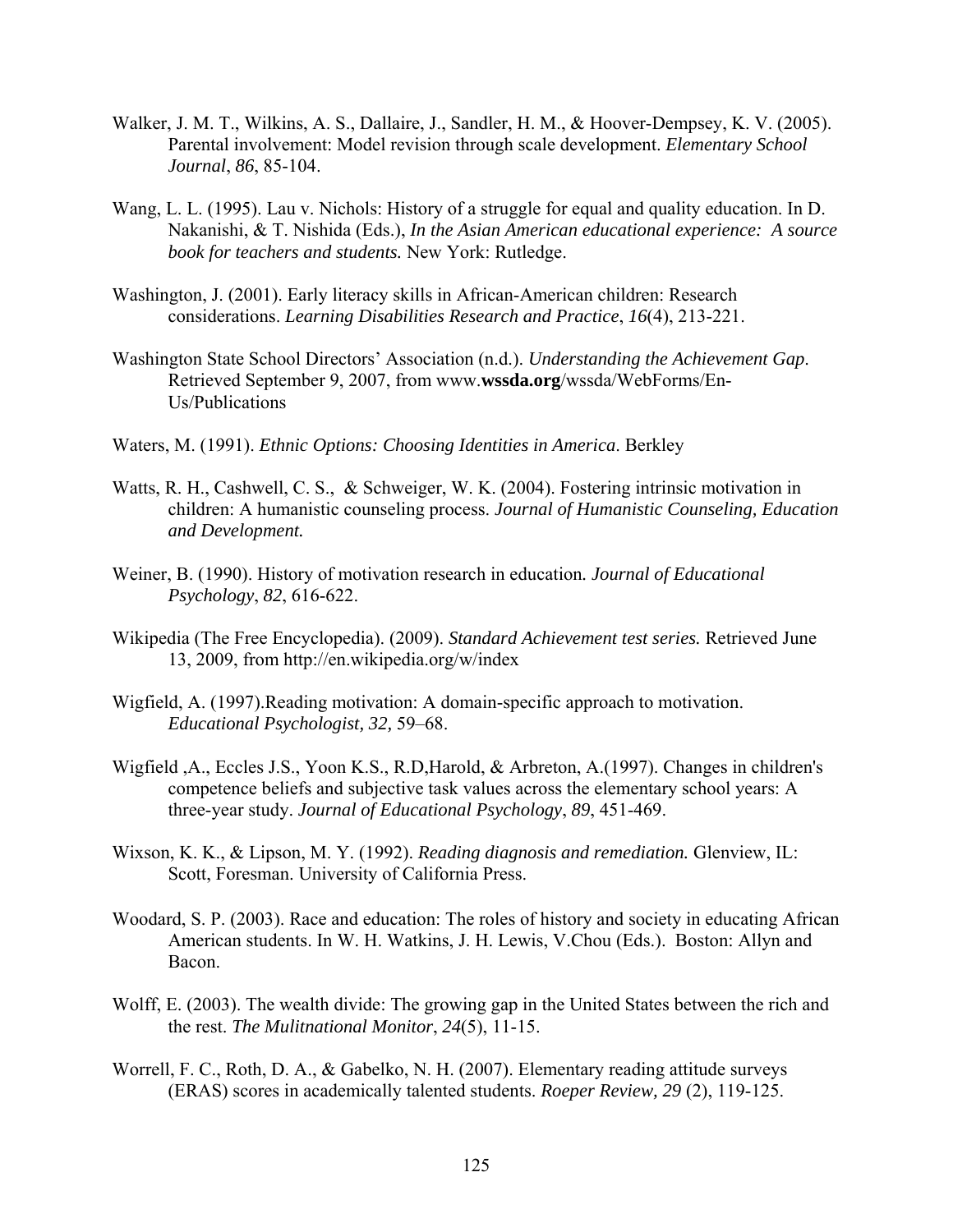- Yegidis, B. L., & Weinbach, R. W. (2002). *Research methods for social workers* (4<sup>th</sup> ed.). Boston: Allyn & Bacon.
- Yeung, W. J., & Conley, D. (2004). How does wealth matter for young children's cognitive achievement? Retrieved May 21, 2009, from www.allacademic.com/meta/\_index.html
- Yu, Y., & Williams, D. R. (1999). Socioeconomic status and mental health. In J. Phelan & Co. Aneshensel (Eds.), *Handbook of the Sociology of Mental Health.* Plenum, 1510166.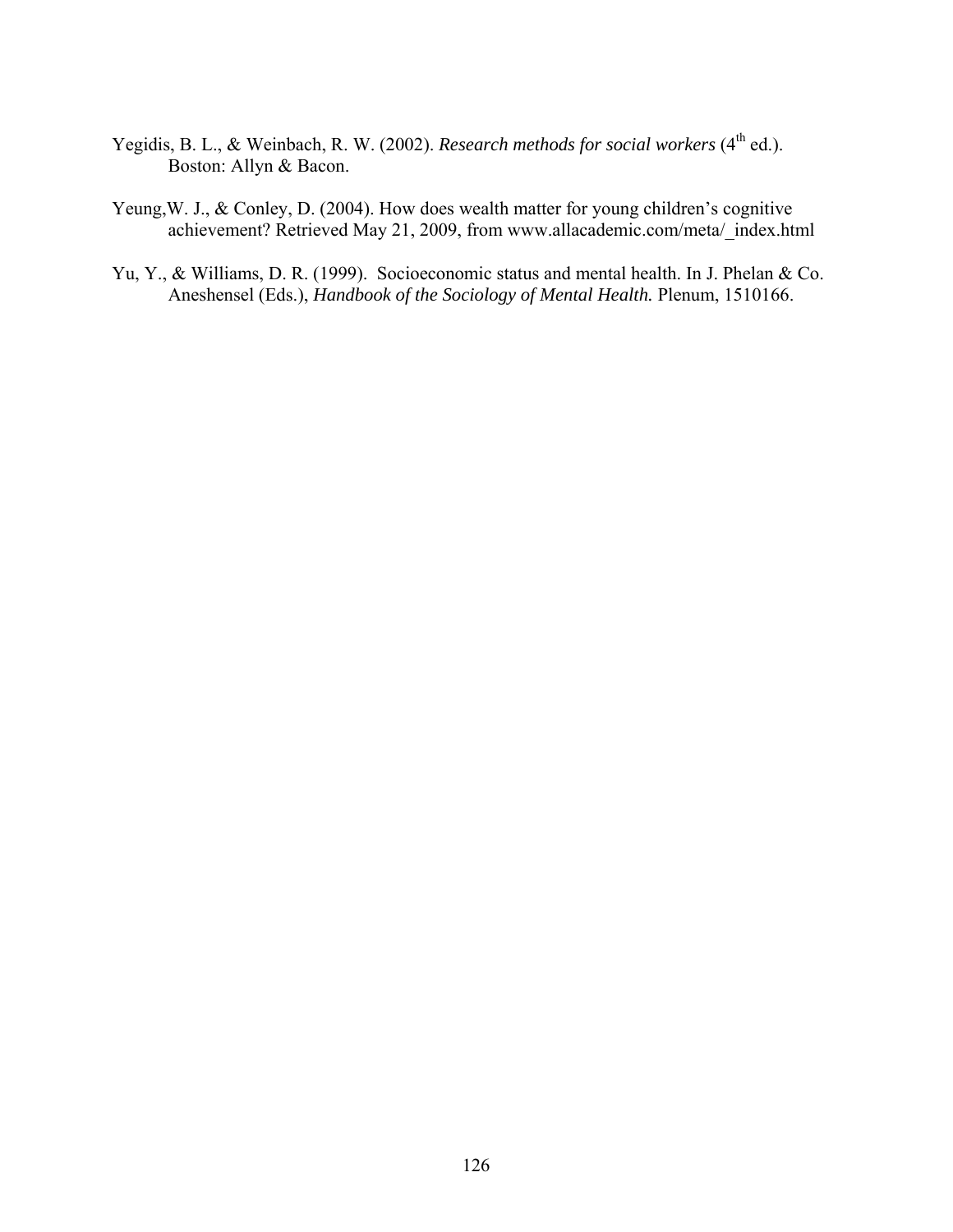APPENDIX A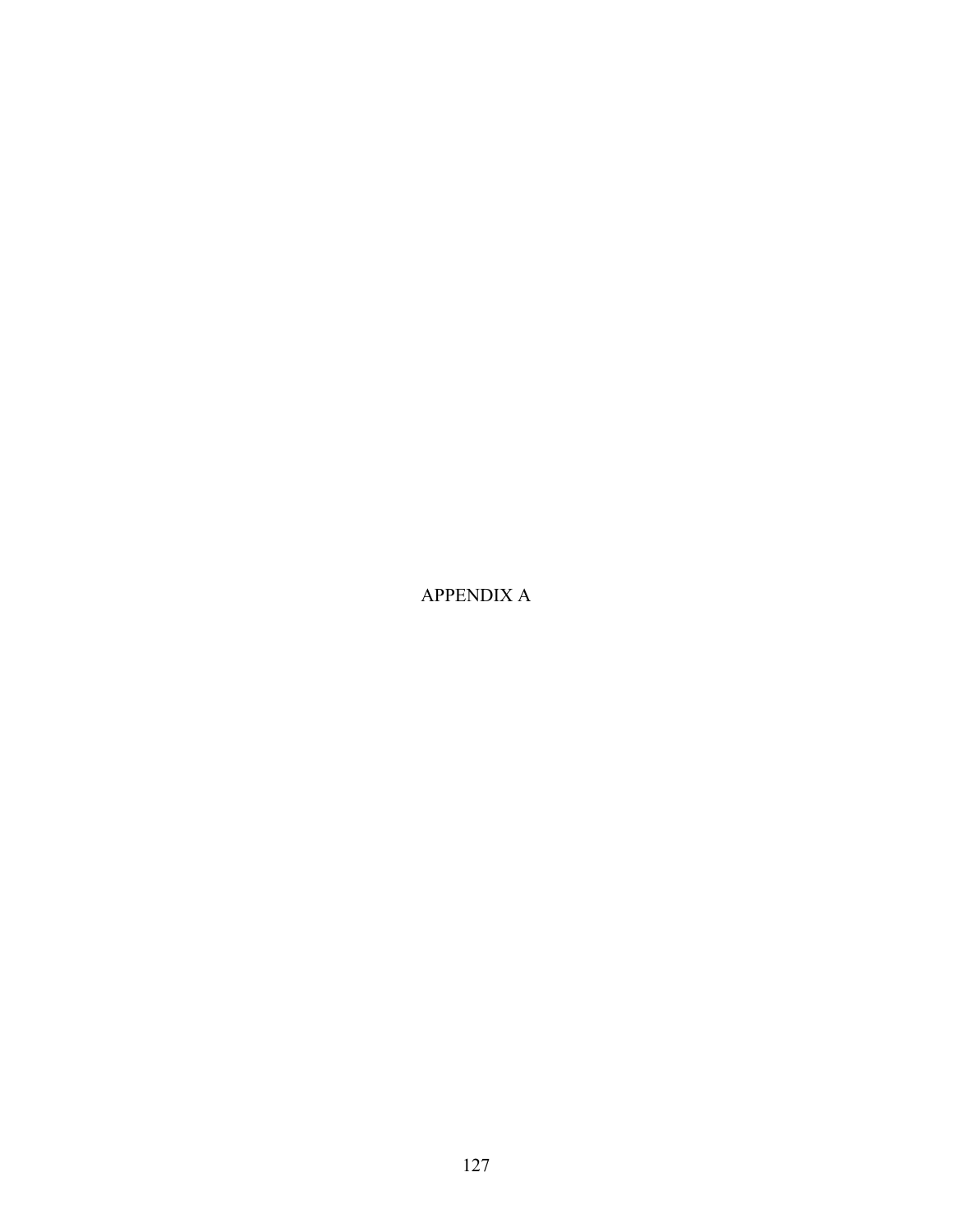# **APPENDIX A**

# Consent and Assent Forms

# UNIVERSITY OF ALABAMA

#### **Informed Consent for a Research Study**

Your child is being asked to take part in a research study. This study is called *The academic achievement gap between African Americans and Whites: An exploratory study on reading achievement and motivation.*

The study is being done by La-Monica Herron-McCoy who is a doctoral student at the University. The study is supervised by Dr. Stephen J. Thoma who is a professor of Educational Psychology at the University.

#### **What is this study about?**

This study is being done as an attempt to understand children's motivation to read and how motivation may help children do better in reading.

#### **Why is this study important--What good will the results do?**

This kind of study is important/useful because there is evidence to suggest that there is a difference or a gap in reading achievement between African American and White students. The current study expects to look beyond the racial difference and provide new information to help out reading achievement for all students, as reading is important for overall academic achievement.

#### **Why has my child being asked to take part in this study?**

Your child is being asked to participate in this study because there is very little information on elementary students in relation to reading achievement and motivation. Looking at reading early and promoting reading achievement is expected to improve achievement in later school years as well as adult life.

#### **How many people besides my child will be in this study?**

The current study estimates  $500 +$  children will be in this study.

#### **What will my child be asked to do in this study?**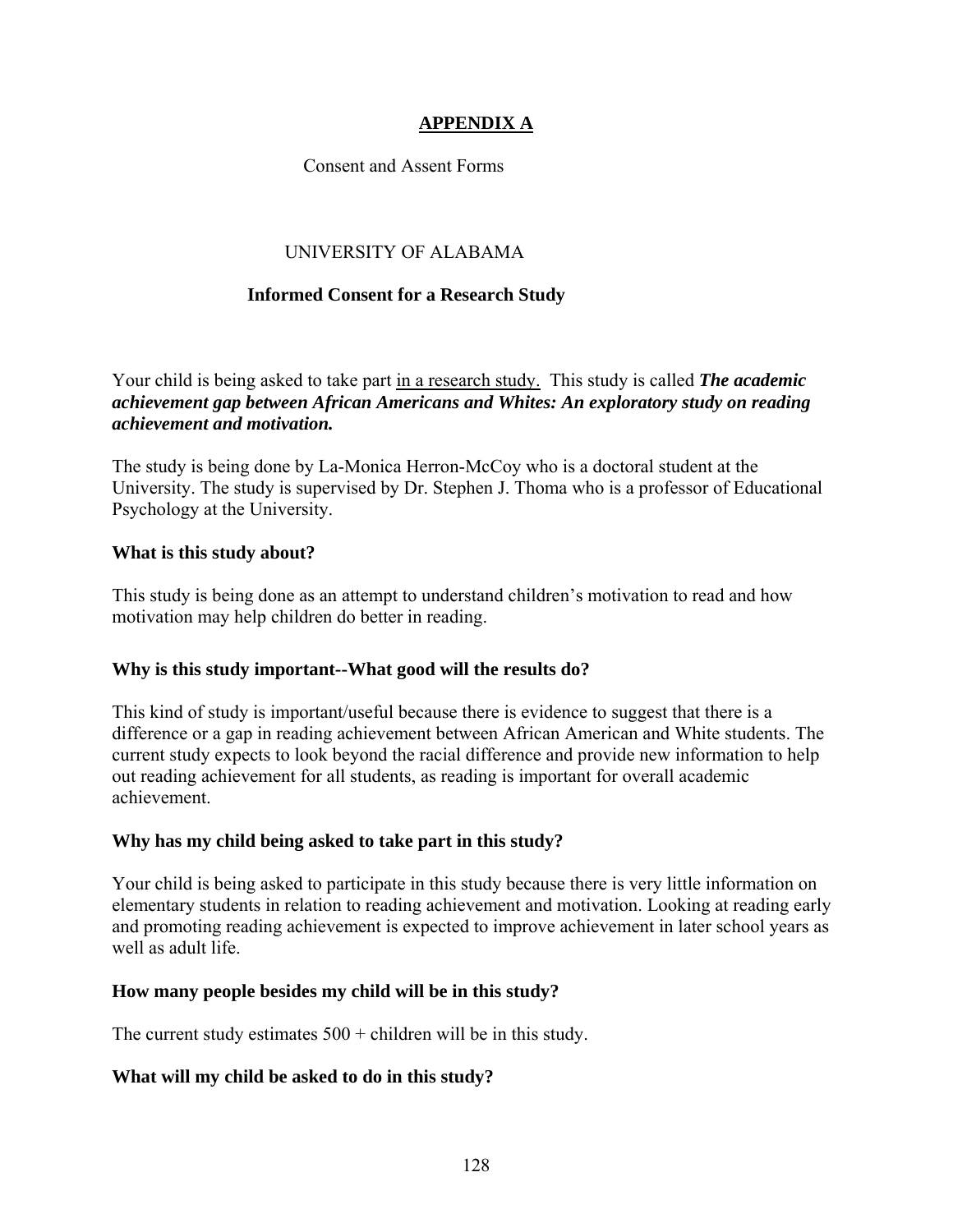**If you decide to give your child permission to be in this study, your child will be asked to do** 

**these things:** 

- **1. Obtain consent from you as the parent(s ) / guardian (s) to participate**
- **2. Complete 2 assessments during designated classroom time. (see attached)**

#### **How much time will my child spend being in this study?**

Being in this study will take about 1 hour. The Elementary Reading Survey will take about 10-15 minutes to complete and the Children's Academic Intrinsic Motivation Inventory should take about 20-30 minutes to complete. Your child will also be asked to complete demographic information such as age, gender, race, and grade in school. This will take place at school.

#### **Will my child be paid for being in this study?**

There is no pay for participating in this study. **However if your child participates he or she will enter their name in a drawing to win a cash prize of \$20.00.** 

# **Will being in this study cost my child or me anything?**

There will be no cost to your child or you except for your child's time in completing the questionnaires.

# **Can the researcher take my child out of this study?**

The researcher does not foresee any reason to remove any participant from the study. However, participation is strictly voluntary and the participant is free to withdraw at anytime.

# **What are the benefits (good things) that may happen for my child if he/she is in this study?**

# **Other than the opportunity to win the drawing, there are no direct benefits for example**

**like money, prizes, or gifts for you or your child for participating.** I hope you agree that a

good thing is that by letting your child participate if he or she wants to, you will help teachers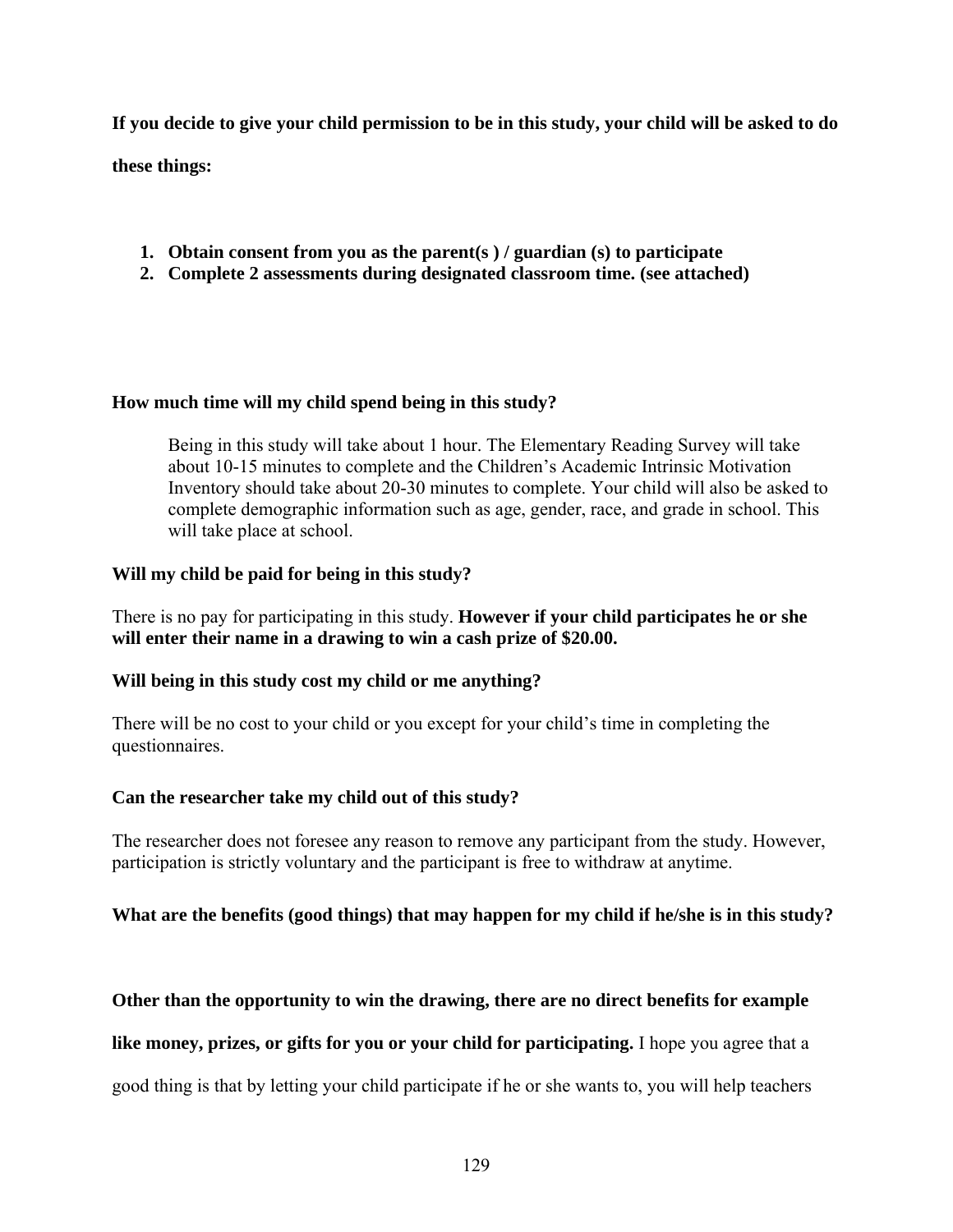and researchers learn how to help all children read better. The current research views your child as a vital part of contributing new information to the field, as there is little information on elementary school children relating reading and motivation.

#### **What are the benefits to scientists or society?**

New information may assist researchers and teachers in eliminating or decreasing the gap in

reading achievement. Decreasing the gap in reading for all students is likely to prepare children

for overall academic achievement.

# **What are the risks (dangers or harm) to my child if he/she is in this study?**

There are no risks or penalties involved in this study. All information will be kept confidential. Your child can refuse to answer any questions or terminate his/her participation at any time.

# **How will my child's confidentiality (privacy) be protected? What will happen to the**

#### **information the study keeps on my child?**

- 1. Coding study responses by using I.D. numbers on all questionnaires will protect confidentiality. (i.e. your child's real name and school name will not be used) **These I.D. numbers will be randomly generated to ensure anonymity**.
- 2. Assessments will be kept in a locked cabinet limiting access to the researchers only. The information will remain locked in a cabinet at the University even after the study is over.
- **3. The principle investigator and project supervisor will be the only person with access to data collected.**

**What are the alternatives to being in this study? Does my child have other choices?** 

The alternative/other choice is not to participate. **If your child chooses not to participate, their classroom teacher will instruct him or her on how to use this time while others are participating in the study.** *This time may include free reading time or study time. This does not mean that your child will be given extra homework or assignments because they choose not to participate***.**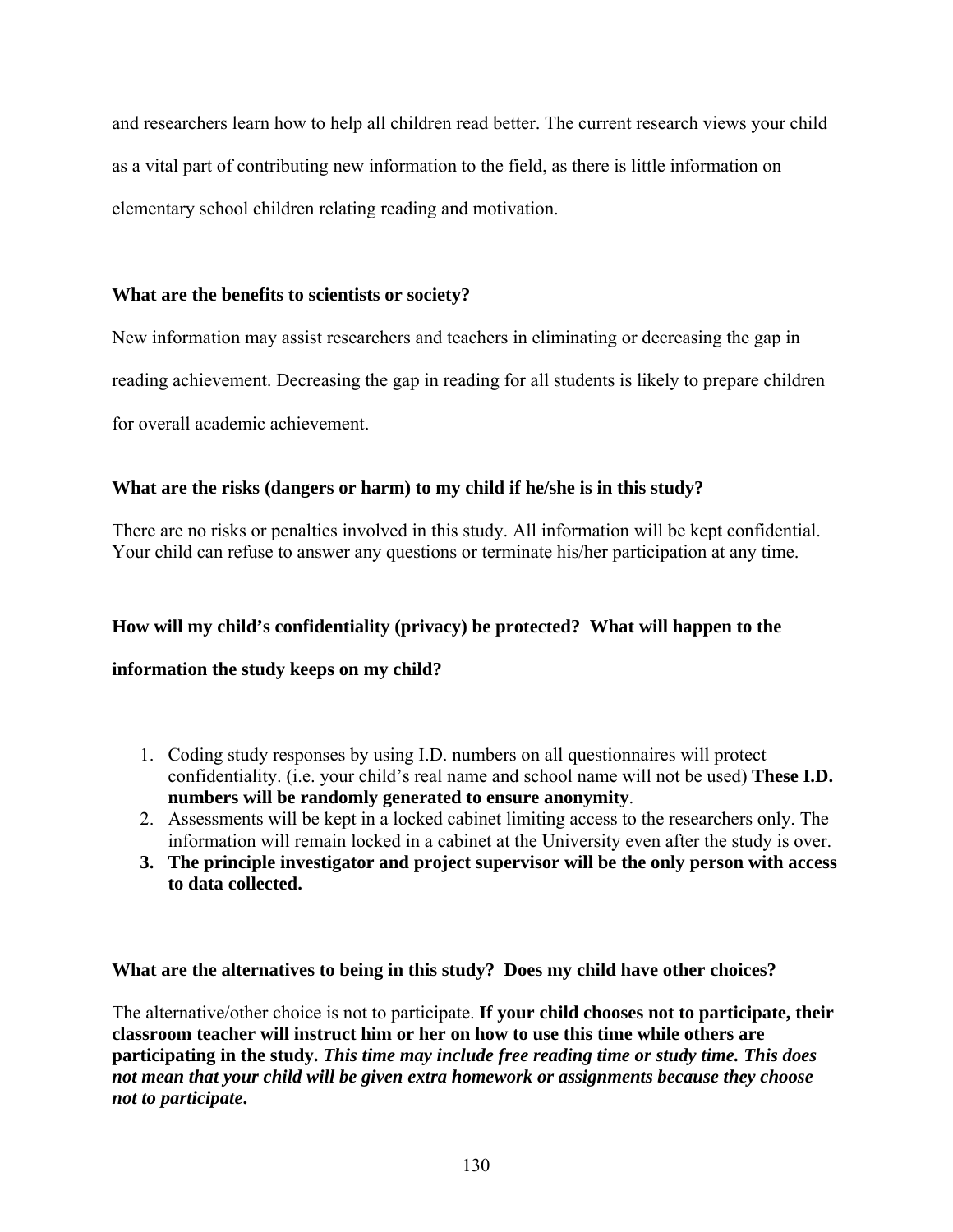131

# **What are my child's rights as a participant?**

Taking part in this study is voluntary—it is your and your child's free choice. You may choose not to allow your child to take part at all and your child may refuse to participate at any time. If your child starts the study, he/she can stop at any time. Leaving the study will not result in any penalty or loss of any benefits your child would otherwise receive.

The University of Alabama Institutional Review Board (IRB) is the committee that protects the rights of people in research studies. The IRB may review study records from time to time to be sure that people in research studies are being treated fairly and that the study is being carried out as planned.

# **Who do I call if my child or me have questions or problems?**

If you or your child have questions about the study at any time please do not hesitate to contact the principle researcher La-Monica Herron-McCoy at 348-7575 or project supervisor Dr. Stephen J. Thoma at 348-8146. If you have any questions about your child's rights as a research participant you may contact Ms. Tanta Myles, The University of Alabama Research Compliance Officer, at (205)-348-5152.

I have read this consent form. The study has been explained to my child and me. I understand what my child will be asked to do. I freely agree to allow my child to take part in it. I will receive a copy of this consent form to keep.

Permission Page

 $\_$  , and the set of the set of the set of the set of the set of the set of the set of the set of the set of the set of the set of the set of the set of the set of the set of the set of the set of the set of the set of th Signature of Parent Date

 $\mathcal{L}_\text{max}$  and the contract of the contract of the contract of the contract of the contract of the contract of Signature of UA doctoral student Date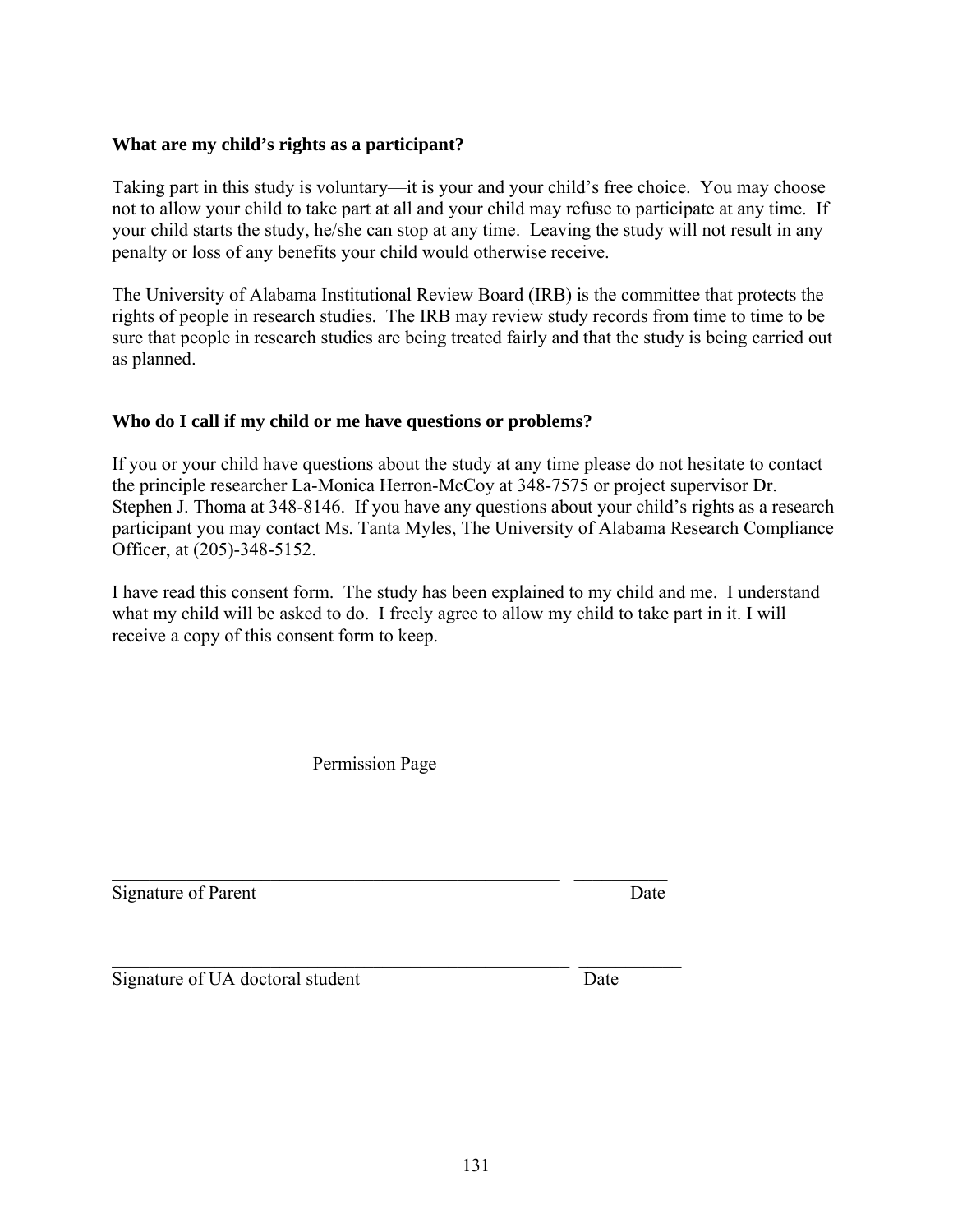#### **Assent Form**

# **Title: The academic achievement gap between African Americans and Whites: An**

# **exploratory study on reading achievement and motivation.**

| IRB Protocol No.:  | 07-OR-201              |  |
|--------------------|------------------------|--|
| Sponsor:           | Dr. Stephen J. Thoma   |  |
| Investigator:      | La-Monica Herron-McCoy |  |
| Sub-Investigators: | Dr. Stephen J. Thoma   |  |

The investigators named above are doing a research study.

#### **These are some things we want you to know about research studies:**

We are asking you to be in a research study. Research is a way to test new ideas. Research helps us learn new things.

Whether or not to be in this research is your choice. You can say Yes or No. Whatever you decide is OK. We will still take good care of you.

# **Why am I being asked to be in this research study?**

You are being asked to be in the study because you are in elementary school and can tell me about your reading habits.

# **What is the study about?**

Researchers need to know why some people do better in reading and others do not. This study would like to know how this can be changed so everybody can do good in reading and in school overall.

#### **What will happen during this study?**

If you agree to be in this study, you will

- Answer some questions about reading and if you like to read.
- You will answer questions on 2 different assessments. (see attached)
- You will help researchers and teachers learn more about how to help everybody do well in reading.

#### **Will the study hurt?**

No the study will not hurt you or your grade if you choose to or not to participate.

# **What else should I know about the study?**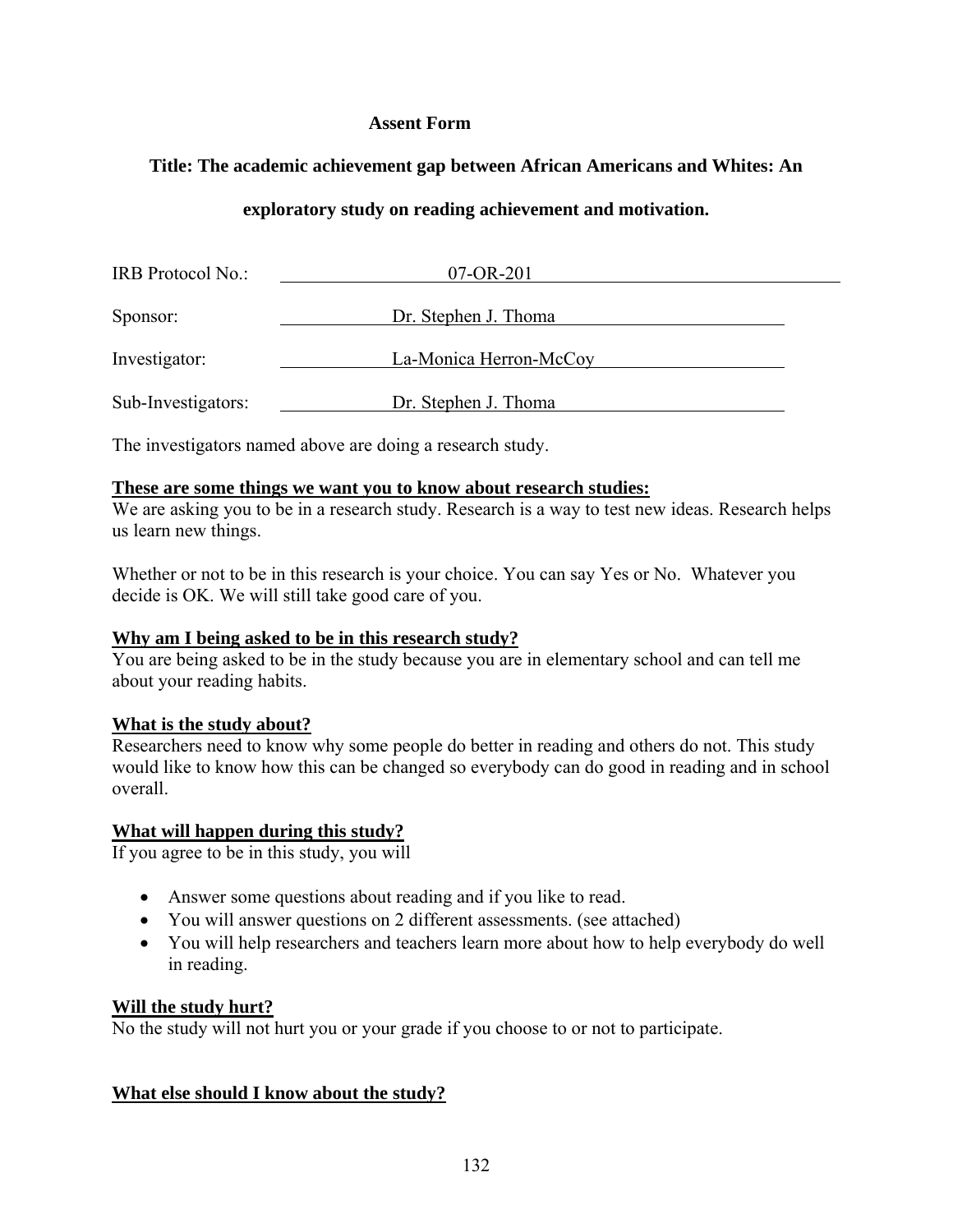If you do not want to participate you do not have to and you cannot and will not be punished. **If you choose not to participate, your classroom teacher will instruct you on how to use this time while others are participating in the study.** *This time may include free reading time or study time. This does not mean that you will be given extra homework or assignments because you choose not to participate.*

#### **What are the good things that might happen?**

People may have good things happen to them because they are in research study. These are called "benefits." You may feel happy about being able to help teachers and researchers figure out a way to help all students do better in reading.

#### **What if I don't want to be in this study?**

You do not have to be in the study if you do not want to.

#### **Who should I ask if I have any questions?**

If you have any questions about this study, you or your parents can call Dr. Thoma at 205-348- 8146 or La-Monica Herron-McCoy at 205-348-7575.

#### **Do I have to be in the study?**

No, you do not have to be in the study. Even if you say yes now, you can change your mind later. It is up to you. No one will be mad at you if you don't want to do this.

Now that I have asked my questions and think I know about the study and what it means, here is what I decided:

OK, I'll be in the study. No, I do not want to be in the study.

The researchers have told me about the research. I had a chance to ask questions. I know I can ask questions at any time. I want to be in the research. **If I am in the study I understand that only the researcher and the research supervisor will have access to information completed by me.** 

If you sign your name below, it means that you agree to take part in this research study.

Your Name (Printed) Age Date

 $\mathcal{L}_\text{max}$  , and the contract of the contract of  $\mathcal{L}_\text{max}$  , and  $\mathcal{L}_\text{max}$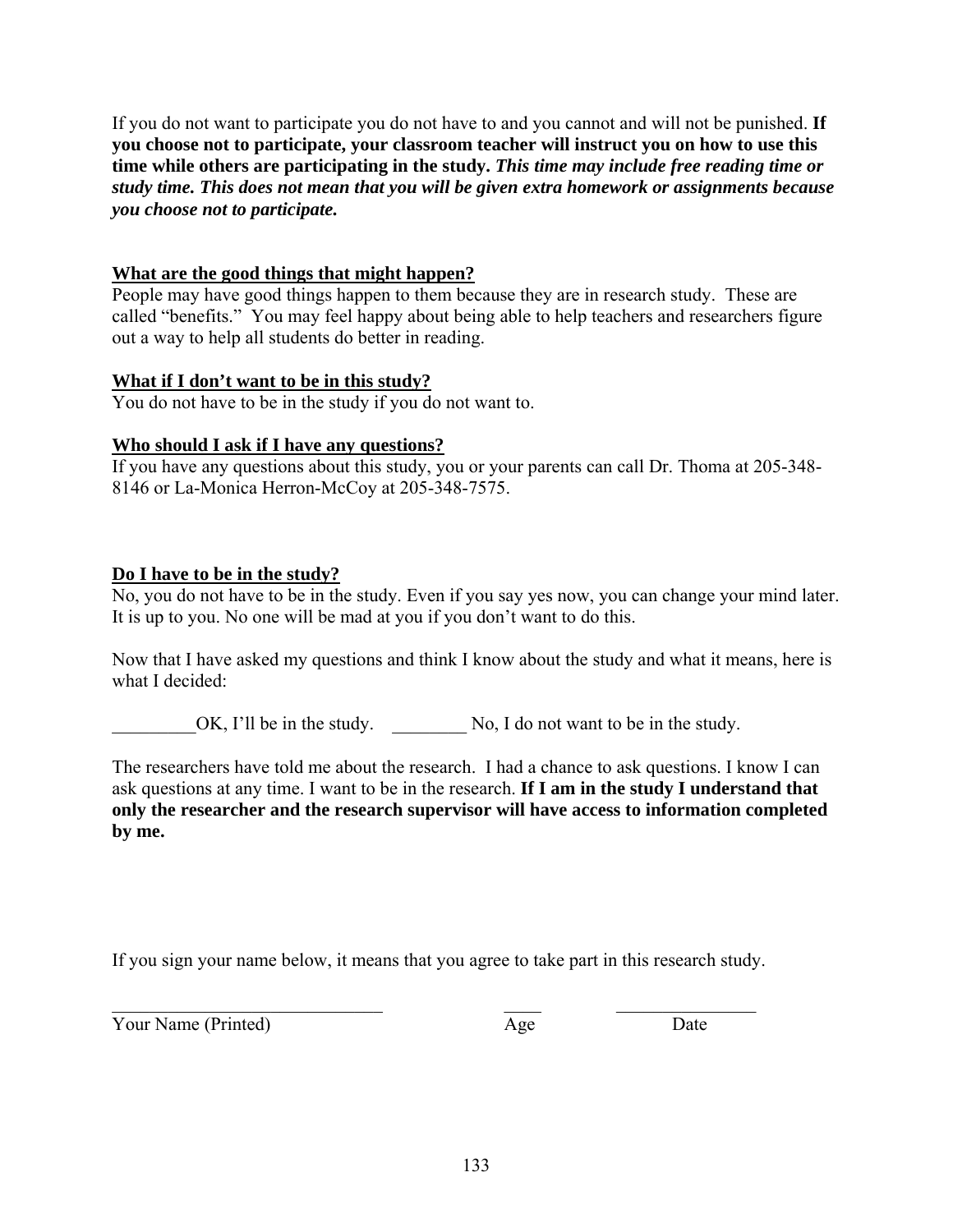| Your Signature       | Date |
|----------------------|------|
| Signature of Witness | Date |
|                      |      |

 $\mathcal{L}_\text{max} = \mathcal{L}_\text{max} = \mathcal{L}_\text{max} = \mathcal{L}_\text{max} = \mathcal{L}_\text{max} = \mathcal{L}_\text{max} = \mathcal{L}_\text{max} = \mathcal{L}_\text{max} = \mathcal{L}_\text{max} = \mathcal{L}_\text{max} = \mathcal{L}_\text{max} = \mathcal{L}_\text{max} = \mathcal{L}_\text{max} = \mathcal{L}_\text{max} = \mathcal{L}_\text{max} = \mathcal{L}_\text{max} = \mathcal{L}_\text{max} = \mathcal{L}_\text{max} = \mathcal{$ 

Remember your name or your school name will not be used in this study. The researcher will use fictional names to protect your identity. Thank you for helping me!

La-Monica

Grade School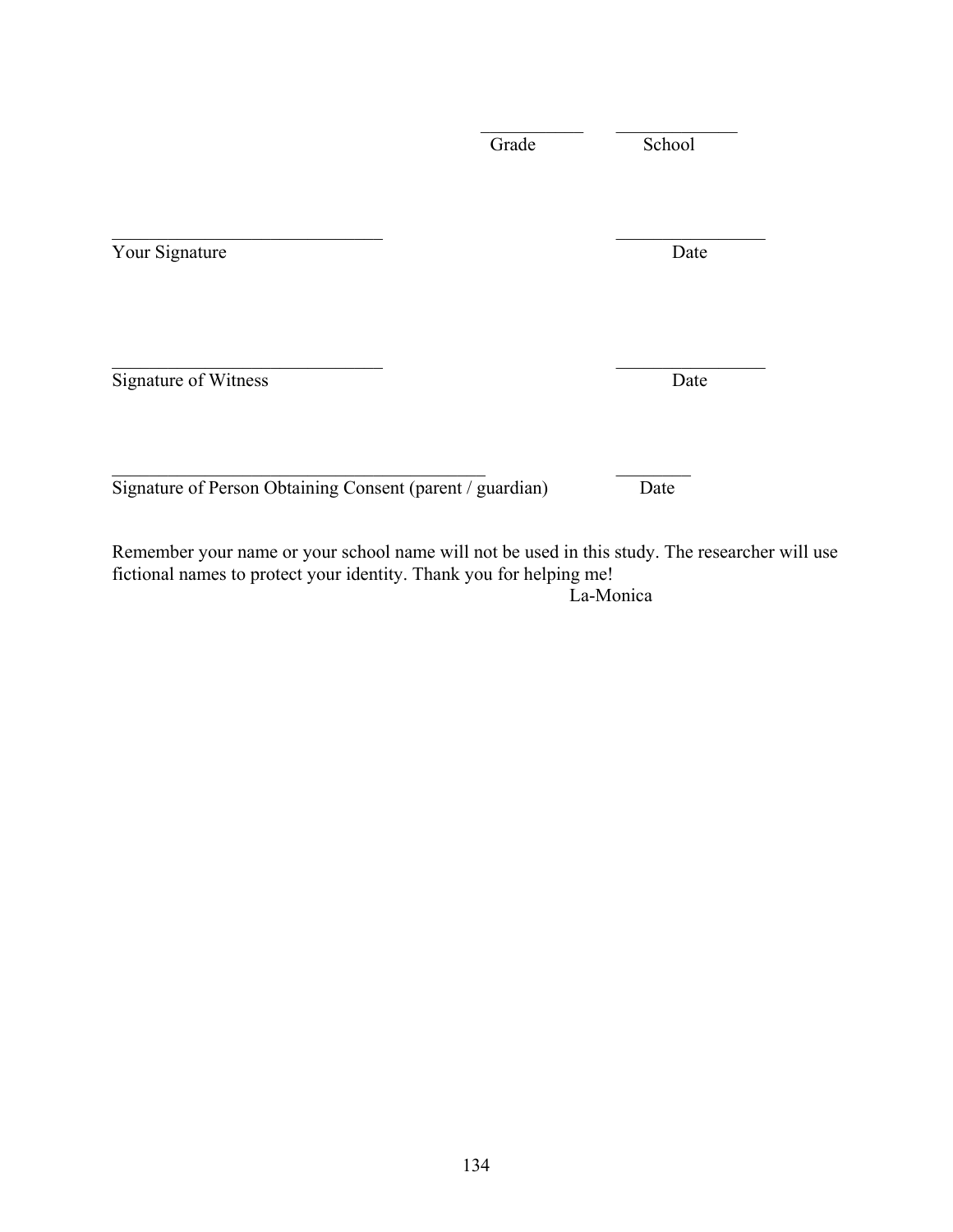APPENDIX B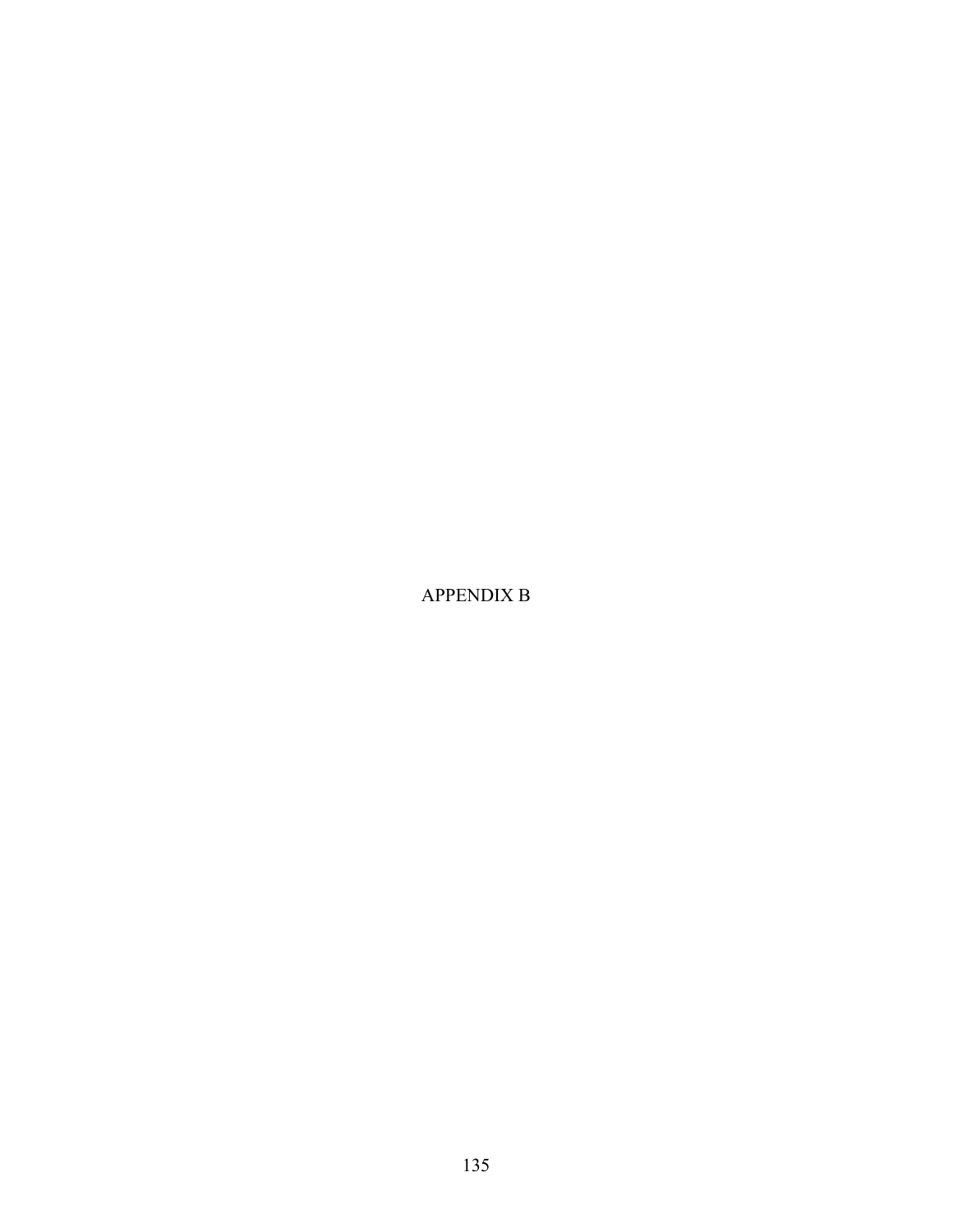#### **APPENDIX B**

#### Research Questionnaire

#### **Demographics**

Thank you for your help by participating in this study. I am asking that you please complete the following demographic questions. This should take less than 5 minutes of your time. Thank You.

How old are you?

What grade are you in?

Are you a male or female 2

What is your race?

\_\_\_\_\_\_\_\_African American or black

Asian or Asian American

Caucasian or white

\_\_\_\_\_\_\_\_ Hispanic

\_\_\_\_\_\_\_\_\_ Other

What is the name of your school?

Who lives with you in your house?

\_\_\_\_\_Mother

Grandmother

Father

\_\_\_\_\_ Grandfather

\_\_\_\_\_ Step Mother

Step Father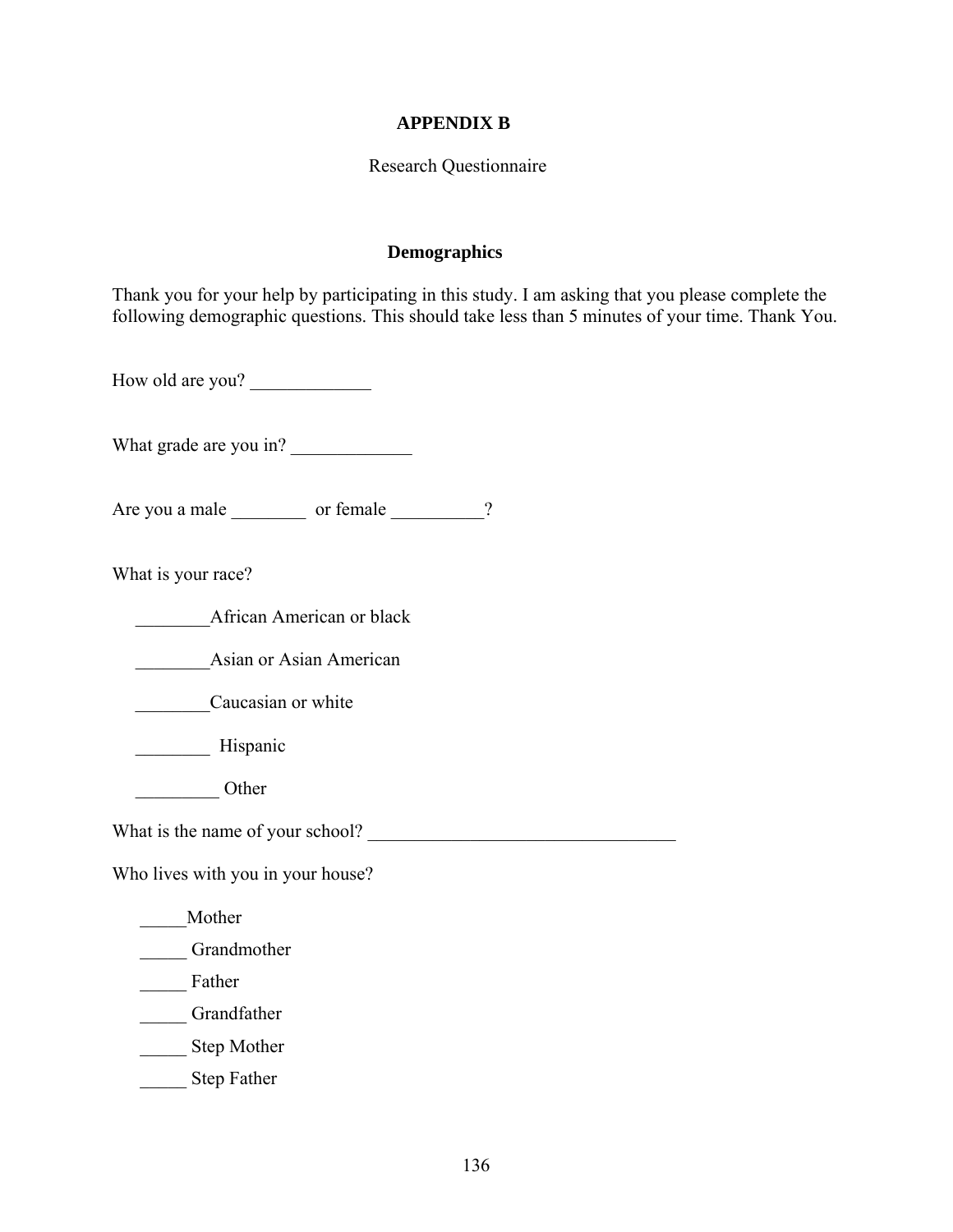\_\_\_\_\_\_\_\_ Sisters (how many) \_\_\_\_\_\_\_

\_\_\_\_\_Brothers (how many) \_\_\_\_\_\_

\_\_\_\_\_\_\_ Others (how many) \_\_\_\_\_\_\_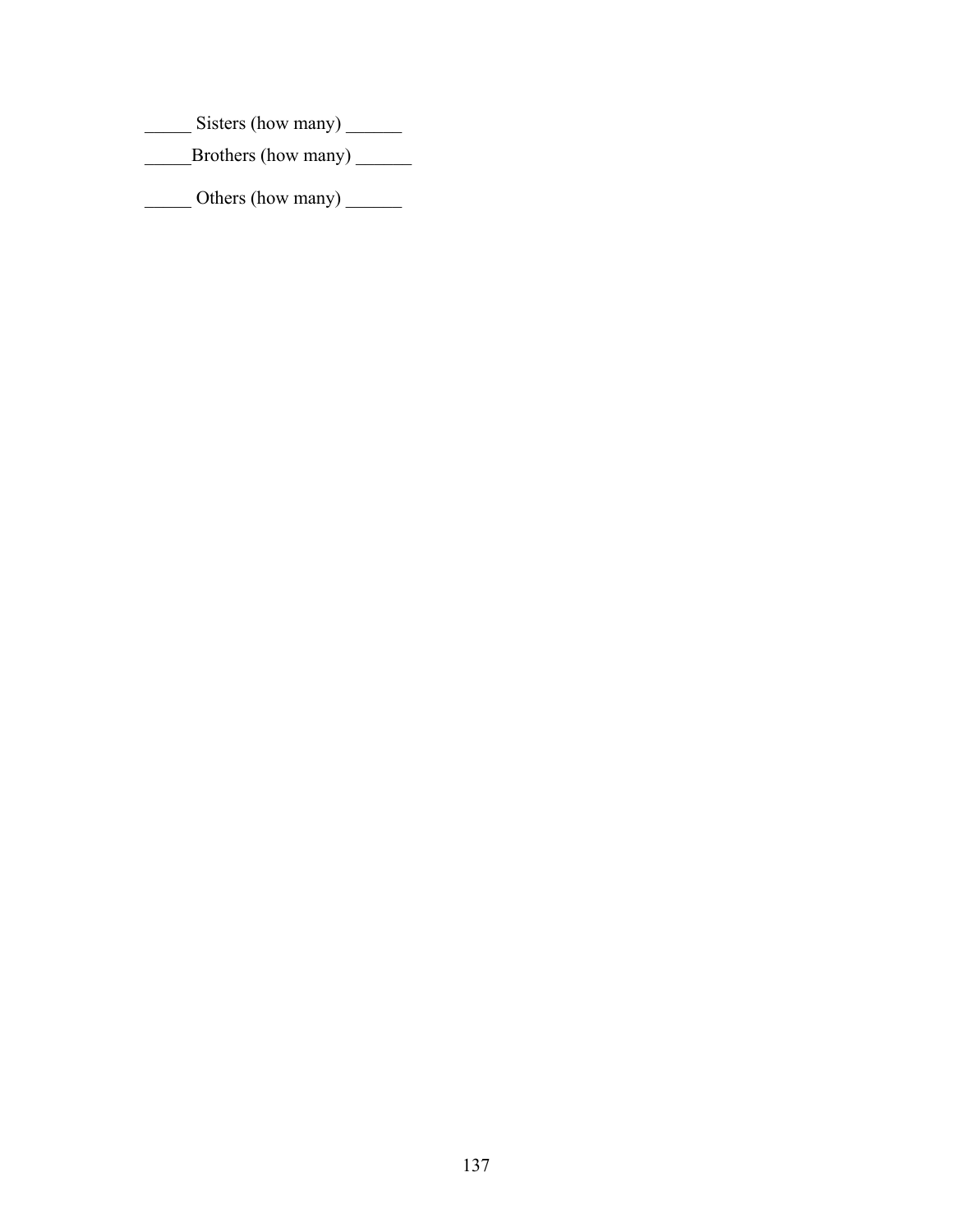APPENDIX C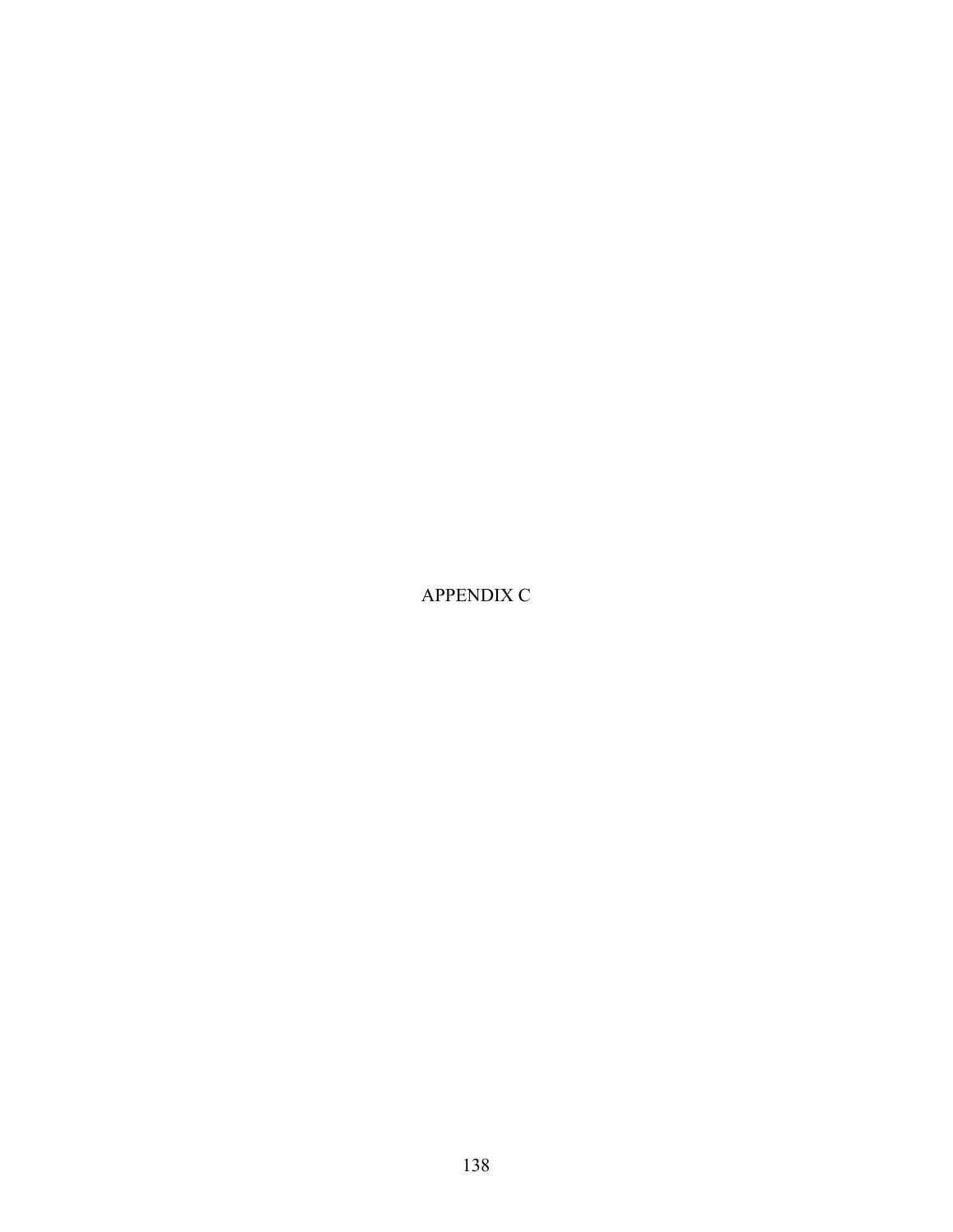## **APPENDIX C**

## **Table 1 Demographics (Pilot)**

| 4th Grade      | African Americans | Whites         | Total            |
|----------------|-------------------|----------------|------------------|
|                |                   |                |                  |
| Females        | $\overline{4}$    | 3              | $\overline{7}$   |
| Males          | $\sqrt{2}$        | $\overline{4}$ | $\boldsymbol{6}$ |
|                |                   |                |                  |
| $5th$ Grade    |                   |                | $N=13$           |
|                |                   |                |                  |
| Females        | 5                 | 3              | 8                |
| Males          | $\sqrt{2}$        | $\sqrt{2}$     | $\overline{4}$   |
|                |                   |                |                  |
| $6^{th}$ Grade |                   |                | $N=12$           |
|                |                   |                |                  |
| Females        | 8                 | $\overline{7}$ | 15               |
| Males          | 5                 | 5              | $10\,$           |
|                |                   |                |                  |
|                |                   |                | $N=25$           |

Participants from a school in Jefferson Co., AL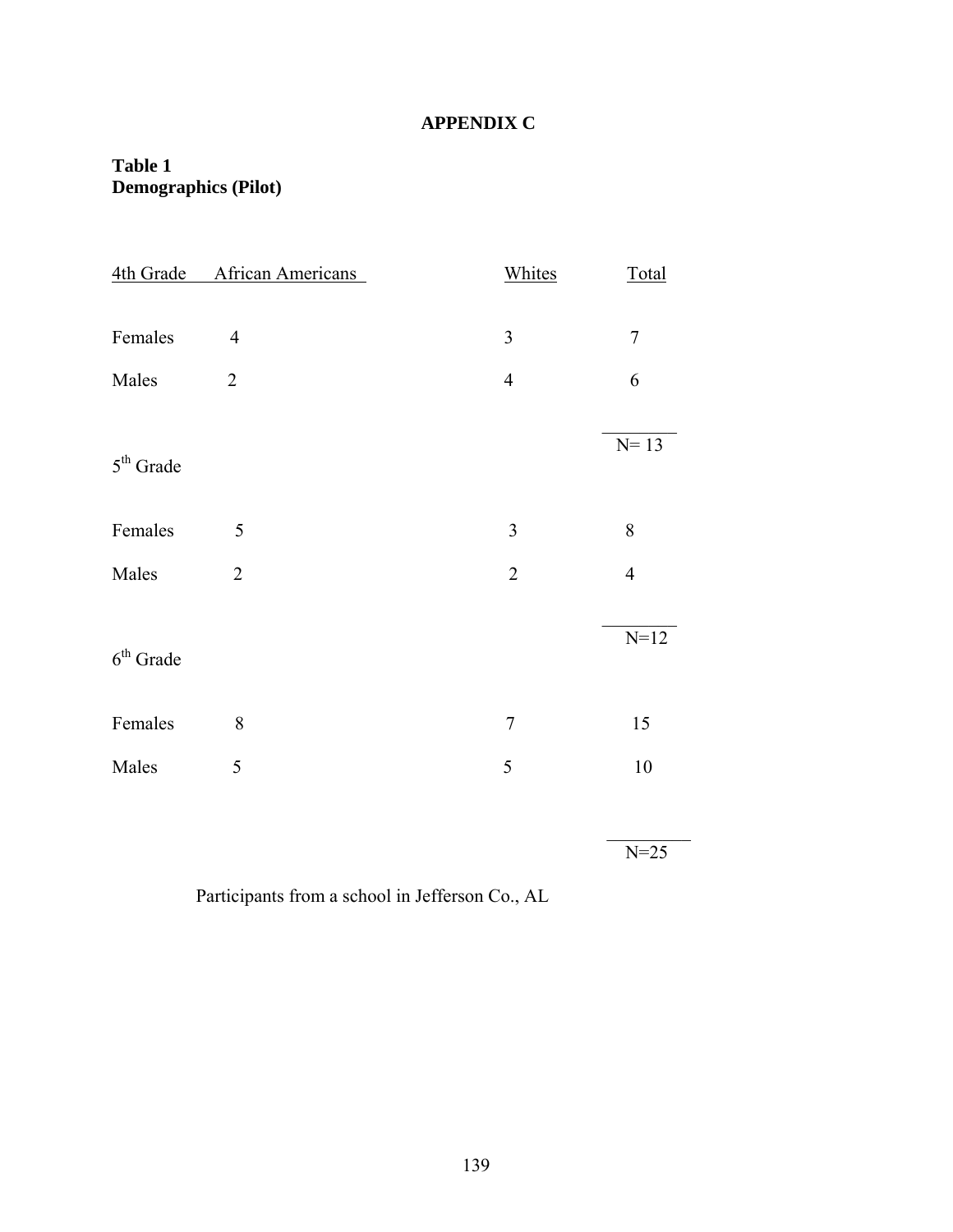Table 2 Gender on the ERAS

| Females      |         |                | Males   |                |  |
|--------------|---------|----------------|---------|----------------|--|
|              | Mean    | Std. Deviation | Mean    | Std. Deviation |  |
| $\mathbf R$  | 29.8333 | 3.31229        | 26.6500 | 7.76819        |  |
| $\mathbf{A}$ | 34.4667 | 2.80066        | 32.7000 | 3.35763        |  |
| T            | 65.3000 | 5.08649        | 60.3500 | 8.17103        |  |

\*R= recreation A= academic T= total

Table 3 Ethnicity on the ERAS

| <b>African Americans</b> |           |                | Whites  |                |  |  |
|--------------------------|-----------|----------------|---------|----------------|--|--|
|                          | Mean      | Std. Deviation | Mean    | Std. Deviation |  |  |
|                          | R 26.2308 | 6.29481        | 31.0833 | 3.62259        |  |  |
|                          | A 32.9615 | 3.44651        | 34.6250 | 2.53347        |  |  |
| T –                      | 61.1154   | 7.32299        | 65.7083 | 5.55196        |  |  |

\*R=recreation A=academic T=total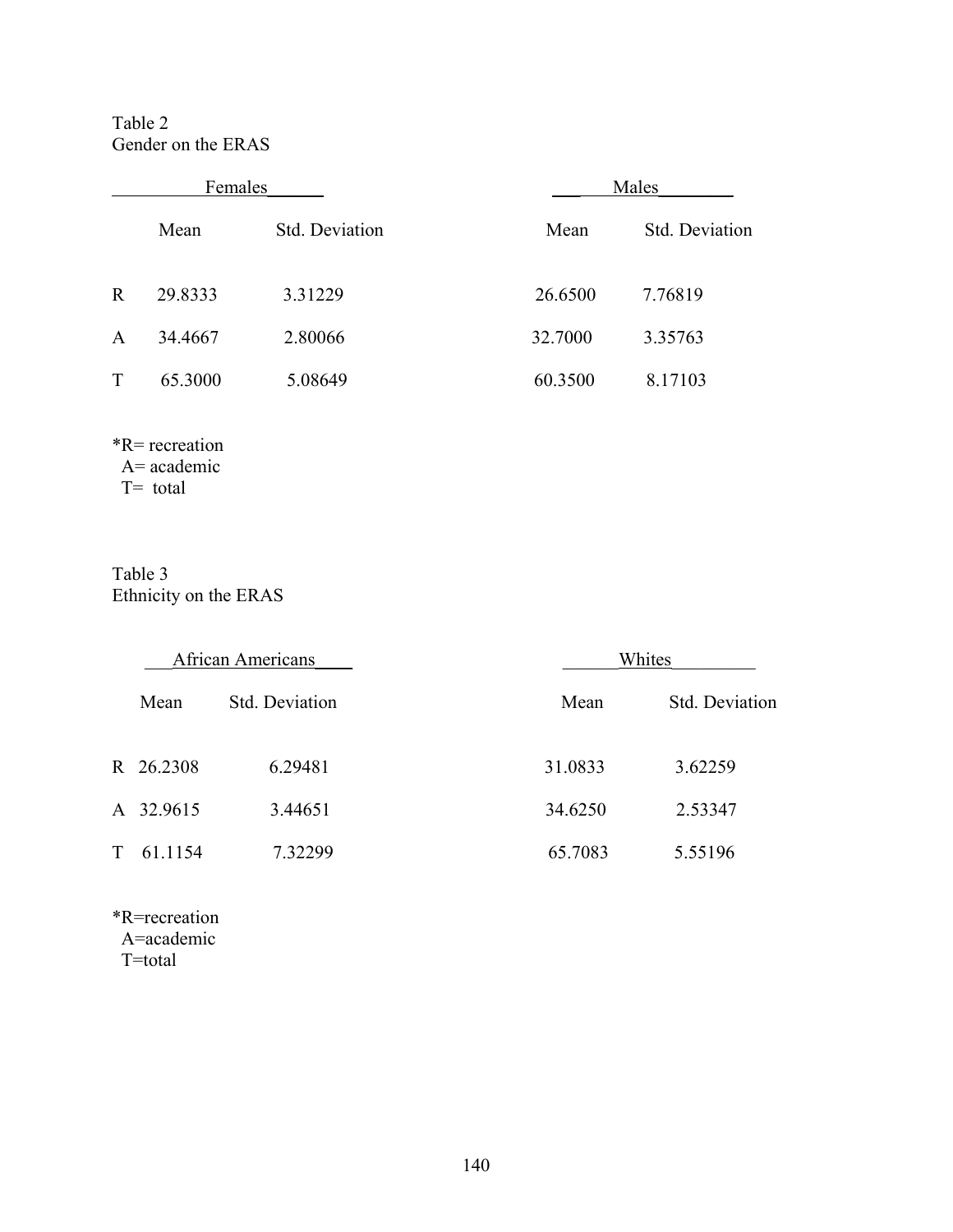## Table 4

CAIMI by gender

|    | Females |                       |    | Males   |                       |  |
|----|---------|-----------------------|----|---------|-----------------------|--|
| N  | Mean    | <b>Std. Deviation</b> | N. | Mean    | <b>Std. Deviation</b> |  |
| 30 | 75.8000 | 7 92377               | 20 | 68.1000 | 5.16975               |  |

Table 5

CAIMI by ethnicity

\_\_\_\_African Americans\_\_\_\_\_\_ \_\_\_\_\_\_\_\_Whites\_\_\_\_\_\_\_\_\_

N Mean Std. Deviation

26 69.8462 7.82147

| N  | Mean    | Std. Deviation |
|----|---------|----------------|
| 24 | 75.8333 | 6.79940        |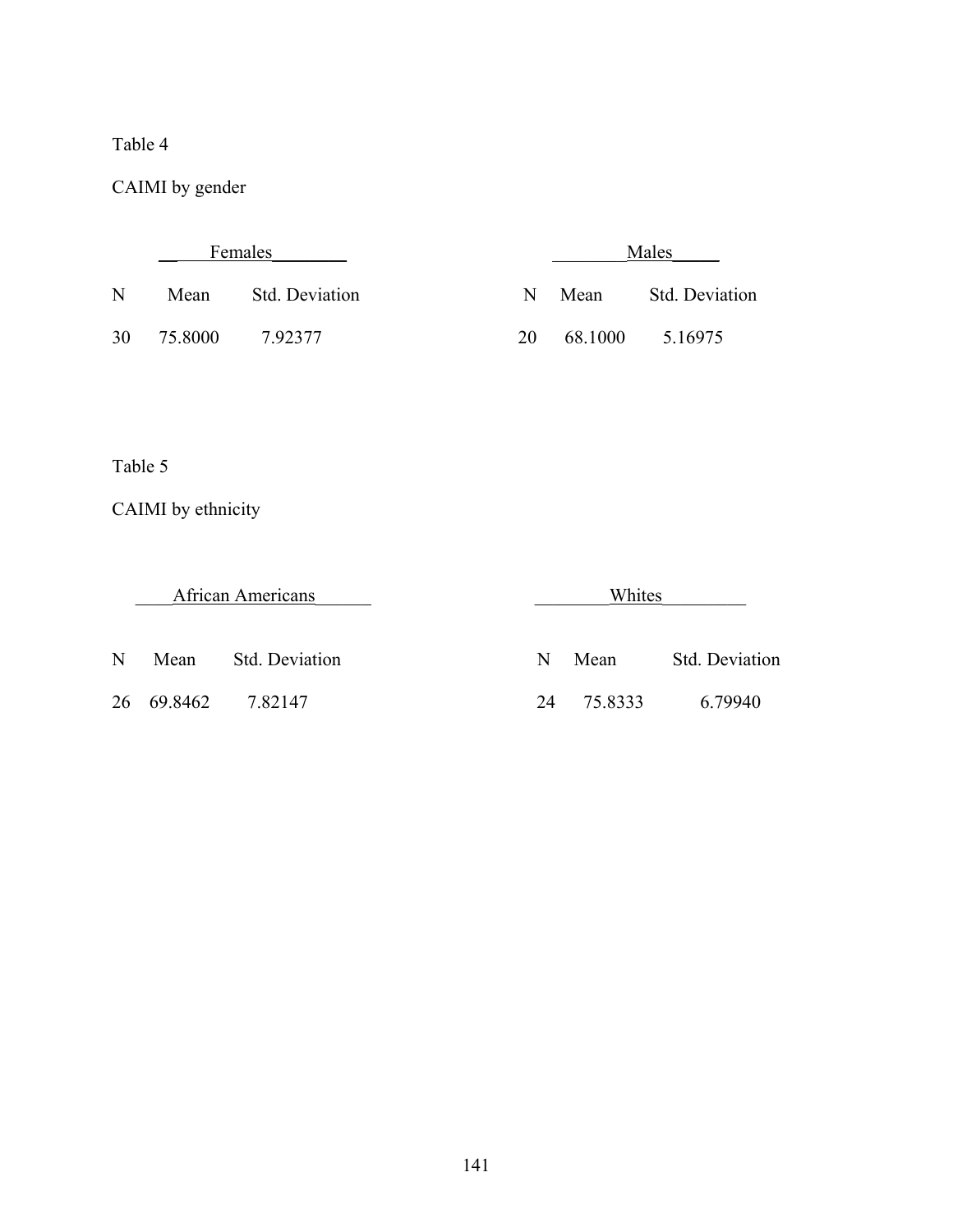**APPENDIX D**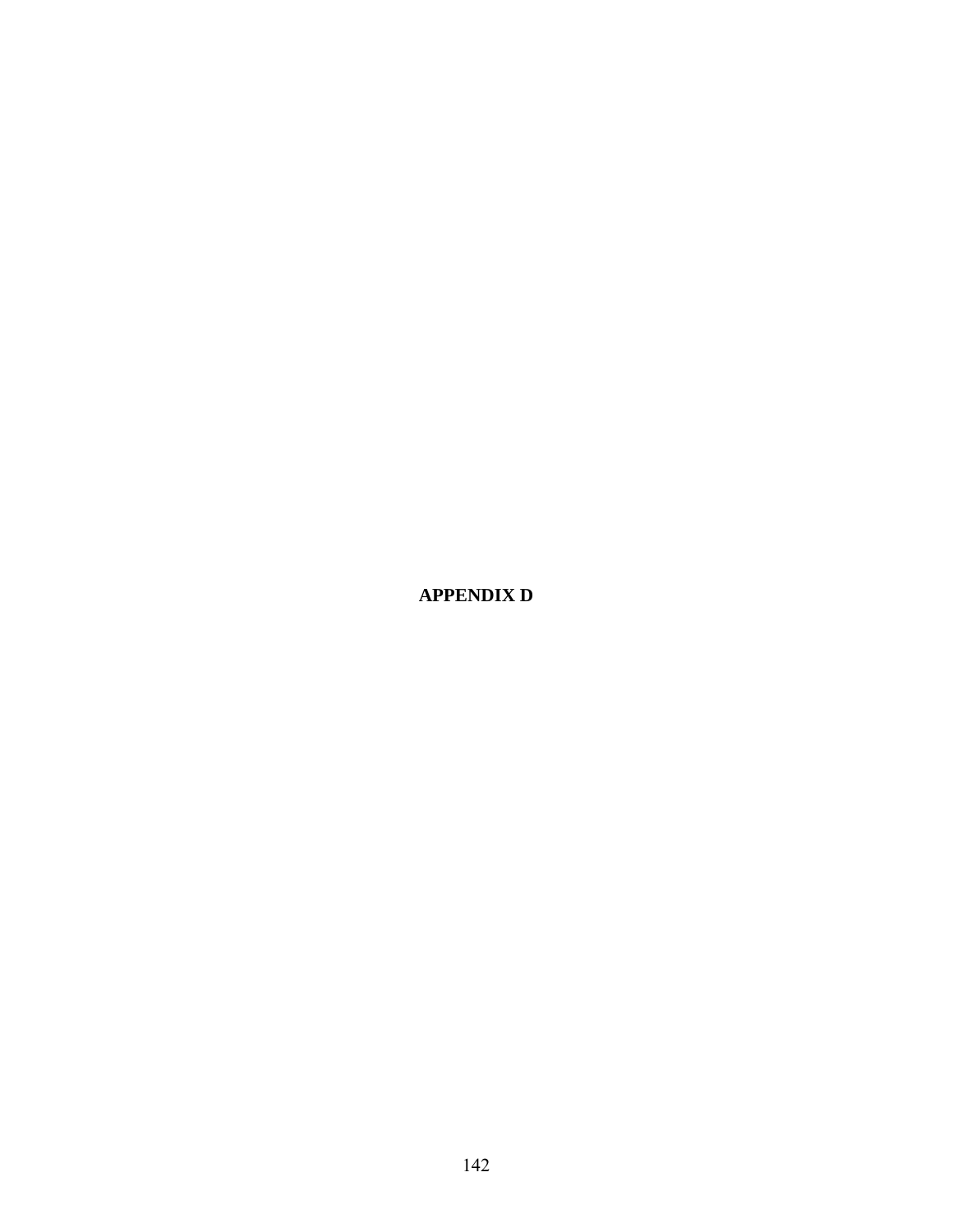## **APPENDIX D**

 $\mathcal{L}_\text{max}$  , and the contribution of the contribution of the contribution of the contribution of the contribution of the contribution of the contribution of the contribution of the contribution of the contribution of t

## Table 6 Dibels, main effects and interaction

| <b>Tests of Between-Subjects Effects</b> |                            |     |             |          |      |                        |  |  |
|------------------------------------------|----------------------------|-----|-------------|----------|------|------------------------|--|--|
| Dependent Variable: Dibels               |                            |     |             |          |      |                        |  |  |
| Source                                   | Type III Sum<br>of Squares | Df  | Mean Square | F        | Sig. | Partial Eta<br>Squared |  |  |
| <b>Corrected Model</b>                   | $10876.753^a$              | 3   | 3625.584    | 2.492    | .064 | .065                   |  |  |
| Intercept                                | 1796498.888                |     | 1796498.888 | 1234.806 | .000 | .920                   |  |  |
| Gender                                   | 643.652                    | 1   | 643.652     | .442     | .507 | .004                   |  |  |
| <b>Ethnicity</b>                         | 6369.312                   | 1   | 6369.312    | 4.378    | .039 | .039                   |  |  |
| Gender*<br>Ethnicity                     | 4752.577                   | 1   | 4752.577    | 3.267    | .074 | .030                   |  |  |
| Error                                    | 155672.490                 | 107 | 1454.883    |          |      |                        |  |  |
| Total                                    | 2514265.000                | 111 |             |          |      |                        |  |  |
| Corrected Total                          | 166549.243                 | 110 |             |          |      |                        |  |  |

a. R Squared = .065 (Adjusted R Squared = .039)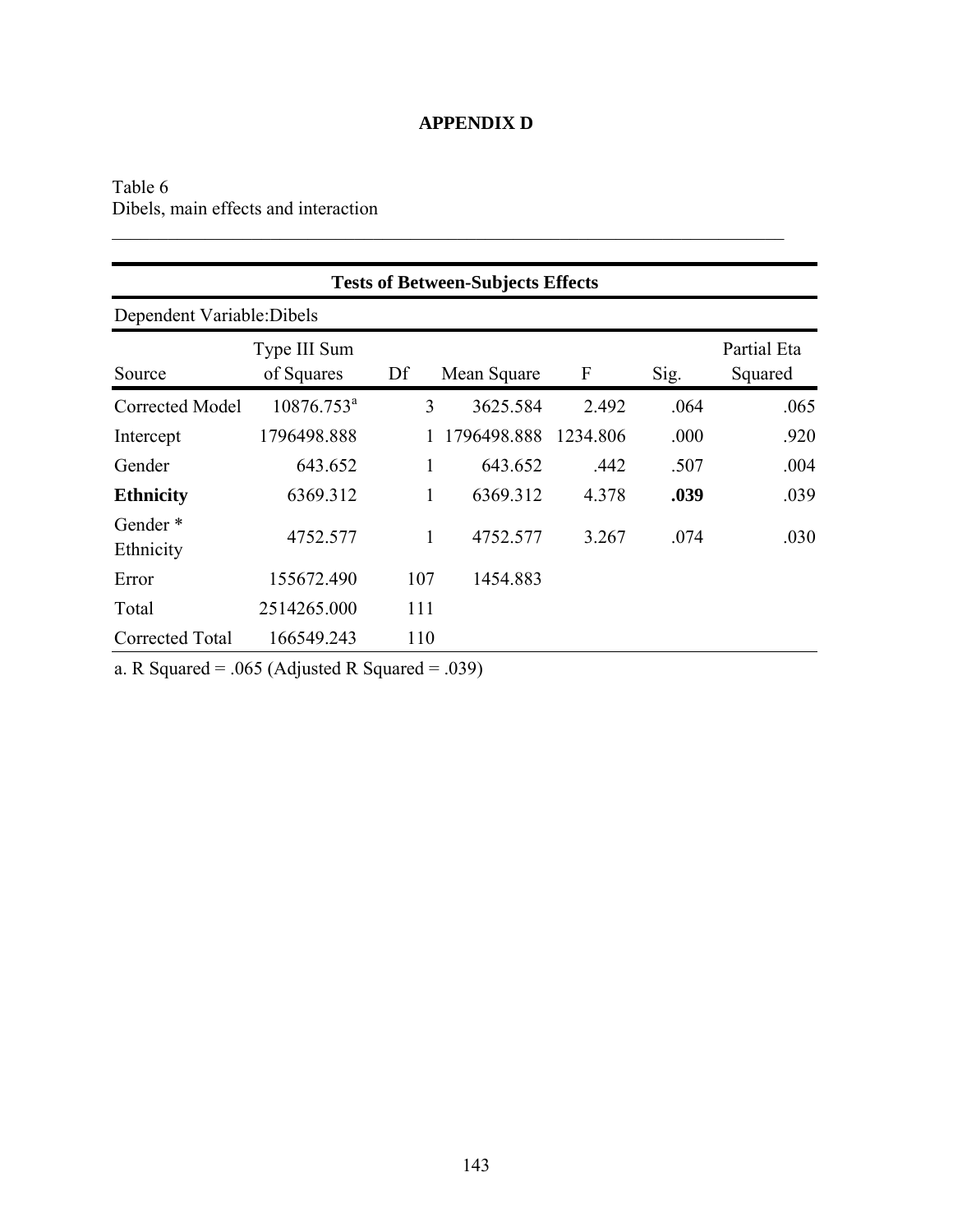Table 6a Profile of Dibels estimated marginal means



# **Estimated Marginal Means of Dibels**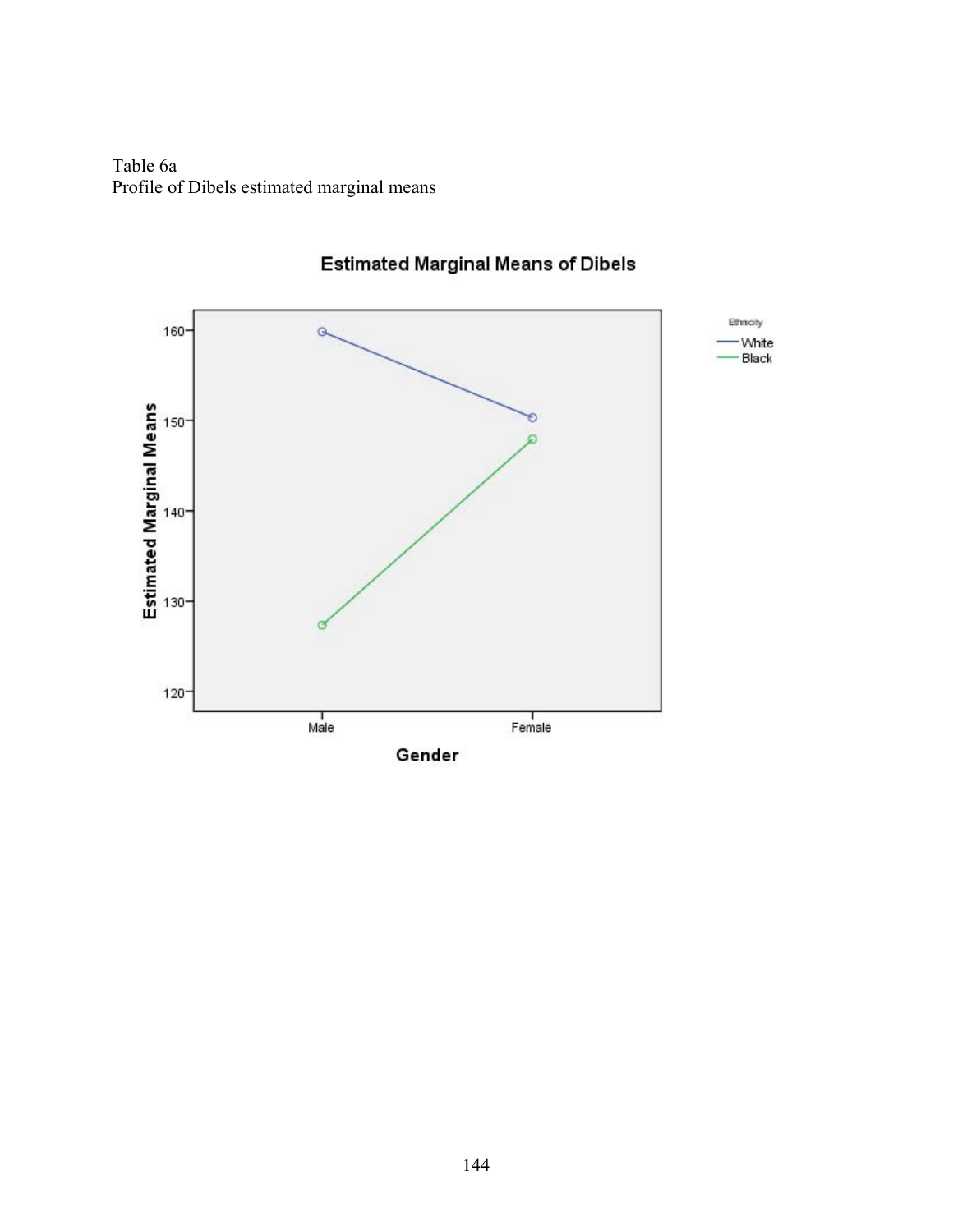| Table 7 |  |                                      |  |  |
|---------|--|--------------------------------------|--|--|
|         |  | SAT 10, main effects and interaction |  |  |

| <b>Tests of Between-Subjects Effects</b> |                            |     |             |         |      |  |  |  |  |
|------------------------------------------|----------------------------|-----|-------------|---------|------|--|--|--|--|
| Dependent Variable: Sat 10               |                            |     |             |         |      |  |  |  |  |
| Source                                   | Type III Sum<br>of Squares | Df  | Mean Square | F       | Sig. |  |  |  |  |
| Corrected Model                          | 15260.268 <sup>a</sup>     | 3   | 5086.756    | 8.186   | .000 |  |  |  |  |
| Intercept                                | 281719.081                 |     | 281719.081  | 453.356 | .000 |  |  |  |  |
| Gender                                   | 129.256                    | 1   | 129.256     | .208    | .649 |  |  |  |  |
| <b>Ethnicity</b>                         | 14663.361                  | 1   | 14663.361   | 23.597  | .000 |  |  |  |  |
| Gender*<br>Ethnicity                     | 2146.932                   | 1   | 2146.932    | 3.455   | .066 |  |  |  |  |
| Error                                    | 66490.669                  | 107 | 621.408     |         |      |  |  |  |  |
| Total                                    | 408458.000                 | 111 |             |         |      |  |  |  |  |

 $\mathcal{L}_\text{max} = \mathcal{L}_\text{max} = \mathcal{L}_\text{max} = \mathcal{L}_\text{max} = \mathcal{L}_\text{max} = \mathcal{L}_\text{max} = \mathcal{L}_\text{max} = \mathcal{L}_\text{max} = \mathcal{L}_\text{max} = \mathcal{L}_\text{max} = \mathcal{L}_\text{max} = \mathcal{L}_\text{max} = \mathcal{L}_\text{max} = \mathcal{L}_\text{max} = \mathcal{L}_\text{max} = \mathcal{L}_\text{max} = \mathcal{L}_\text{max} = \mathcal{L}_\text{max} = \mathcal{$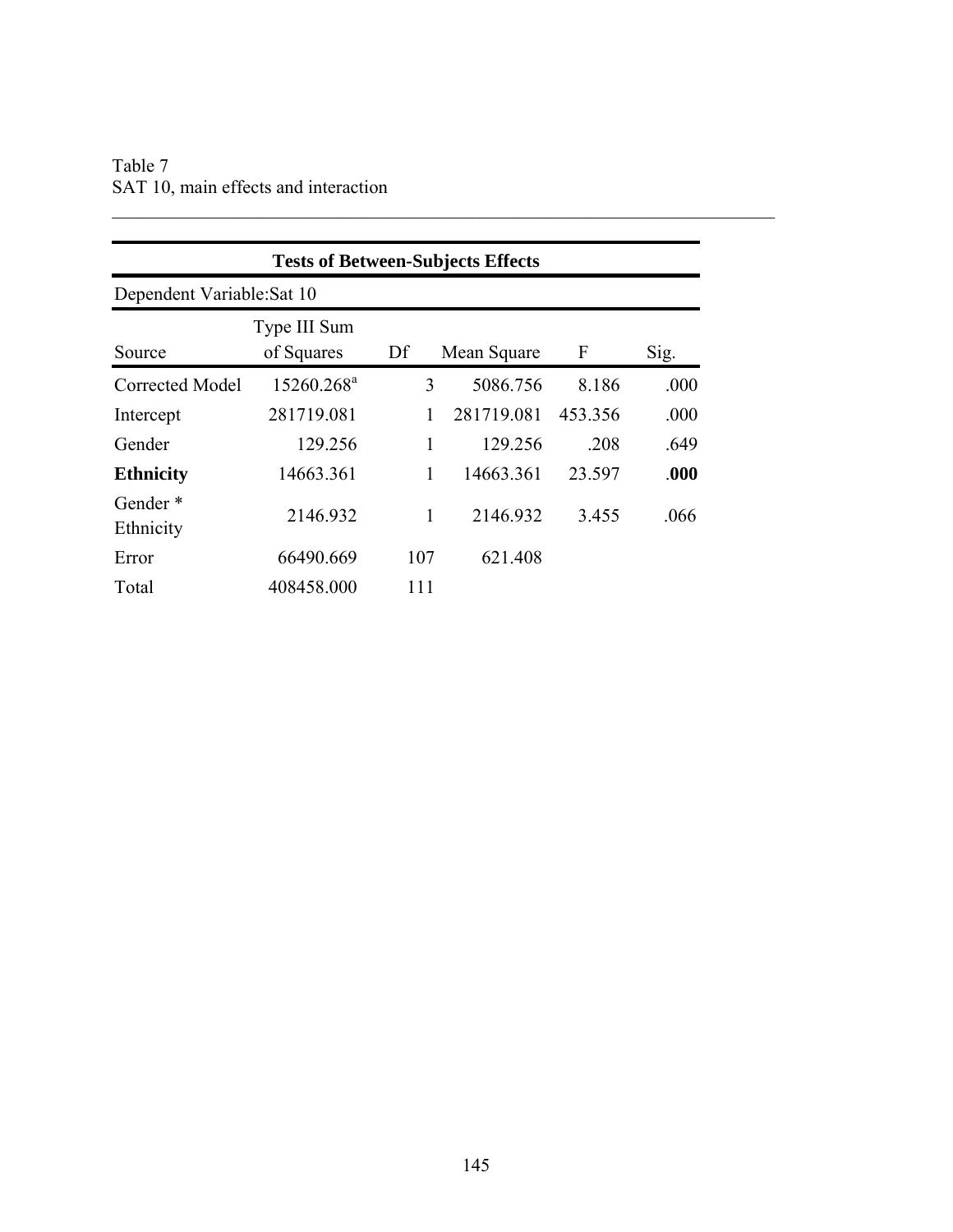Table 7a Profile for SAT 10 Estimated marginal means



# **Estimated Marginal Means of Sat 10**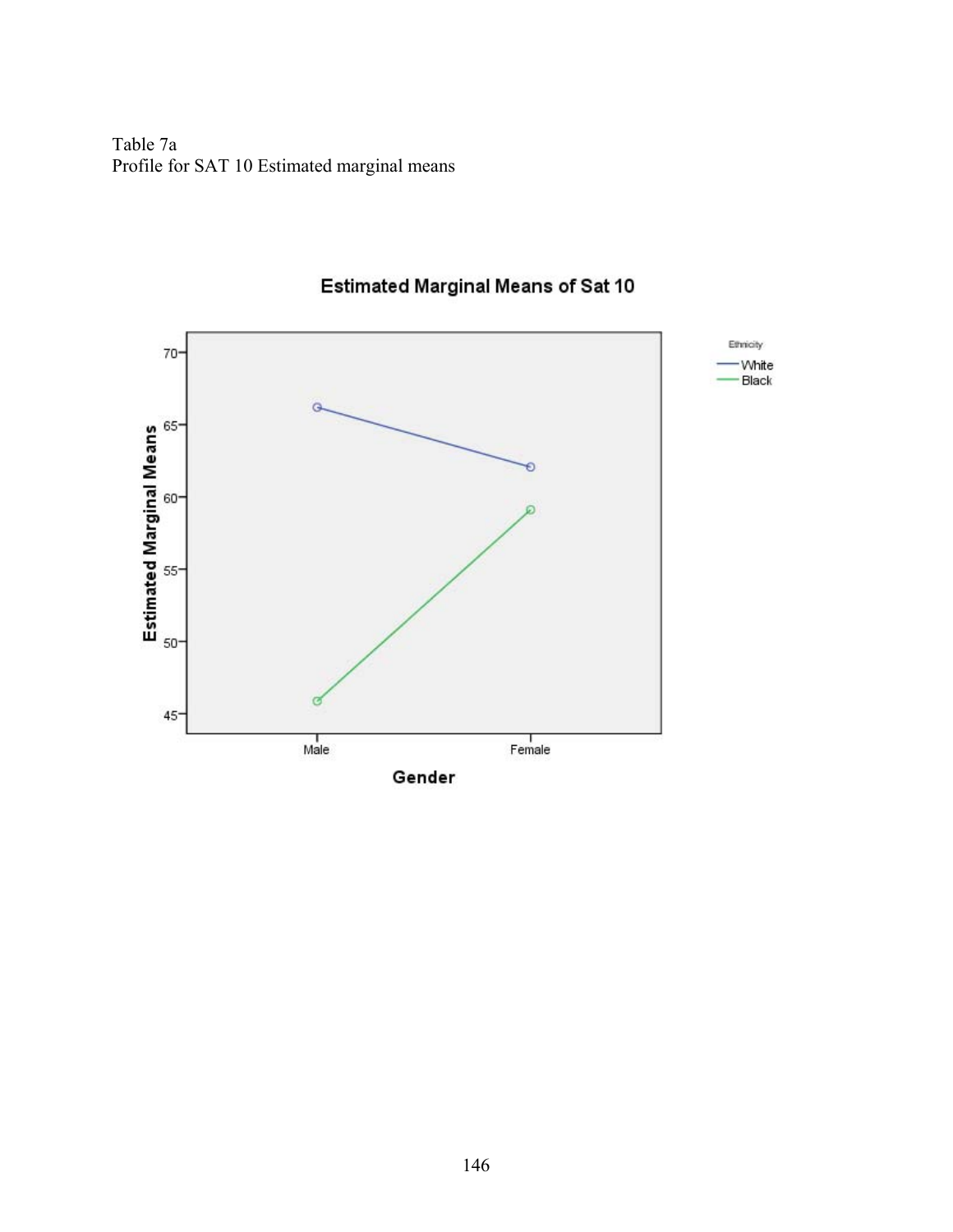| <b>Tests of Between-Subjects Effects</b> |                            |                |             |         |      |  |  |  |  |
|------------------------------------------|----------------------------|----------------|-------------|---------|------|--|--|--|--|
| Dependent Variable: Dibels               |                            |                |             |         |      |  |  |  |  |
| Source                                   | Type III Sum<br>of Squares | Df             | Mean Square | F       | Sig. |  |  |  |  |
| Corrected Model                          | 20328.972 <sup>a</sup>     | $\overline{4}$ | 5082.243    | 3.684   | .008 |  |  |  |  |
| Intercept                                | 705911.400                 | 1              | 705911.400  | 511.739 | .000 |  |  |  |  |
| Sesm                                     | 9452.219                   | $\mathbf{1}$   | 9452.219    | 6.852   | .010 |  |  |  |  |
| Ethnicity                                | 2.790                      | 1              | 2.790       | .002    | .964 |  |  |  |  |
| Gender                                   | 1019.801                   | $\mathbf{1}$   | 1019.801    | .739    | .392 |  |  |  |  |
| Ethnicity <sup>*</sup><br>Gender         | 2622.033                   | 1              | 2622.033    | 1.901   | .171 |  |  |  |  |
| Error                                    | 146220.271                 | 106            | 1379.437    |         |      |  |  |  |  |
| Total                                    | 2514265.000                | 111            |             |         |      |  |  |  |  |
| Corrected Total                          | 166549.243                 | 110            |             |         |      |  |  |  |  |

 $\_$  , and the set of the set of the set of the set of the set of the set of the set of the set of the set of the set of the set of the set of the set of the set of the set of the set of the set of the set of the set of th

a. R Squared = .122 (Adjusted R Squared = .089)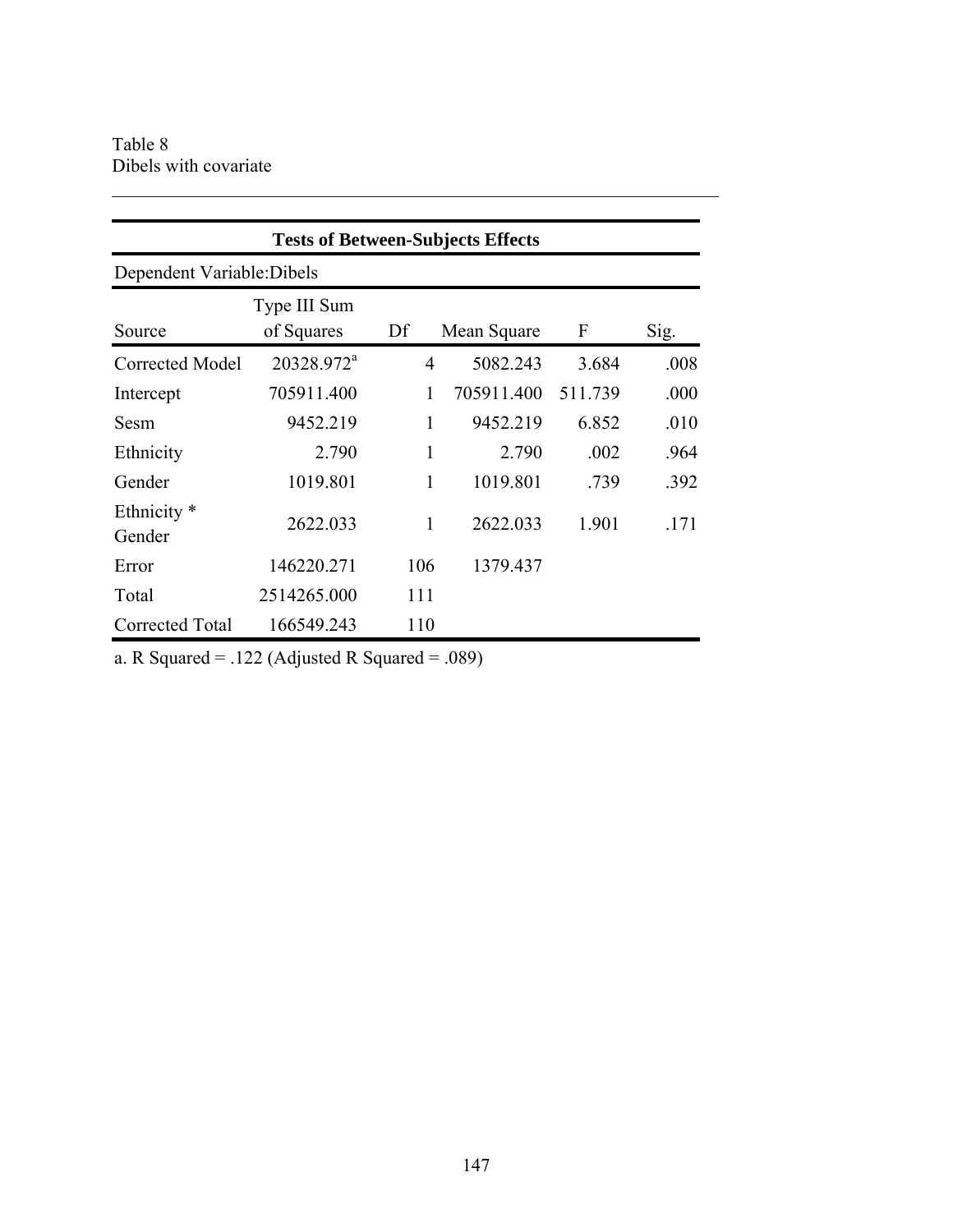Table 9 SAT 10 and covariate

| <b>Tests of Between-Subjects Effects</b> |                            |     |             |         |      |  |  |  |  |
|------------------------------------------|----------------------------|-----|-------------|---------|------|--|--|--|--|
|                                          | Dependent Variable: Sat 10 |     |             |         |      |  |  |  |  |
| Source                                   | Type III Sum<br>of Squares | Df  | Mean Square | F       | Sig. |  |  |  |  |
| Corrected Model                          | $26402.160^a$              | 4   | 6600.540    | 12.641  | .000 |  |  |  |  |
| Intercept                                | 150499.536                 | 1   | 150499.536  | 288.226 | .000 |  |  |  |  |
| Sesm                                     | 11141.892                  | 1   | 11141.892   | 21.338  | .000 |  |  |  |  |
| Gender                                   | 343.482                    | 1   | 343.482     | .658    | .419 |  |  |  |  |
| Ethnicity                                | 825.109                    | 1   | 825.109     | 1.580   | .211 |  |  |  |  |
| Gender*<br>Ethnicity                     | 756.589                    | 1   | 756.589     | 1.449   | .231 |  |  |  |  |
| Error                                    | 55348.777                  | 106 | 522.158     |         |      |  |  |  |  |
| Total                                    | 408458.000                 | 111 |             |         |      |  |  |  |  |
| Corrected Total                          | 81750.937                  | 110 |             |         |      |  |  |  |  |

 $\mathcal{L}_\text{max} = \mathcal{L}_\text{max} = \mathcal{L}_\text{max} = \mathcal{L}_\text{max} = \mathcal{L}_\text{max} = \mathcal{L}_\text{max} = \mathcal{L}_\text{max} = \mathcal{L}_\text{max} = \mathcal{L}_\text{max} = \mathcal{L}_\text{max} = \mathcal{L}_\text{max} = \mathcal{L}_\text{max} = \mathcal{L}_\text{max} = \mathcal{L}_\text{max} = \mathcal{L}_\text{max} = \mathcal{L}_\text{max} = \mathcal{L}_\text{max} = \mathcal{L}_\text{max} = \mathcal{$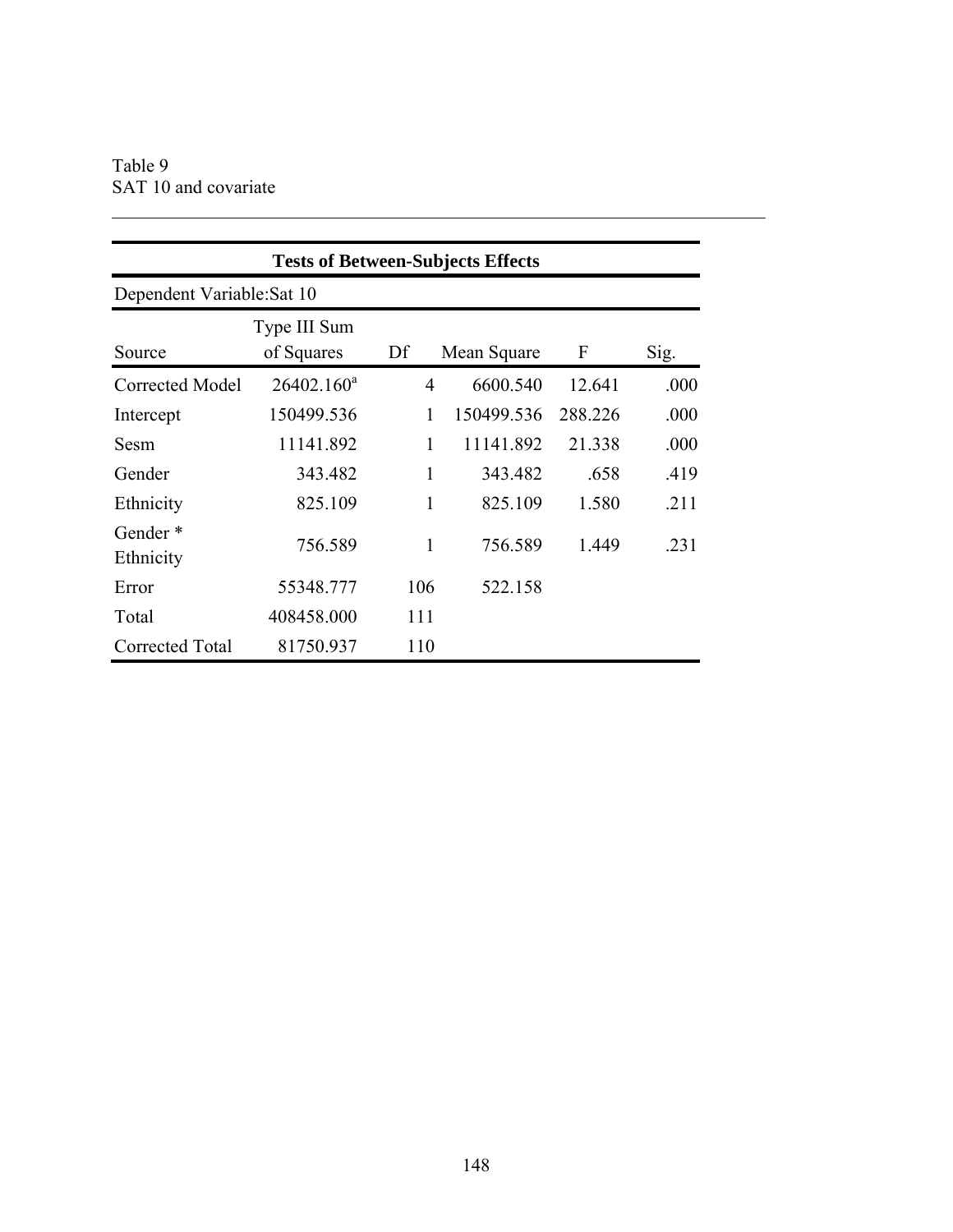**APPENDIX E**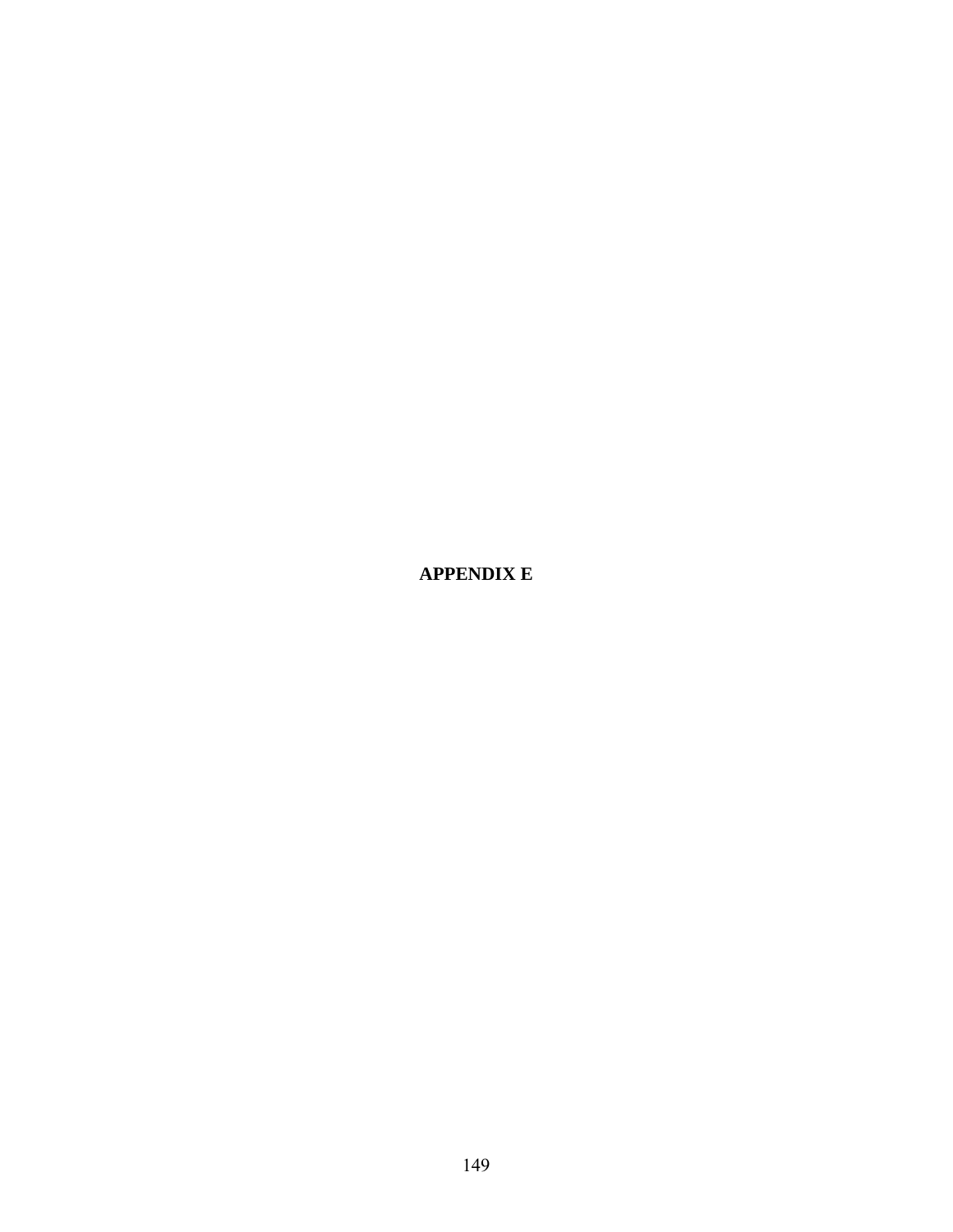## **APPENDIX E**

**\_\_\_\_\_\_\_\_\_\_\_\_\_\_\_\_\_\_\_\_\_\_\_\_\_\_\_\_\_\_\_\_\_\_\_\_\_\_\_\_\_\_\_\_\_\_\_\_\_\_\_\_\_\_\_\_\_\_\_\_\_\_\_\_\_\_\_\_\_\_\_\_**

Table 1

ERAS, main effects and interaction

| <b>Tests of Between-Subjects Effects</b> |                       |                |             |                  |      |             |  |  |
|------------------------------------------|-----------------------|----------------|-------------|------------------|------|-------------|--|--|
| Dependent Variable: ERAS                 |                       |                |             |                  |      |             |  |  |
|                                          | Type III Sum          |                |             |                  |      | Partial Eta |  |  |
| Source                                   | of Squares            | Df             | Mean Square | $\boldsymbol{F}$ | Sig. | Squared     |  |  |
| Corrected Model                          | 6654.501 <sup>a</sup> | $\overline{3}$ | 2218.167    | 2.813            | .043 | .073        |  |  |
| Intercept                                | 289688.912            | $\mathbf{1}$   | 289688.912  | 367.402          | .000 | .774        |  |  |
| <b>Gender</b>                            | 3907.031              | $\mathbf{1}$   | 3907.031    | 4.955            | .028 | .044        |  |  |
| <b>Ethnicity</b>                         | 2902.339              | $\mathbf{1}$   | 2902.339    | 3.681            | .058 | .033        |  |  |
| Gender*                                  | 2675.235              | $\mathbf{1}$   | 2675.235    | 3.393            | .068 | .031        |  |  |
| Ethnicity                                |                       |                |             |                  |      |             |  |  |
| Error                                    | 84367.247             | 107            | 788.479     |                  |      |             |  |  |
| Total                                    | 524678.000            | 111            |             |                  |      |             |  |  |
| Corrected Total                          | 91021.748             | 110            |             |                  |      |             |  |  |

a. R Squared = .073 (Adjusted R Squared = .047)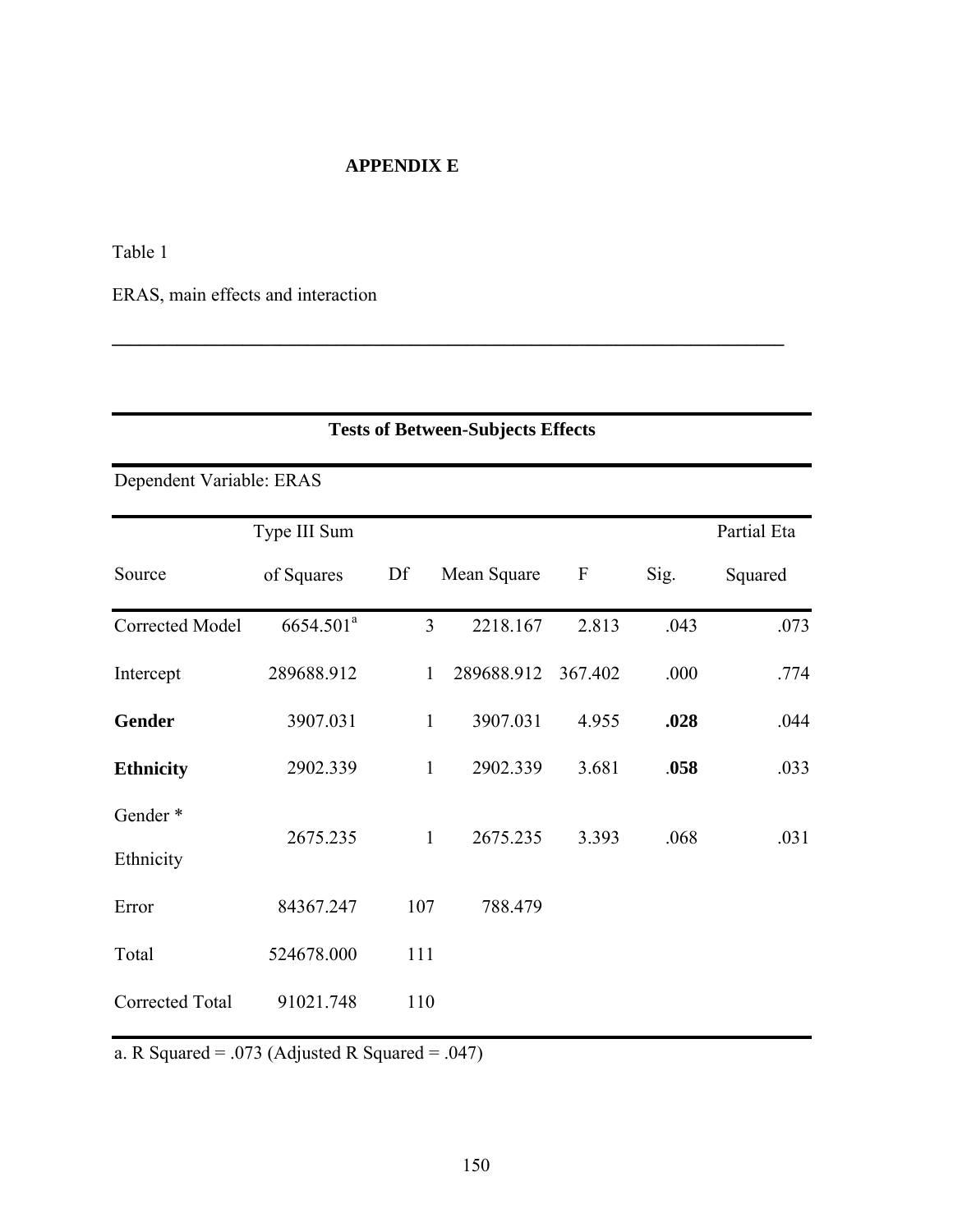Table 1a

Profile of ERAS estimated marginal means



# Estimated Marginal Means of Eras ACA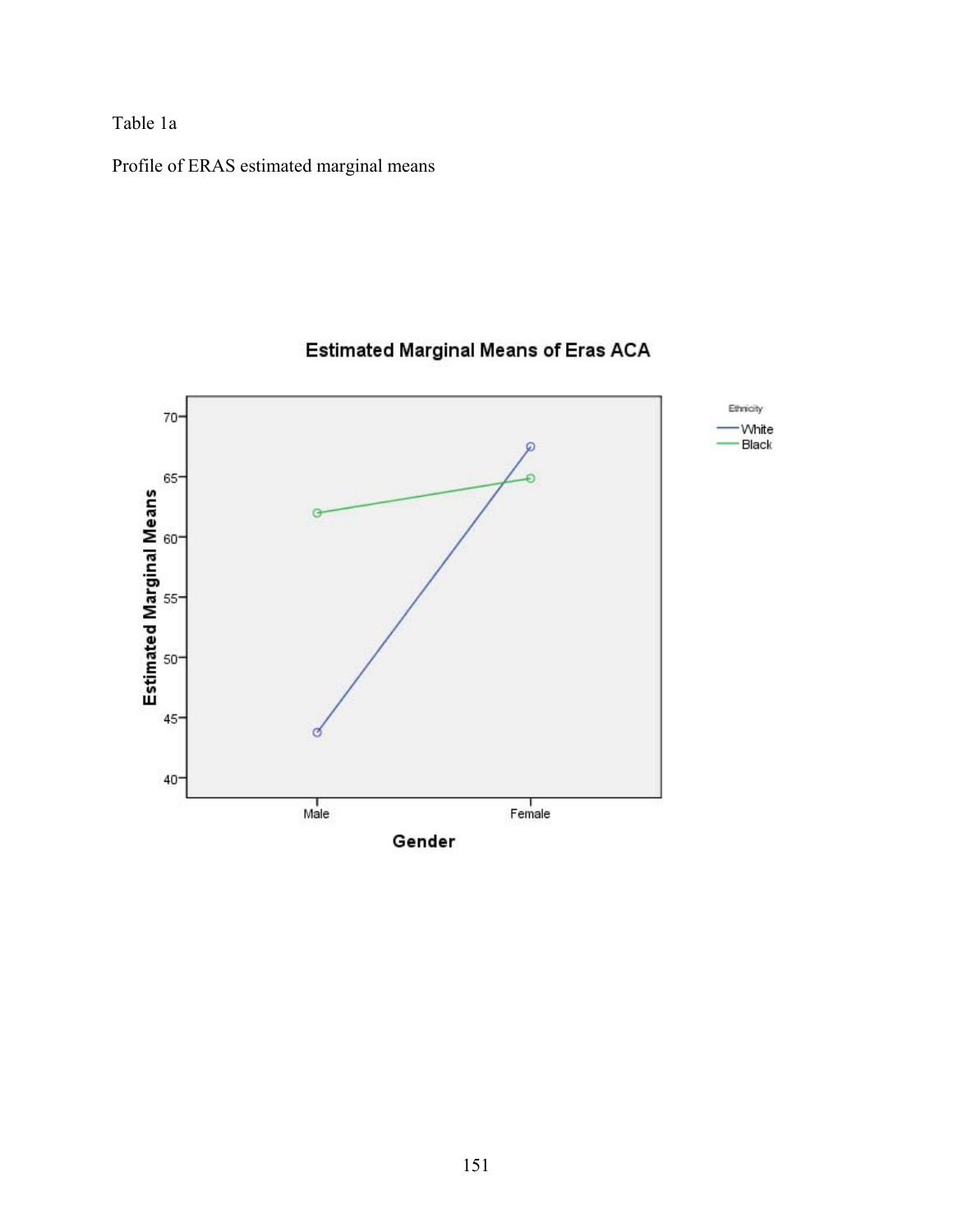# Table 2

CAIMI, main effects, interaction

|                           | <b>Tests of Between-Subjects Effects</b> |              |                     |                  |          |  |  |  |  |
|---------------------------|------------------------------------------|--------------|---------------------|------------------|----------|--|--|--|--|
| Dependent Variable: CAIMI |                                          |              |                     |                  |          |  |  |  |  |
|                           | Type III Sum                             |              |                     |                  |          |  |  |  |  |
| Source                    | of Squares                               | df           | Mean Square         | $\boldsymbol{F}$ | Sig.     |  |  |  |  |
| <b>Corrected Model</b>    | 2540.028 <sup>a</sup>                    | 3            | 846.676             | 3.054            | .032     |  |  |  |  |
| Intercept                 | 649431.560                               | $\mathbf{1}$ | 649431.560 2342.577 |                  | .000     |  |  |  |  |
| <b>Gender</b>             | 1480.801                                 | $\mathbf{1}$ | 1480.801            | 5.341            | $t$ .023 |  |  |  |  |
| <b>Ethnicity</b>          | 995.944                                  | $\mathbf{1}$ | 995.944             | 3.592            | .061     |  |  |  |  |
| Gender <sup>*</sup>       |                                          |              |                     |                  |          |  |  |  |  |
| Ethnicity                 | 86.852                                   | $\mathbf{1}$ | 86.852              | .313             | .577     |  |  |  |  |
| Error                     | 29663.558                                | 107          | 277.230             |                  |          |  |  |  |  |
| Total                     | 945217.000                               | 111          |                     |                  |          |  |  |  |  |
| <b>Corrected Total</b>    | 32203.586                                | 110          |                     |                  |          |  |  |  |  |

 $\_$  , and the contribution of the contribution of  $\mathcal{L}_\mathcal{A}$  , and the contribution of  $\mathcal{L}_\mathcal{A}$ 

 $\_$  , and the contribution of the contribution of  $\mathcal{L}_\mathcal{A}$  , and the contribution of  $\mathcal{L}_\mathcal{A}$ 

a. R Squared = .079 (Adjusted R Squared = .053)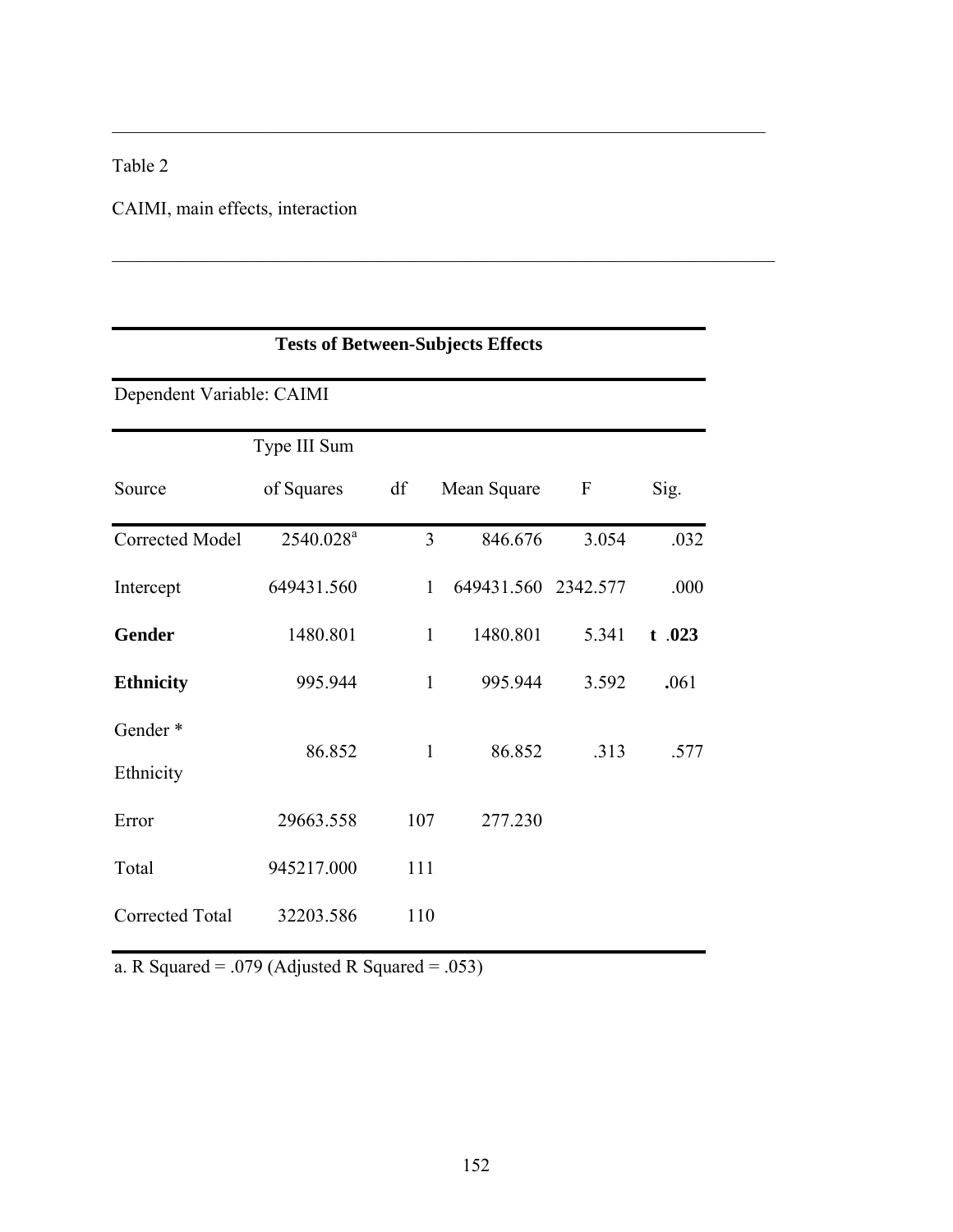Table 2a

Profile of CAIMI estimated marginal means



# Estimated Marginal Means of Caimi R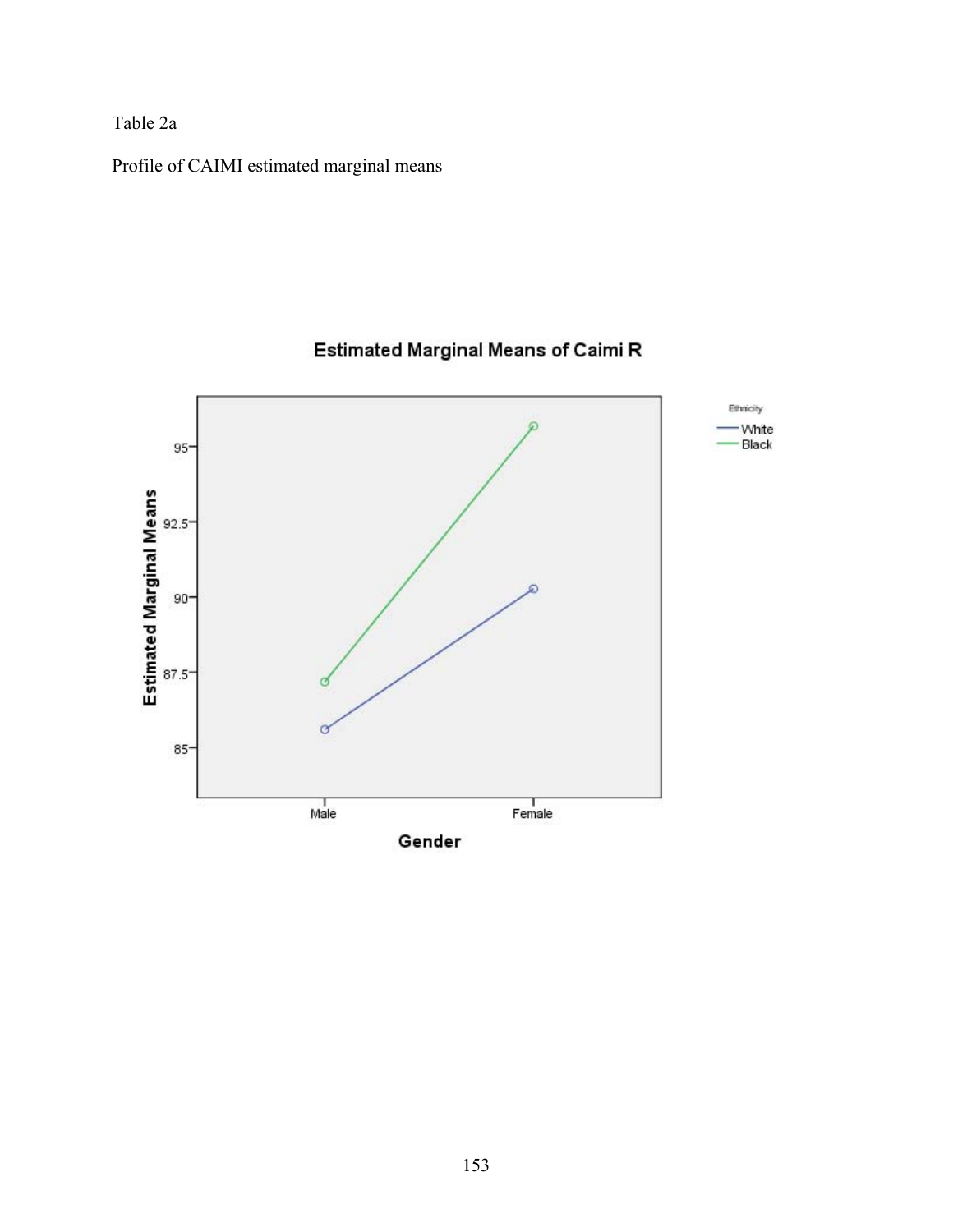## Table 3

# ERAS and covariates

|                          | <b>Tests of Between-Subjects Effects</b> |                |             |                  |      |             |  |  |  |  |  |
|--------------------------|------------------------------------------|----------------|-------------|------------------|------|-------------|--|--|--|--|--|
|                          |                                          |                |             |                  |      |             |  |  |  |  |  |
| Dependent Variable: ERAS |                                          |                |             |                  |      |             |  |  |  |  |  |
|                          | Type III Sum                             |                |             |                  |      | Partial Eta |  |  |  |  |  |
| Source                   | of Squares                               | df             | Mean Square | $\boldsymbol{F}$ | Sig. | Squared     |  |  |  |  |  |
| Corrected Model          | 7172.507 <sup>a</sup>                    | $\overline{4}$ | 1793.127    | 2.267            | .067 | .079        |  |  |  |  |  |
| Intercept                | 12340.263                                | $\mathbf{1}$   | 12340.263   | 15.600           | .000 | .128        |  |  |  |  |  |
| <b>SESM</b>              | 518.006                                  | $\mathbf{1}$   | 518.006     | .655             | .420 | .006        |  |  |  |  |  |
| Gender                   | 3697.931                                 | $\mathbf{1}$   | 3697.931    | 4.675            | .033 | .042        |  |  |  |  |  |
| Ethnicity                | 777.574                                  | $\mathbf{1}$   | 777.574     | .983             | .324 | .009        |  |  |  |  |  |
| Gender*                  |                                          |                |             |                  |      | .026        |  |  |  |  |  |
| Ethnicity                | 2212.948                                 | $\mathbf{1}$   | 2212.948    | 2.798            | .097 |             |  |  |  |  |  |
| Error                    | 83849.241                                | 106            | 791.031     |                  |      |             |  |  |  |  |  |
| Total                    | 524678.000                               | 111            |             |                  |      |             |  |  |  |  |  |
| Corrected Total          | 91021.748                                | 110            |             |                  |      |             |  |  |  |  |  |

 $\_$  , and the contribution of the contribution of  $\mathcal{L}_\mathcal{A}$  , and the contribution of  $\mathcal{L}_\mathcal{A}$ 

a. R Squared = .079 (Adjusted R Squared = .044)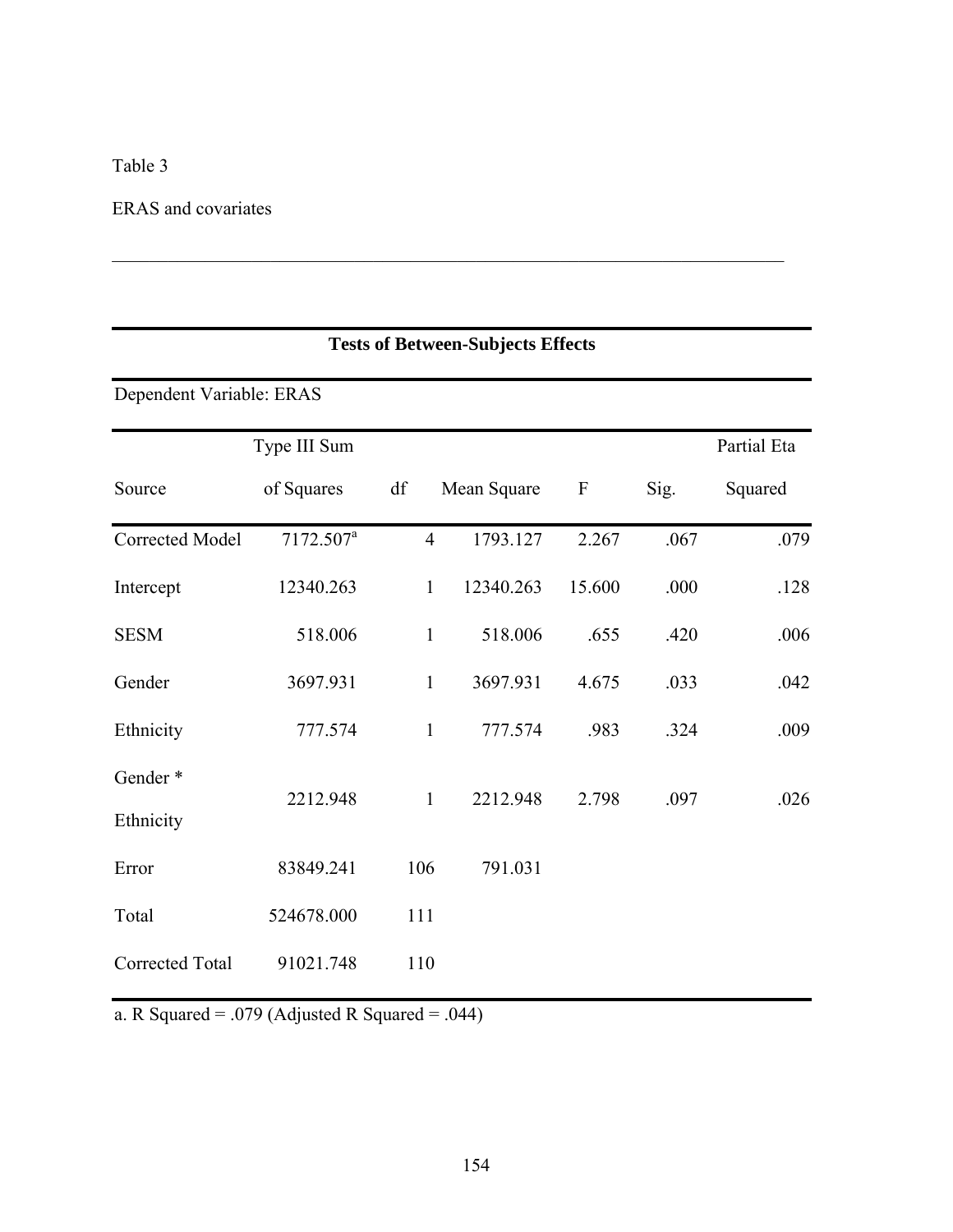# Table 4

# CAIMI and covariates

|                           |                       |                | <b>Tests of Between-Subjects Effects</b> |         |      |  |  |  |  |  |  |
|---------------------------|-----------------------|----------------|------------------------------------------|---------|------|--|--|--|--|--|--|
| Dependent Variable: CAIMI |                       |                |                                          |         |      |  |  |  |  |  |  |
|                           | Type III Sum          |                |                                          |         |      |  |  |  |  |  |  |
| Source                    | of Squares            | Df             | Mean Square                              | F       | Sig. |  |  |  |  |  |  |
| Corrected Model           | 2638.219 <sup>a</sup> | $\overline{4}$ | 659.555                                  | 2.365   | .058 |  |  |  |  |  |  |
| Intercept                 | 201467.679            | 1              | 201467.679                               | 722.317 | .000 |  |  |  |  |  |  |
| <b>SES</b>                | 98.191                | $\mathbf{1}$   | 98.191                                   | .352    | .554 |  |  |  |  |  |  |
| <b>Gender</b>             | 1422.554              | $\mathbf{1}$   | 1422.554                                 | 5.100   | .026 |  |  |  |  |  |  |
| Ethnicity                 | 341.197               | $\mathbf{1}$   | 341.197                                  | 1.223   | .271 |  |  |  |  |  |  |
| Gender <sup>*</sup>       |                       |                |                                          |         |      |  |  |  |  |  |  |
| Ethnicity                 | 55.919                | $\mathbf{1}$   | 55.919                                   | .200    | .655 |  |  |  |  |  |  |
| Error                     | 29565.366             | 106            | 278.919                                  |         |      |  |  |  |  |  |  |
| Total                     | 945217.000            | 111            |                                          |         |      |  |  |  |  |  |  |
| Corrected Total           | 32203.586             | 110            |                                          |         |      |  |  |  |  |  |  |

**\_\_\_\_\_\_\_\_\_\_\_\_\_\_\_\_\_\_\_\_\_\_\_\_\_\_\_\_\_\_\_\_\_\_\_\_\_\_\_\_\_\_\_\_\_\_\_\_\_\_\_\_\_\_\_\_\_\_\_\_\_\_\_\_\_\_\_\_** 

**\_\_\_\_\_\_\_\_\_\_\_\_\_\_\_\_\_\_\_\_\_\_\_\_\_\_\_\_\_\_\_\_\_\_\_\_\_\_\_\_\_\_\_\_\_\_\_\_\_\_\_\_\_\_\_\_\_\_\_\_\_\_\_\_\_\_\_\_\_** 

a. R Squared = .082 (Adjusted R Squared = .047)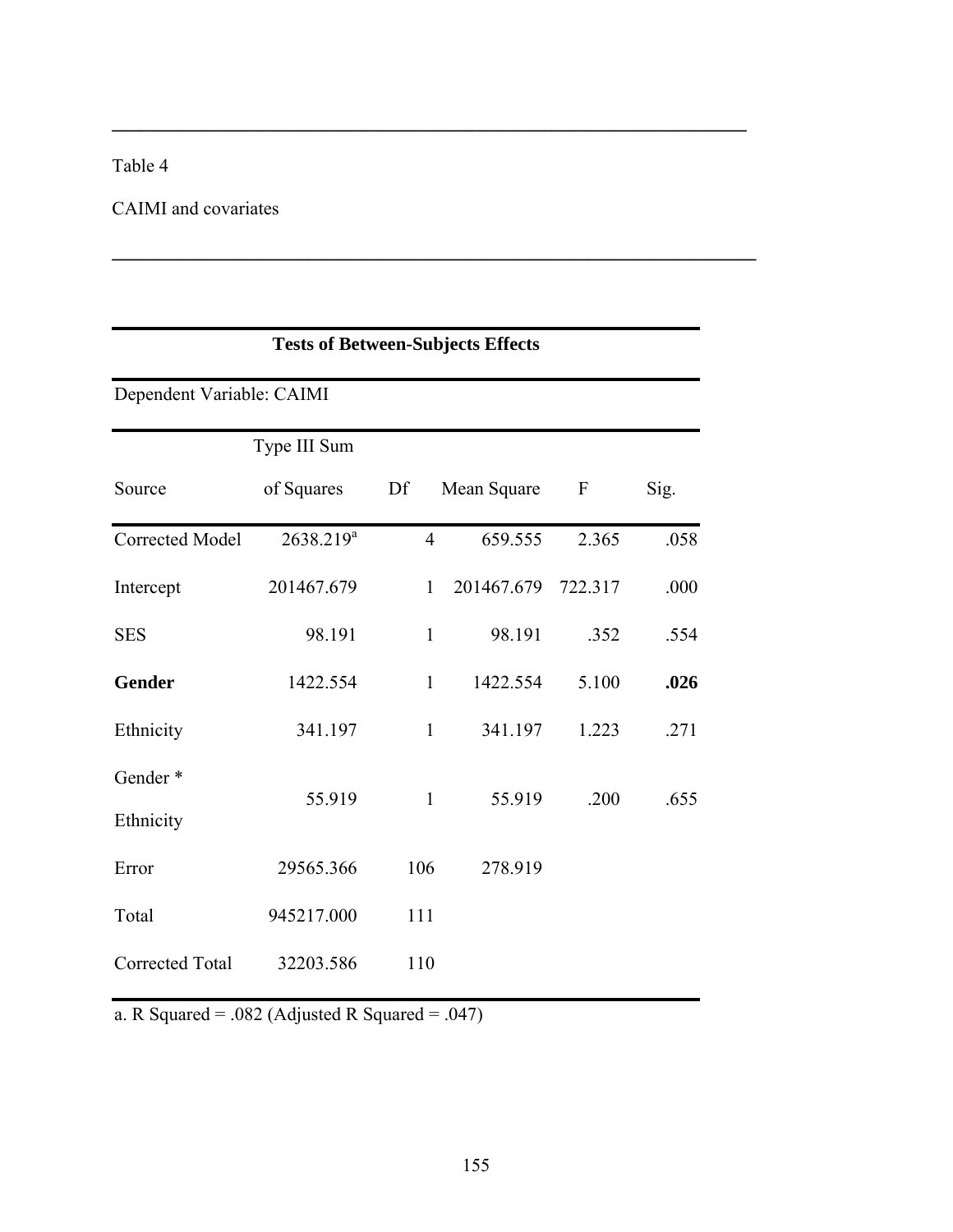APPENDIX F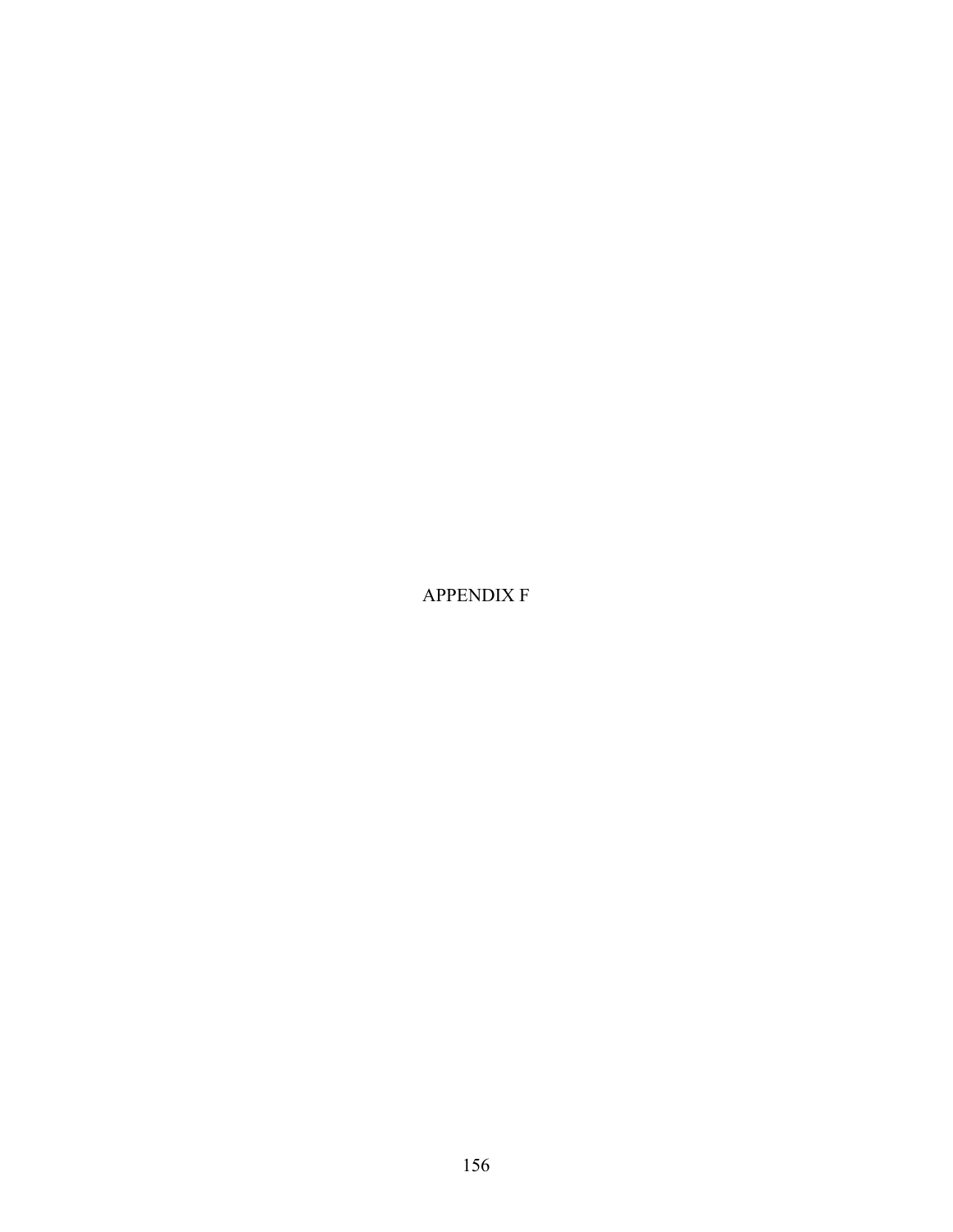#### **APPENDIX F**

### Table 1 SAT 10 and main effects and cross products model

|                |                      |              |            |                            |        |        | <b>Change Statistics</b> |     |        |
|----------------|----------------------|--------------|------------|----------------------------|--------|--------|--------------------------|-----|--------|
|                |                      | $\mathbb{R}$ | Adjusted R | Std. Error of   R Square ' |        | F      |                          |     | Sig. F |
| Model          | R                    | Square       | Square     | the Estimate               | Change | Change | df1                      | df2 | Change |
|                | .460                 | .212         | .190       | 24.542                     | .212   | 9.575  | 3                        | 107 | .000   |
| $\overline{2}$ | .492<br><sub>b</sub> | .242         | .198       | 24.412                     | .030   | 1.383  | 3                        | 104 | .252   |

### **Model Summary**

a. Predictors: (Constant), CAIMI , ethnicity, ERAS

b. Predictors: (Constant), CAIMI, ethnicity, ERAS, ethnicity by ERAS, ERAS by CAIMI, ethnicity by CAIMI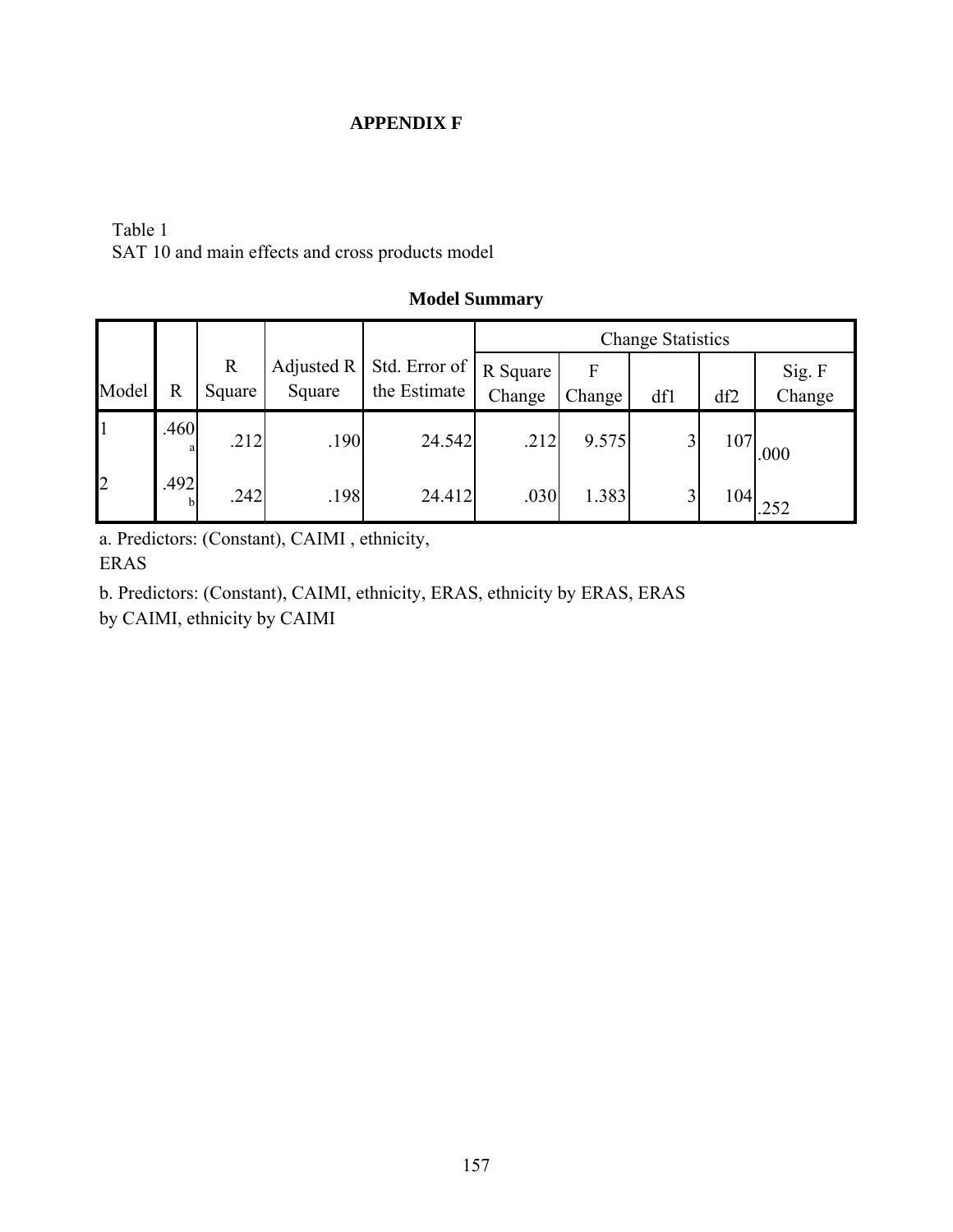Table 2 SAT 10 and Coefficients

|                | Coemicients      |                                |            |                              |          |      |                                |            |  |  |  |
|----------------|------------------|--------------------------------|------------|------------------------------|----------|------|--------------------------------|------------|--|--|--|
|                |                  | Unstandardized<br>Coefficients |            | Standardized<br>Coefficients |          |      | <b>Collinearity Statistics</b> |            |  |  |  |
|                | Model            | B                              | Std. Error | Beta                         | t        | Sig. | Tolerance                      | <b>VIF</b> |  |  |  |
| 11             | (Constant)       | 33.225                         | 13.572     |                              | 2.448    | .016 |                                |            |  |  |  |
|                | Etnred           | $-25.339$                      | 5.138      | $-.430$                      | $-4.932$ | .000 | .967                           | 1.034      |  |  |  |
|                | Eras ACA         | $-.068$                        | .112       | $-.072$                      | $-.608$  | .544 | .524                           | 1.909      |  |  |  |
|                | Caimi R          | .473                           | .190       | .297                         | 2.485    | .014 | .517                           | 1.935      |  |  |  |
| $\overline{2}$ | (Constant)       | 21.535                         | 29.794     |                              | .723     | .471 |                                |            |  |  |  |
|                | Etnred           | 10.219                         | 30.552     | .174                         | .334     | .739 | .027                           | 36.943     |  |  |  |
|                | Eras ACA         | $-.553$                        | .452       | $-.584$                      | $-1.225$ | .223 | .032                           | 31.146     |  |  |  |
|                | Caimi R          | .770                           | .411       | .483                         | 1.872    | .064 | .110                           | 9.132      |  |  |  |
|                | ethnicitybyCaimi | $-.702$                        | .422       | $-1.163$                     | $-1.663$ | .099 | .015                           | 67.118     |  |  |  |
|                | Ethnicitybyeras  | .442                           | .229       | .609                         | 1.936    | .056 | .074                           | 13.564     |  |  |  |
|                | Erasbycaimi      | .003                           | .005       | .311                         | .523     | .602 | .021                           | 48.493     |  |  |  |

# **Coefficientsa**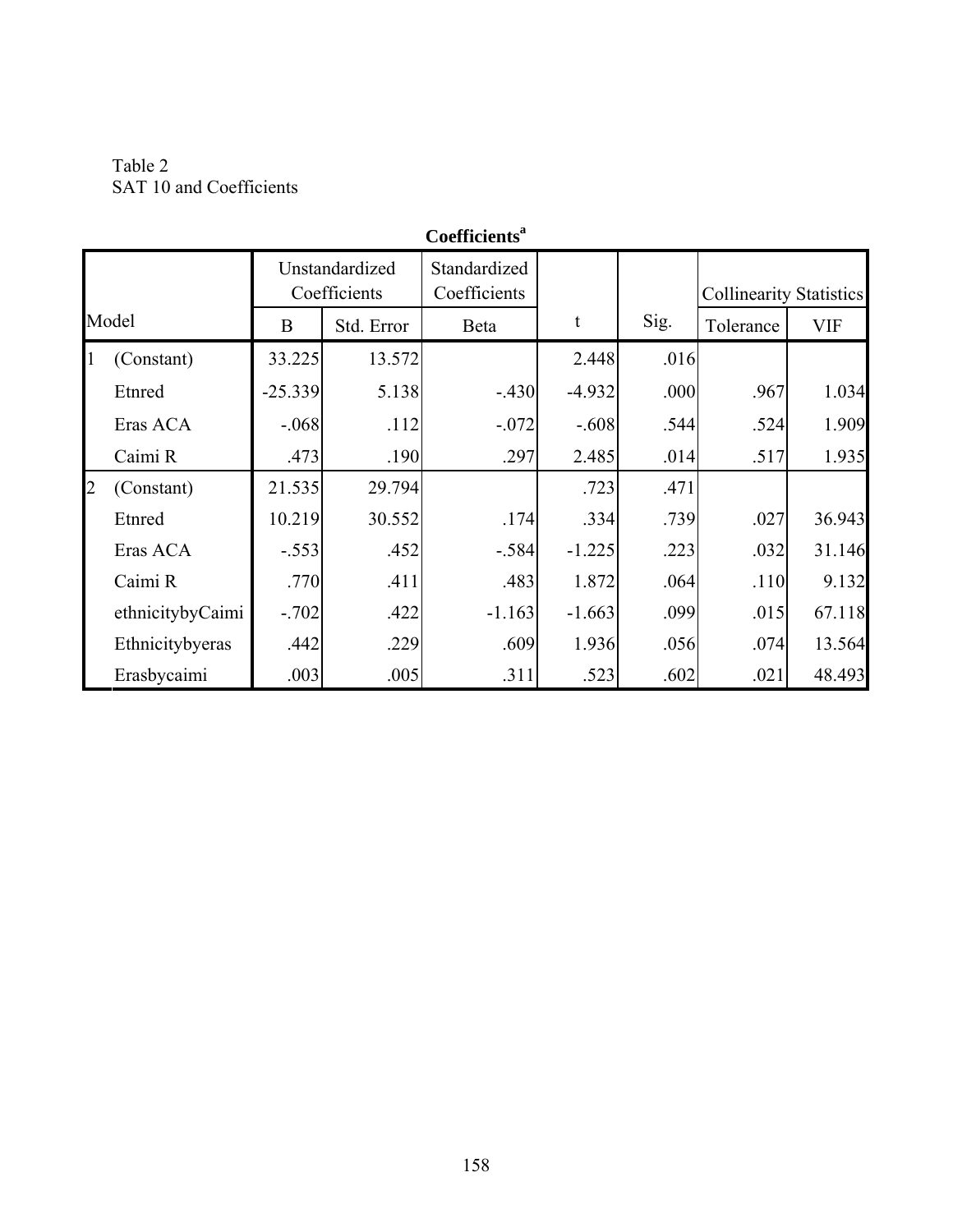Table 3 SAT 10 and control variables

### **Model Summary**

|                |                   |             |            | Std. Error |          |                     |             |     |        |
|----------------|-------------------|-------------|------------|------------|----------|---------------------|-------------|-----|--------|
|                |                   | $\mathbf R$ | Adjusted R | of the     | R Square |                     |             |     | Sig. F |
| Model          | R                 | Square      | Square     | Estimate   | Change   | Change <sup>1</sup> | df1         | df2 | Change |
| $\overline{1}$ | .556 <sup>a</sup> | .309        | .296       | 22.875     | .309     | 24.117              |             | 108 | .000   |
| $\overline{2}$ | $.615^{\rm b}$    | .378        | .348       | 22.007     | .069     | 3.894               | $\mathbf 3$ | 105 | .011   |
| $\mathsf{B}$   | .645 <sup>c</sup> | .416        | .370       | 21.643     | .038     | 2.189               | 3           | 102 | .094   |

a. Predictors: (Constant), SES, sex

b. Predictors: (Constant), SES, sex, ERAS, ethnicity, CAIMI

c. Predictors: (Constant), SES, sex, ERAS, ethnicity, CAIMI, ethnicity\*ERAS, ERAS\*CAIMI, ethnicity\*CAIMI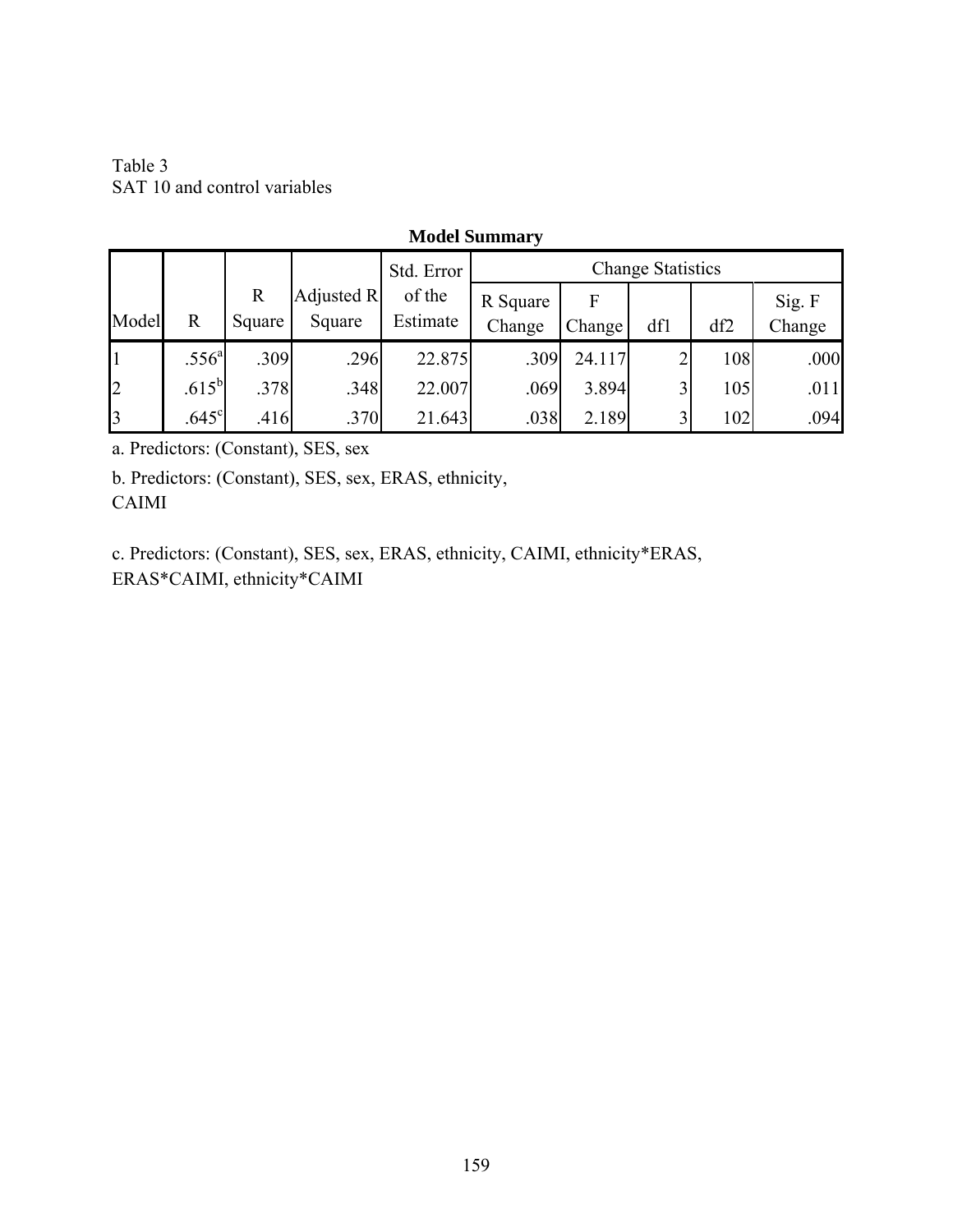| Table 4                                    |
|--------------------------------------------|
| SAT 10, control variables and coefficients |

|                |                 |                                    | Coefficients <sup>a</sup> |                              |          |      |
|----------------|-----------------|------------------------------------|---------------------------|------------------------------|----------|------|
|                |                 | <b>Unstandardized Coefficients</b> |                           | Standardized<br>Coefficients |          |      |
| Model          |                 | $\overline{B}$                     | Std. Error                | Beta                         | T        | Sig. |
|                | (Constant)      | 73.566                             | 5.076                     |                              | 14.492   | .000 |
|                | <b>Sex</b>      | 6.043                              | 4.676                     | .103                         | 1.292    | .199 |
|                | <b>SES</b>      | $-32.950$                          | 4.797                     | $-.550$                      | $-6.869$ | .000 |
| $\overline{2}$ | (Constant)      | 39.984                             | 12.270                    |                              | 3.259    | .002 |
|                | <b>Sex</b>      | 2.999                              | 4.609                     | .051                         | .651     | .517 |
|                | <b>SES</b>      | $-30.823$                          | 5.868                     | $-.514$                      | $-5.253$ | .000 |
|                | ethnicity       | $-7.157$                           | 5.769                     | $-122$                       | $-1.241$ | .217 |
|                | <b>CAIMI</b>    | .449                               | .172                      | .282                         | 2.602    | .011 |
|                | <b>ERAS</b>     | $-.025$                            | .101                      | $-.027$                      | $-.249$  | .804 |
| $\overline{3}$ | (Constant)      | 2.702                              | 26.662                    |                              | .101     | .919 |
|                | <b>Sex</b>      | 4.334                              | 4.614                     | .074                         | .939     | .350 |
|                | <b>SES</b>      | $-31.904$                          | 5.897                     | $-.533$                      | $-5.410$ | .000 |
|                | ethnicity       | 43.963                             | 27.822                    | .747                         | 1.580    | .117 |
|                | <b>CAIMI</b>    | 1.062                              | .368                      | .667                         | 2.883    | .005 |
|                | <b>ERAS</b>     | $-.260$                            | .404                      | $-.275$                      | $-.645$  | .521 |
|                | ethnicity*CAIMI | $-.880$                            | .376                      | $-1.458$                     | $-2.341$ | .021 |
|                | Ethnicity*ERAS  | .454                               | .206                      | .625                         | 2.209    | .029 |
|                | ERAS*CAIMI      | .000                               | .004                      | $-.064$                      | $-119$   | .905 |

a. Dependent Variable: Sat 10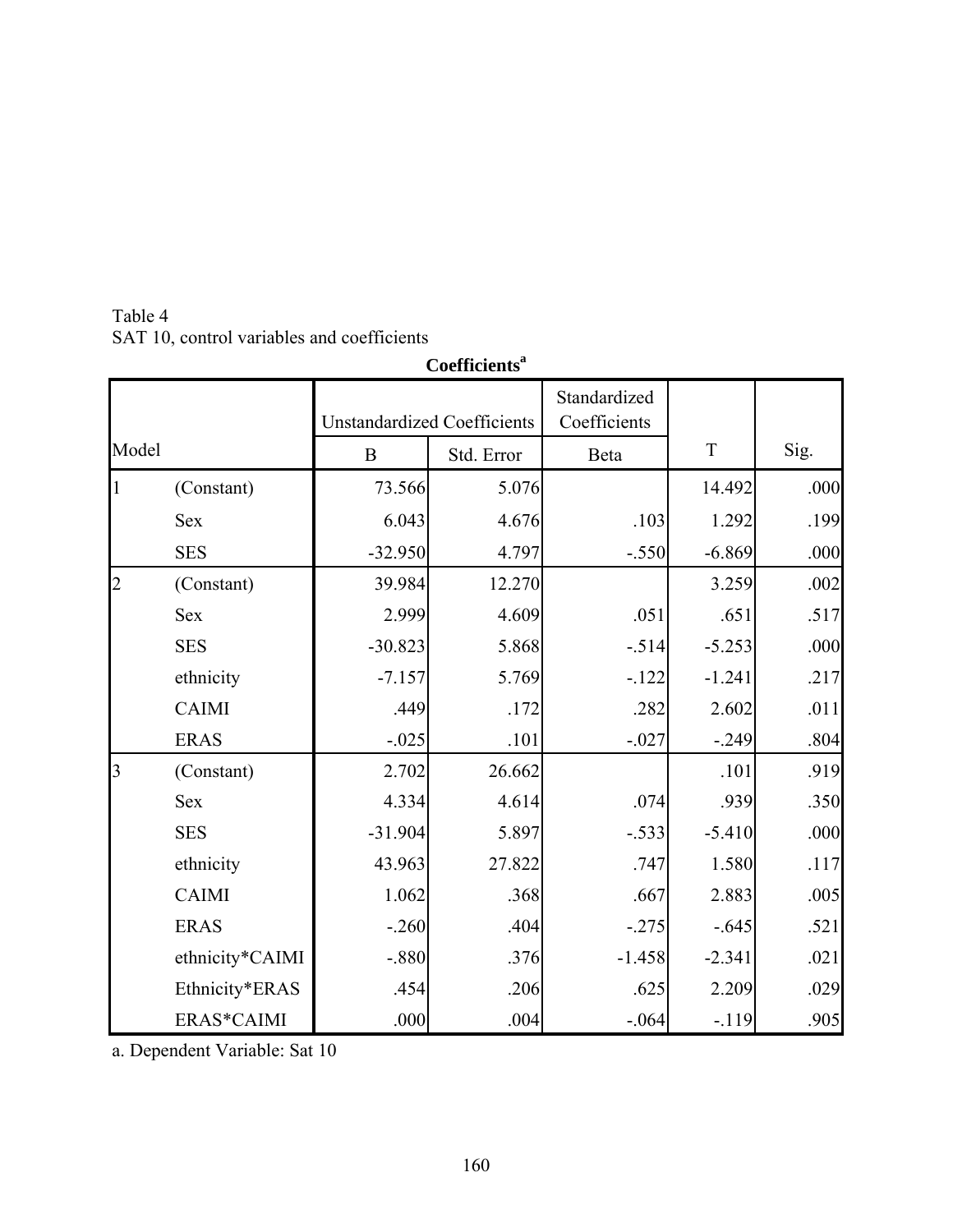Table 5 Dibels, main effects and cross products model

### **Model Summary**

|                |                         |              |                   | Std. Error | <b>Change Statistics</b> |        |              |     |        |  |
|----------------|-------------------------|--------------|-------------------|------------|--------------------------|--------|--------------|-----|--------|--|
|                |                         | $\mathbb{R}$ | <b>Adjusted R</b> | of the     | R Square                 |        |              |     | Sig. F |  |
| Model          | $\overline{\mathrm{R}}$ | Square       | Square            | Estimate   | Change                   | Change | df1          | df2 | Change |  |
|                | 221 <sup>a</sup>        | .049         | .022              | 38.475     | .049                     | 1.836  | $\mathbf{R}$ | 107 | .145   |  |
| $\overline{2}$ | $289^{\rm b}$           | .083         | .030              | 38.315     | .034                     | 1.299  | $\mathbf 3$  | 104 | .279   |  |

a. Predictors: (Constant), CAIMI, ethnicity, ERAS

b. Predictors: (Constant), CAIMI, ethnicity, ERAS, ethnicity\*ERAS,

ERAS\*CAIMI, ethnicity\*CAIMI